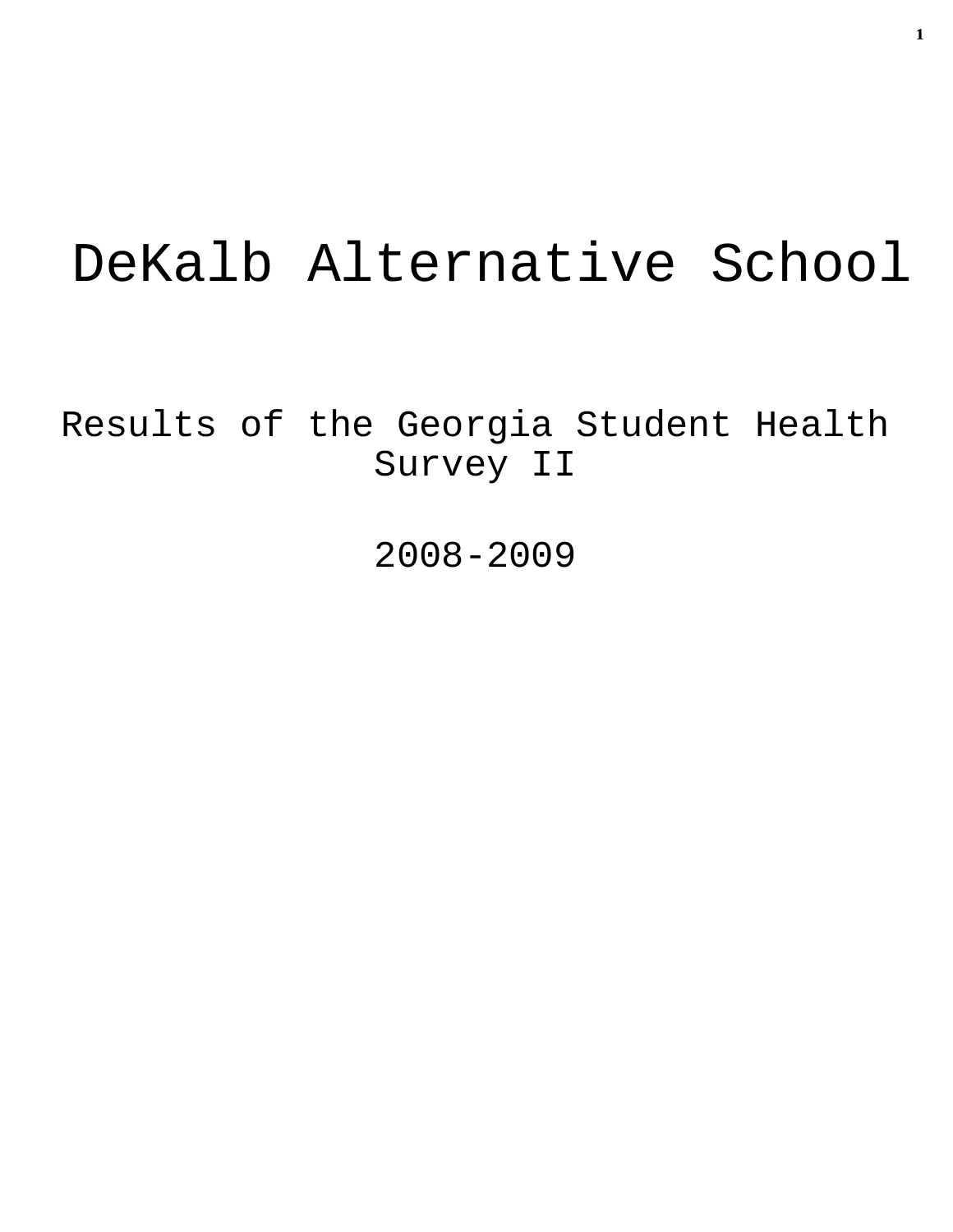### *Demographics* **2**

| <b>Grade</b>              |    |  |  |  |  |
|---------------------------|----|--|--|--|--|
| Grade<br><b>Frequency</b> |    |  |  |  |  |
| 6                         | 8  |  |  |  |  |
| 8                         | 14 |  |  |  |  |
| 10                        | 60 |  |  |  |  |
| 12                        | 15 |  |  |  |  |

| <b>Frequency</b> | <b>Table of Gender by Grade</b> |              |             |             |            |              |  |
|------------------|---------------------------------|--------------|-------------|-------------|------------|--------------|--|
| <b>Col Pct</b>   |                                 | Grade(Grade) |             |             |            |              |  |
|                  | Gender(Gender)                  | 6            | 8           | 10          | 12         | <b>Total</b> |  |
|                  | <b>Female</b>                   | 3<br>37.50   | 4<br>28.57  | 19<br>31.67 | 6<br>40.00 | 32           |  |
|                  | <b>Male</b>                     | 62.50        | 10<br>71.43 | 41<br>68.33 | 9<br>60.00 | 65           |  |
|                  | <b>Total</b>                    | 8            | 14          | 60          | 15         | 97           |  |

| <b>Frequency</b> | <b>Table of Ethnicity by Grade</b> |                  |            |             |                  |                |
|------------------|------------------------------------|------------------|------------|-------------|------------------|----------------|
| <b>Col Pct</b>   |                                    | Grade(Grade)     |            |             |                  |                |
|                  | <b>Ethnicity</b> (Ethnicity)       | 6                | 8          | 10          | 12               | <b>Total</b>   |
|                  | <b>Black</b>                       | 8<br>100.00      | 7<br>50.00 | 55<br>91.67 | 14<br>93.33      | 84             |
|                  | <b>Hispanic</b>                    | $\Omega$<br>0.00 | 4<br>28.57 | 1.67        | 0<br>0.00        | $\mathfrak{H}$ |
|                  | <b>White</b>                       | $\theta$<br>0.00 | 0<br>0.00  | 1.67        | $\Omega$<br>0.00 | 1              |
|                  | <b>Other</b>                       | $\theta$<br>0.00 | 3<br>21.43 | 3<br>5.00   | 6.67             | $\tau$         |
|                  | <b>Total</b>                       | 8                | 14         | 60          | 15               | 97             |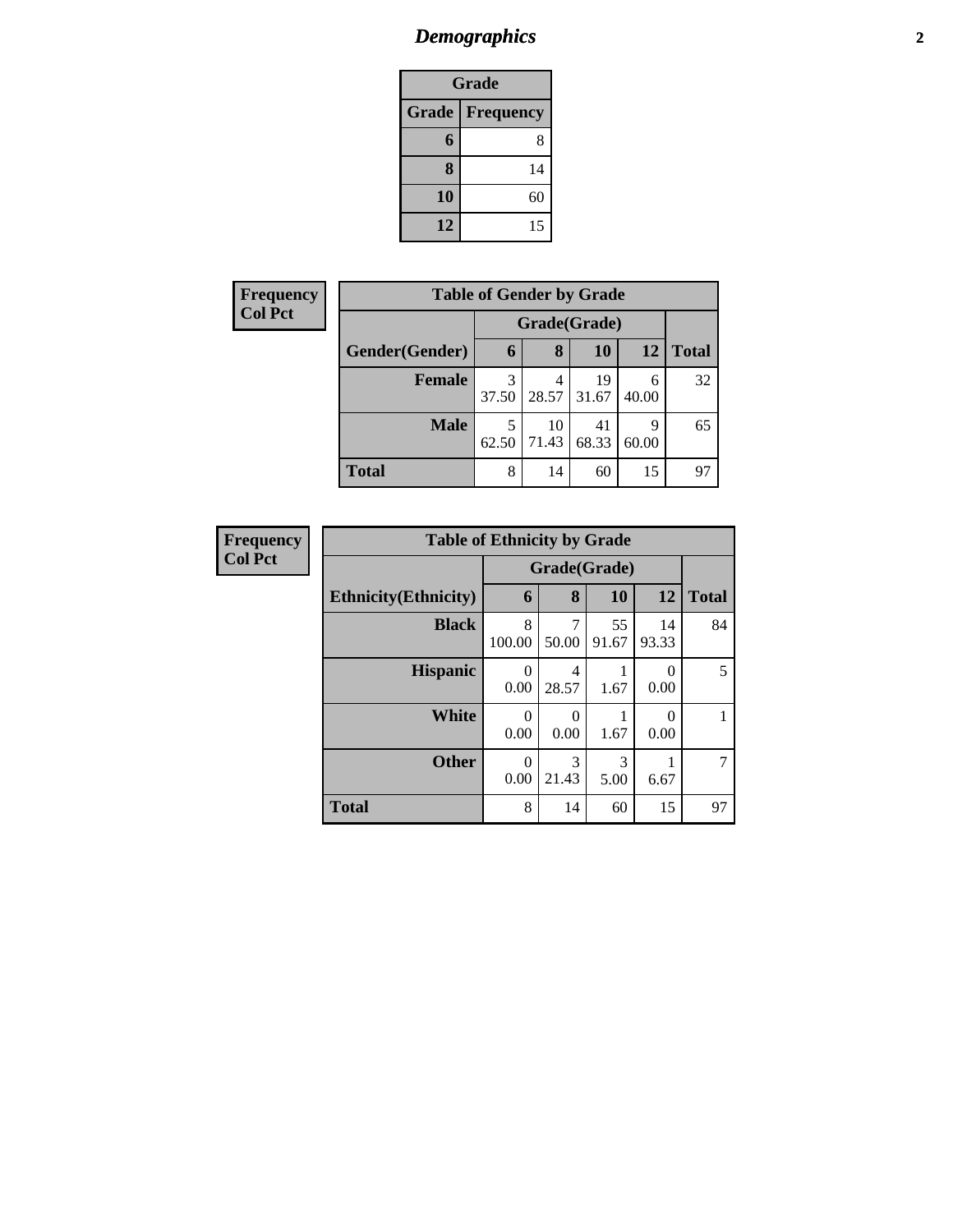#### *Title IV, Part A, Schedule A* **3** *Goal 1: Ensure that all schools are drug-free Baseline Data: Year 2008-2009 Prevalence of Drug Use*

| Frequency<br><b>Col Pct</b> | <b>Table of AlcoholAlt by Grade</b> |              |             |             |            |              |  |  |  |
|-----------------------------|-------------------------------------|--------------|-------------|-------------|------------|--------------|--|--|--|
|                             | AlcoholAlt(Alcohol                  | Grade(Grade) |             |             |            |              |  |  |  |
|                             | use, past 30 days)                  | 6            | 8           | 10          | 12         | <b>Total</b> |  |  |  |
|                             | <b>Yes</b>                          | 12.50        | 3<br>21.43  | 17<br>28.33 | 6<br>40.00 | 27           |  |  |  |
|                             | N <sub>0</sub>                      | 7<br>87.50   | 11<br>78.57 | 43<br>71.67 | 9<br>60.00 | 70           |  |  |  |
|                             | <b>Total</b>                        | 8            | 14          | 60          | 15         | 97           |  |  |  |

| Frequency      | <b>Table of TobaccoAny by Grade</b> |                         |              |             |             |              |  |
|----------------|-------------------------------------|-------------------------|--------------|-------------|-------------|--------------|--|
| <b>Col Pct</b> | TobaccoAny(Tobacco                  |                         | Grade(Grade) |             |             |              |  |
|                | use, past 30 days)                  | 6                       | 8            | 10          | 12          | <b>Total</b> |  |
|                | <b>Yes</b>                          | $\overline{2}$<br>25.00 | 5<br>35.71   | 20<br>33.33 | 5<br>33.33  | 32           |  |
|                | N <sub>0</sub>                      | 6<br>75.00              | 9<br>64.29   | 40<br>66.67 | 10<br>66.67 | 65           |  |
|                | <b>Total</b>                        | 8                       | 14           | 60          | 15          | 97           |  |

| Frequency      | <b>Table of MarijuanaAlt by Grade</b> |                         |            |             |            |              |
|----------------|---------------------------------------|-------------------------|------------|-------------|------------|--------------|
| <b>Col Pct</b> | MarijuanaAlt(Marijuana                | Grade(Grade)            |            |             |            |              |
|                | use, past 30 days)                    | 6                       | 8          | 10          | 12         | <b>Total</b> |
|                | <b>Yes</b>                            | $\overline{2}$<br>25.00 | 5<br>35.71 | 19<br>31.67 | 8<br>53.33 | 34           |
|                | N <sub>0</sub>                        | 6<br>75.00              | 9<br>64.29 | 41<br>68.33 | ℸ<br>46.67 | 63           |
|                | <b>Total</b>                          | 8                       | 14         | 60          | 15         | 97           |

| Frequency      | <b>Table of OtherDrugAny by Grade</b>  |             |              |             |             |              |
|----------------|----------------------------------------|-------------|--------------|-------------|-------------|--------------|
| <b>Col Pct</b> | <b>OtherDrugAny(Other</b><br>drug use, |             | Grade(Grade) |             |             |              |
|                | past 30 days)                          | 6           | 8            | 10          | 12          | <b>Total</b> |
|                | <b>Yes</b>                             | 0.00        | 7.14         | 8<br>13.33  | 3<br>20.00  | 12           |
|                | N <sub>o</sub>                         | 8<br>100.00 | 13<br>92.86  | 52<br>86.67 | 12<br>80.00 | 85           |
|                | <b>Total</b>                           | 8           | 14           | 60          | 15          | 97           |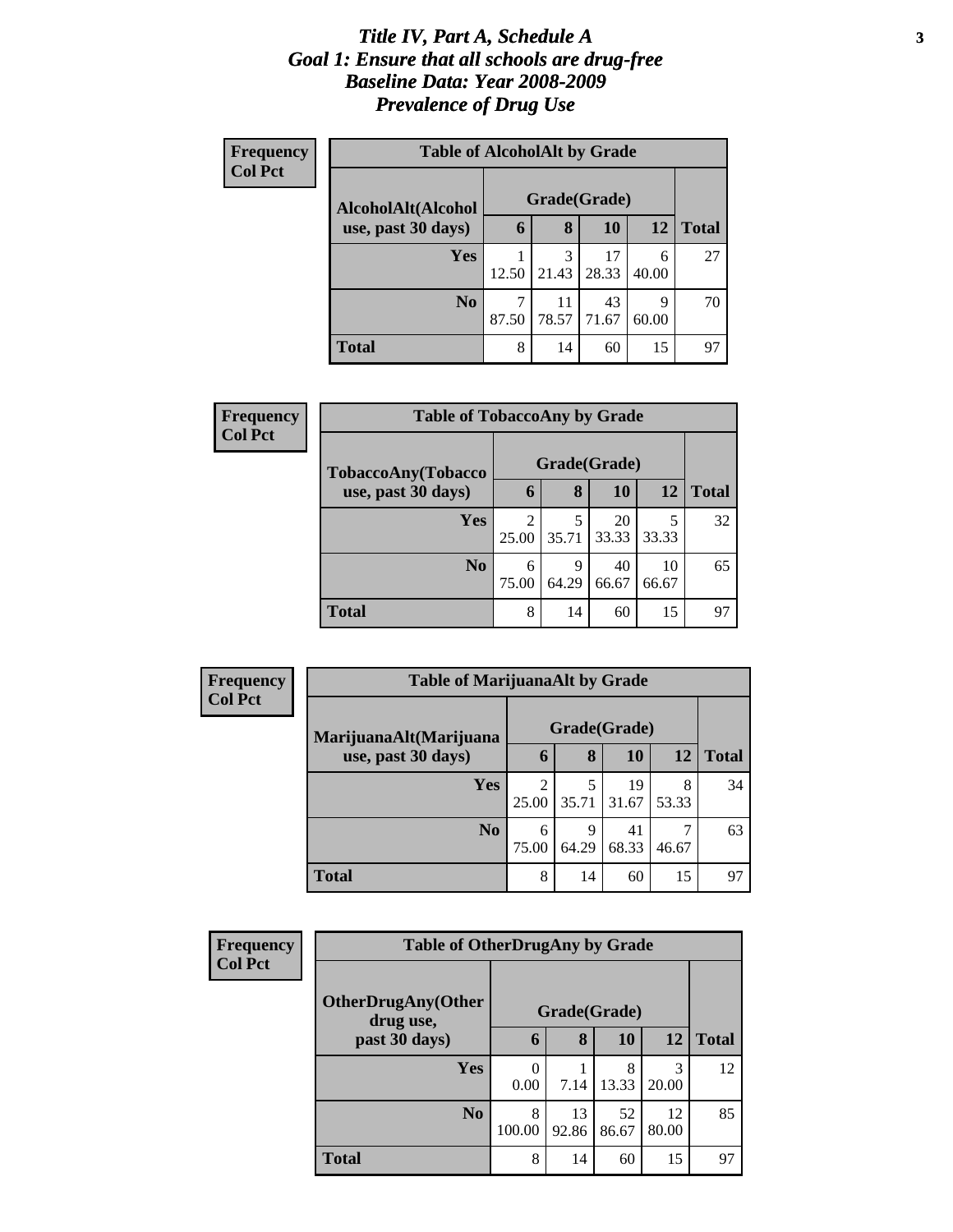#### *Average Age of Onset of Use* **4** *Results for "Average Age of Onset of Use" questions exclude students who said they did not use that substance*

| <b>Variable</b>       | Label                                                              | <b>Mean</b> |
|-----------------------|--------------------------------------------------------------------|-------------|
| Alcoholinit2          | I started using alcohol when I was                                 | 11.91       |
| Cigarettesinit2       | I started smoking tobacco when I was                               | 13.26       |
| Smokelessinit2        | I started chewing tobacco when I was                               | 12.00       |
| Marijuanainit2        | I started using marijuana when I was                               | 12.49       |
| Cocaineinit2          | I started using cocaine when I was                                 | 12.00       |
| Inhalantsinit2        | I started using inhalants when I was                               | 12.00       |
| Steroidsinit2         | I started using steroids when I was                                | 17.00       |
| Ecstasyinit2          | I started using ecstasy when I was                                 | 12.86       |
| Methinit <sub>2</sub> | I started using methamphetamines when I was                        | 11.33       |
| Hallucinogensinit2    | I started using hallucinogens when I was                           | 9.00        |
| Prescriptioninit2     | I started using prescription drugs not prescribed to me when I was | 12.57       |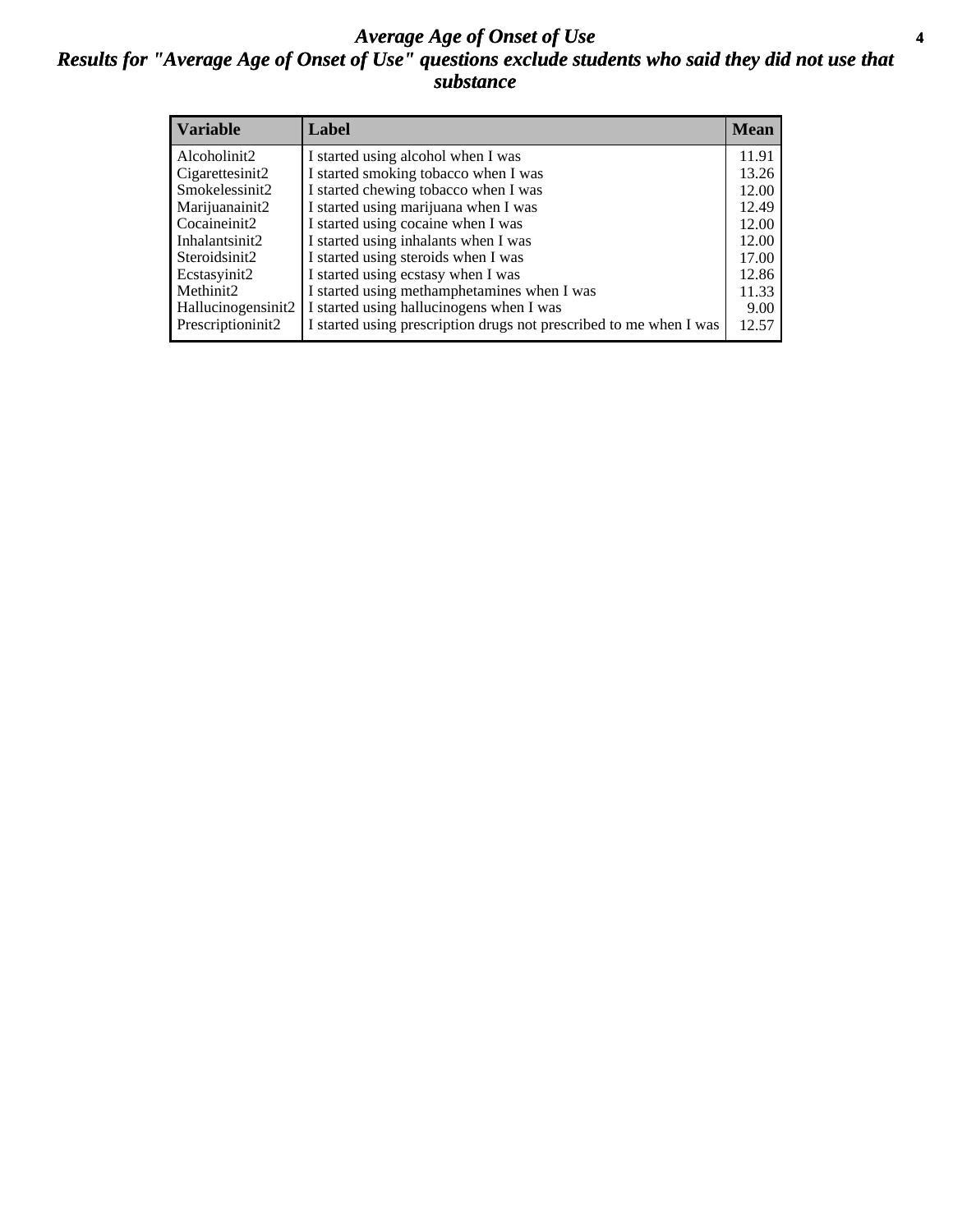# *Perception of Health Risk* **5**

| <b>Frequency</b> | <b>Table of Alcoholharmdich by Grade</b> |            |              |             |             |              |  |
|------------------|------------------------------------------|------------|--------------|-------------|-------------|--------------|--|
| <b>Col Pct</b>   | Alcoholharmdich(I<br>think alcohol is    |            | Grade(Grade) |             |             |              |  |
|                  | harmful)                                 | 6          | 8            | 10          | 12          | <b>Total</b> |  |
|                  | <b>Yes</b>                               | 6<br>75.00 | 10<br>71.43  | 47<br>78.33 | 12<br>80.00 | 75           |  |
|                  | N <sub>0</sub>                           | 2<br>25.00 | 4<br>28.57   | 13<br>21.67 | 3<br>20.00  | 22           |  |
|                  | <b>Total</b>                             | 8          | 14           | 60          | 15          | 97           |  |

| Frequency      | <b>Table of Tobaccoharmdich by Grade</b> |            |              |             |             |              |  |  |
|----------------|------------------------------------------|------------|--------------|-------------|-------------|--------------|--|--|
| <b>Col Pct</b> | Tobaccoharmdich(I                        |            | Grade(Grade) |             |             |              |  |  |
|                | think tobacco is<br>harmful)             | 6          | 8            | <b>10</b>   | 12          | <b>Total</b> |  |  |
|                | Yes                                      | 6<br>75.00 | 11<br>78.57  | 52<br>86.67 | 13<br>86.67 | 82           |  |  |
|                | N <sub>0</sub>                           | 25.00      | 3<br>21.43   | 8<br>13.33  | っ<br>13.33  | 15           |  |  |
|                | <b>Total</b>                             | 8          | 14           | 60          | 15          | 97           |  |  |

| Frequency      | <b>Table of Marijuanaharmdich by Grade</b> |            |              |             |            |              |
|----------------|--------------------------------------------|------------|--------------|-------------|------------|--------------|
| <b>Col Pct</b> | Marijuanaharmdich(I<br>think marijuana is  |            | Grade(Grade) |             |            |              |
|                | harmful)                                   | 6          | 8            | 10          | <b>12</b>  | <b>Total</b> |
|                | <b>Yes</b>                                 | 5<br>62.50 | 10<br>71.43  | 37<br>61.67 | 9<br>60.00 | 61           |
|                | N <sub>0</sub>                             | 3<br>37.50 | 4<br>28.57   | 23<br>38.33 | 6<br>40.00 | 36           |
|                | <b>Total</b>                               | 8          | 14           | 60          | 15         | 97           |

| Frequency      | <b>Table of Otherdrugharmdich by Grade</b>   |            |             |              |             |              |
|----------------|----------------------------------------------|------------|-------------|--------------|-------------|--------------|
| <b>Col Pct</b> | Otherdrugharmdich(I<br>think other drugs are |            |             | Grade(Grade) |             |              |
|                | harmful)                                     | 6          | 8           | 10           | 12          | <b>Total</b> |
|                | <b>Yes</b>                                   | 4<br>50.00 | 12<br>85.71 | 50<br>83.33  | 13<br>86.67 | 79           |
|                | N <sub>o</sub>                               | 4<br>50.00 | 14.29       | 10<br>16.67  | 13.33       | 18           |
|                | <b>Total</b>                                 | 8          | 14          | 60           | 15          | 97           |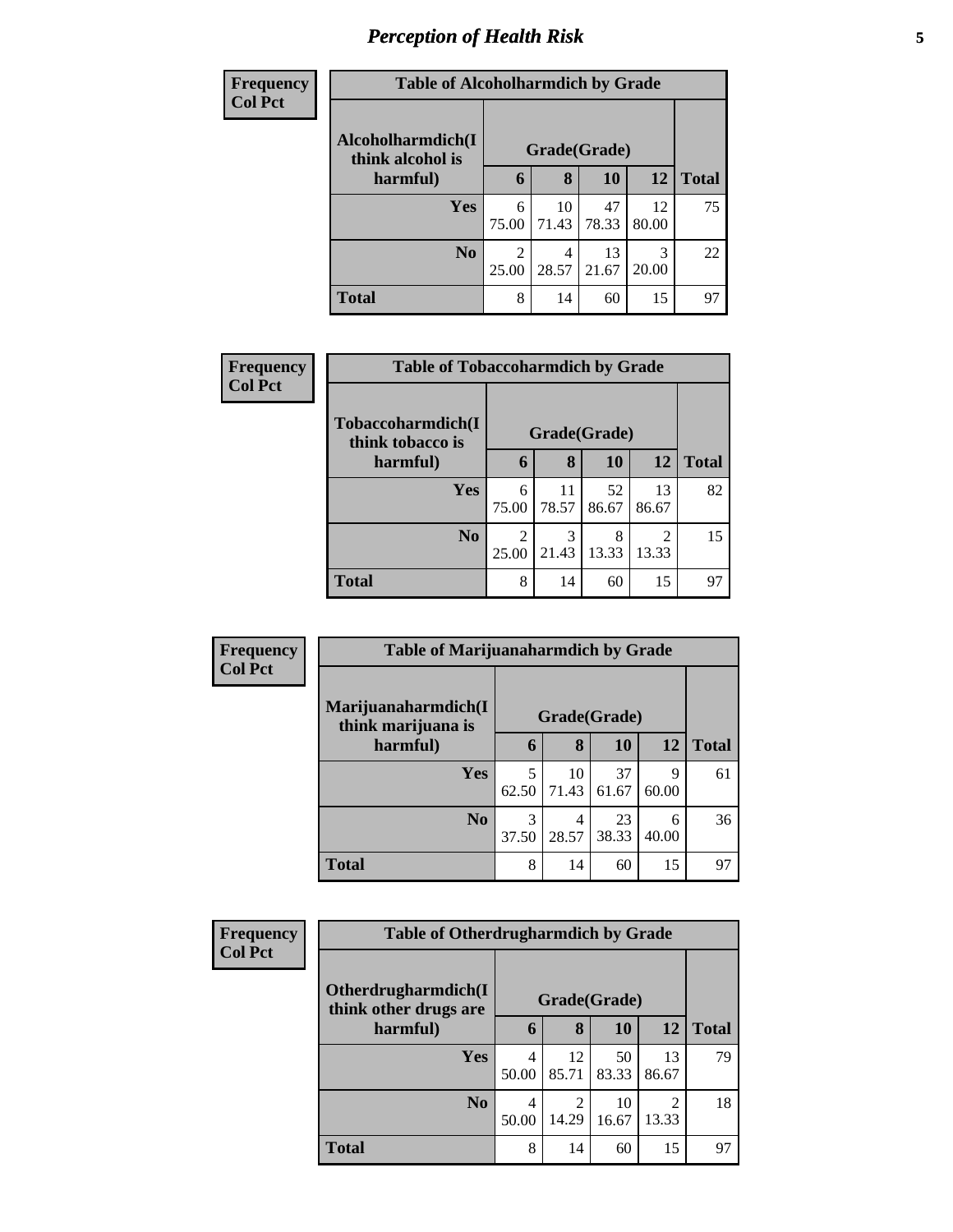### *Social Disapproval* **6**

| <b>Frequency</b> | <b>Table of Alcoholpeerdich by Grade</b> |              |       |       |       |              |  |
|------------------|------------------------------------------|--------------|-------|-------|-------|--------------|--|
| <b>Col Pct</b>   |                                          |              |       |       |       |              |  |
|                  | Alcoholpeerdich(My<br>friends would      |              |       |       |       |              |  |
|                  | disapprove if I used                     | Grade(Grade) |       |       |       |              |  |
|                  | alcohol)                                 | 6            | 8     | 10    | 12    | <b>Total</b> |  |
|                  | Yes                                      | 5            |       | 27    | 6     | 45           |  |
|                  |                                          | 62.50        | 50.00 | 45.00 | 40.00 |              |  |
|                  | N <sub>0</sub>                           | 3            |       | 33    | Q     | 52           |  |
|                  |                                          | 37.50        | 50.00 | 55.00 | 60.00 |              |  |
|                  | <b>Total</b>                             | 8            | 14    | 60    | 15    | 97           |  |

| <b>Frequency</b> | <b>Table of Tobaccopeerdich by Grade</b>                    |            |              |             |            |              |
|------------------|-------------------------------------------------------------|------------|--------------|-------------|------------|--------------|
| <b>Col Pct</b>   | Tobaccopeerdich(My<br>friends would<br>disapprove if I used |            | Grade(Grade) |             |            |              |
|                  | tobacco)                                                    | 6          | 8            | 10          | 12         | <b>Total</b> |
|                  | <b>Yes</b>                                                  | 5<br>62.50 | 8<br>57.14   | 29<br>48.33 | 8<br>53.33 | 50           |
|                  | N <sub>o</sub>                                              | 3<br>37.50 | 6<br>42.86   | 31<br>51.67 | 46.67      | 47           |
|                  | Total                                                       | 8          | 14           | 60          | 15         | 97           |

| Frequency      | <b>Table of Marijuanapeerdich by Grade</b>                    |            |              |             |                      |              |
|----------------|---------------------------------------------------------------|------------|--------------|-------------|----------------------|--------------|
| <b>Col Pct</b> | Marijuanapeerdich(My<br>friends would<br>disapprove if I used |            | Grade(Grade) |             |                      |              |
|                | marijuana)                                                    | 6          | 8            | 10          | 12                   | <b>Total</b> |
|                | <b>Yes</b>                                                    | 5<br>62.50 | 7<br>50.00   | 28<br>46.67 | 6<br>40.00           | 46           |
|                | N <sub>0</sub>                                                | 3<br>37.50 | 7<br>50.00   | 32<br>53.33 | $\mathbf Q$<br>60.00 | 51           |
|                | <b>Total</b>                                                  | 8          | 14           | 60          | 15                   | 97           |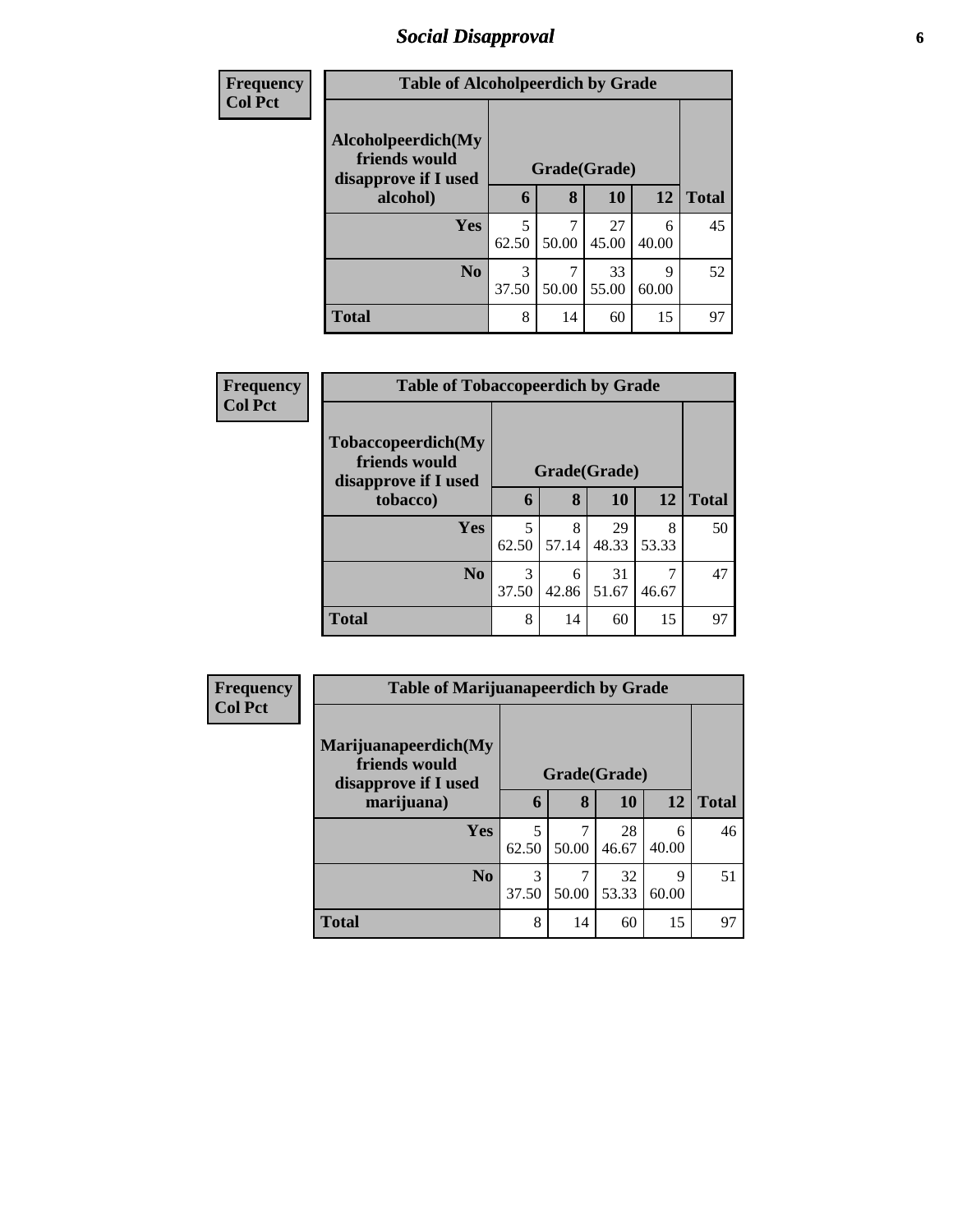### *Social Disapproval* **7**

| <b>Frequency</b> | <b>Table of Otherdrugpeerdich by Grade</b>                    |                         |              |             |             |              |
|------------------|---------------------------------------------------------------|-------------------------|--------------|-------------|-------------|--------------|
| <b>Col Pct</b>   | Otherdrugpeerdich(My<br>friends would<br>disapprove if I used |                         | Grade(Grade) |             |             |              |
|                  | other drugs)                                                  | 6                       | 8            | <b>10</b>   | <b>12</b>   | <b>Total</b> |
|                  | Yes                                                           | 6<br>75.00              | 9<br>64.29   | 35<br>58.33 | 11<br>73.33 | 61           |
|                  | N <sub>0</sub>                                                | $\mathfrak{D}$<br>25.00 | 5<br>35.71   | 25<br>41.67 | 4<br>26.67  | 36           |
|                  | <b>Total</b>                                                  | 8                       | 14           | 60          | 15          | 97           |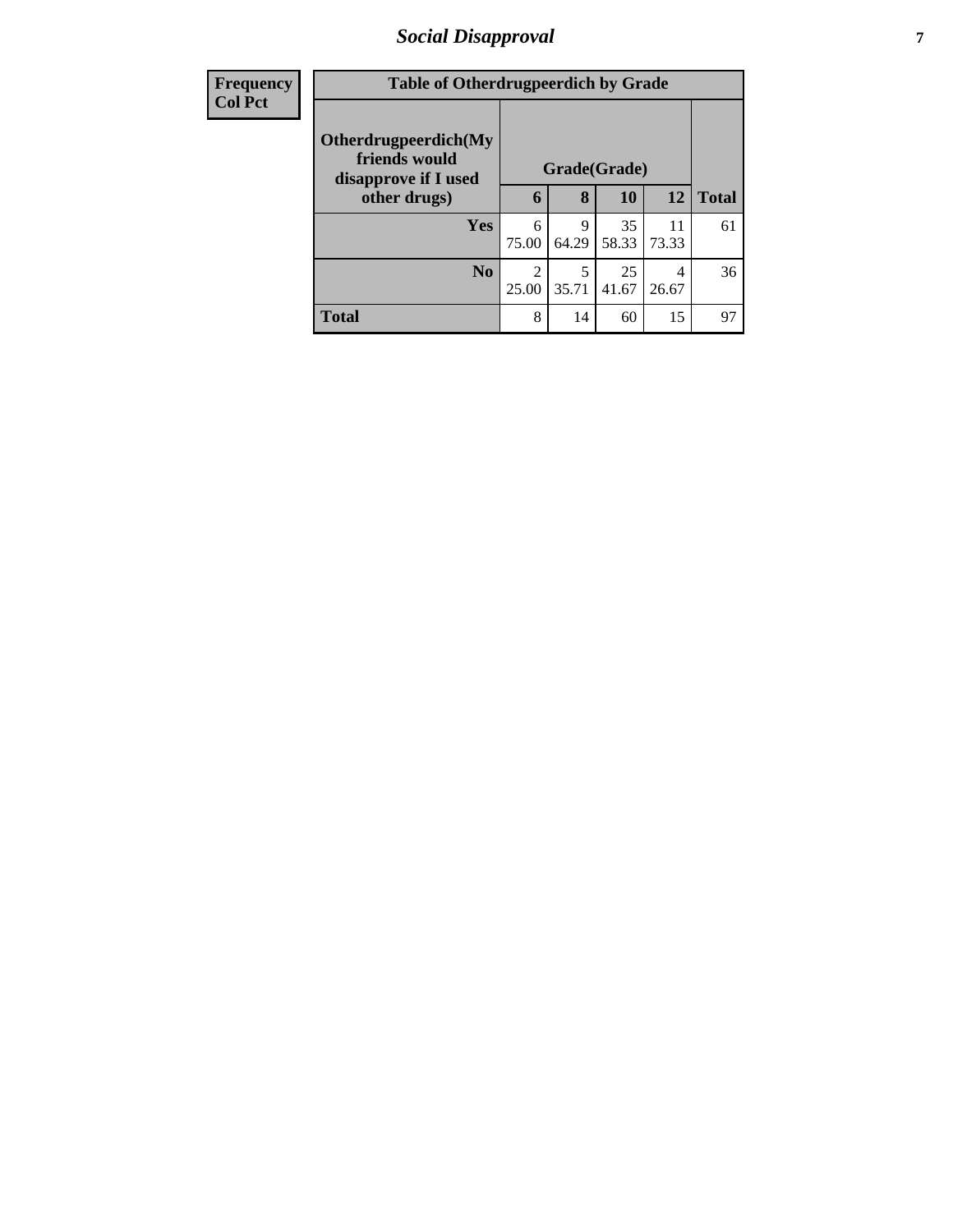#### Title IV, Part A, Schedule A **8** *Goal 2: To help ensure that all schools are safe and disciplined Baseline Data: Year 2008-2009 Student Involvement in Gang Activity*

| Frequency      |                                                                                          | <b>Table of Gangself by Grade</b> |                         |                    |                         |              |
|----------------|------------------------------------------------------------------------------------------|-----------------------------------|-------------------------|--------------------|-------------------------|--------------|
| <b>Col Pct</b> | Gangself(I<br>have<br>participated<br>in illegal<br>gang<br>activities in<br>the past 30 | 6                                 | 8                       | Grade(Grade)<br>10 | 12                      | <b>Total</b> |
|                | days)                                                                                    |                                   |                         |                    |                         |              |
|                | Yes                                                                                      | $\overline{4}$<br>50.00           | $\overline{4}$<br>28.57 | 11<br>18.33        | $\mathfrak{D}$<br>13.33 | 21           |
|                | N <sub>0</sub>                                                                           | 4<br>50.00                        | 10<br>71.43             | 49<br>81.67        | 13<br>86.67             | 76           |
|                | <b>Total</b>                                                                             | 8                                 | 14                      | 60                 | 15                      | 97           |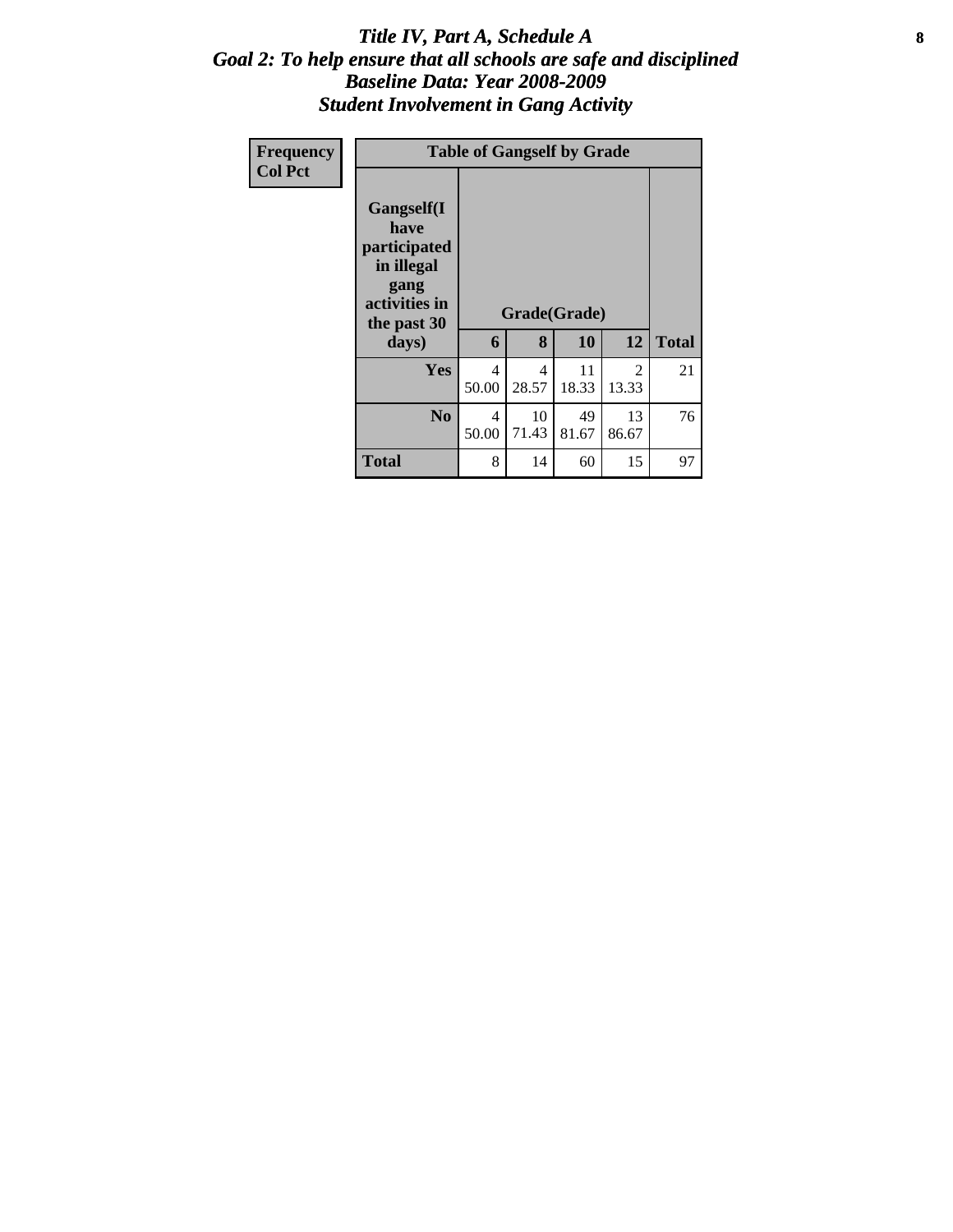# *Student Perception of School Safety* **9**

| <b>Frequency</b> |
|------------------|
| <b>Row Pct</b>   |

| <b>Table of Grade by Safeschool</b> |                          |                                                        |                                    |                                    |              |  |  |  |  |
|-------------------------------------|--------------------------|--------------------------------------------------------|------------------------------------|------------------------------------|--------------|--|--|--|--|
|                                     |                          | Safeschool (School is a place at which I feel<br>safe) |                                    |                                    |              |  |  |  |  |
| Grade(Grade)                        | <b>Strongly</b><br>Agree | <b>Somewhat</b><br>Agree                               | <b>Somewhat</b><br><b>Disagree</b> | <b>Strongly</b><br><b>Disagree</b> | <b>Total</b> |  |  |  |  |
| 6                                   | 4<br>50.00               | 12.50                                                  | 12.50                              | 25.00                              | 8            |  |  |  |  |
| 8                                   | 3<br>21.43               | 4<br>28.57                                             | $\mathcal{R}$<br>21.43             | 4<br>28.57                         | 14           |  |  |  |  |
| 10                                  | 12<br>20.00              | 24<br>40.00                                            | 8<br>13.33                         | 16<br>26.67                        | 60           |  |  |  |  |
| 12                                  | 3<br>20.00               | 5<br>3<br>4<br>20.00<br>33.33<br>26.67                 |                                    |                                    |              |  |  |  |  |
| <b>Total</b>                        | 22                       | 33                                                     | 15                                 | 27                                 | 97           |  |  |  |  |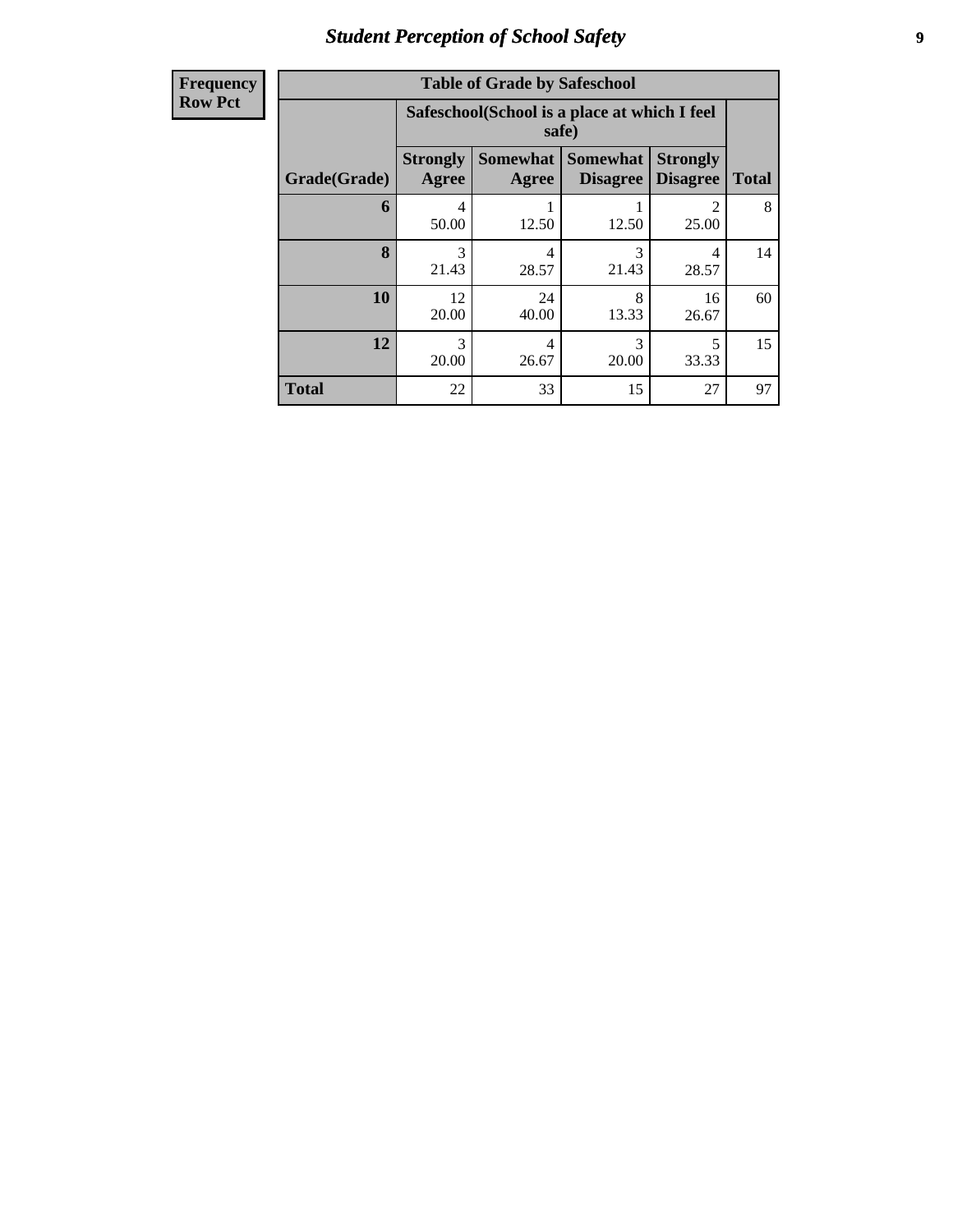#### *Students Who Have Been Bullied* **10**

**Frequency Row Pct**

| <b>Table of Grade by Bullied</b> |                             |                                                                               |                   |                        |                               |                        |                   |              |
|----------------------------------|-----------------------------|-------------------------------------------------------------------------------|-------------------|------------------------|-------------------------------|------------------------|-------------------|--------------|
|                                  |                             | <b>Bullied</b> (I have been bullied by other<br>students in the past 30 days) |                   |                        |                               |                        |                   |              |
| Grade(Grade)                     | $\mathbf{0}$<br><b>Days</b> | 1 or<br>2<br>days                                                             | 3 to<br>5<br>days | 6 to<br>9<br>days      | <b>10</b><br>to<br>19<br>days | 20<br>to<br>29<br>days | All<br>30<br>days | <b>Total</b> |
| 6                                | 6<br>75.00                  | 12.50                                                                         | $\Omega$<br>0.00  | $\Omega$<br>0.00       | $\Omega$<br>0.00              | $\Omega$<br>0.00       | 12.50             | 8            |
| 8                                | 11<br>78.57                 | 7.14                                                                          | $\Omega$<br>0.00  | $\Omega$<br>0.00       | 7.14                          | 1<br>7.14              | $\Omega$<br>0.00  | 14           |
| 10                               | 48<br>80.00                 | 6<br>10.00                                                                    | 3<br>5.00         | $\overline{2}$<br>3.33 | 1.67                          | $\Omega$<br>0.00       | $\Omega$<br>0.00  | 60           |
| 12                               | 15<br>100.00                | $\Omega$<br>0.00                                                              | $\Omega$<br>0.00  | $\Omega$<br>0.00       | $\Omega$<br>0.00              | $\Omega$<br>0.00       | $\Omega$<br>0.00  | 15           |
| Total                            | 80                          | 8                                                                             | 3                 | $\overline{2}$         | $\overline{2}$                | 1                      | 1                 | 97           |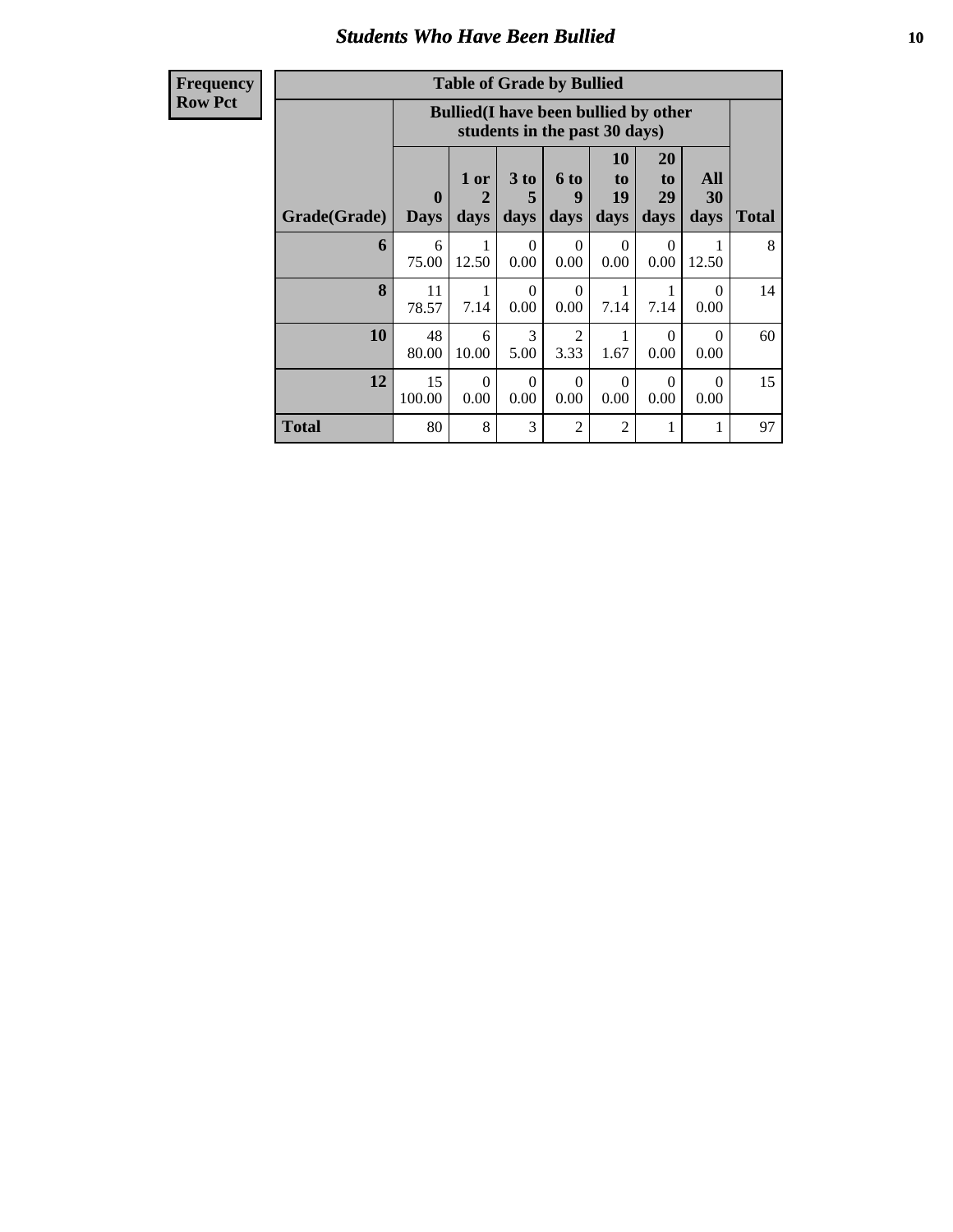#### *School Climate* **11**

| Frequency      | <b>Table of SchoolClimate1 by Grade</b> |                                      |                         |             |            |              |  |
|----------------|-----------------------------------------|--------------------------------------|-------------------------|-------------|------------|--------------|--|
| <b>Col Pct</b> | SchoolClimate1(I                        | Grade(Grade)                         |                         |             |            |              |  |
|                | like school)                            | 6                                    | 8                       | 10          | 12         | <b>Total</b> |  |
|                | <b>Strongly Agree</b>                   | $\overline{\mathcal{A}}$<br>50.00    | $\overline{2}$<br>14.29 | 18<br>30.00 | 3<br>20.00 | 27           |  |
|                | <b>Somewhat Agree</b>                   | $\mathcal{D}_{\mathcal{L}}$<br>25.00 | 7<br>50.00              | 28<br>46.67 | 6<br>40.00 | 43           |  |
|                | <b>Somewhat Disagree</b>                | 12.50                                | 7.14                    | 11.67       | 6.67       | 10           |  |
|                | <b>Strongly Disagree</b>                | 12.50                                | 4<br>28.57              | 11.67       | 5<br>33.33 | 17           |  |
|                | <b>Total</b>                            | 8                                    | 14                      | 60          | 15         | 97           |  |

| Frequency      | <b>Table of SchoolClimate2 by Grade</b>           |                  |                        |             |                           |                |
|----------------|---------------------------------------------------|------------------|------------------------|-------------|---------------------------|----------------|
| <b>Col Pct</b> | SchoolClimate2(I<br>feel successful at<br>school) | 6                | Grade(Grade)<br>8      | 10          | 12                        | <b>Total</b>   |
|                | <b>Strongly Agree</b>                             | 6<br>75.00       | $\mathcal{F}$<br>21.43 | 33<br>55.00 | $\mathcal{R}$<br>20.00    | 45             |
|                | <b>Somewhat Agree</b>                             | 12.50            | 8<br>57.14             | 23<br>38.33 | 9<br>60.00                | 41             |
|                | <b>Somewhat Disagree</b>                          | 12.50            | $\mathbf{0}$<br>0.00   | 1.67        | $\mathbf{\Omega}$<br>0.00 | $\mathfrak{D}$ |
|                | <b>Strongly Disagree</b>                          | $\Omega$<br>0.00 | $\mathcal{R}$<br>21.43 | 3<br>5.00   | $\mathcal{R}$<br>20.00    | 9              |
|                | Total                                             | 8                | 14                     | 60          | 15                        | 97             |

| Frequency      | <b>Table of SchoolClimate3 by Grade</b>                               |                  |                         |             |                        |              |
|----------------|-----------------------------------------------------------------------|------------------|-------------------------|-------------|------------------------|--------------|
| <b>Col Pct</b> | SchoolClimate3(My<br>school has high<br>standards for<br>achievement) | 6                | Grade(Grade)<br>8       | 10          | 12                     | <b>Total</b> |
|                | <b>Strongly Agree</b>                                                 | $\tau$<br>87.50  | $\mathcal{F}$<br>21.43  | 24<br>40.00 | 4<br>26.67             | 38           |
|                | <b>Somewhat Agree</b>                                                 | 12.50            | 6<br>42.86              | 23<br>38.33 | 4<br>26.67             | 34           |
|                | <b>Somewhat Disagree</b>                                              | $\Omega$<br>0.00 | $\mathfrak{D}$<br>14.29 | 7<br>11.67  | $\mathcal{D}$<br>13.33 | 11           |
|                | <b>Strongly Disagree</b>                                              | $\Omega$<br>0.00 | 3<br>21.43              | 6<br>10.00  | 5<br>33.33             | 14           |
|                | <b>Total</b>                                                          | 8                | 14                      | 60          | 15                     | 97           |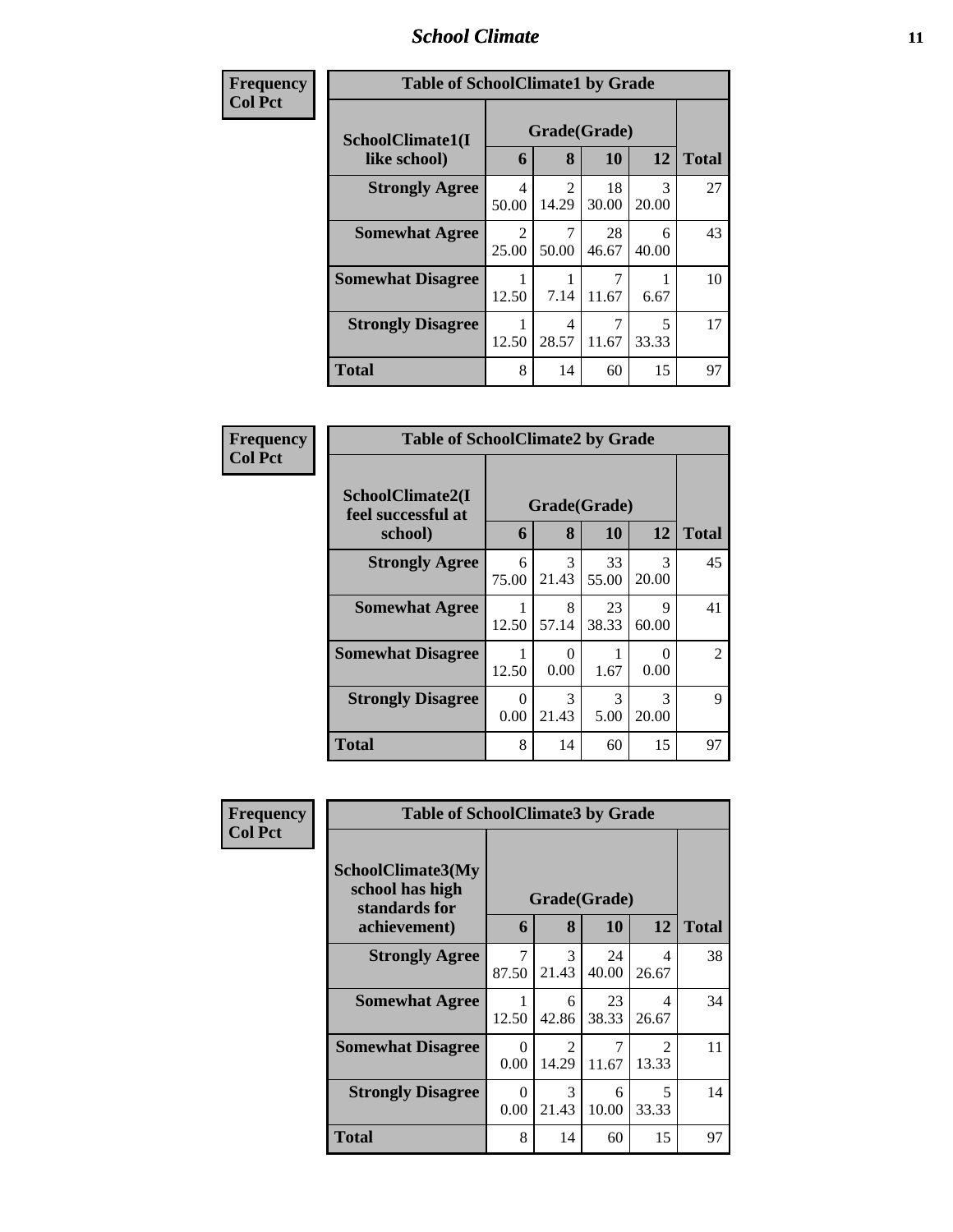#### *School Climate* **12**

 $\overline{\phantom{a}}$ 

| Frequency      | <b>Table of SchoolClimate4 by Grade</b>                              |                        |                        |             |                         |              |
|----------------|----------------------------------------------------------------------|------------------------|------------------------|-------------|-------------------------|--------------|
| <b>Col Pct</b> | <b>SchoolClimate4(My</b><br>school sets clear<br>rules for behavior) | 6                      | Grade(Grade)<br>8      | <b>10</b>   | 12                      | <b>Total</b> |
|                | <b>Strongly Agree</b>                                                | 5<br>62.50             | 3<br>21.43             | 32<br>53.33 | $\mathbf Q$<br>60.00    | 49           |
|                | <b>Somewhat Agree</b>                                                | $\mathcal{R}$<br>37.50 | 8<br>57.14             | 17<br>28.33 | $\overline{4}$<br>26.67 | 32           |
|                | <b>Somewhat Disagree</b>                                             | 0<br>0.00              | $\mathcal{D}$<br>14.29 | 4<br>6.67   | $\Omega$<br>0.00        | 6            |
|                | <b>Strongly Disagree</b>                                             | 0<br>0.00              | 7.14                   | 7<br>11.67  | $\mathfrak{D}$<br>13.33 | 10           |
|                | <b>Total</b>                                                         | 8                      | 14                     | 60          | 15                      | 97           |

| Frequency      | <b>Table of SchoolClimate5 by Grade</b>                   |                  |                        |             |                  |              |  |  |
|----------------|-----------------------------------------------------------|------------------|------------------------|-------------|------------------|--------------|--|--|
| <b>Col Pct</b> | SchoolClimate5(I<br>know what to do in<br>an emergency at |                  | Grade(Grade)           |             |                  |              |  |  |
|                | school)                                                   | 6                | 8                      | 10          | 12               | <b>Total</b> |  |  |
|                | <b>Strongly Agree</b>                                     | 7<br>87.50       | 8<br>57.14             | 40<br>66.67 | 6<br>40.00       | 61           |  |  |
|                | <b>Somewhat Agree</b>                                     | $\Omega$<br>0.00 | 3<br>21.43             | 13<br>21.67 | 8<br>53.33       | 24           |  |  |
|                | <b>Somewhat Disagree</b>                                  | $\theta$<br>0.00 | $\Omega$<br>0.00       | 3<br>5.00   | $\Omega$<br>0.00 | 3            |  |  |
|                | <b>Strongly Disagree</b>                                  | 12.50            | $\mathcal{F}$<br>21.43 | 4<br>6.67   | 6.67             | 9            |  |  |
|                | Total                                                     | 8                | 14                     | 60          | 15               | 97           |  |  |

| <b>Frequency</b> | <b>Table of SchoolClimate6 by Grade</b> |                  |                        |             |                                      |              |  |  |  |
|------------------|-----------------------------------------|------------------|------------------------|-------------|--------------------------------------|--------------|--|--|--|
| <b>Col Pct</b>   | <b>SchoolClimate6(Teachers</b>          | Grade(Grade)     |                        |             |                                      |              |  |  |  |
|                  | treat me with respect)                  | 6                | 8                      | 10          | 12                                   | <b>Total</b> |  |  |  |
|                  | <b>Strongly Agree</b>                   | 6<br>75.00       | 3<br>21.43             | 27<br>45.00 | 6<br>40.00                           | 42           |  |  |  |
|                  | <b>Somewhat Agree</b>                   | 12.50            | 8<br>57.14             | 19<br>31.67 | 6<br>40.00                           | 34           |  |  |  |
|                  | <b>Somewhat Disagree</b>                | 12.50            | 7.14                   | 6<br>10.00  | 6.67                                 | 9            |  |  |  |
|                  | <b>Strongly Disagree</b>                | $\Omega$<br>0.00 | $\mathcal{D}$<br>14.29 | 8<br>13.33  | $\mathcal{D}_{\mathcal{L}}$<br>13.33 | 12           |  |  |  |
|                  | <b>Total</b>                            | 8                | 14                     | 60          | 15                                   | 97           |  |  |  |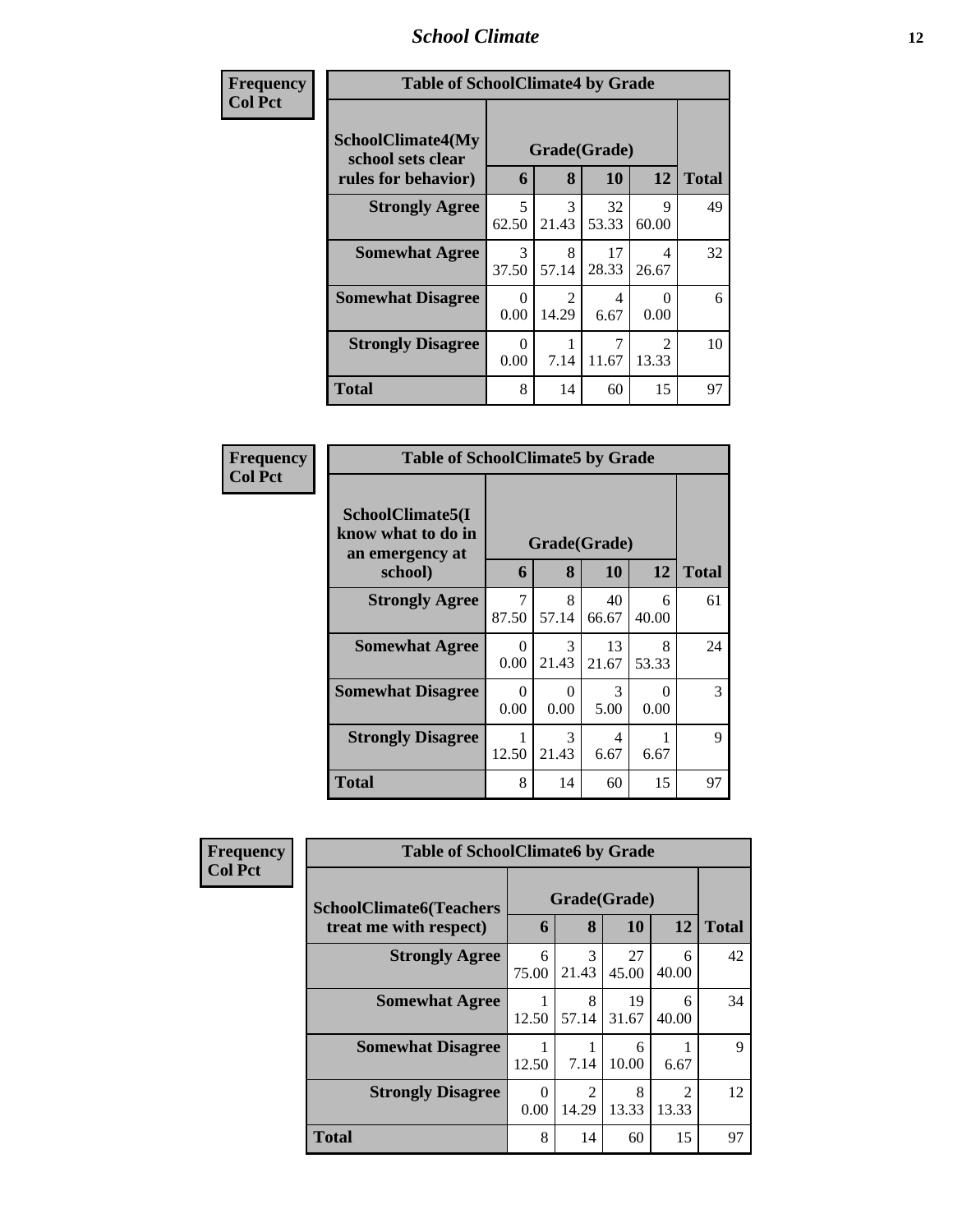#### *School Climate* **13**

| Frequency<br><b>Col Pet</b> |
|-----------------------------|
|-----------------------------|

| ncy | <b>Table of SchoolClimate7 by Grade</b>                                       |                   |                         |             |                                      |    |  |  |  |  |
|-----|-------------------------------------------------------------------------------|-------------------|-------------------------|-------------|--------------------------------------|----|--|--|--|--|
|     | <b>SchoolClimate7(Behaviors</b><br>in my class allow the<br>teacher to teach) | Grade(Grade)<br>6 | <b>Total</b>            |             |                                      |    |  |  |  |  |
|     | <b>Strongly Agree</b>                                                         | 4<br>50.00        | 4<br>28.57              | 20<br>33.33 | 5<br>33.33                           | 33 |  |  |  |  |
|     | <b>Somewhat Agree</b>                                                         | 12.50             | 4<br>28.57              | 19<br>31.67 | 6<br>40.00                           | 30 |  |  |  |  |
|     | <b>Somewhat Disagree</b>                                                      | 3<br>37.50        | $\mathfrak{D}$<br>14.29 | 10<br>16.67 | $\mathcal{D}_{\mathcal{L}}$<br>13.33 | 17 |  |  |  |  |
|     | <b>Strongly Disagree</b>                                                      | 0<br>0.00         | 4<br>28.57              | 11<br>18.33 | $\mathcal{D}_{\mathcal{A}}$<br>13.33 | 17 |  |  |  |  |
|     | <b>Total</b>                                                                  | 8                 | 14                      | 60          | 15                                   | 97 |  |  |  |  |

| Frequency      | <b>Table of SchoolClimate8 by Grade</b>                                 |                         |                        |             |                        |              |
|----------------|-------------------------------------------------------------------------|-------------------------|------------------------|-------------|------------------------|--------------|
| <b>Col Pct</b> | <b>SchoolClimate8(Students</b><br>are frequently<br>recognized for good |                         | Grade(Grade)           |             |                        |              |
|                | behavior)                                                               | 6                       | 8                      | 10          | 12                     | <b>Total</b> |
|                | <b>Strongly Agree</b>                                                   | $\overline{4}$<br>50.00 | 3<br>21.43             | 20<br>33.33 | $\mathcal{R}$<br>20.00 | 30           |
|                | <b>Somewhat Agree</b>                                                   | $\mathfrak{D}$<br>25.00 | 6<br>42.86             | 20<br>33.33 | 6<br>40.00             | 34           |
|                | <b>Somewhat Disagree</b>                                                | 1<br>12.50              | 2<br>14.29             | 10<br>16.67 | 6.67                   | 14           |
|                | <b>Strongly Disagree</b>                                                | 1<br>12.50              | $\mathcal{F}$<br>21.43 | 10<br>16.67 | 5<br>33.33             | 19           |
|                | <b>Total</b>                                                            | 8                       | 14                     | 60          | 15                     | 97           |

| Frequency<br><b>Col Pct</b> | <b>Table of SchoolClimate9 by Grade</b>                            |                  |            |             |            |              |  |  |
|-----------------------------|--------------------------------------------------------------------|------------------|------------|-------------|------------|--------------|--|--|
|                             | SchoolClimate9(School<br>counselor would be<br>helpful if I needed | Grade(Grade)     |            |             |            |              |  |  |
|                             | assistance)                                                        | 6                | 8          | 10          | <b>12</b>  | <b>Total</b> |  |  |
|                             | <b>Strongly Agree</b>                                              | 6<br>75.00       | 6<br>42.86 | 28<br>46.67 | 8<br>53.33 | 48           |  |  |
|                             | <b>Somewhat Agree</b>                                              | 12.50            | 4<br>28.57 | 21<br>35.00 | 5<br>33.33 | 31           |  |  |
|                             | <b>Somewhat Disagree</b>                                           | 12.50            | 0<br>0.00  | 5<br>8.33   | 6.67       | 7            |  |  |
|                             | <b>Strongly Disagree</b>                                           | $\Omega$<br>0.00 | 4<br>28.57 | 6<br>10.00  | 6.67       | 11           |  |  |
|                             | <b>Total</b>                                                       | 8                | 14         | 60          | 15         | 97           |  |  |

Ŧ.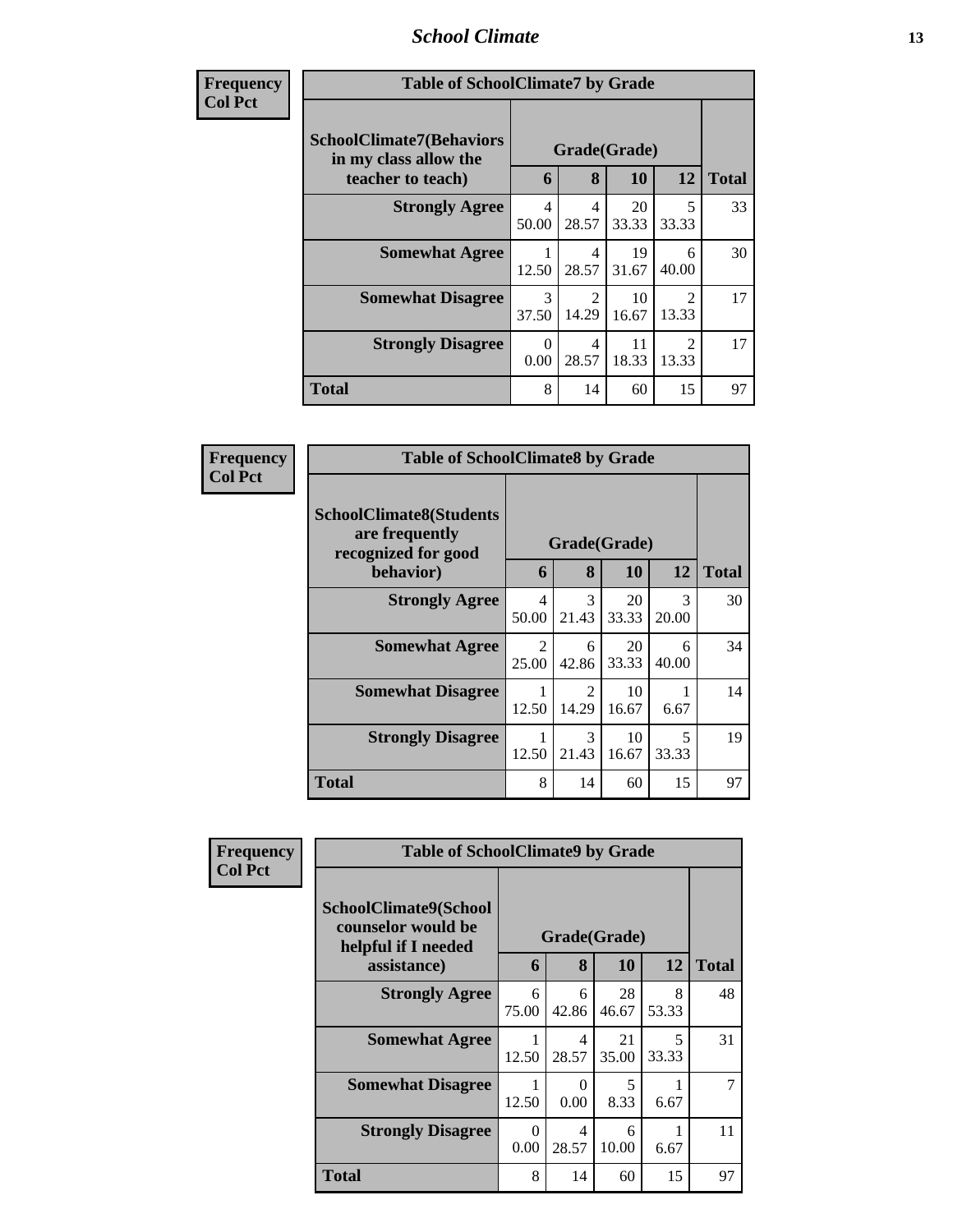# *Reasons for Dropping Out* **14**

| <b>Frequency</b> |                                                                          |            |                         |             | <b>Table of Dropoutreason by Grade</b> |                |  |  |  |  |  |  |  |
|------------------|--------------------------------------------------------------------------|------------|-------------------------|-------------|----------------------------------------|----------------|--|--|--|--|--|--|--|
| <b>Col Pct</b>   | Dropoutreason(If<br>I dropped out the<br>reason would<br>most likely be) | 6          | Grade(Grade)<br>8       | 10          | 12                                     | <b>Total</b>   |  |  |  |  |  |  |  |
|                  | <b>Won't Drop out</b>                                                    | 1<br>12.50 | 7<br>50.00              | 32<br>53.33 | 6<br>40.00                             | 46             |  |  |  |  |  |  |  |
|                  | <b>Bored</b>                                                             | 2<br>25.00 | $\overline{4}$<br>28.57 | 6<br>10.00  | 3<br>20.00                             | 15             |  |  |  |  |  |  |  |
|                  | <b>Family Reasons</b>                                                    | 1<br>12.50 | 1<br>7.14               | 5<br>8.33   | $\mathcal{F}$<br>20.00                 | 10             |  |  |  |  |  |  |  |
|                  | <b>Being Bullied</b>                                                     | 0<br>0.00  | 7.14                    | 1.67        | ∩<br>0.00                              | $\overline{2}$ |  |  |  |  |  |  |  |
|                  | <b>Other</b>                                                             | 4<br>50.00 | 1<br>7.14               | 16<br>26.67 | 3<br>20.00                             | 24             |  |  |  |  |  |  |  |
|                  | Total                                                                    | 8          | 14                      | 60          | 15                                     | 97             |  |  |  |  |  |  |  |

| Frequency      | <b>Table of Dropout by Grade</b>                            |            |              |             |            |              |
|----------------|-------------------------------------------------------------|------------|--------------|-------------|------------|--------------|
| <b>Col Pct</b> | Dropout(I<br>have<br>thought<br>about<br>dropping<br>out of |            | Grade(Grade) |             |            |              |
|                | school)                                                     | 6          | 8            | 10          | 12         | <b>Total</b> |
|                | Yes                                                         | 3<br>37.50 | 7<br>50.00   | 26<br>43.33 | 46.67      | 43           |
|                | N <sub>0</sub>                                              | 5<br>62.50 | 7<br>50.00   | 34<br>56.67 | 8<br>53.33 | 54           |
|                | <b>Total</b>                                                | 8          | 14           | 60          | 15         | 97           |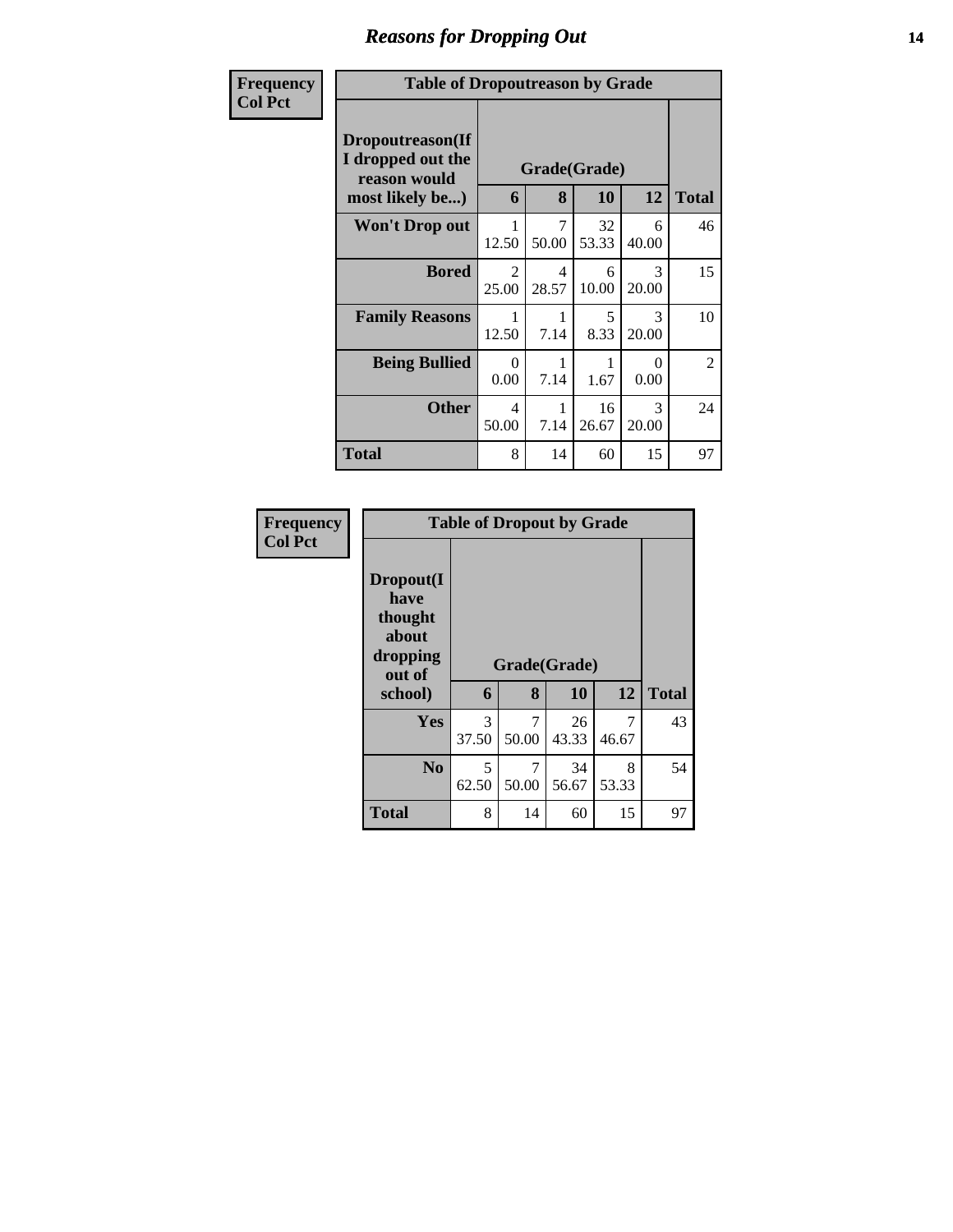*School Safety* **15**

| Frequency      | <b>Table of Gangself by Grade</b>                                                        |            |             |              |                        |              |  |
|----------------|------------------------------------------------------------------------------------------|------------|-------------|--------------|------------------------|--------------|--|
| <b>Col Pct</b> | Gangself(I<br>have<br>participated<br>in illegal<br>gang<br>activities in<br>the past 30 |            |             | Grade(Grade) |                        |              |  |
|                | days)                                                                                    | 6          | 8           | 10           | 12                     | <b>Total</b> |  |
|                | Yes                                                                                      | 4<br>50.00 | 4<br>28.57  | 11<br>18.33  | $\mathcal{L}$<br>13.33 | 21           |  |
|                | N <sub>0</sub>                                                                           | 4<br>50.00 | 10<br>71.43 | 49<br>81.67  | 13<br>86.67            | 76           |  |
|                | <b>Total</b>                                                                             | 8          | 14          | 60           | 15                     | 97           |  |

| <b>Frequency</b> |
|------------------|
| <b>Col Pct</b>   |

| <b>Table of Gangpeers by Grade</b>                                                                                    |            |              |             |            |              |  |  |  |  |
|-----------------------------------------------------------------------------------------------------------------------|------------|--------------|-------------|------------|--------------|--|--|--|--|
| <b>Gangpeers</b> (I<br>have friends<br>who have<br>participated<br>in illegal<br>gang<br>activities in<br>the past 30 |            | Grade(Grade) |             |            |              |  |  |  |  |
| days)                                                                                                                 | 6          | 8            | 10          | 12         | <b>Total</b> |  |  |  |  |
| Yes                                                                                                                   | 5<br>62.50 | 9<br>64.29   | 23<br>38.33 | 8<br>53.33 | 45           |  |  |  |  |
| N <sub>0</sub>                                                                                                        | 3<br>37.50 | 5<br>35.71   | 37<br>61.67 | 46.67      | 52           |  |  |  |  |
| Total                                                                                                                 | 8          | 14           | 60          | 15         | 97           |  |  |  |  |

| Frequency<br><b>Col Pct</b> | <b>Table of Pickedon by Grade</b>                                   |                         |                         |             |                        |              |  |
|-----------------------------|---------------------------------------------------------------------|-------------------------|-------------------------|-------------|------------------------|--------------|--|
|                             | <b>Pickedon</b> (I have<br>been picked on or<br>teased at school in | Grade(Grade)            |                         |             |                        |              |  |
|                             | the past 30 days)                                                   | 6                       | 8                       | 10          | 12                     | <b>Total</b> |  |
|                             | <b>Strongly Agree</b>                                               | $\mathfrak{D}$<br>25.00 | 3<br>21.43              | 12<br>20.00 | 6.67                   | 18           |  |
|                             | <b>Somewhat Agree</b>                                               | 12.50                   | $\mathfrak{D}$<br>14.29 | 6<br>10.00  | 0.00                   | $\mathbf Q$  |  |
|                             | <b>Somewhat Disagree</b>                                            | $\mathbf{0}$<br>0.00    | 7.14                    | 3.33        | $\mathcal{R}$<br>20.00 | 6            |  |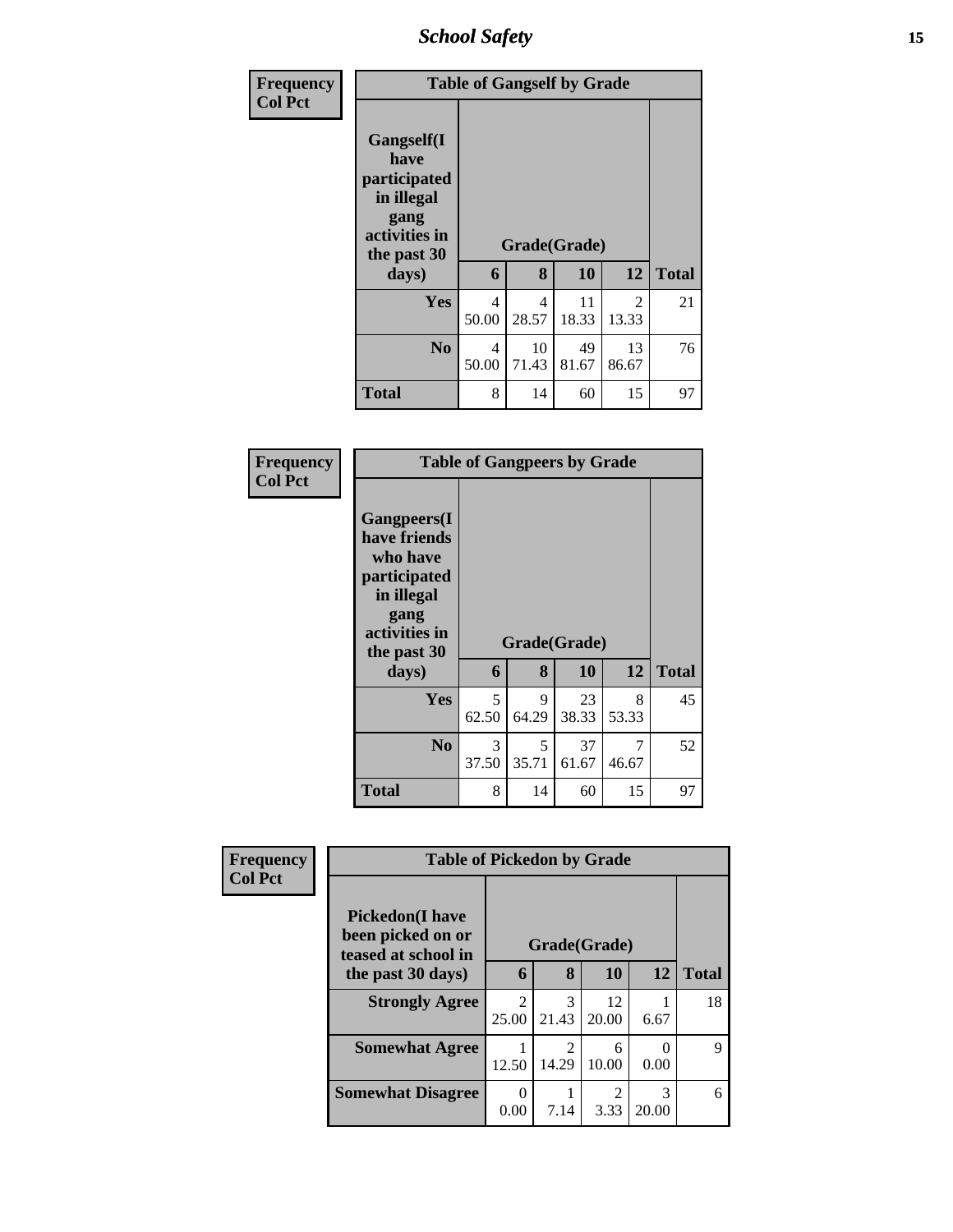# *School Safety* **16**

| <b>Frequency</b> |                                                                     | <b>Table of Pickedon by Grade</b> |            |             |             |              |  |  |  |  |
|------------------|---------------------------------------------------------------------|-----------------------------------|------------|-------------|-------------|--------------|--|--|--|--|
| <b>Col Pct</b>   | <b>Pickedon</b> (I have<br>been picked on or<br>teased at school in | Grade(Grade)                      |            |             |             |              |  |  |  |  |
|                  | the past 30 days)                                                   | 6                                 | 8          | 10          | 12          | <b>Total</b> |  |  |  |  |
|                  | <b>Strongly Disagree</b>                                            | 62.50                             | 8<br>57.14 | 40<br>66.67 | 11<br>73.33 | 64           |  |  |  |  |
|                  | <b>Total</b>                                                        | 8                                 | 14         | 60          | 15          | 97           |  |  |  |  |

| <b>Frequency</b> | <b>Table of Safeschool by Grade</b>        |                         |                                   |             |                         |              |
|------------------|--------------------------------------------|-------------------------|-----------------------------------|-------------|-------------------------|--------------|
| <b>Col Pct</b>   | Safeschool(School<br>is a place at which I | Grade(Grade)            |                                   |             |                         |              |
|                  | feel safe)                                 | 6                       | 8                                 | <b>10</b>   | 12                      | <b>Total</b> |
|                  | <b>Strongly Agree</b>                      | $\overline{4}$<br>50.00 | 3<br>21.43                        | 12<br>20.00 | 3<br>20.00              | 22           |
|                  | <b>Somewhat Agree</b>                      | 12.50                   | 4<br>28.57                        | 24<br>40.00 | $\overline{4}$<br>26.67 | 33           |
|                  | <b>Somewhat Disagree</b>                   | 1<br>12.50              | $\mathcal{R}$<br>21.43            | 8<br>13.33  | $\mathcal{R}$<br>20.00  | 15           |
|                  | <b>Strongly Disagree</b>                   | 2<br>25.00              | $\overline{\mathcal{A}}$<br>28.57 | 16<br>26.67 | 5<br>33.33              | 27           |
|                  | <b>Total</b>                               | 8                       | 14                                | 60          | 15                      | 97           |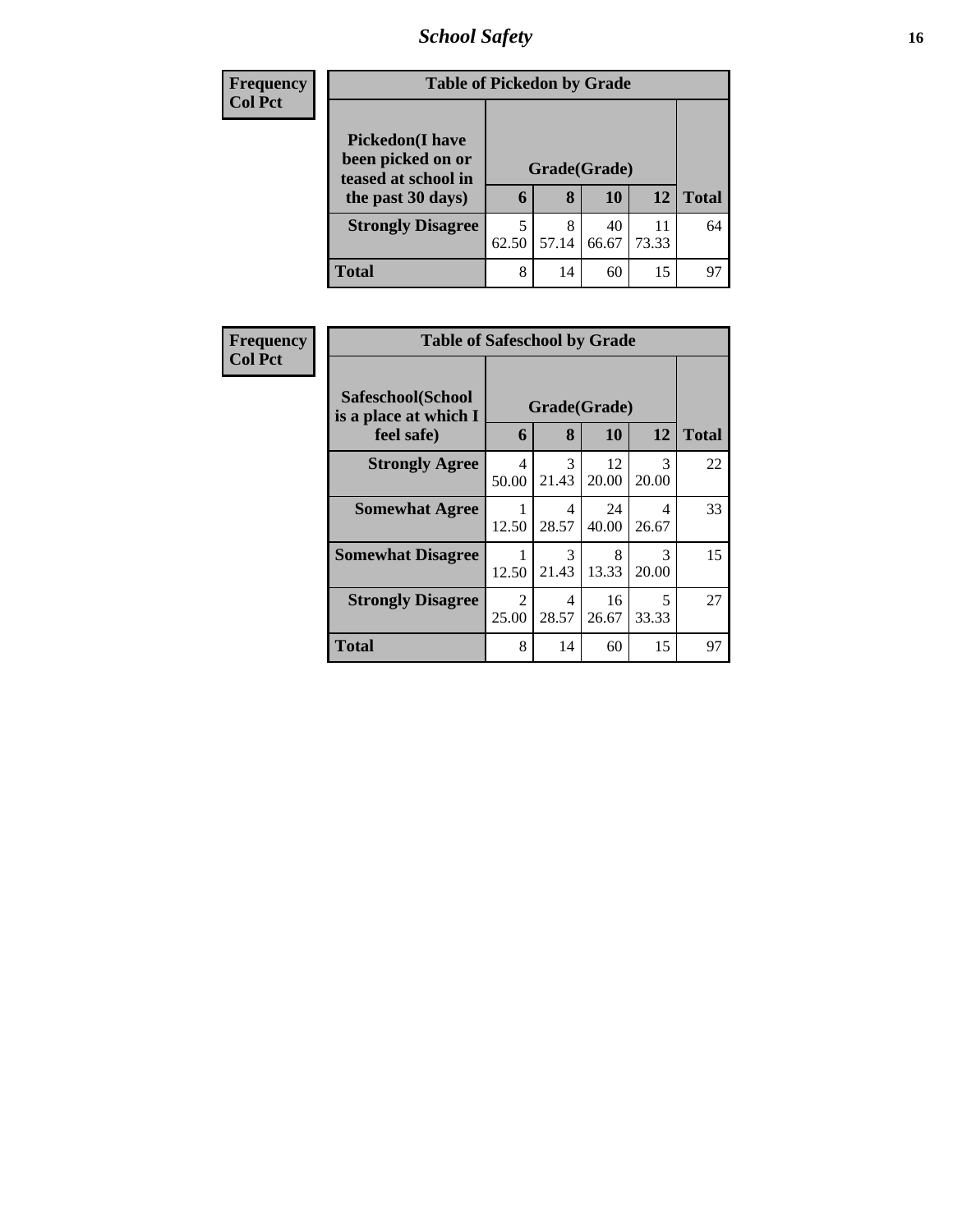*School Safety* **17**

**Frequency Row Pct**

| <b>Table of Grade by Bullied</b> |                             |                                              |                   |                               |                               |                        |                   |       |  |  |  |
|----------------------------------|-----------------------------|----------------------------------------------|-------------------|-------------------------------|-------------------------------|------------------------|-------------------|-------|--|--|--|
|                                  |                             | <b>Bullied</b> (I have been bullied by other |                   | students in the past 30 days) |                               |                        |                   |       |  |  |  |
| Grade(Grade)                     | $\mathbf{0}$<br><b>Days</b> | 1 or<br>$\overline{2}$<br>days               | 3 to<br>5<br>days | 6 to<br>9<br>days             | <b>10</b><br>to<br>19<br>days | 20<br>to<br>29<br>days | All<br>30<br>days | Total |  |  |  |
| 6                                | 6<br>75.00                  | 1<br>12.50                                   | $\Omega$<br>0.00  | $\Omega$<br>0.00              | $\Omega$<br>0.00              | $\Omega$<br>0.00       | 12.50             | 8     |  |  |  |
| 8                                | 11<br>78.57                 | 1<br>7.14                                    | $\Omega$<br>0.00  | $\Omega$<br>0.00              | 1<br>7.14                     | 7.14                   | $\Omega$<br>0.00  | 14    |  |  |  |
| 10                               | 48<br>80.00                 | 6<br>10.00                                   | 3<br>5.00         | $\overline{2}$<br>3.33        | 1.67                          | $\Omega$<br>0.00       | $\Omega$<br>0.00  | 60    |  |  |  |
| 12                               | 15<br>100.00                | $\Omega$<br>0.00                             | $\Omega$<br>0.00  | $\Omega$<br>0.00              | $\Omega$<br>0.00              | $\Omega$<br>0.00       | $\Omega$<br>0.00  | 15    |  |  |  |
| Total                            | 80                          | 8                                            | 3                 | $\overline{2}$                | 2                             | 1                      | 1                 | 97    |  |  |  |

| <b>Frequency</b> | <b>Table of Grade by Bulliedothers</b> |                             |                                                                |                              |                              |                   |              |  |  |  |  |
|------------------|----------------------------------------|-----------------------------|----------------------------------------------------------------|------------------------------|------------------------------|-------------------|--------------|--|--|--|--|
| <b>Row Pct</b>   |                                        |                             | <b>Bulliedothers</b> (I bullied others<br>in the past 30 days) |                              |                              |                   |              |  |  |  |  |
|                  | Grade(Grade)                           | $\mathbf{0}$<br><b>Days</b> | 1 or<br>2<br>days                                              | 3 <sub>to</sub><br>5<br>days | 6 <sub>to</sub><br>9<br>days | All<br>30<br>days | <b>Total</b> |  |  |  |  |
|                  | 6                                      | 7<br>87.50                  | $\Omega$<br>0.00                                               | $\Omega$<br>0.00             | 1<br>12.50                   | 0<br>0.00         | 8            |  |  |  |  |
|                  | 8                                      | 13<br>92.86                 | 7.14                                                           | $\Omega$<br>0.00             | $\Omega$<br>0.00             | 0<br>0.00         | 14           |  |  |  |  |
|                  | 10                                     | 48<br>80.00                 | 7<br>11.67                                                     | 2<br>3.33                    | 0<br>0.00                    | 3<br>5.00         | 60           |  |  |  |  |
|                  | 12                                     | 14<br>93.33                 | $\Omega$<br>0.00                                               | 0<br>0.00                    | $\Omega$<br>0.00             | 6.67              | 15           |  |  |  |  |
|                  | Total                                  | 82                          | 8                                                              | $\overline{2}$               | 1                            | 4                 | 97           |  |  |  |  |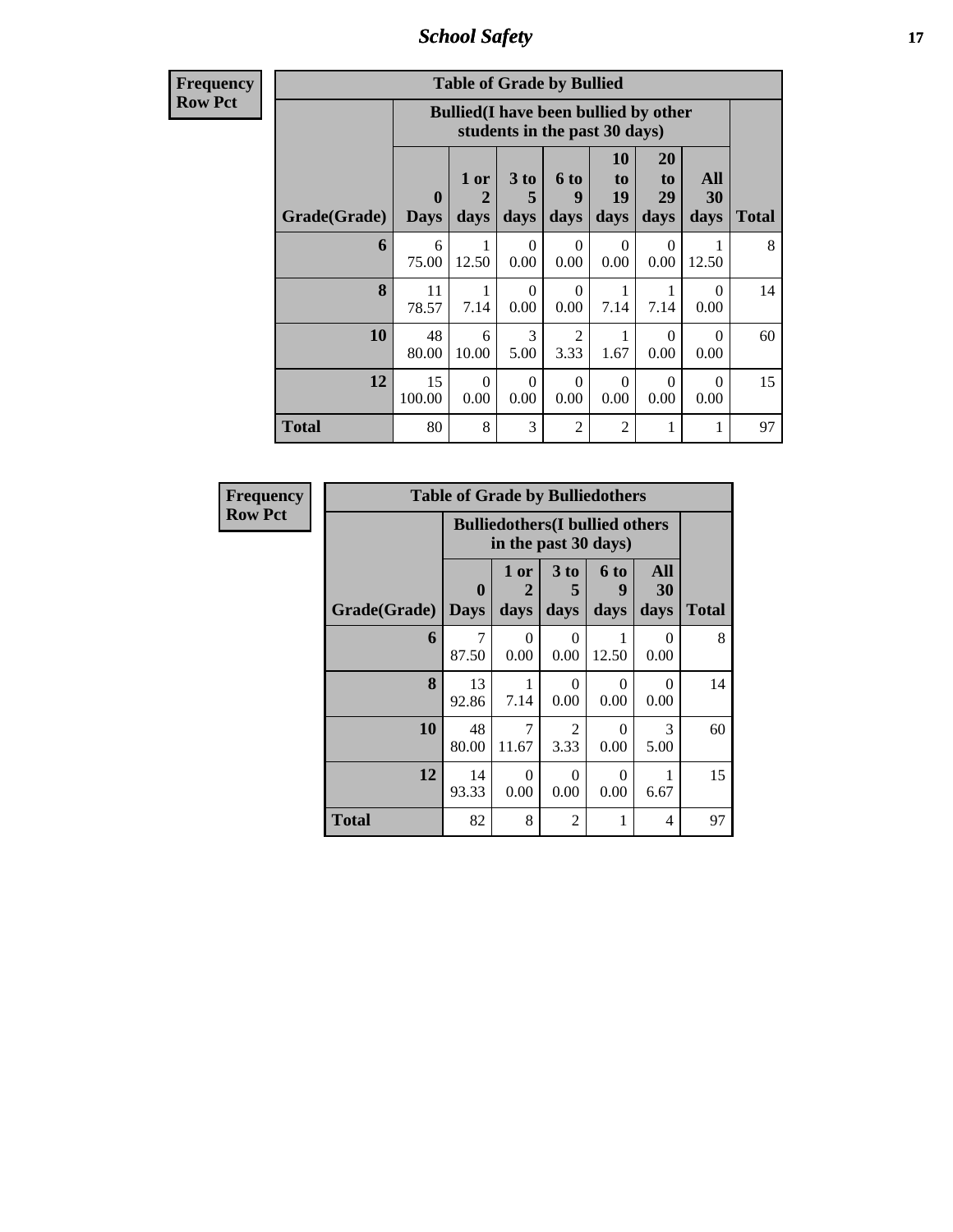*School Safety* **18**

| F reque |
|---------|
| Kow-    |

| uency |              | <b>Table of Grade by Weaponschool</b> |                              |                   |                          |                        |                         |              |  |  |  |  |  |
|-------|--------------|---------------------------------------|------------------------------|-------------------|--------------------------|------------------------|-------------------------|--------------|--|--|--|--|--|
| Pct   |              | Weaponschool(I brought a weapon to    | school in the past 30 days)  |                   |                          |                        |                         |              |  |  |  |  |  |
|       | Grade(Grade) | $\mathbf{0}$<br><b>Days</b>           | 1 or<br>$\mathbf{2}$<br>days | 3 to<br>5<br>days | <b>6 to</b><br>9<br>days | 10<br>to<br>19<br>days | All<br>30<br>days       | <b>Total</b> |  |  |  |  |  |
|       | 6            | 3<br>37.50                            | 3<br>37.50                   | $\Omega$<br>0.00  | $\Omega$<br>0.00         | $\Omega$<br>0.00       | $\mathfrak{D}$<br>25.00 | 8            |  |  |  |  |  |
|       | 8            | 14<br>100.00                          | $\Omega$<br>0.00             | $\Omega$<br>0.00  | $\Omega$<br>0.00         | $\Omega$<br>0.00       | 0<br>0.00               | 14           |  |  |  |  |  |
|       | 10           | 52<br>86.67                           | $\overline{7}$<br>11.67      | $\Omega$<br>0.00  | $\Omega$<br>0.00         | $\Omega$<br>0.00       | 1.67                    | 60           |  |  |  |  |  |
|       | 12           | 12<br>80.00                           | $\Omega$<br>0.00             | 6.67              | 6.67                     | 6.67                   | $\Omega$<br>0.00        | 15           |  |  |  |  |  |
|       | <b>Total</b> | 81                                    | 10                           | 1                 | 1                        | 1                      | 3                       | 97           |  |  |  |  |  |

| Frequency      |              | <b>Table of Grade by Absentunsafe</b> |                   |                                                                                           |                              |                               |              |
|----------------|--------------|---------------------------------------|-------------------|-------------------------------------------------------------------------------------------|------------------------------|-------------------------------|--------------|
| <b>Row Pct</b> |              |                                       |                   | <b>Absentunsafe(I have missed</b><br>school because I felt unsafe in<br>the past 30 days) |                              |                               |              |
|                | Grade(Grade) | 0<br><b>Days</b>                      | 1 or<br>2<br>days | 3 to<br>5<br>days                                                                         | 6 <sub>to</sub><br>9<br>days | <b>10</b><br>to<br>19<br>days | <b>Total</b> |
|                | 6            | 8<br>100.00                           | $\Omega$<br>0.00  | $\Omega$<br>0.00                                                                          | $\Omega$<br>0.00             | $\Omega$<br>0.00              | 8            |
|                | 8            | 12<br>85.71                           | $\Omega$<br>0.00  | 7.14                                                                                      | $\Omega$<br>0.00             | 7.14                          | 14           |
|                | 10           | 57<br>95.00                           | 2<br>3.33         | $\Omega$<br>0.00                                                                          | 1<br>1.67                    | $\Omega$<br>0.00              | 60           |
|                | 12           | 12<br>80.00                           | 1<br>6.67         | $\overline{2}$<br>13.33                                                                   | $\Omega$<br>0.00             | $\Omega$<br>0.00              | 15           |
|                | <b>Total</b> | 89                                    | 3                 | 3                                                                                         | 1                            | 1                             | 97           |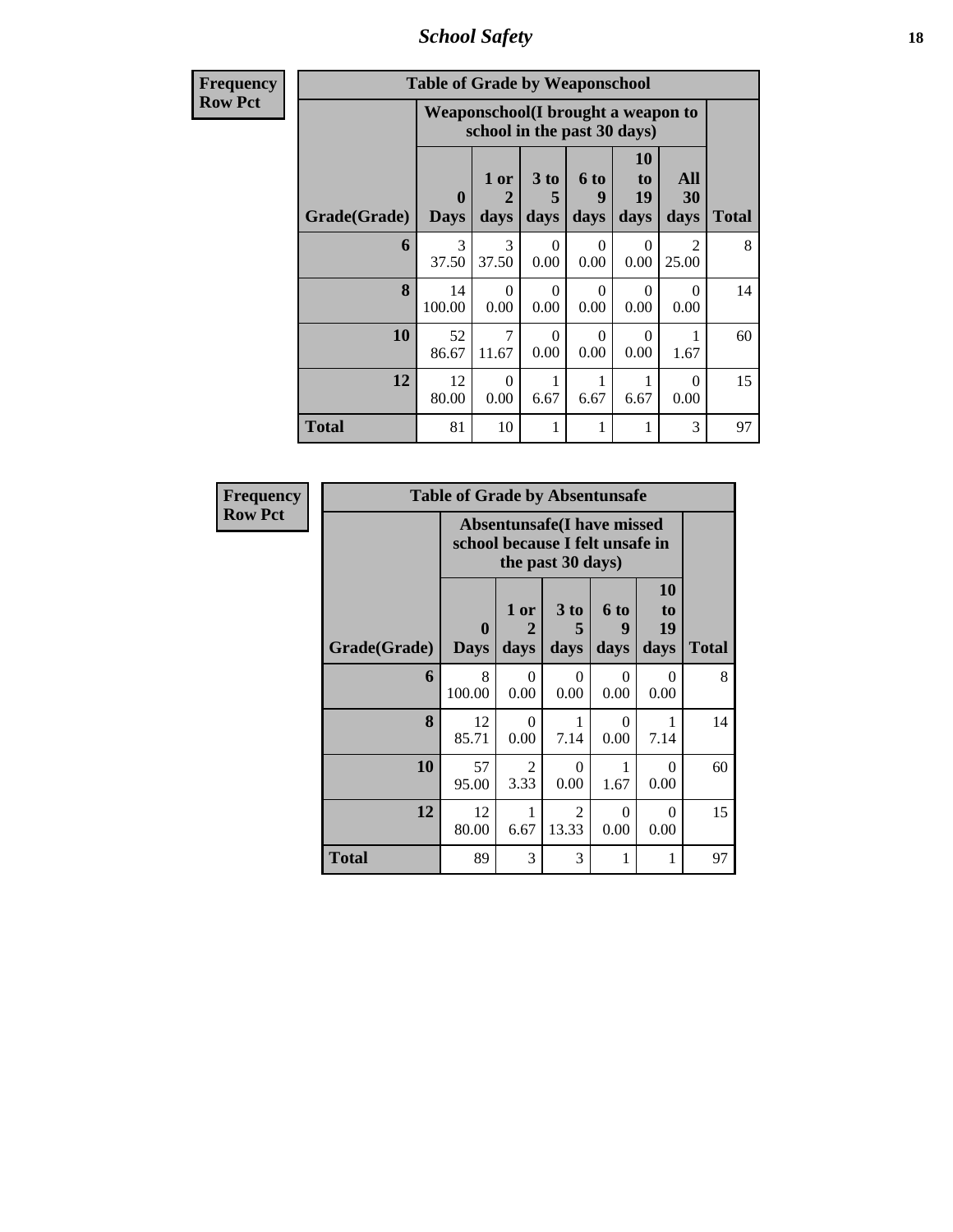#### **Frequency Row Pct**

| <b>Table of Grade by Alcohol</b> |                                 |                                                                                                               |                         |                         |                        |                  |    |  |  |  |  |
|----------------------------------|---------------------------------|---------------------------------------------------------------------------------------------------------------|-------------------------|-------------------------|------------------------|------------------|----|--|--|--|--|
|                                  |                                 | Alcohol(Alcohol use, past 30 days)                                                                            |                         |                         |                        |                  |    |  |  |  |  |
| Grade(Grade)                     | <b>Did</b><br>not<br><b>use</b> | $3 - 5$<br>$6 - 9$<br>10-19<br>$1 - 2$<br><b>Every</b><br><b>Total</b><br>days<br>day<br>days<br>days<br>days |                         |                         |                        |                  |    |  |  |  |  |
| 6                                | 7<br>87.50                      | 1<br>12.50                                                                                                    | 0<br>0.00               | 0<br>0.00               | 0<br>0.00              | 0<br>0.00        | 8  |  |  |  |  |
| 8                                | 11<br>78.57                     | 7.14                                                                                                          | 7.14                    | 0<br>0.00               | 0<br>0.00              | 1<br>7.14        | 14 |  |  |  |  |
| 10                               | 43<br>71.67                     | 7<br>11.67                                                                                                    | 5<br>8.33               | $\mathfrak{D}$<br>3.33  | $\mathfrak{D}$<br>3.33 | 1<br>1.67        | 60 |  |  |  |  |
| 12                               | 9<br>60.00                      | $\overline{2}$<br>13.33                                                                                       | $\mathfrak{D}$<br>13.33 | $\mathfrak{D}$<br>13.33 | 0<br>0.00              | $\Omega$<br>0.00 | 15 |  |  |  |  |
| <b>Total</b>                     | 70                              | 11                                                                                                            | 8                       | 4                       | $\overline{2}$         | $\overline{2}$   | 97 |  |  |  |  |

**Frequency Row Pct**

| <b>Table of Grade by Cigarettes</b> |                                 |                                                |                  |                  |                        |                         |              |              |  |  |  |
|-------------------------------------|---------------------------------|------------------------------------------------|------------------|------------------|------------------------|-------------------------|--------------|--------------|--|--|--|
|                                     |                                 | Cigarettes (Smoking tobacco use, past 30 days) |                  |                  |                        |                         |              |              |  |  |  |
| Grade(Grade)                        | <b>Did</b><br>not<br><b>use</b> | $1-2$<br>days                                  | $3 - 5$<br>days  | $6 - 9$<br>days  | $10-19$<br>days        | $20 - 29$<br>days       | Every<br>day | <b>Total</b> |  |  |  |
| 6                                   | 6<br>75.00                      | 12.50                                          | $\Omega$<br>0.00 | $\theta$<br>0.00 | 0<br>0.00              | 0<br>0.00               | 12.50        | 8            |  |  |  |
| 8                                   | 9<br>64.29                      | 0<br>0.00                                      | 7.14             | 0<br>0.00        | 7.14                   | $\mathfrak{D}$<br>14.29 | 7.14         | 14           |  |  |  |
| 10                                  | 40<br>66.67                     | 9<br>15.00                                     | 1.67             | 4<br>6.67        | $\mathfrak{D}$<br>3.33 | 0<br>0.00               | 4<br>6.67    | 60           |  |  |  |
| 12                                  | 10<br>66.67                     | 3<br>20.00                                     | $\Omega$<br>0.00 | 0.00             | 0<br>0.00              | 6.67                    | 6.67         | 15           |  |  |  |
| <b>Total</b>                        | 65                              | 13                                             | $\overline{2}$   | 4                | 3                      | 3                       | 7            | 97           |  |  |  |

| <b>Frequency</b> | <b>Table of Grade by Smokeless</b> |                                 |                                   |                  |                   |                     |              |  |  |  |
|------------------|------------------------------------|---------------------------------|-----------------------------------|------------------|-------------------|---------------------|--------------|--|--|--|
| <b>Row Pct</b>   |                                    |                                 | <b>Smokeless</b> (Chewing tobacco |                  |                   |                     |              |  |  |  |
|                  | Grade(Grade)                       | <b>Did</b><br>not<br><b>use</b> | $1-2$<br>days                     | $3 - 5$<br>days  | $20 - 29$<br>days | <b>Every</b><br>day | <b>Total</b> |  |  |  |
|                  | 6                                  | 7<br>87.50                      | $\Omega$<br>0.00                  | 0<br>0.00        | $\Omega$<br>0.00  | 12.50               | 8            |  |  |  |
|                  | 8                                  | 12<br>85.71                     | 7.14                              | 0<br>0.00        | $\Omega$<br>0.00  | 7.14                | 14           |  |  |  |
|                  | 10                                 | 56<br>93.33                     | $\mathfrak{D}$<br>3.33            | 1.67             | $\Omega$<br>0.00  | 1.67                | 60           |  |  |  |
|                  | 12                                 | 13<br>86.67                     | 1<br>6.67                         | $\Omega$<br>0.00 | 1<br>6.67         | $\Omega$<br>0.00    | 15           |  |  |  |
|                  | <b>Total</b>                       | 88                              | 4                                 | 1                | 1                 | 3                   | 97           |  |  |  |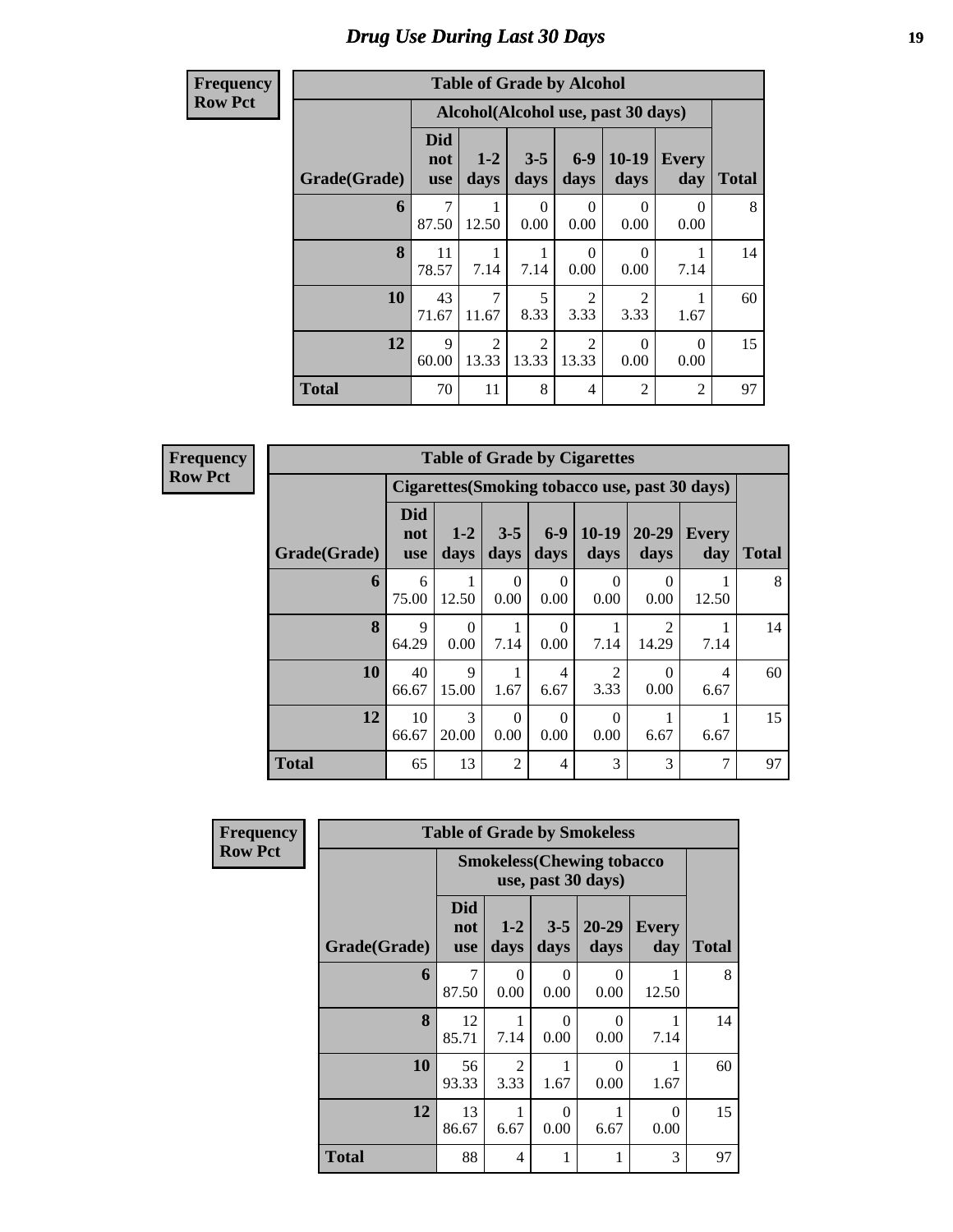| <b>Frequency</b> |
|------------------|
| <b>Row Pct</b>   |

| <b>Table of Grade by Marijuana</b> |                                 |                                         |                        |               |                        |                  |                         |              |  |  |  |
|------------------------------------|---------------------------------|-----------------------------------------|------------------------|---------------|------------------------|------------------|-------------------------|--------------|--|--|--|
|                                    |                                 | Marijuana (Marijuana use, past 30 days) |                        |               |                        |                  |                         |              |  |  |  |
| Grade(Grade)                       | <b>Did</b><br>not<br><b>use</b> | $1-2$<br>days                           | $3 - 5$<br>days        | $6-9$<br>days | $10-19$<br>days        | 20-29<br>days    | Every<br>day            | <b>Total</b> |  |  |  |
| 6                                  | 6<br>75.00                      | 0<br>0.00                               | 1<br>12.50             | 0<br>0.00     | 0<br>0.00              | $\Omega$<br>0.00 | 12.50                   | 8            |  |  |  |
| 8                                  | 9<br>64.29                      | $\Omega$<br>0.00                        | 1<br>7.14              | 7.14          | 1<br>7.14              | 7.14             | 7.14                    | 14           |  |  |  |
| 10                                 | 41<br>68.33                     | 6<br>10.00                              | $\overline{4}$<br>6.67 | 2<br>3.33     | $\overline{4}$<br>6.67 | 1.67             | $\mathfrak{D}$<br>3.33  | 60           |  |  |  |
| 12                                 | 7<br>46.67                      | $\mathfrak{D}$<br>13.33                 | 6.67                   | 6.67          | 6.67                   | 6.67             | $\mathfrak{D}$<br>13.33 | 15           |  |  |  |
| <b>Total</b>                       | 63                              | 8                                       | 7                      | 4             | 6                      | 3                | 6                       | 97           |  |  |  |

| <b>Frequency</b> | <b>Table of Grade by Cocaine</b> |                                 |                              |                  |                  |                     |              |
|------------------|----------------------------------|---------------------------------|------------------------------|------------------|------------------|---------------------|--------------|
| <b>Row Pct</b>   |                                  |                                 | <b>Cocaine</b> (Cocaine use, | past 30 days)    |                  |                     |              |
|                  | Grade(Grade)                     | <b>Did</b><br>not<br><b>use</b> | $1 - 2$<br>days              | $3 - 5$<br>days  | $6-9$<br>days    | <b>Every</b><br>day | <b>Total</b> |
|                  | 6                                | 8<br>100.00                     | $\Omega$<br>0.00             | $\Omega$<br>0.00 | $\Omega$<br>0.00 | 0<br>0.00           | 8            |
|                  | 8                                | 14<br>100.00                    | $\Omega$<br>0.00             | $\Omega$<br>0.00 | $\Omega$<br>0.00 | $\Omega$<br>0.00    | 14           |
|                  | 10                               | 56<br>93.33                     | 2<br>3.33                    | $\Omega$<br>0.00 | 1<br>1.67        | 1.67                | 60           |
|                  | 12                               | 14<br>93.33                     | $\Omega$<br>0.00             | 6.67             | $\Omega$<br>0.00 | $\Omega$<br>0.00    | 15           |
|                  | <b>Total</b>                     | 92                              | $\overline{2}$               | 1                | 1                | 1                   | 97           |

| Frequency      |              | <b>Table of Grade by Inhalants</b> |                                                  |                  |                     |              |
|----------------|--------------|------------------------------------|--------------------------------------------------|------------------|---------------------|--------------|
| <b>Row Pct</b> |              |                                    | <b>Inhalants</b> (Inhalant use,<br>past 30 days) |                  |                     |              |
|                | Grade(Grade) | <b>Did</b><br>not<br><b>use</b>    | $1-2$<br>days                                    | $6-9$<br>days    | <b>Every</b><br>day | <b>Total</b> |
|                | 6            | 8<br>100.00                        | $\Omega$<br>0.00                                 | 0<br>0.00        | 0<br>0.00           | 8            |
|                | 8            | 13<br>92.86                        | 1<br>7.14                                        | 0<br>0.00        | $\Omega$<br>0.00    | 14           |
|                | 10           | 56<br>93.33                        | 2<br>3.33                                        | 1.67             | 1.67                | 60           |
|                | 12           | 15<br>100.00                       | $\Omega$<br>0.00                                 | $\Omega$<br>0.00 | $\Omega$<br>0.00    | 15           |
|                | <b>Total</b> | 92                                 | 3                                                | 1                | 1                   | 97           |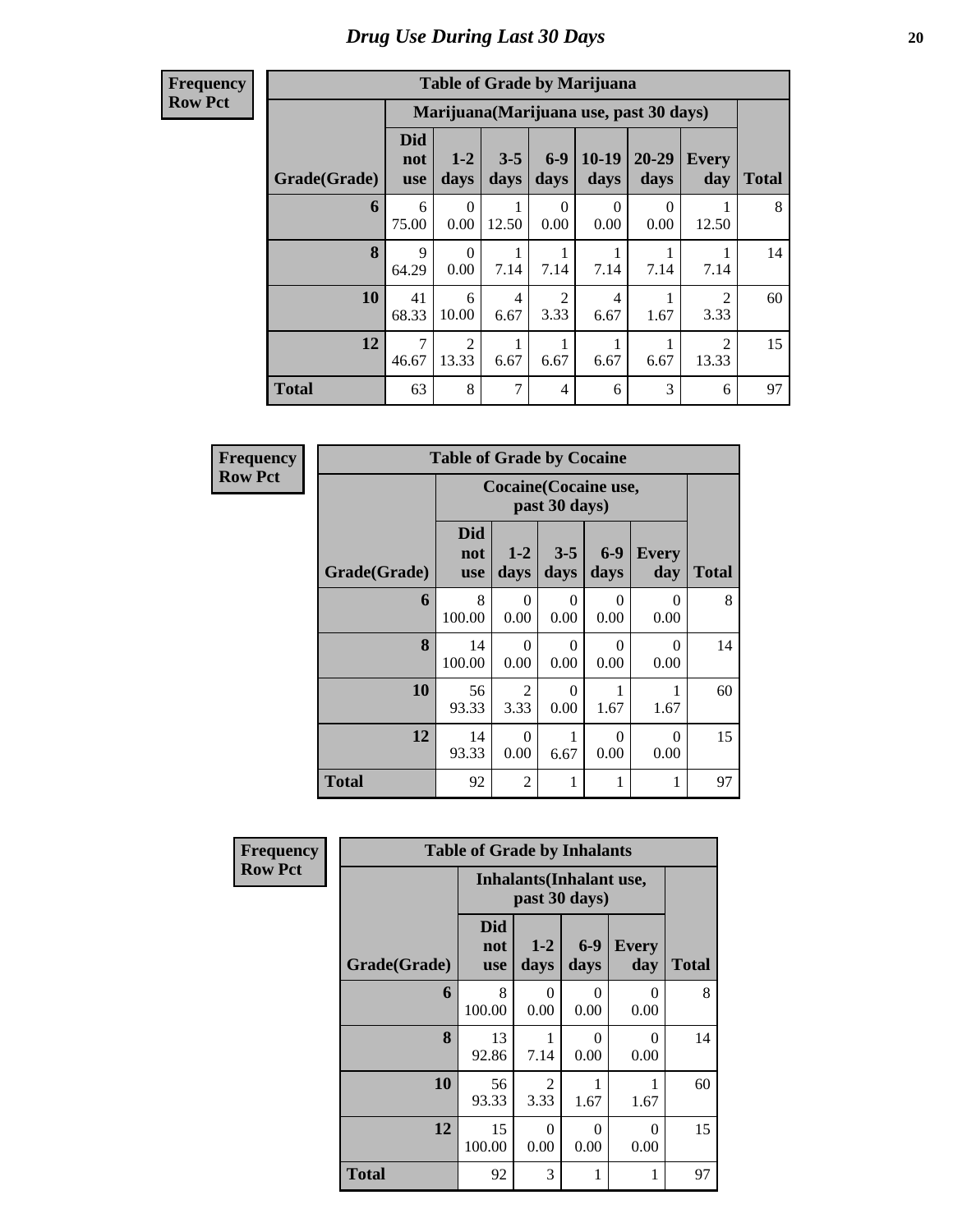# *Drug Use During Last 30 Days* **21**

| Frequency      |              | <b>Table of Grade by Steroids</b> |                                        |                  |                     |              |
|----------------|--------------|-----------------------------------|----------------------------------------|------------------|---------------------|--------------|
| <b>Row Pct</b> |              |                                   | Steroids(Steroid use,<br>past 30 days) |                  |                     |              |
|                | Grade(Grade) | <b>Did</b><br>not<br><b>use</b>   | $1-2$<br>days                          | $3 - 5$<br>days  | <b>Every</b><br>day | <b>Total</b> |
|                | 6            | 8<br>100.00                       | 0<br>0.00                              | 0<br>0.00        | 0<br>0.00           | 8            |
|                | 8            | 14<br>100.00                      | $\Omega$<br>0.00                       | 0<br>0.00        | $\Omega$<br>0.00    | 14           |
|                | 10           | 57<br>95.00                       | 1.67                                   | 1.67             | 1.67                | 60           |
|                | 12           | 15<br>100.00                      | $\Omega$<br>0.00                       | $\Omega$<br>0.00 | $\Omega$<br>0.00    | 15           |
|                | <b>Total</b> | 94                                | 1                                      |                  | 1                   | 97           |

| Frequency<br><b>Row Pct</b> |              | <b>Table of Grade by Ecstasy</b> |                 |                           |              |
|-----------------------------|--------------|----------------------------------|-----------------|---------------------------|--------------|
|                             |              |                                  | past 30 days)   | Ecstasy(Ecstasy use,      |              |
|                             | Grade(Grade) | Did<br>not<br><b>use</b>         | $1 - 2$<br>days | <b>Every</b><br>day       | <b>Total</b> |
|                             | 6            | 8<br>100.00                      | ∩<br>0.00       | $\mathbf{\Omega}$<br>0.00 | 8            |
|                             | 8            | 14<br>100.00                     | 0<br>0.00       | 0<br>0.00                 | 14           |
|                             | 10           | 55<br>91.67                      | 4<br>6.67       | 1<br>1.67                 | 60           |
|                             | 12           | 14<br>93.33                      | 1<br>6.67       | 0<br>0.00                 | 15           |
|                             | <b>Total</b> | 91                               | 5               | 1                         | 97           |

| Frequency      | <b>Table of Grade by Meth</b> |                                 |                                            |                 |               |                     |              |  |
|----------------|-------------------------------|---------------------------------|--------------------------------------------|-----------------|---------------|---------------------|--------------|--|
| <b>Row Pct</b> |                               |                                 | Meth(Methamphetamine use,<br>past 30 days) |                 |               |                     |              |  |
|                | Grade(Grade)                  | <b>Did</b><br>not<br><b>use</b> | $1-2$<br>days                              | $3 - 5$<br>days | $6-9$<br>days | <b>Every</b><br>day | <b>Total</b> |  |
|                | 6                             | 8<br>100.00                     | $\theta$<br>0.00                           | 0<br>0.00       | 0<br>0.00     | 0<br>0.00           | 8            |  |
|                | 8                             | 14<br>100.00                    | 0<br>0.00                                  | 0<br>0.00       | 0<br>0.00     | 0<br>0.00           | 14           |  |
|                | 10                            | 56<br>93.33                     | $\mathfrak{D}$<br>3.33                     | 1.67            | 0<br>0.00     | 1.67                | 60           |  |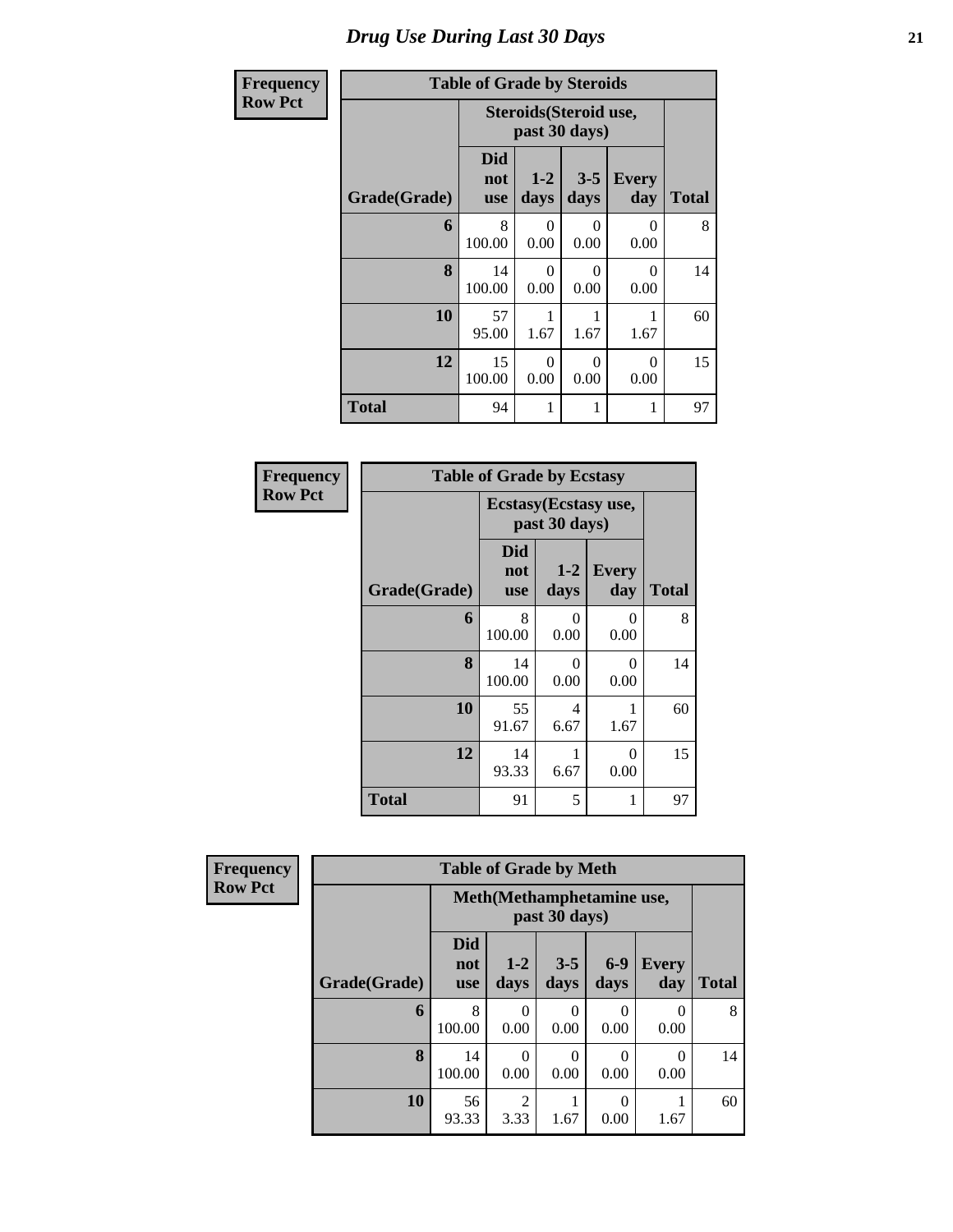# *Drug Use During Last 30 Days* **22**

| <b>Frequency</b> |              | <b>Table of Grade by Meth</b>   |                                             |                  |               |                     |              |
|------------------|--------------|---------------------------------|---------------------------------------------|------------------|---------------|---------------------|--------------|
| <b>Row Pct</b>   |              |                                 | Meth (Methamphetamine use,<br>past 30 days) |                  |               |                     |              |
|                  | Grade(Grade) | <b>Did</b><br>not<br><b>use</b> | $1-2$<br>days                               | $3 - 5$<br>days  | $6-9$<br>days | <b>Every</b><br>day | <b>Total</b> |
|                  | 12           | 14<br>93.33                     | 0.00                                        | $\theta$<br>0.00 | 6.67          | $\Omega$<br>0.00    | 15           |
|                  | Total        | 92                              | 2                                           |                  |               |                     | 97           |

| Frequency      |              | <b>Table of Grade by Hallucinogens</b> |                                  |                  |                  |                     |              |
|----------------|--------------|----------------------------------------|----------------------------------|------------------|------------------|---------------------|--------------|
| <b>Row Pct</b> |              |                                        | Hallucinogens (Hallucinogen use, |                  |                  |                     |              |
|                | Grade(Grade) | <b>Did</b><br>not<br><b>use</b>        | $1-2$<br>days                    | $6-9$<br>days    | $10-19$<br>days  | <b>Every</b><br>day | <b>Total</b> |
|                | 6            | 8<br>100.00                            | 0<br>0.00                        | $\Omega$<br>0.00 | $\Omega$<br>0.00 | $\Omega$<br>0.00    | 8            |
|                | 8            | 14<br>100.00                           | 0<br>0.00                        | $\Omega$<br>0.00 | $\Omega$<br>0.00 | 0<br>0.00           | 14           |
|                | 10           | 56<br>93.33                            | 1.67                             | 1.67             | 1<br>1.67        | 1<br>1.67           | 60           |
|                | 12           | 15<br>100.00                           | $\Omega$<br>0.00                 | $\Omega$<br>0.00 | $\Omega$<br>0.00 | $\Omega$<br>0.00    | 15           |
|                | <b>Total</b> | 93                                     | 1                                | 1                | 1                | 1                   | 97           |

| <b>Frequency</b> |              | <b>Table of Grade by Prescription</b> |                        |                  |                                                                   |                     |              |
|------------------|--------------|---------------------------------------|------------------------|------------------|-------------------------------------------------------------------|---------------------|--------------|
| <b>Row Pct</b>   |              |                                       |                        | past 30 days)    | <b>Prescription</b> (Prescription drugs)<br>not prescribed to me, |                     |              |
|                  | Grade(Grade) | <b>Did</b><br>not<br><b>use</b>       | $1-2$<br>days          | $6-9$<br>days    | $10-19$<br>days                                                   | <b>Every</b><br>day | <b>Total</b> |
|                  | 6            | 8<br>100.00                           | 0<br>0.00              | $\Omega$<br>0.00 | $\Omega$<br>0.00                                                  | $\Omega$<br>0.00    | 8            |
|                  | 8            | 14<br>100.00                          | 0<br>0.00              | 0<br>0.00        | $\Omega$<br>0.00                                                  | $\Omega$<br>0.00    | 14           |
|                  | 10           | 54<br>90.00                           | $\mathfrak{D}$<br>3.33 | 1.67             | $\overline{2}$<br>3.33                                            | 1.67                | 60           |
|                  | 12           | 15<br>100.00                          | 0<br>0.00              | $\Omega$<br>0.00 | $\Omega$<br>0.00                                                  | $\Omega$<br>0.00    | 15           |
|                  | <b>Total</b> | 91                                    | $\overline{2}$         | 1                | $\overline{2}$                                                    | 1                   | 97           |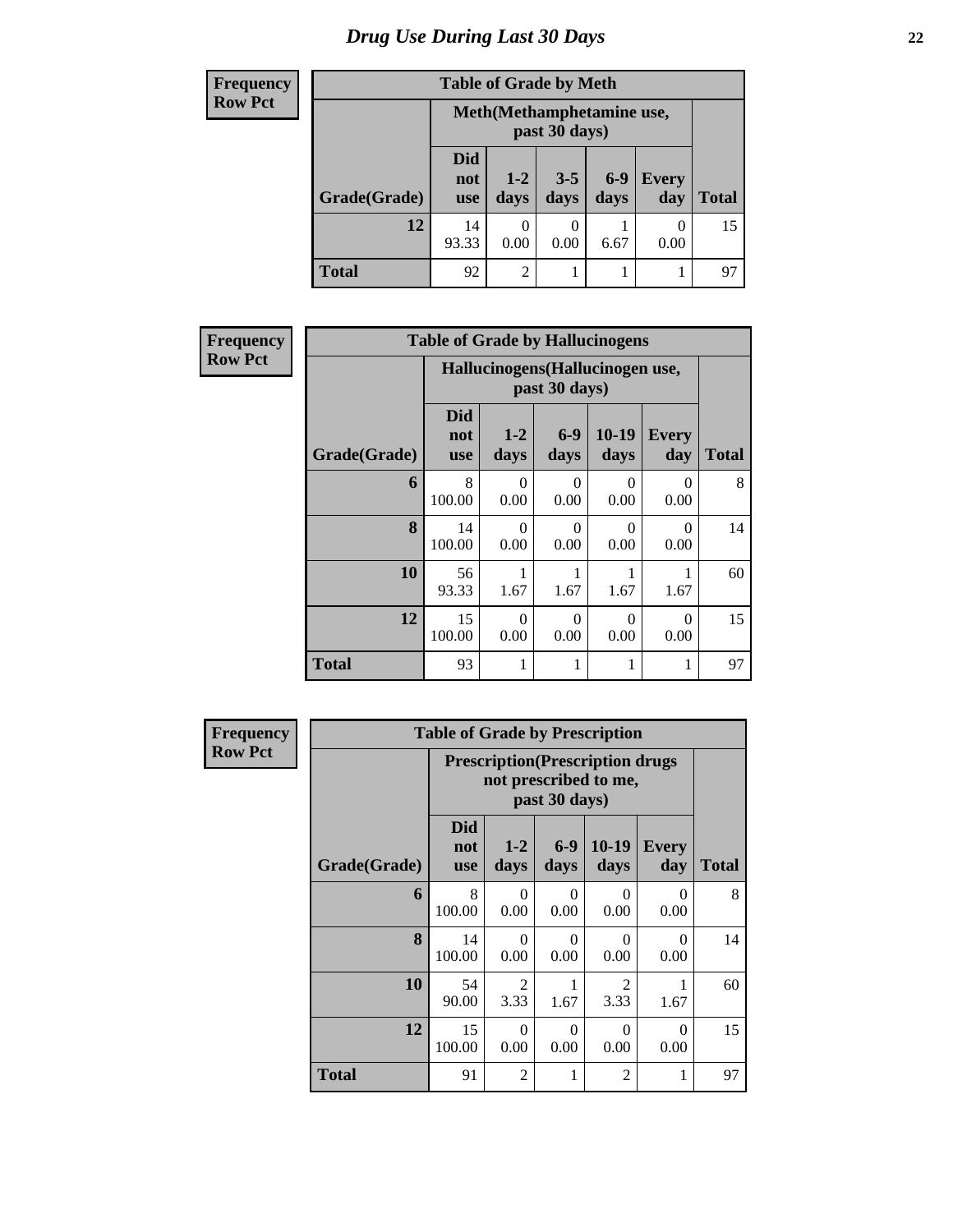#### **Frequency Col Pct**

| <b>ncy</b> | <b>Table of Alcoholease by Grade</b> |            |            |              |                         |              |  |  |  |
|------------|--------------------------------------|------------|------------|--------------|-------------------------|--------------|--|--|--|
|            | Alcoholease(It is                    |            |            | Grade(Grade) |                         |              |  |  |  |
|            | easy to get alcohol)                 | 6          | 8          | <b>10</b>    | 12                      | <b>Total</b> |  |  |  |
|            | <b>Strongly Agree</b>                | 12.50      | 5<br>35.71 | 16<br>26.67  | 6<br>40.00              | 28           |  |  |  |
|            | <b>Somewhat Agree</b>                | 12.50      | 3<br>21.43 | 17<br>28.33  | 6<br>40.00              | 27           |  |  |  |
|            | <b>Somewhat Disagree</b>             | 0<br>0.00  | 7.14       | 1.67         | 6.67                    | 3            |  |  |  |
|            | <b>Strongly Disagree</b>             | 6<br>75.00 | 5<br>35.71 | 26<br>43.33  | $\mathfrak{D}$<br>13.33 | 39           |  |  |  |
|            | <b>Total</b>                         | 8          | 14         | 60           | 15                      | 97           |  |  |  |

| Frequency      | <b>Table of Cigarettesease by Grade</b>                 |            |                        |                        |                                      |              |
|----------------|---------------------------------------------------------|------------|------------------------|------------------------|--------------------------------------|--------------|
| <b>Col Pct</b> | Cigarettesease(It is<br>easy to get smoking<br>tobacco) | 6          | Grade(Grade)<br>8      | 10                     | 12                                   | <b>Total</b> |
|                | <b>Strongly Agree</b>                                   | 12.50      | 8<br>57.14             | 21<br>35.00            | 6<br>40.00                           | 36           |
|                | <b>Somewhat Agree</b>                                   | 12.50      | $\mathcal{R}$<br>21.43 | 9<br>15.00             | 5<br>33.33                           | 18           |
|                | <b>Somewhat Disagree</b>                                | 0<br>0.00  | $\Omega$<br>0.00       | $\mathfrak{D}$<br>3.33 | $\mathcal{D}_{\mathcal{L}}$<br>13.33 | 4            |
|                | <b>Strongly Disagree</b>                                | 6<br>75.00 | $\mathcal{F}$<br>21.43 | 28<br>46.67            | $\mathcal{D}_{\mathcal{L}}$<br>13.33 | 39           |
|                | Total                                                   | 8          | 14                     | 60                     | 15                                   | 97           |

| <b>Frequency</b> |                                                                | <b>Table of Smokelessease by Grade</b> |                           |             |                                      |              |  |
|------------------|----------------------------------------------------------------|----------------------------------------|---------------------------|-------------|--------------------------------------|--------------|--|
| <b>Col Pct</b>   | <b>Smokelessease</b> (It is<br>easy to get chewing<br>tobacco) | 6                                      | Grade(Grade)<br>8         | 10          | 12                                   | <b>Total</b> |  |
|                  | <b>Strongly Agree</b>                                          | $\Omega$<br>0.00                       | 6<br>42.86                | 9<br>15.00  | $\mathcal{D}_{\mathcal{L}}$<br>13.33 | 17           |  |
|                  | <b>Somewhat Agree</b>                                          | 12.50                                  | $\mathfrak{D}$<br>14.29   | 7<br>11.67  | 4<br>26.67                           | 14           |  |
|                  | <b>Somewhat Disagree</b>                                       | 0<br>0.00                              | $\mathbf{\Omega}$<br>0.00 | 6<br>10.00  | 6.67                                 |              |  |
|                  | <b>Strongly Disagree</b>                                       | 7<br>87.50                             | 6<br>42.86                | 38<br>63.33 | 8<br>53.33                           | 59           |  |
|                  | <b>Total</b>                                                   | 8                                      | 14                        | 60          | 15                                   | 97           |  |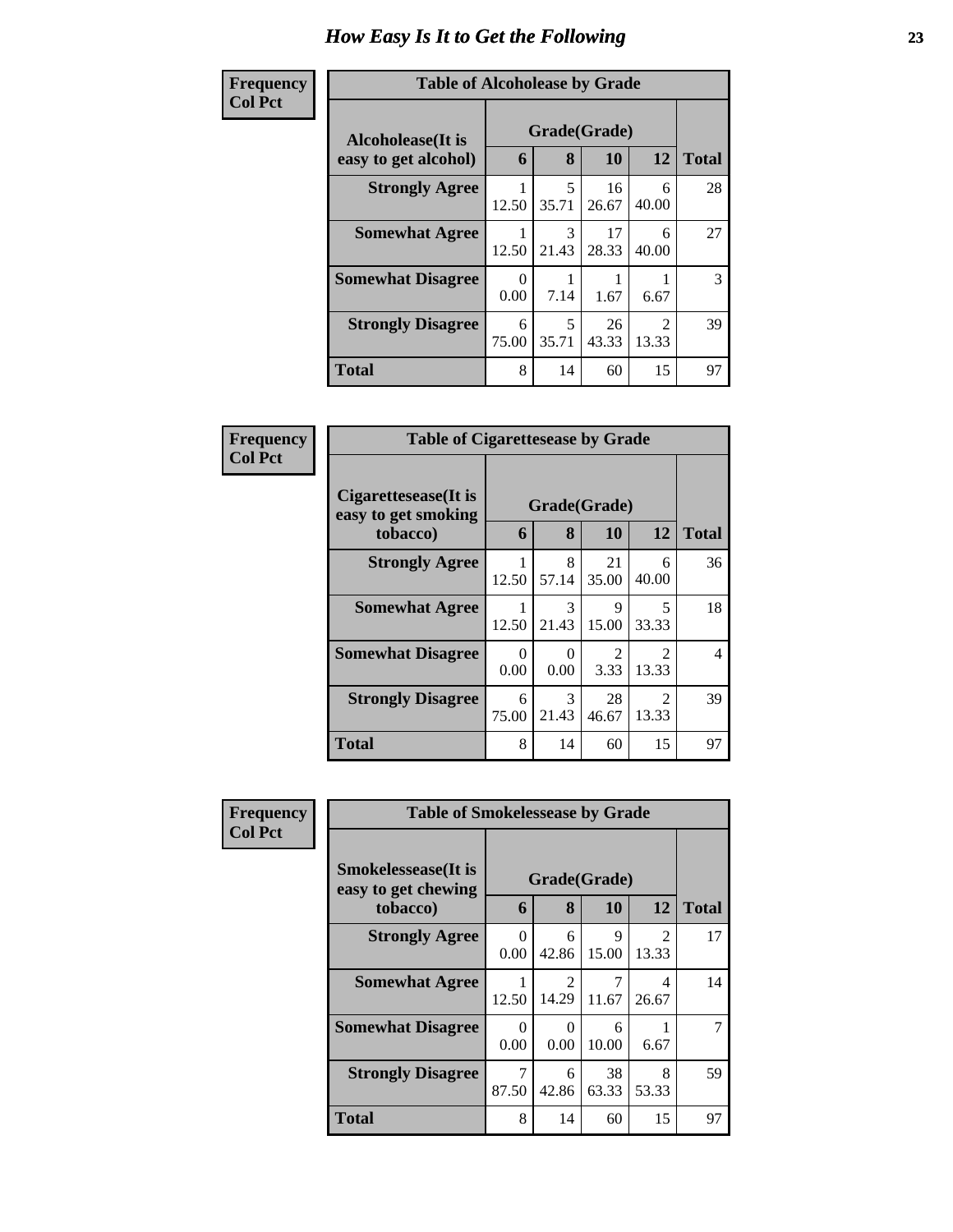| Frequency<br><b>Col Pct</b> | <b>Table of Marijuanaease by Grade</b>           |                  |                         |                           |                                      |              |  |  |
|-----------------------------|--------------------------------------------------|------------------|-------------------------|---------------------------|--------------------------------------|--------------|--|--|
|                             | Marijuanaease(It is<br>easy to get<br>marijuana) | 6                | 8                       | Grade(Grade)<br><b>10</b> | 12                                   | <b>Total</b> |  |  |
|                             | <b>Strongly Agree</b>                            | 12.50            | 7<br>50.00              | 32<br>53.33               | $\mathbf Q$<br>60.00                 | 49           |  |  |
|                             | <b>Somewhat Agree</b>                            | 12.50            | $\mathcal{R}$<br>21.43  | 6<br>10.00                | $\mathcal{R}$<br>20.00               | 13           |  |  |
|                             | <b>Somewhat Disagree</b>                         | $\Omega$<br>0.00 | 0<br>0.00               | 1.67                      | $\mathcal{D}_{\mathcal{A}}$<br>13.33 | 3            |  |  |
|                             | <b>Strongly Disagree</b>                         | 6<br>75.00       | $\overline{4}$<br>28.57 | 21<br>35.00               | 6.67                                 | 32           |  |  |
|                             | <b>Total</b>                                     | 8                | 14                      | 60                        | 15                                   | 97           |  |  |

| Frequency      | <b>Table of Cocaineease by Grade</b>              |                  |                                   |                           |                         |              |  |
|----------------|---------------------------------------------------|------------------|-----------------------------------|---------------------------|-------------------------|--------------|--|
| <b>Col Pct</b> | <b>Cocaineease</b> (It is<br>easy to get cocaine) | 6                | 8                                 | Grade(Grade)<br><b>10</b> | 12                      | <b>Total</b> |  |
|                | <b>Strongly Agree</b>                             | $\theta$<br>0.00 | 5<br>35.71                        | 14<br>23.33               | $\overline{4}$<br>26.67 | 23           |  |
|                | <b>Somewhat Agree</b>                             | 0<br>0.00        | ∩<br>0.00                         | 6<br>10.00                | 3<br>20.00              | 9            |  |
|                | <b>Somewhat Disagree</b>                          | 0<br>0.00        | $\overline{\mathcal{L}}$<br>14.29 | 4<br>6.67                 | 6.67                    |              |  |
|                | <b>Strongly Disagree</b>                          | 8<br>100.00      | 7<br>50.00                        | 36<br>60.00               | 46.67                   | 58           |  |
|                | <b>Total</b>                                      | 8                | 14                                | 60                        | 15                      | 97           |  |

| <b>Frequency</b> | <b>Table of Inhalantsease by Grade</b>                   |                  |                                      |                           |                                      |              |
|------------------|----------------------------------------------------------|------------------|--------------------------------------|---------------------------|--------------------------------------|--------------|
| <b>Col Pct</b>   | <b>Inhalantsease</b> (It is<br>easy to get<br>inhalants) | 6                | 8                                    | Grade(Grade)<br><b>10</b> | <b>12</b>                            | <b>Total</b> |
|                  | <b>Strongly Agree</b>                                    | 0<br>0.00        | 4<br>28.57                           | 14<br>23.33               | $\mathcal{D}_{\mathcal{L}}$<br>13.33 | 20           |
|                  | <b>Somewhat Agree</b>                                    | $\Omega$<br>0.00 | $\mathcal{D}_{\mathcal{L}}$<br>14.29 | 4<br>6.67                 | $\mathcal{D}_{\mathcal{L}}$<br>13.33 | 8            |
|                  | <b>Somewhat Disagree</b>                                 | 0<br>0.00        | 7.14                                 | 7<br>11.67                | $\mathcal{D}_{\mathcal{L}}$<br>13.33 | 10           |
|                  | <b>Strongly Disagree</b>                                 | 8<br>100.00      | 50.00                                | 35<br>58.33               | 9<br>60.00                           | 59           |
|                  | <b>Total</b>                                             | 8                | 14                                   | 60                        | 15                                   | 97           |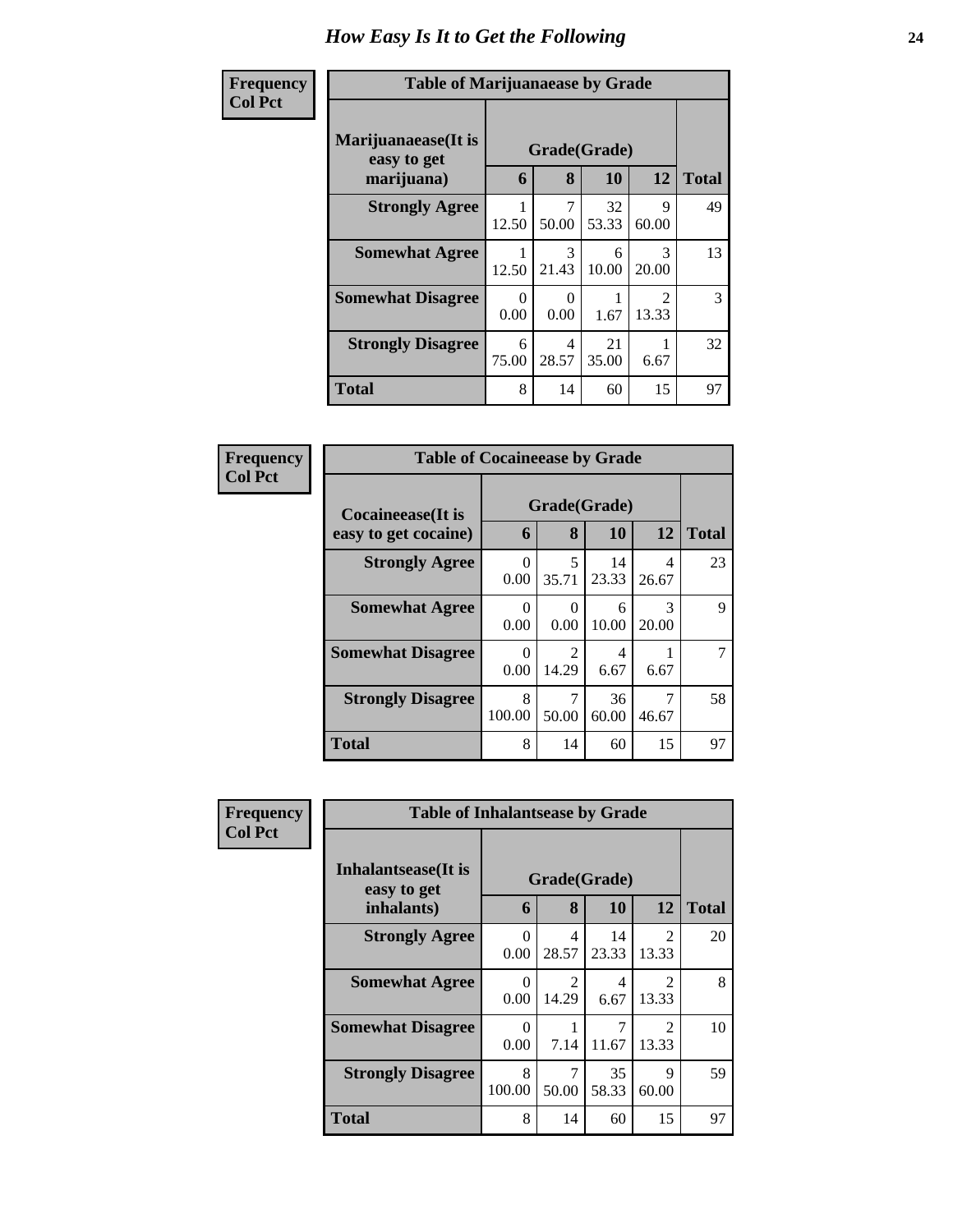| Frequency      | <b>Table of Steroidsease by Grade</b>               |                  |                   |                       |                         |                |  |
|----------------|-----------------------------------------------------|------------------|-------------------|-----------------------|-------------------------|----------------|--|
| <b>Col Pct</b> | <b>Steroidsease</b> (It is<br>easy to get steroids) | 6                | Grade(Grade)<br>8 | 10                    | 12                      | <b>Total</b>   |  |
|                | <b>Strongly Agree</b>                               | $\Omega$<br>0.00 | 4<br>28.57        | 9<br>15.00            | $\mathfrak{D}$<br>13.33 | 15             |  |
|                | <b>Somewhat Agree</b>                               | 0<br>0.00        | 7.14              | $\mathcal{D}$<br>3.33 | 6.67                    | $\overline{4}$ |  |
|                | <b>Somewhat Disagree</b>                            | 0<br>0.00        | 7.14              | 7<br>11.67            | 4<br>26.67              | 12             |  |
|                | <b>Strongly Disagree</b>                            | 8<br>100.00      | 8<br>57.14        | 42<br>70.00           | 8<br>53.33              | 66             |  |
|                | <b>Total</b>                                        | 8                | 14                | 60                    | 15                      | 97             |  |

| Frequency      | <b>Table of Ecstasyease by Grade</b>              |                  |                  |                    |                        |              |  |  |
|----------------|---------------------------------------------------|------------------|------------------|--------------------|------------------------|--------------|--|--|
| <b>Col Pct</b> | <b>Ecstasyease</b> (It is<br>easy to get ecstasy) | 6                | 8                | Grade(Grade)<br>10 | 12                     | <b>Total</b> |  |  |
|                | <b>Strongly Agree</b>                             | $\Omega$<br>0.00 | 4<br>28.57       | 16<br>26.67        | 3<br>20.00             | 23           |  |  |
|                | <b>Somewhat Agree</b>                             | 0<br>0.00        | $\theta$<br>0.00 | 4<br>6.67          | $\mathcal{R}$<br>20.00 | 7            |  |  |
|                | <b>Somewhat Disagree</b>                          | $\Omega$<br>0.00 | 7.14             | 1.67               | 6.67                   | 3            |  |  |
|                | <b>Strongly Disagree</b>                          | 8<br>100.00      | 9<br>64.29       | 39<br>65.00        | 8<br>53.33             | 64           |  |  |
|                | <b>Total</b>                                      | 8                | 14               | 60                 | 15                     | 97           |  |  |

| <b>Frequency</b> | <b>Table of Methease by Grade</b>     |                  |                  |             |                         |              |  |
|------------------|---------------------------------------|------------------|------------------|-------------|-------------------------|--------------|--|
| <b>Col Pct</b>   | <b>Methease</b> (It is easy<br>to get |                  | Grade(Grade)     |             |                         |              |  |
|                  | methamphetamines)                     | 6                | 8                | 10          | 12                      | <b>Total</b> |  |
|                  | <b>Strongly Agree</b>                 | $\Omega$<br>0.00 | 4<br>28.57       | 10<br>16.67 | $\mathfrak{D}$<br>13.33 | 16           |  |
|                  | <b>Somewhat Agree</b>                 | 0<br>0.00        | $\Omega$<br>0.00 | 6<br>10.00  | $\mathfrak{D}$<br>13.33 | 8            |  |
|                  | <b>Somewhat Disagree</b>              | 0<br>0.00        | 7.14             | 4<br>6.67   | $\mathfrak{D}$<br>13.33 | 7            |  |
|                  | <b>Strongly Disagree</b>              | 8<br>100.00      | 9<br>64.29       | 40<br>66.67 | 9<br>60.00              | 66           |  |
|                  | <b>Total</b>                          | 8                | 14               | 60          | 15                      | 97           |  |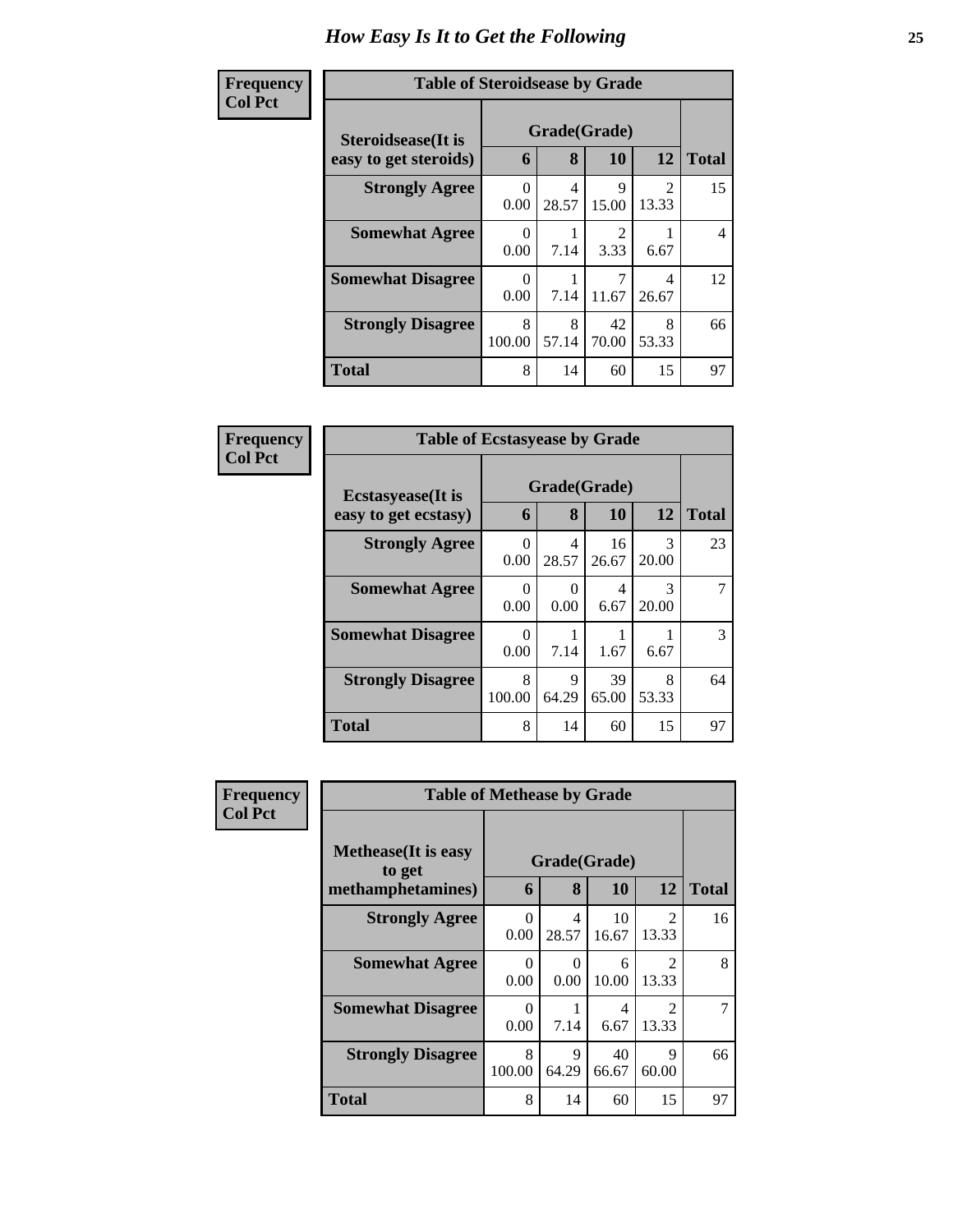| <b>Frequency</b> | <b>Table of Hallucinogensease by Grade</b>                |                  |                                   |                    |                                      |              |  |
|------------------|-----------------------------------------------------------|------------------|-----------------------------------|--------------------|--------------------------------------|--------------|--|
| <b>Col Pct</b>   | Hallucinogensease(It)<br>is easy to get<br>hallucinogens) | 6                | 8                                 | Grade(Grade)<br>10 | 12                                   | <b>Total</b> |  |
|                  | <b>Strongly Agree</b>                                     | $\Omega$<br>0.00 | $\overline{\phantom{0}}$<br>35.71 | 9<br>15.00         | 3<br>20.00                           | 17           |  |
|                  | <b>Somewhat Agree</b>                                     | $\Omega$<br>0.00 | $\mathcal{D}$<br>14.29            | 3<br>5.00          | $\mathcal{D}_{\mathcal{L}}$<br>13.33 | 7            |  |
|                  | <b>Somewhat Disagree</b>                                  | $\Omega$<br>0.00 | 0<br>0.00                         | 5<br>8.33          | $\mathcal{D}$<br>13.33               |              |  |
|                  | <b>Strongly Disagree</b>                                  | 8<br>100.00      | 50.00                             | 43<br>71.67        | 8<br>53.33                           | 66           |  |
|                  | Total                                                     | 8                | 14                                | 60                 | 15                                   | 97           |  |

| <b>Frequency</b> | <b>Table of Prescriptionease by Grade</b>                                                |                  |                                      |                        |                        |              |
|------------------|------------------------------------------------------------------------------------------|------------------|--------------------------------------|------------------------|------------------------|--------------|
| <b>Col Pct</b>   | <b>Prescriptionease</b> (It<br>is easy to get<br>prescription drugs<br>not prescribed to |                  | Grade(Grade)                         |                        |                        |              |
|                  | me)                                                                                      | 6                | 8                                    | <b>10</b>              | 12                     | <b>Total</b> |
|                  | <b>Strongly Agree</b>                                                                    | 0<br>0.00        | 5<br>35.71                           | 12<br>20.00            | 3<br>20.00             | 20           |
|                  | <b>Somewhat Agree</b>                                                                    | $\Omega$<br>0.00 | $\mathcal{D}_{\mathcal{L}}$<br>14.29 | $\overline{4}$<br>6.67 | $\mathcal{D}$<br>13.33 | 8            |
|                  | <b>Somewhat Disagree</b>                                                                 | $\Omega$<br>0.00 | $\mathbf{0}$<br>0.00                 | 4<br>6.67              | $\mathcal{D}$<br>13.33 | 6            |
|                  | <b>Strongly Disagree</b>                                                                 | 8<br>100.00      | 7<br>50.00                           | 40<br>66.67            | 8<br>53.33             | 63           |
|                  | <b>Total</b>                                                                             | 8                | 14                                   | 60                     | 15                     | 97           |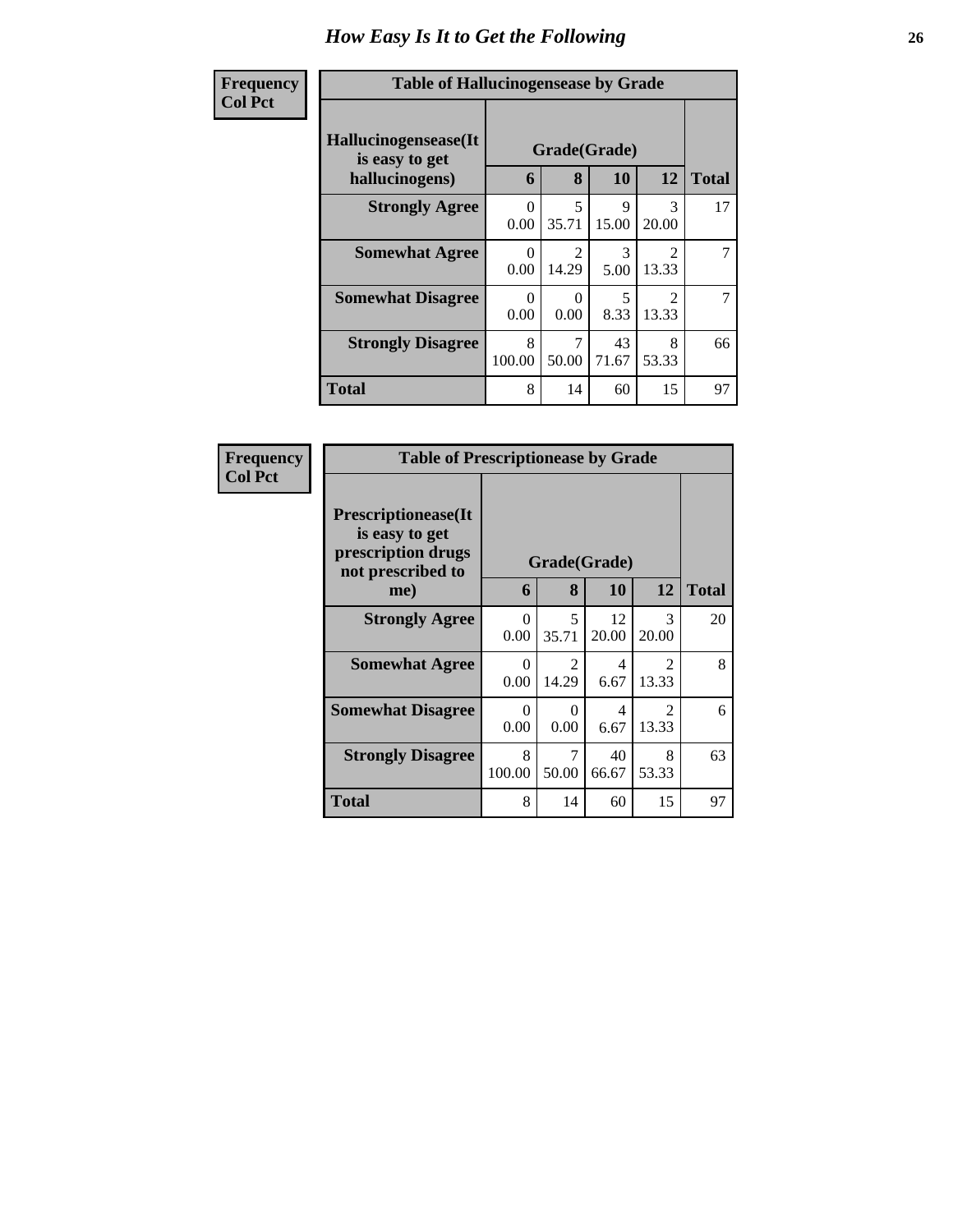#### *Age at Onset of Use* **27** *Results for "Age at Onset of Use" questions exclude students who said they did not use that substance*

| <b>Frequency</b> | <b>Table of Grade by Alcoholinit</b> |                  |                  |                          |                  |                         |                         |                                                  |                  |              |
|------------------|--------------------------------------|------------------|------------------|--------------------------|------------------|-------------------------|-------------------------|--------------------------------------------------|------------------|--------------|
| <b>Row Pct</b>   |                                      |                  |                  |                          |                  |                         |                         | Alcoholinit (I started using alcohol when I was) |                  |              |
|                  | Grade(Grade)                         | 8 or<br>younger  | 9                | <b>10</b>                | 11               | 13                      | 14                      | 15                                               | 16               | <b>Total</b> |
|                  |                                      |                  |                  |                          |                  |                         |                         |                                                  |                  |              |
|                  | 6                                    | 100.00           | $\Omega$<br>0.00 | $\theta$<br>0.00         | $\Omega$<br>0.00 | $\Omega$<br>0.00        | $\Omega$<br>0.00        | $\Omega$<br>0.00                                 | $\Omega$<br>0.00 |              |
|                  | $\mathbf{R}$                         | $\Omega$<br>0.00 | $\Omega$<br>0.00 | $\Omega$<br>0.00         | 14.29            | $\overline{4}$<br>57.14 | $\Omega$<br>0.00        | $\mathcal{D}_{\mathcal{L}}$<br>28.57             | $\Omega$<br>0.00 |              |
|                  | 10                                   | 6<br>31.58       | 5.26             | $\overline{2}$<br>10.53  | $\Omega$<br>0.00 | 3<br>15.79              | $\overline{4}$<br>21.05 | $\mathfrak{D}$<br>10.53                          | 5.26             | 19           |
|                  | 12                                   | 14.29            | 14.29            | 14.29                    | $\Omega$<br>0.00 | $\Omega$<br>0.00        | 14.29                   | 3<br>42.86                                       | $\Omega$<br>0.00 | 7            |
|                  | <b>Total</b>                         | 8                | $\overline{2}$   | 3                        | 1                | 7                       | 5                       | 7                                                | 1                | 34           |
|                  |                                      |                  |                  | Frequency Missing $= 63$ |                  |                         |                         |                                                  |                  |              |

**Frequency Row Pct**

> **Frequ**  $Row$

|              |                          |                                                      |                  | <b>Table of Grade by Cigarettesinit</b> |                  |                         |                  |                         |                  |                  |                       |              |
|--------------|--------------------------|------------------------------------------------------|------------------|-----------------------------------------|------------------|-------------------------|------------------|-------------------------|------------------|------------------|-----------------------|--------------|
|              |                          | Cigarettesinit(I started smoking tobacco when I was) |                  |                                         |                  |                         |                  |                         |                  |                  |                       |              |
| Grade(Grade) | <b>8 or</b><br>younger   | 9                                                    | 10               | 11                                      | 12               | 13                      | 14               | 15                      | 16 <sup>1</sup>  | 17               | <b>18 or</b><br>older | <b>Total</b> |
| 6            | 50.00                    | $\Omega$<br>0.00                                     | $\Omega$<br>0.00 | $\Omega$<br>0.00                        | $\Omega$<br>0.00 | 50.00                   | $\theta$<br>0.00 | $\Omega$<br>0.00        | $\Omega$<br>0.00 | $\Omega$<br>0.00 | $\theta$<br>0.00      | 2            |
| 8            | $\theta$<br>0.00         | $\Omega$<br>0.00                                     | $\theta$<br>0.00 | $\Omega$<br>0.00                        | $\theta$<br>0.00 | $\mathfrak{D}$<br>50.00 | 25.00            | $\Omega$<br>0.00        | $\theta$<br>0.00 | $\Omega$<br>0.00 | 25.00                 | 4            |
| <b>10</b>    | 5.00                     | 5.00                                                 | 5.00             | 3<br>15.00                              | 2<br>10.00       | $\Omega$<br>0.00        | 4<br>20.00       | $\mathfrak{D}$<br>10.00 | 3<br>15.00       | 2<br>10.00       | 5.00                  | 20           |
| 12           | 20.00                    | 20.00                                                | $\Omega$<br>0.00 | $\Omega$<br>0.00                        | $\Omega$<br>0.00 | $\Omega$<br>0.00        | 20.00            | 20.00                   | 20.00            | $\Omega$<br>0.00 | $\Omega$<br>0.00      | 5            |
| <b>Total</b> | 3                        | 2                                                    | 1                | 3                                       | 2                | 3                       | 6                | 3                       | 4                | $\overline{2}$   | 2                     | 31           |
|              | Frequency Missing $= 66$ |                                                      |                  |                                         |                  |                         |                  |                         |                  |                  |                       |              |

| rency |              | <b>Table of Grade by Smokelessinit</b> |                                                           |           |          |  |  |  |  |
|-------|--------------|----------------------------------------|-----------------------------------------------------------|-----------|----------|--|--|--|--|
| Pct   |              |                                        | Smokelessinit(I<br>started chewing<br>tobacco when I was) |           |          |  |  |  |  |
|       | Grade(Grade) | 9                                      | 13<br>14                                                  |           |          |  |  |  |  |
|       | 6            | 0                                      | $\theta$                                                  | 0         | $\Omega$ |  |  |  |  |
|       |              |                                        |                                                           |           |          |  |  |  |  |
|       | 8            | 0<br>0.00                              | 0<br>0.00                                                 | 100.00    | 1        |  |  |  |  |
|       | 10           | 0<br>0.00                              | 100.00                                                    | 0.00      | 1        |  |  |  |  |
|       | 12           | 100.00                                 | 0<br>0.00                                                 | ∩<br>0.00 | 1        |  |  |  |  |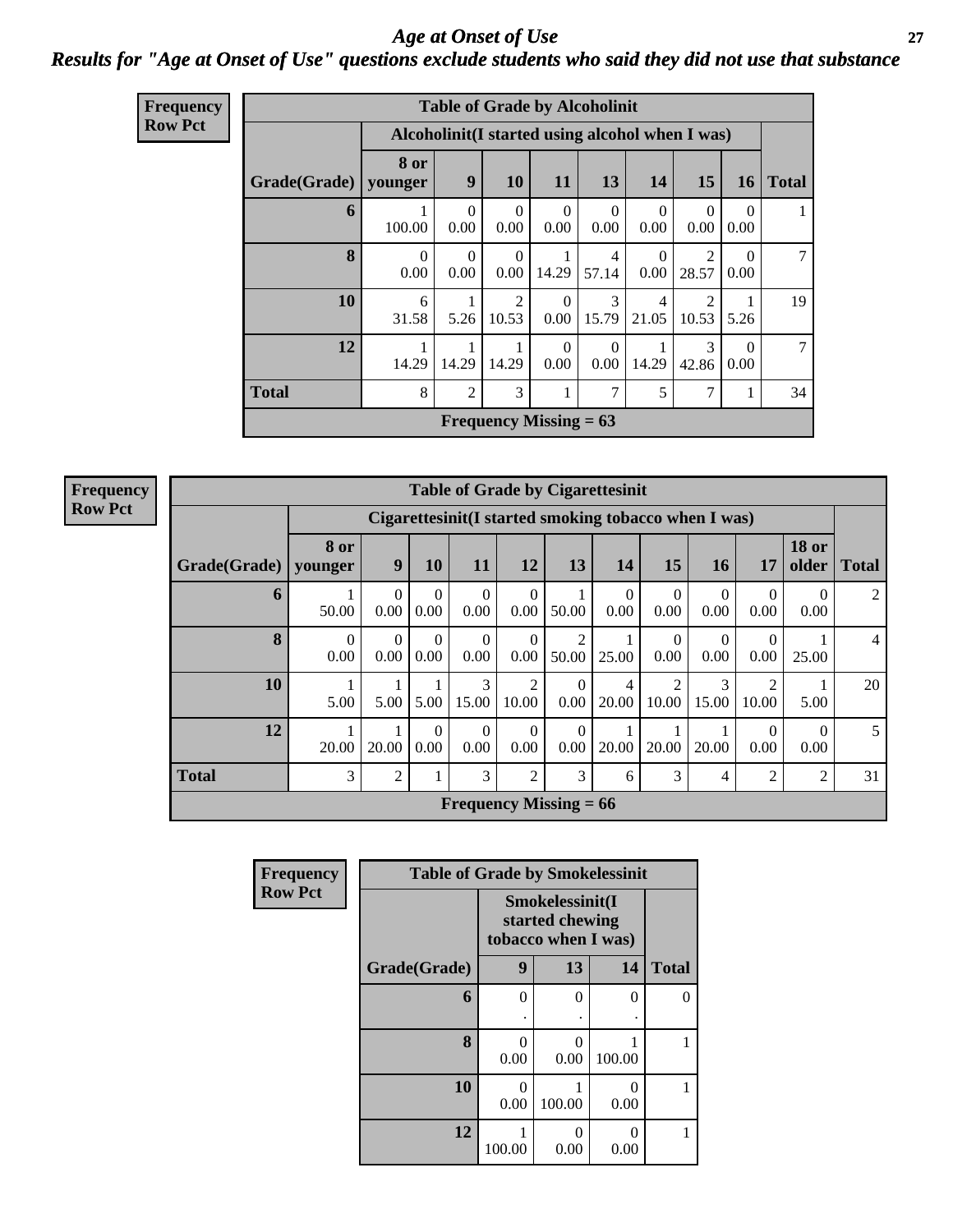*Results for "Age at Onset of Use" questions exclude students who said they did not use that substance*

| Frequency      | <b>Table of Grade by Smokelessinit</b> |   |                                                           |    |              |  |  |
|----------------|----------------------------------------|---|-----------------------------------------------------------|----|--------------|--|--|
| <b>Row Pct</b> |                                        |   | Smokelessinit(I<br>started chewing<br>tobacco when I was) |    |              |  |  |
|                | Grade(Grade)                           | g | 13                                                        | 14 | <b>Total</b> |  |  |
|                | <b>Total</b>                           |   |                                                           |    |              |  |  |
|                | <b>Frequency Missing = 94</b>          |   |                                                           |    |              |  |  |

| <b>Frequency</b><br>Row Pct |
|-----------------------------|
|                             |

|              | <b>Table of Grade by Marijuanainit</b>     |                                                      |                         |                        |                         |                        |                         |                  |                         |                       |              |
|--------------|--------------------------------------------|------------------------------------------------------|-------------------------|------------------------|-------------------------|------------------------|-------------------------|------------------|-------------------------|-----------------------|--------------|
|              |                                            | Marijuanainit (I started using marijuana when I was) |                         |                        |                         |                        |                         |                  |                         |                       |              |
| Grade(Grade) | 8 or<br>younger                            | 9                                                    | 10                      | 11                     | 12                      | 13                     | 14                      | 15               | 16                      | <b>18 or</b><br>older | <b>Total</b> |
| 6            | $\Omega$<br>0.00                           | $\Omega$<br>0.00                                     | 100.00                  | $\Omega$<br>0.00       | $\Omega$<br>0.00        | $\overline{0}$<br>0.00 | $\theta$<br>0.00        | $\Omega$<br>0.00 | $\left($<br>0.00        | $\Omega$<br>0.00      | 1            |
| 8            | $\Omega$<br>0.00                           | 16.67                                                | $\Omega$<br>0.00        | $\Omega$<br>0.00       | $\overline{2}$<br>33.33 | 16.67                  | $\overline{2}$<br>33.33 | 0<br>0.00        | $\Omega$<br>0.00        | $\Omega$<br>0.00      | 6            |
| 10           | 2<br>7.14                                  | 3.57                                                 | 4<br>14.29              | $\overline{2}$<br>7.14 | $\overline{4}$<br>14.29 | 4<br>14.29             | 5<br>17.86              | 3<br>10.71       | 3.57                    | 2<br>7.14             | 28           |
| 12           | 12.50                                      | $\Omega$<br>0.00                                     | $\mathfrak{D}$<br>25.00 | 1<br>12.50             | $\Omega$<br>0.00        | 12.50                  | $\Omega$<br>0.00        | 12.50            | $\overline{2}$<br>25.00 | $\Omega$<br>0.00      | 8            |
| <b>Total</b> | 3                                          | $\overline{2}$                                       | 7                       | 3                      | 6                       | 6                      | 7                       | $\overline{4}$   | 3                       | 2                     | 43           |
|              | <b>Frequency Missing <math>= 54</math></b> |                                                      |                         |                        |                         |                        |                         |                  |                         |                       |              |

| <b>Frequency</b> | <b>Table of Grade by Cocaineinit</b> |                               |                                                            |                  |            |                  |                             |  |  |
|------------------|--------------------------------------|-------------------------------|------------------------------------------------------------|------------------|------------|------------------|-----------------------------|--|--|
| <b>Row Pct</b>   |                                      |                               | <b>Cocaineinit</b> (I started using<br>cocaine when I was) |                  |            |                  |                             |  |  |
|                  | $Grade(Grade)$ younger               | 8 or                          | 9                                                          | 12               | 13         | 15               | <b>Total</b>                |  |  |
|                  | 6                                    | $\Omega$                      | $\Omega$<br>٠                                              | $\theta$         | $\Omega$   | $\Omega$<br>٠    | 0                           |  |  |
|                  | 8                                    | 0<br>0.00                     | $\Omega$<br>0.00                                           | 0<br>0.00        | 50.00      | 50.00            | 2                           |  |  |
|                  | 10                                   | 0<br>0.00                     | $\Omega$<br>0.00                                           | 25.00            | 3<br>75.00 | $\Omega$<br>0.00 | $\overline{4}$              |  |  |
|                  | 12                                   | 50.00                         | 50.00                                                      | $\Omega$<br>0.00 | 0<br>0.00  | $\Omega$<br>0.00 | $\mathcal{D}_{\mathcal{A}}$ |  |  |
|                  | <b>Total</b>                         | 1                             |                                                            | 1                | 4          | 1                | 8                           |  |  |
|                  |                                      | <b>Frequency Missing = 89</b> |                                                            |                  |            |                  |                             |  |  |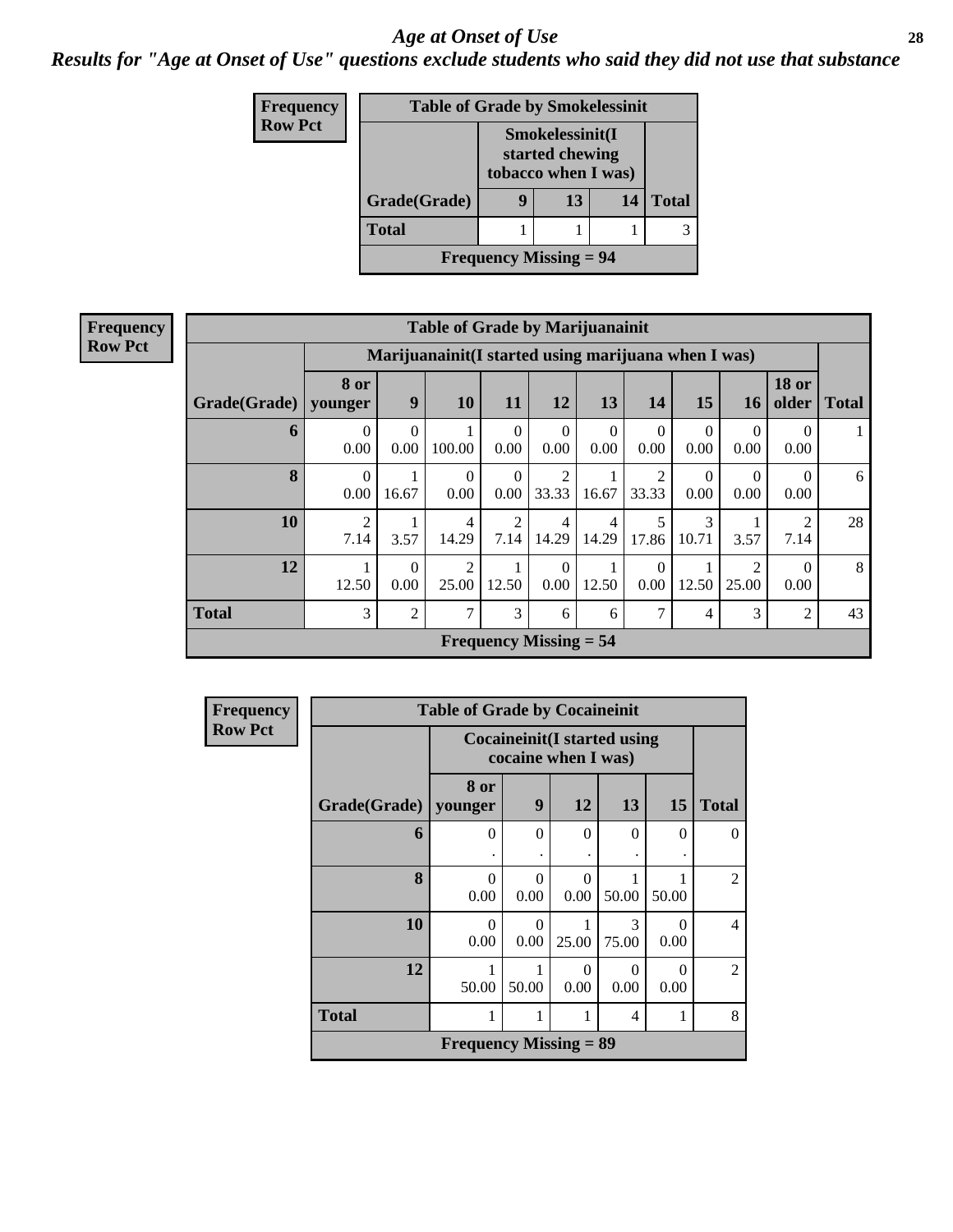*Results for "Age at Onset of Use" questions exclude students who said they did not use that substance*

| Frequency      |              | <b>Table of Grade by Inhalantsinit</b> |                  |                                                          |                  |              |
|----------------|--------------|----------------------------------------|------------------|----------------------------------------------------------|------------------|--------------|
| <b>Row Pct</b> |              |                                        | was)             | <b>Inhalantsinit(I started</b><br>using inhalants when I |                  |              |
|                | Grade(Grade) | 9                                      | 13               | 14                                                       | 15               | <b>Total</b> |
|                | 6            | $\Omega$                               | $\theta$         | $\theta$                                                 | $\theta$         | $\Omega$     |
|                | 8            | $\Omega$<br>0.00                       | $\Omega$<br>0.00 | $\Omega$<br>0.00                                         | 100.00           |              |
|                | 10           | 33.33                                  | 1<br>33.33       | 33.33                                                    | $\theta$<br>0.00 | 3            |
|                | 12           | 100.00                                 | $\Omega$<br>0.00 | $\Omega$<br>0.00                                         | $\Omega$<br>0.00 | 1            |
|                | <b>Total</b> | $\overline{2}$                         |                  |                                                          | 1                | 5            |
|                |              | <b>Frequency Missing = 92</b>          |                  |                                                          |                  |              |

| Frequency      | <b>Table of Grade by Steroidsinit</b> |                                                            |                       |              |  |  |  |  |
|----------------|---------------------------------------|------------------------------------------------------------|-----------------------|--------------|--|--|--|--|
| <b>Row Pct</b> |                                       | Steroidsinit(I<br>started using<br>steroids when<br>I was) |                       |              |  |  |  |  |
|                | Grade(Grade)                          | 16                                                         | <b>18 or</b><br>older | <b>Total</b> |  |  |  |  |
|                | 6                                     | 0                                                          | 0                     | $\theta$     |  |  |  |  |
|                | 8                                     | 0<br>0.00                                                  | 1<br>100.00           | 1            |  |  |  |  |
|                | 10                                    | 100.00                                                     | 0<br>0.00             | 1            |  |  |  |  |
|                | 12                                    | 0                                                          | 0                     | 0            |  |  |  |  |
|                | <b>Total</b>                          | 1                                                          | 1                     | 2            |  |  |  |  |
|                |                                       | Frequency Missing $= 95$                                   |                       |              |  |  |  |  |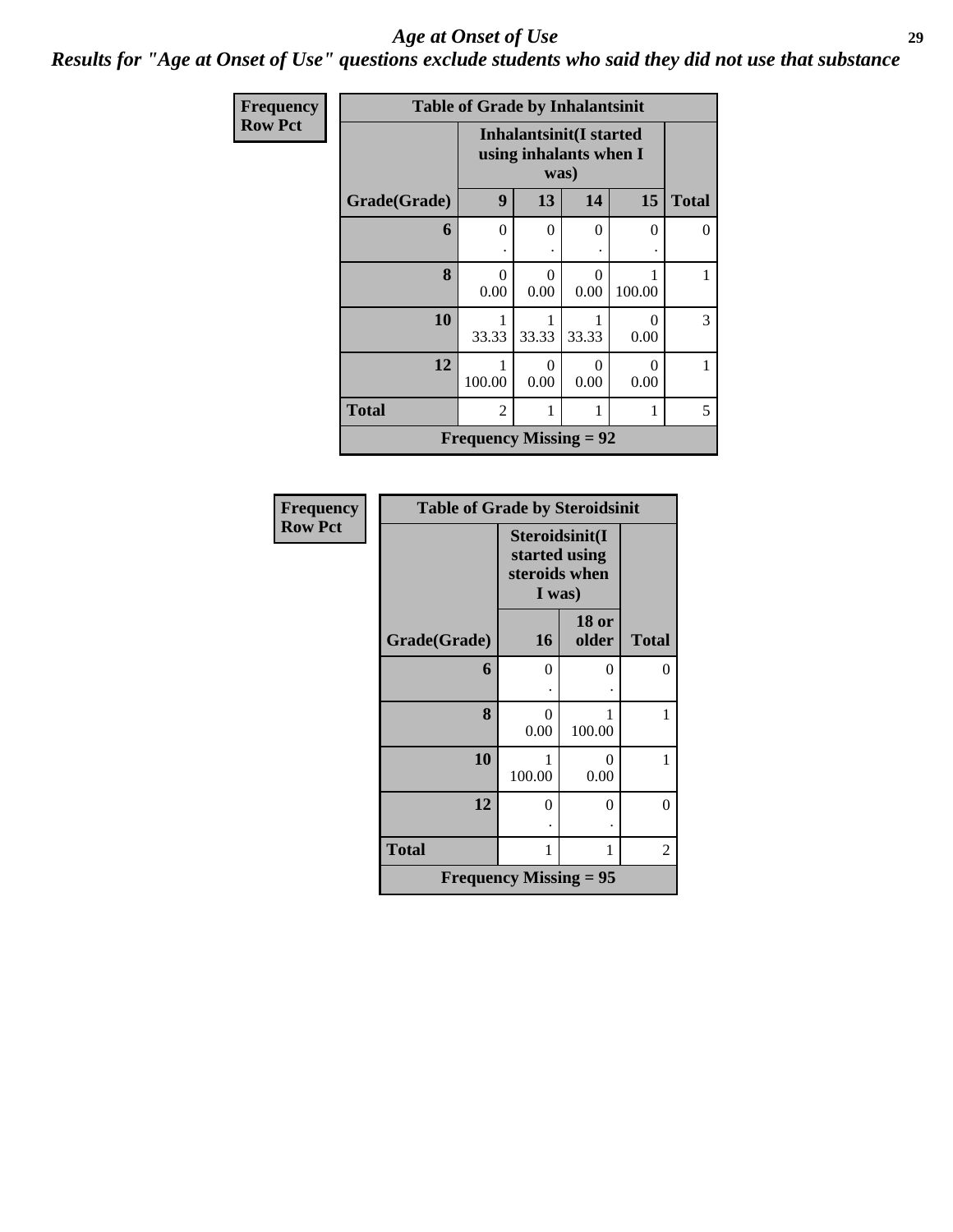#### *Results for "Age at Onset of Use" questions exclude students who said they did not use that substance*

| Frequency      |                        | <b>Table of Grade by Ecstasyinit</b>        |                               |                  |           |                  |                  |                |
|----------------|------------------------|---------------------------------------------|-------------------------------|------------------|-----------|------------------|------------------|----------------|
| <b>Row Pct</b> |                        | Ecstasyinit (I started using ecstasy when I |                               | was)             |           |                  |                  |                |
|                | Grade(Grade)   younger | 8 or                                        | 9                             | 13               | 14        | 15               | <b>16</b>        | <b>Total</b>   |
|                | 6                      | $\Omega$                                    | $\Omega$                      | $\Omega$         | $\Omega$  | $\Omega$         | $\Omega$         | $\Omega$       |
|                | 8                      | $\Omega$<br>0.00                            | 50.00                         | $\Omega$<br>0.00 | 0<br>0.00 | 50.00            | 0<br>0.00        | 2              |
|                | 10                     | 25.00                                       | $\Omega$<br>0.00              | 25.00            | 25.00     | $\Omega$<br>0.00 | 25.00            | $\overline{4}$ |
|                | 12                     | $\Omega$<br>0.00                            | $\Omega$<br>0.00              | $\Omega$<br>0.00 | 0<br>0.00 | 100.00           | $\Omega$<br>0.00 | 1              |
|                | <b>Total</b>           |                                             |                               |                  |           | $\mathfrak{D}$   |                  | 7              |
|                |                        |                                             | <b>Frequency Missing = 90</b> |                  |           |                  |                  |                |

| <b>Row Pct</b><br><b>Methinit(I started using</b><br>methamphetamines<br>when I was) |              |
|--------------------------------------------------------------------------------------|--------------|
|                                                                                      |              |
| 8 or<br>Grade(Grade)<br>12<br>14<br>younger                                          | <b>Total</b> |
| 6<br>0<br>0<br>0                                                                     | $\theta$     |
| 8<br>0<br>0<br>100.00<br>0.00<br>0.00                                                |              |
| 10<br>0<br>50.00<br>50.00<br>0.00                                                    | 2            |
| 12<br>$\Omega$<br>0<br>$\Omega$                                                      | 0            |
| <b>Total</b><br>1<br>1<br>1                                                          | 3            |
| <b>Frequency Missing = 94</b>                                                        |              |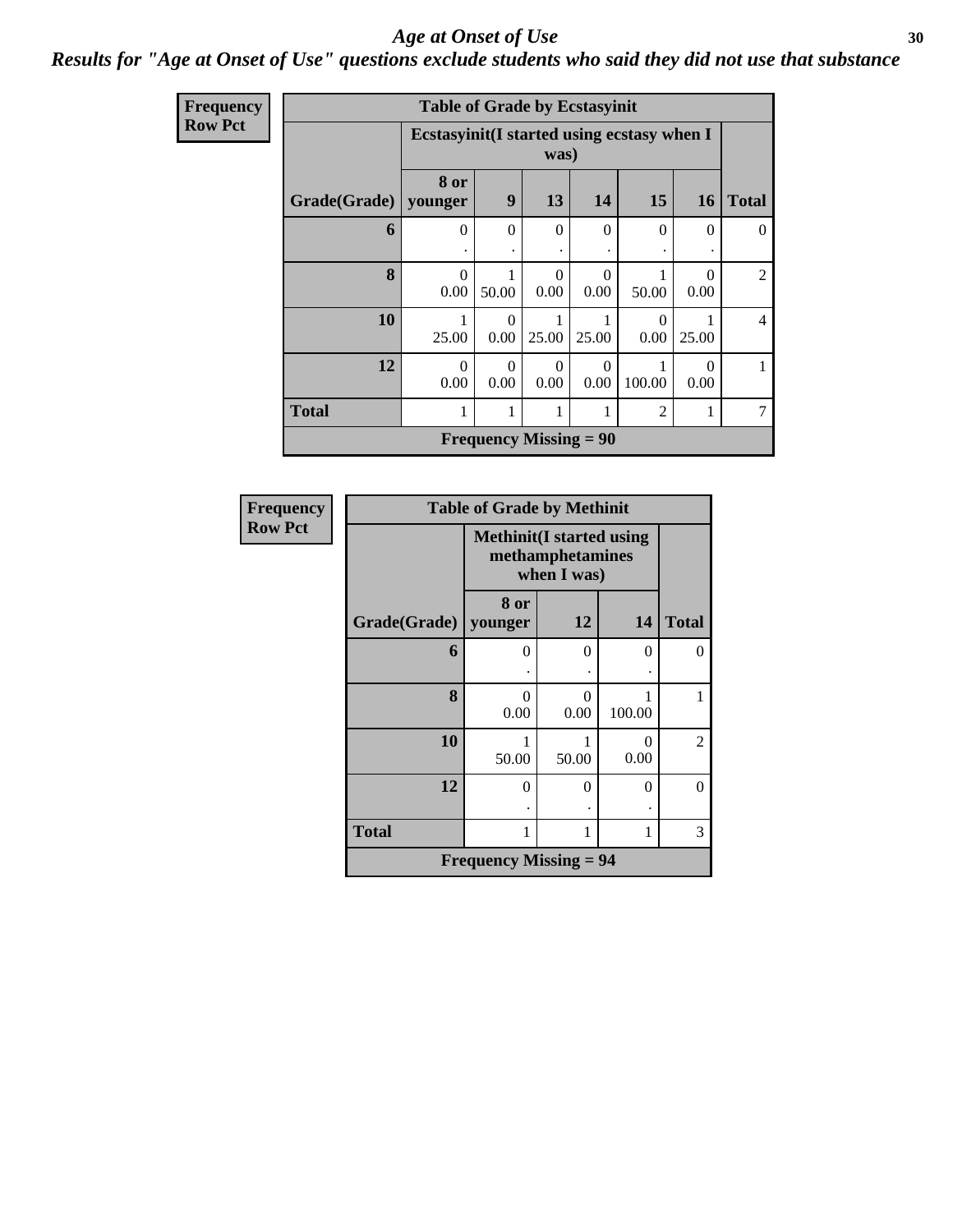*Results for "Age at Onset of Use" questions exclude students who said they did not use that substance*

| Frequency      |                               | <b>Table of Grade by Hallucinogensinit</b>                           |           |              |  |  |  |
|----------------|-------------------------------|----------------------------------------------------------------------|-----------|--------------|--|--|--|
| <b>Row Pct</b> |                               | Hallucinogensinit(I<br>started using<br>hallucinogens when<br>I was) |           |              |  |  |  |
|                | Grade(Grade)                  | 8 or<br>younger                                                      | <b>10</b> | <b>Total</b> |  |  |  |
|                | 6                             | 0                                                                    | $\theta$  | $\theta$     |  |  |  |
|                | 8                             | 0<br>0.00                                                            | 100.00    | 1            |  |  |  |
|                | 10                            | 100.00                                                               | 0<br>0.00 | 1            |  |  |  |
|                | 12                            | 0                                                                    | 0         | 0            |  |  |  |
|                | <b>Total</b>                  |                                                                      |           | 2            |  |  |  |
|                | <b>Frequency Missing = 95</b> |                                                                      |           |              |  |  |  |

| Frequency      |                        | <b>Table of Grade by Prescriptioninit</b>                         |                                 |                         |                         |                |
|----------------|------------------------|-------------------------------------------------------------------|---------------------------------|-------------------------|-------------------------|----------------|
| <b>Row Pct</b> |                        | <b>Prescriptioninit(I started</b><br>using prescription drugs not | prescribed to me when I<br>was) |                         |                         |                |
|                | Grade(Grade)   younger | 8 or                                                              | 12                              | 13                      | 15                      | <b>Total</b>   |
|                | 6                      | $\theta$                                                          | $\theta$                        | $\theta$                | 0                       | $\Omega$       |
|                | 8                      | 0<br>0.00                                                         | $\mathfrak{D}$<br>100.00        | $\Omega$<br>0.00        | $\mathbf{0}$<br>0.00    | $\overline{2}$ |
|                | 10                     | 1<br>20.00                                                        | $\Omega$<br>0.00                | $\mathfrak{D}$<br>40.00 | $\mathfrak{D}$<br>40.00 | 5              |
|                | 12                     | $\theta$<br>٠                                                     | $\Omega$                        | $\theta$                | 0                       | $\Omega$       |
|                | <b>Total</b>           | 1                                                                 | 2                               | 2                       | 2                       | 7              |
|                |                        | <b>Frequency Missing = 90</b>                                     |                                 |                         |                         |                |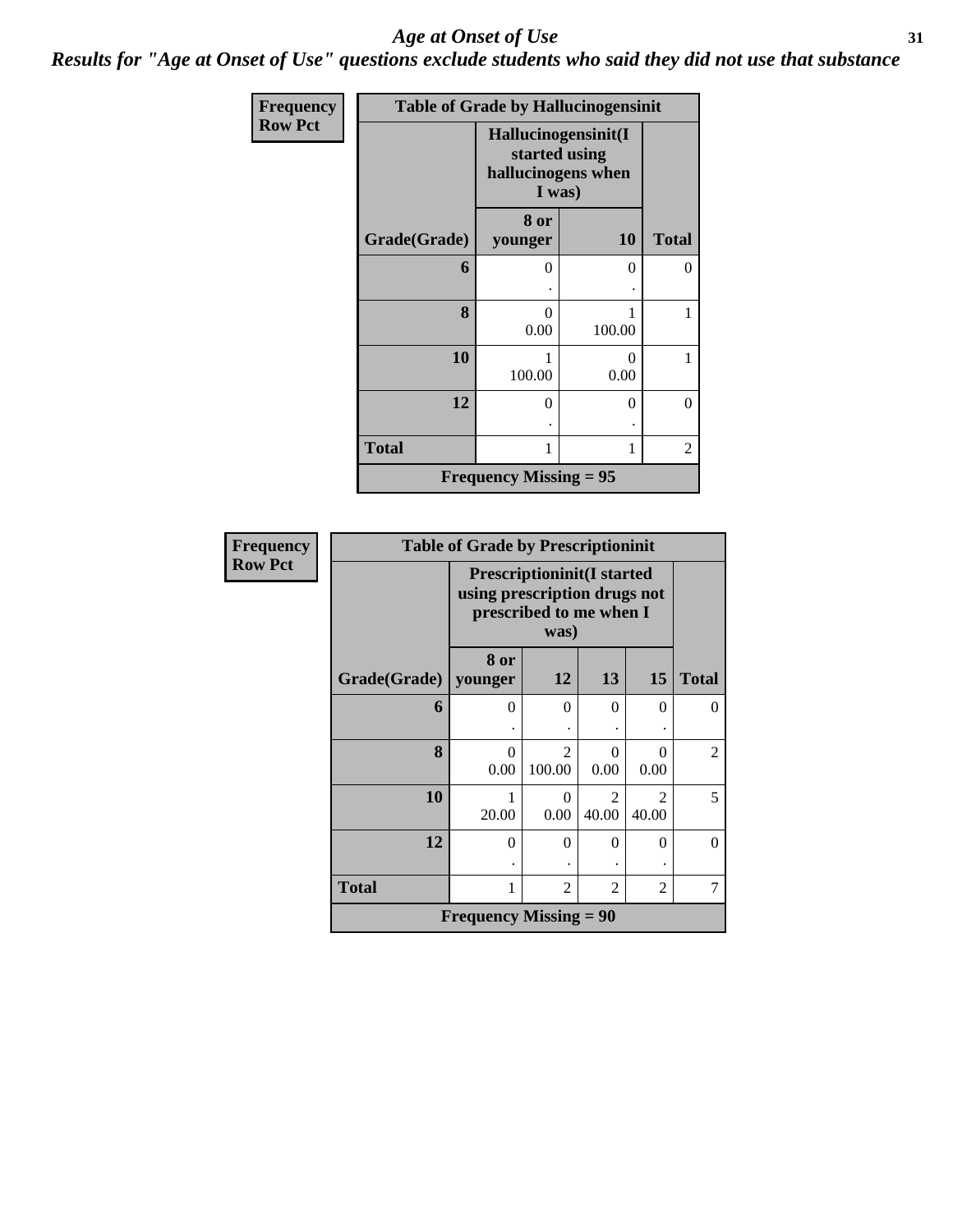| Frequency<br><b>Col Pct</b> | <b>Table of Alcoholharm by Grade</b>          |                         |                   |             |                                      |                |  |
|-----------------------------|-----------------------------------------------|-------------------------|-------------------|-------------|--------------------------------------|----------------|--|
|                             | Alcoholharm(I<br>think alcohol is<br>harmful) | 6                       | Grade(Grade)<br>8 | 10          | 12                                   | <b>Total</b>   |  |
|                             | <b>Strongly Agree</b>                         | 5<br>62.50              | 7<br>50.00        | 34<br>56.67 | 5<br>33.33                           | 51             |  |
|                             | <b>Somewhat Agree</b>                         | 12.50                   | 3<br>21.43        | 13<br>21.67 | 7<br>46.67                           | 24             |  |
|                             | <b>Somewhat Disagree</b>                      | 0<br>0.00               | 0<br>0.00         | 1.67        | 6.67                                 | $\overline{2}$ |  |
|                             | <b>Strongly Disagree</b>                      | $\mathfrak{D}$<br>25.00 | 4<br>28.57        | 12<br>20.00 | $\mathcal{D}_{\mathcal{L}}$<br>13.33 | 20             |  |
|                             | Total                                         | 8                       | 14                | 60          | 15                                   | 97             |  |

| Frequency      | <b>Table of Cigarettesharm by Grade</b>                  |                         |                   |             |                                      |              |
|----------------|----------------------------------------------------------|-------------------------|-------------------|-------------|--------------------------------------|--------------|
| <b>Col Pct</b> | Cigarettesharm(I<br>think smoking<br>tobacco is harmful) | 6                       | Grade(Grade)<br>8 | 10          | 12                                   | <b>Total</b> |
|                | <b>Strongly Agree</b>                                    | 5<br>62.50              | 8<br>57.14        | 41<br>68.33 | 10<br>66.67                          | 64           |
|                | <b>Somewhat Agree</b>                                    | 12.50                   | 7.14              | 7<br>11.67  | $\mathcal{R}$<br>20.00               | 12           |
|                | <b>Somewhat Disagree</b>                                 | 0<br>0.00               | 7.14              | 3<br>5.00   | 0.00                                 | 4            |
|                | <b>Strongly Disagree</b>                                 | $\mathfrak{D}$<br>25.00 | 4<br>28.57        | 9<br>15.00  | $\mathcal{D}_{\mathcal{L}}$<br>13.33 | 17           |
|                | <b>Total</b>                                             | 8                       | 14                | 60          | 15                                   | 97           |

| Frequency      | <b>Table of Smokelessharm by Grade</b> |            |                         |                        |                                      |                |
|----------------|----------------------------------------|------------|-------------------------|------------------------|--------------------------------------|----------------|
| <b>Col Pct</b> | Smokelessharm(I<br>think chewing       |            | Grade(Grade)            |                        |                                      |                |
|                | tobacco is harmful)                    | 6          | 8                       | 10                     | 12                                   | <b>Total</b>   |
|                | <b>Strongly Agree</b>                  | 4<br>50.00 | 8<br>57.14              | 43<br>71.67            | 9<br>60.00                           | 64             |
|                | <b>Somewhat Agree</b>                  | 0<br>0.00  | $\mathfrak{D}$<br>14.29 | 5<br>8.33              | $\mathcal{D}_{\mathcal{L}}$<br>13.33 | 9              |
|                | <b>Somewhat Disagree</b>               | 0<br>0.00  | $\Omega$<br>0.00        | $\mathfrak{D}$<br>3.33 | 0.00                                 | $\overline{2}$ |
|                | <b>Strongly Disagree</b>               | 4<br>50.00 | 4<br>28.57              | 10<br>16.67            | 4<br>26.67                           | 22             |
|                | Total                                  | 8          | 14                      | 60                     | 15                                   | 97             |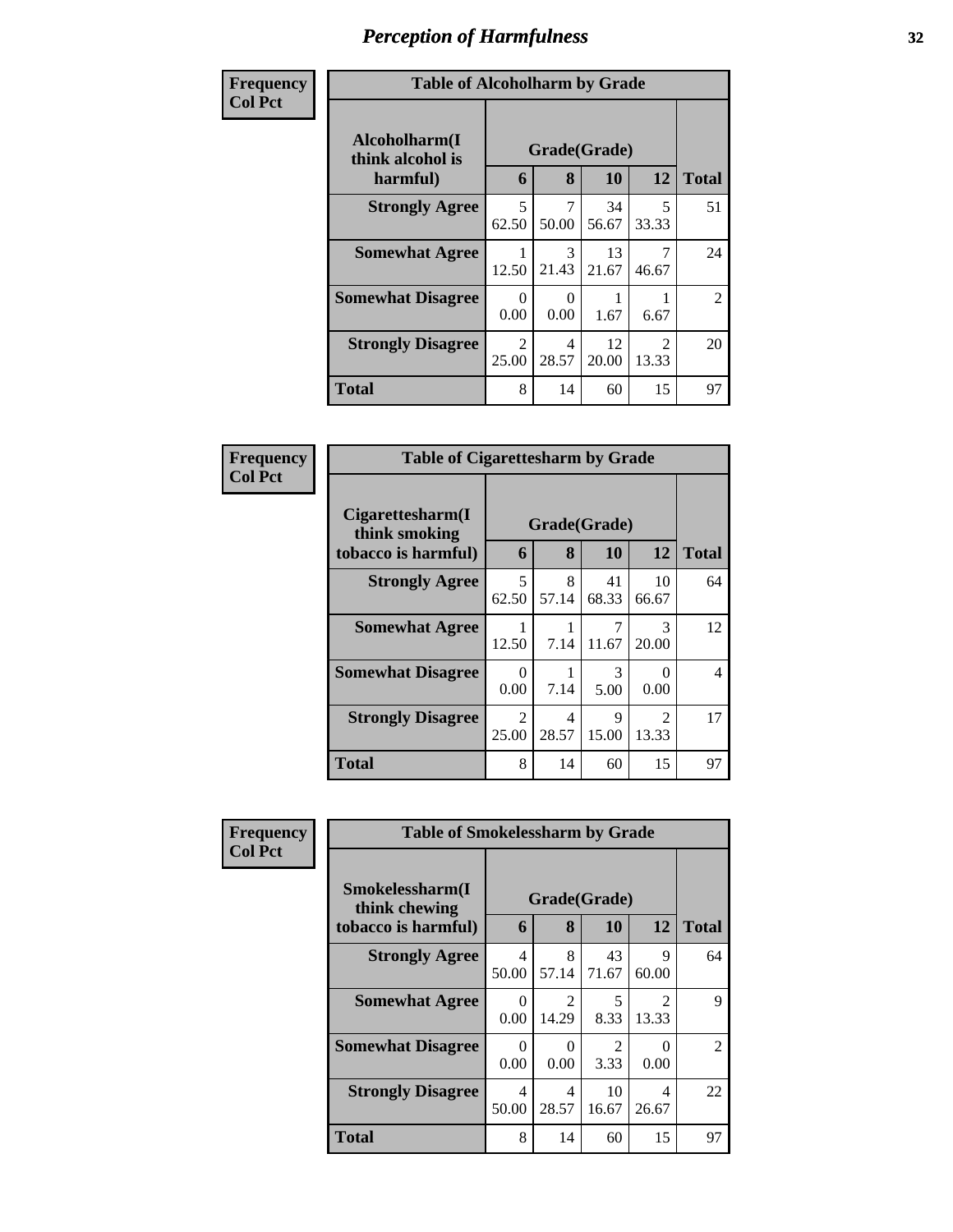| Frequency      | <b>Table of Marijuanaharm by Grade</b>            |                        |                         |             |                                   |              |  |
|----------------|---------------------------------------------------|------------------------|-------------------------|-------------|-----------------------------------|--------------|--|
| <b>Col Pct</b> | Marijuanaharm(I<br>think marijuana is<br>harmful) | 6                      | Grade(Grade)<br>8       | 10          | 12                                | <b>Total</b> |  |
|                | <b>Strongly Agree</b>                             | 5<br>62.50             | $\overline{7}$<br>50.00 | 29<br>48.33 | 5<br>33.33                        | 46           |  |
|                | <b>Somewhat Agree</b>                             | $\Omega$<br>0.00       | 3<br>21.43              | 8<br>13.33  | 4<br>26.67                        | 15           |  |
|                | <b>Somewhat Disagree</b>                          | 0<br>0.00              | 7.14                    | 5<br>8.33   | 6.67                              | 7            |  |
|                | <b>Strongly Disagree</b>                          | $\mathcal{F}$<br>37.50 | $\mathcal{R}$<br>21.43  | 18<br>30.00 | $\overline{\mathcal{L}}$<br>33.33 | 29           |  |
|                | <b>Total</b>                                      | 8                      | 14                      | 60          | 15                                | 97           |  |

| Frequency      | <b>Table of Cocaineharm by Grade</b>          |            |                        |                           |                                      |               |
|----------------|-----------------------------------------------|------------|------------------------|---------------------------|--------------------------------------|---------------|
| <b>Col Pct</b> | Cocaineharm(I<br>think cocaine is<br>harmful) | 6          | Grade(Grade)<br>8      | 10                        | 12                                   | <b>Total</b>  |
|                | <b>Strongly Agree</b>                         | 4<br>50.00 | 10<br>71.43            | 48<br>80.00               | 12<br>80.00                          | 74            |
|                | <b>Somewhat Agree</b>                         | 0<br>0.00  | 0<br>0.00              | $\mathbf{\Omega}$<br>0.00 | 6.67                                 |               |
|                | <b>Somewhat Disagree</b>                      | 0<br>0.00  | 7.14                   | $\mathfrak{D}$<br>3.33    | 0.00                                 | $\mathcal{R}$ |
|                | <b>Strongly Disagree</b>                      | 4<br>50.00 | $\mathcal{R}$<br>21.43 | 10<br>16.67               | $\mathcal{D}_{\mathcal{L}}$<br>13.33 | 19            |
|                | Total                                         | 8          | 14                     | 60                        | 15                                   | 97            |

| Frequency      | <b>Table of Inhalantsharm by Grade</b>  |                        |             |             |                                      |              |  |  |
|----------------|-----------------------------------------|------------------------|-------------|-------------|--------------------------------------|--------------|--|--|
| <b>Col Pct</b> | Inhalantsharm(I)<br>think inhalants are | Grade(Grade)           |             |             |                                      |              |  |  |
|                | harmful)                                | 6                      | 8           | 10          | 12                                   | <b>Total</b> |  |  |
|                | <b>Strongly Agree</b>                   | 4<br>50.00             | 10<br>71.43 | 44<br>73.33 | 12<br>80.00                          | 70           |  |  |
|                | <b>Somewhat Agree</b>                   | 0<br>0.00              | 7.14        | 4<br>6.67   | 6.67                                 | 6            |  |  |
|                | <b>Somewhat Disagree</b>                | 12.50                  | 7.14        | 1.67        | 0.00                                 | 3            |  |  |
|                | <b>Strongly Disagree</b>                | $\mathcal{E}$<br>37.50 | 2<br>14.29  | 11<br>18.33 | $\mathcal{D}_{\mathcal{L}}$<br>13.33 | 18           |  |  |
|                | <b>Total</b>                            | 8                      | 14          | 60          | 15                                   | 97           |  |  |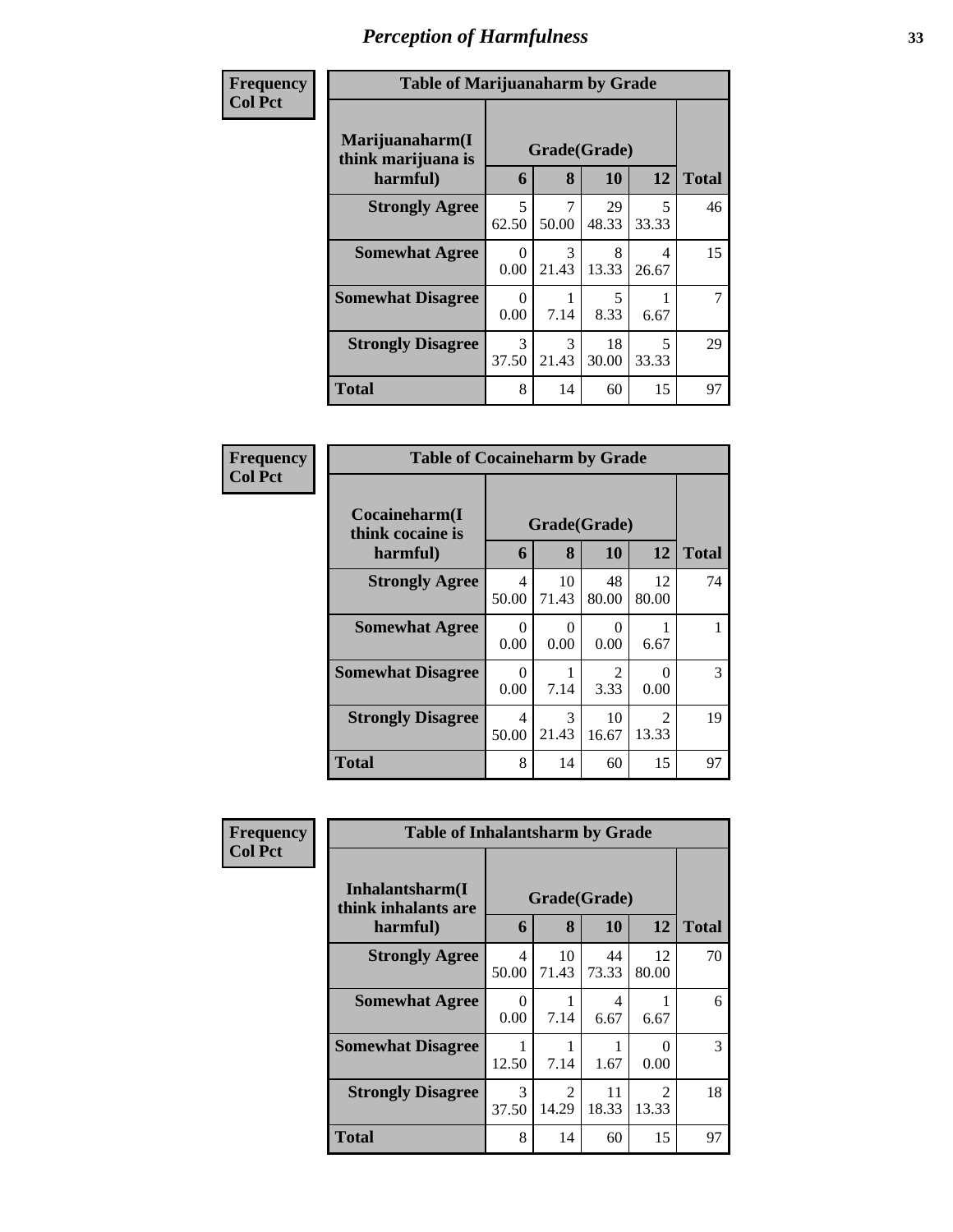| Frequency<br><b>Col Pct</b> | <b>Table of Steroidsharm by Grade</b>            |            |                   |                       |                         |              |  |
|-----------------------------|--------------------------------------------------|------------|-------------------|-----------------------|-------------------------|--------------|--|
|                             | Steroidsharm(I<br>think steroids are<br>harmful) | 6          | Grade(Grade)<br>8 | <b>10</b>             | 12                      | <b>Total</b> |  |
|                             | <b>Strongly Agree</b>                            | 4<br>50.00 | 9<br>64.29        | 44<br>73.33           | 12<br>80.00             | 69           |  |
|                             | <b>Somewhat Agree</b>                            | 0<br>0.00  | 7.14              | 3<br>5.00             | 6.67                    | 5            |  |
|                             | <b>Somewhat Disagree</b>                         | ∩<br>0.00  | 7.14              | $\mathcal{D}$<br>3.33 | $\theta$<br>0.00        | 3            |  |
|                             | <b>Strongly Disagree</b>                         | 4<br>50.00 | 3<br>21.43        | 11<br>18.33           | $\mathfrak{D}$<br>13.33 | 20           |  |
|                             | <b>Total</b>                                     | 8          | 14                | 60                    | 15                      | 97           |  |

| Frequency      | <b>Table of Ecstasyharm by Grade</b>                |            |                         |                                     |                        |              |
|----------------|-----------------------------------------------------|------------|-------------------------|-------------------------------------|------------------------|--------------|
| <b>Col Pct</b> | $E$ cstasyharm $(I$<br>think ecstasy is<br>harmful) | 6          | 8                       | Grade(Grade)<br>10                  | 12                     | <b>Total</b> |
|                | <b>Strongly Agree</b>                               | 4<br>50.00 | 10<br>71.43             | 45<br>75.00                         | 11<br>73.33            | 70           |
|                | <b>Somewhat Agree</b>                               | 0<br>0.00  | $\mathfrak{D}$<br>14.29 | $\mathcal{D}_{\mathcal{L}}$<br>3.33 | 6.67                   | 5            |
|                | <b>Somewhat Disagree</b>                            | 0<br>0.00  | 0<br>0.00               | $\mathcal{L}$<br>3.33               | 0.00                   | 2            |
|                | <b>Strongly Disagree</b>                            | 4<br>50.00 | $\mathfrak{D}$<br>14.29 | 11<br>18.33                         | $\mathcal{R}$<br>20.00 | 20           |
|                | <b>Total</b>                                        | 8          | 14                      | 60                                  | 15                     | 97           |

| Frequency      | <b>Table of Methharm by Grade</b>                            |                         |                        |             |                                      |              |  |  |
|----------------|--------------------------------------------------------------|-------------------------|------------------------|-------------|--------------------------------------|--------------|--|--|
| <b>Col Pct</b> | <b>Methharm</b> (I think<br>Grade(Grade)<br>methamphetamines |                         |                        |             |                                      |              |  |  |
|                | are harmful)                                                 | 6                       | 8                      | 10          | 12                                   | <b>Total</b> |  |  |
|                | <b>Strongly Agree</b>                                        | $\overline{4}$<br>50.00 | 11<br>78.57            | 47<br>78.33 | 12<br>80.00                          | 74           |  |  |
|                | <b>Somewhat Agree</b>                                        | 0<br>0.00               | 7.14                   | 1.67        | 6.67                                 | 3            |  |  |
|                | <b>Somewhat Disagree</b>                                     | 0<br>0.00               | 0<br>0.00              | 1.67        | $\Omega$<br>0.00                     |              |  |  |
|                | <b>Strongly Disagree</b>                                     | 4<br>50.00              | $\mathcal{L}$<br>14.29 | 11<br>18.33 | $\mathcal{D}_{\mathcal{L}}$<br>13.33 | 19           |  |  |
|                | <b>Total</b>                                                 | 8                       | 14                     | 60          | 15                                   | 97           |  |  |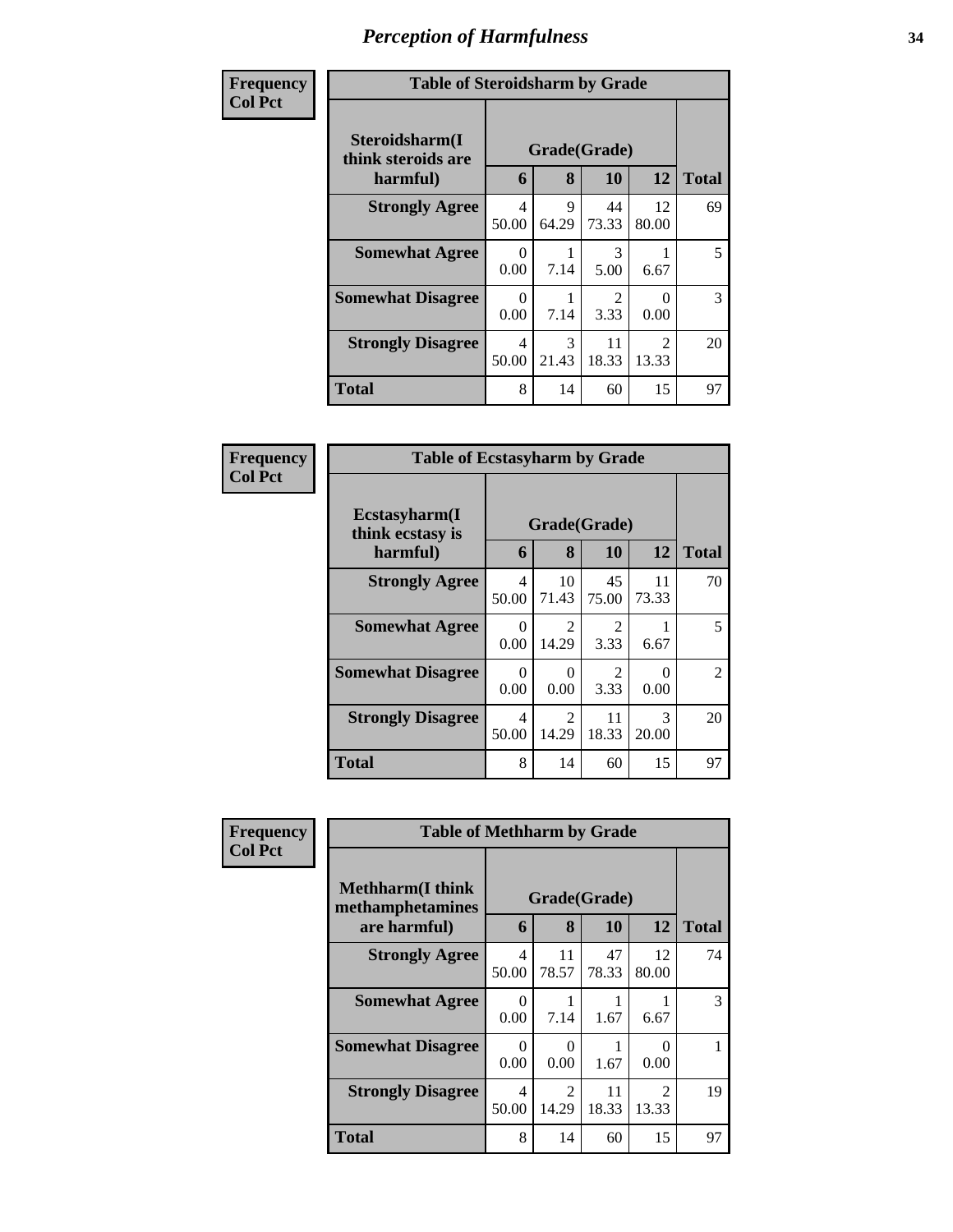| Frequency      | <b>Table of Hallucinogensharm by Grade</b>                 |            |                                      |             |                                      |              |  |
|----------------|------------------------------------------------------------|------------|--------------------------------------|-------------|--------------------------------------|--------------|--|
| <b>Col Pct</b> | Hallucinogensharm(I<br>think hallucinogens<br>are harmful) | 6          | Grade(Grade)<br>8                    | 10          | 12                                   | <b>Total</b> |  |
|                | <b>Strongly Agree</b>                                      | 4<br>50.00 | 10<br>71.43                          | 46<br>76.67 | 12<br>80.00                          | 72           |  |
|                | <b>Somewhat Agree</b>                                      | 0<br>0.00  | $\mathcal{D}_{\mathcal{L}}$<br>14.29 | 1.67        | 6.67                                 | 4            |  |
|                | <b>Somewhat Disagree</b>                                   | 0<br>0.00  | ∩<br>0.00                            | 1.67        | 0.00                                 |              |  |
|                | <b>Strongly Disagree</b>                                   | 4<br>50.00 | $\mathfrak{D}$<br>14.29              | 12<br>20.00 | $\mathcal{D}_{\mathcal{L}}$<br>13.33 | 20           |  |
|                | <b>Total</b>                                               | 8          | 14                                   | 60          | 15                                   | 97           |  |

| Frequency      | <b>Table of Prescriptionharm by Grade</b>                                 |                                   |              |                                     |                                      |              |  |  |
|----------------|---------------------------------------------------------------------------|-----------------------------------|--------------|-------------------------------------|--------------------------------------|--------------|--|--|
| <b>Col Pct</b> | Prescriptionharm(I<br>think prescription<br>drugs not<br>prescribed to me |                                   | Grade(Grade) |                                     |                                      |              |  |  |
|                | are harmful)                                                              | 6                                 | 8            | <b>10</b>                           | 12                                   | <b>Total</b> |  |  |
|                | <b>Strongly Agree</b>                                                     | $\overline{\mathcal{L}}$<br>50.00 | 9<br>64.29   | 43<br>71.67                         | 12<br>80.00                          | 68           |  |  |
|                | <b>Somewhat Agree</b>                                                     | $\Omega$<br>0.00                  | 1<br>7.14    | 3<br>5.00                           | 6.67                                 | 5            |  |  |
|                | <b>Somewhat Disagree</b>                                                  | 0<br>0.00                         | 7.14         | $\mathcal{D}_{\mathcal{L}}$<br>3.33 | $\mathbf{\Omega}$<br>0.00            | 3            |  |  |
|                | <b>Strongly Disagree</b>                                                  | 4<br>50.00                        | 3<br>21.43   | 12<br>20.00                         | $\mathcal{D}_{\mathcal{L}}$<br>13.33 | 21           |  |  |
|                | Total                                                                     | 8                                 | 14           | 60                                  | 15                                   | 97           |  |  |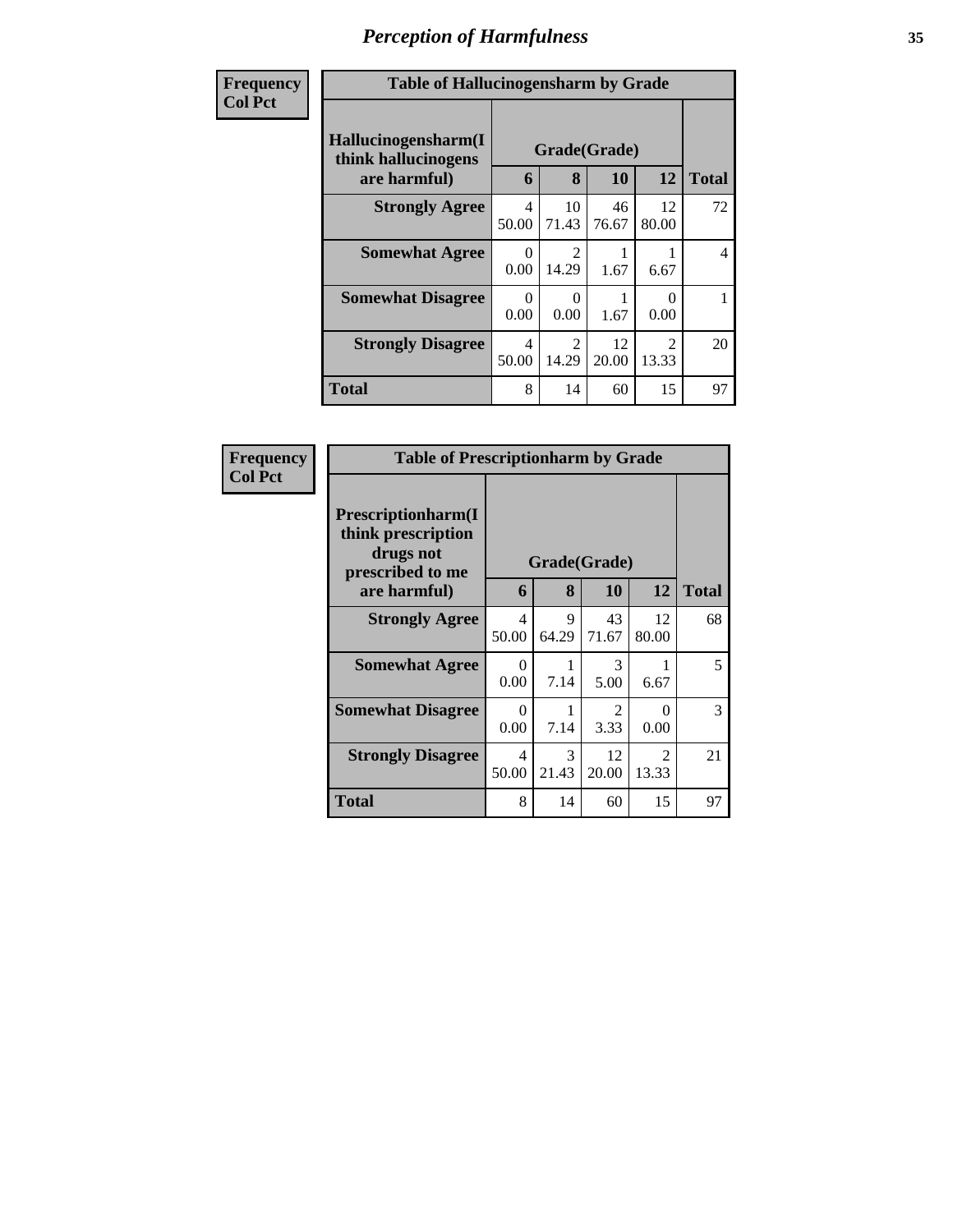# *Disapproval by Adults* **36**

| <b>Frequency</b> | <b>Table of Alcoholadult by Grade</b>                                 |                         |              |                   |                                      |    |
|------------------|-----------------------------------------------------------------------|-------------------------|--------------|-------------------|--------------------------------------|----|
| <b>Col Pct</b>   | <b>Alcoholadult</b> (Adults<br>would disapprove if<br>I used alcohol) | Grade(Grade)<br>6       | <b>Total</b> |                   |                                      |    |
|                  | <b>Strongly Agree</b>                                                 | 5<br>62.50              | 9<br>64.29   | 10<br>34<br>56.67 | 12<br>8<br>53.33                     | 56 |
|                  | <b>Somewhat Agree</b>                                                 | 1<br>12.50              | 5<br>35.71   | 5<br>8.33         | $\mathcal{D}_{\mathcal{A}}$<br>13.33 | 13 |
|                  | <b>Somewhat Disagree</b>                                              | 0<br>0.00               | 0<br>0.00    | 7<br>11.67        | $\mathcal{D}_{\mathcal{A}}$<br>13.33 | 9  |
|                  | <b>Strongly Disagree</b>                                              | $\mathfrak{D}$<br>25.00 | 0<br>0.00    | 14<br>23.33       | $\mathcal{R}$<br>20.00               | 19 |
|                  | <b>Total</b>                                                          | 8                       | 14           | 60                | 15                                   | 97 |

| Frequency      | <b>Table of Tobaccoadult by Grade</b>                                |                         |             |                           |                        |              |
|----------------|----------------------------------------------------------------------|-------------------------|-------------|---------------------------|------------------------|--------------|
| <b>Col Pct</b> | <b>Tobaccoadult(Adults</b><br>would disapprove if<br>I used tobacco) | 6                       | 8           | Grade(Grade)<br><b>10</b> | 12                     | <b>Total</b> |
|                | <b>Strongly Agree</b>                                                | 6<br>75.00              | 11<br>78.57 | 38<br>63.33               | 9<br>60.00             | 64           |
|                | <b>Somewhat Agree</b>                                                | $\Omega$<br>0.00        | 2<br>14.29  | 1.67                      | $\mathcal{D}$<br>13.33 | 5            |
|                | <b>Somewhat Disagree</b>                                             | 0<br>0.00               | 0<br>0.00   | 6<br>10.00                | 6.67                   |              |
|                | <b>Strongly Disagree</b>                                             | $\mathfrak{D}$<br>25.00 | 7.14        | 15<br>25.00               | 3<br>20.00             | 21           |
|                | <b>Total</b>                                                         | 8                       | 14          | 60                        | 15                     | 97           |

| Frequency      | <b>Table of Marijuanaadult by Grade</b>        |                         |                        |             |                                      |              |
|----------------|------------------------------------------------|-------------------------|------------------------|-------------|--------------------------------------|--------------|
| <b>Col Pct</b> | Marijuanaadult(Adults<br>would disapprove if I |                         | Grade(Grade)           |             |                                      |              |
|                | used marijuana)                                | 6                       | 8                      | <b>10</b>   | 12                                   | <b>Total</b> |
|                | <b>Strongly Agree</b>                          | 6<br>75.00              | 10<br>71.43            | 36<br>60.00 | 6<br>40.00                           | 58           |
|                | <b>Somewhat Agree</b>                          | 0<br>0.00               | $\mathcal{F}$<br>21.43 | 5<br>8.33   | $\mathcal{D}_{\mathcal{L}}$<br>13.33 | 10           |
|                | <b>Somewhat Disagree</b>                       | 0<br>0.00               | 7.14                   | 7<br>11.67  | 3<br>20.00                           | 11           |
|                | <b>Strongly Disagree</b>                       | $\mathfrak{D}$<br>25.00 | 0<br>0.00              | 12<br>20.00 | 4<br>26.67                           | 18           |
|                | <b>Total</b>                                   | 8                       | 14                     | 60          | 15                                   | 97           |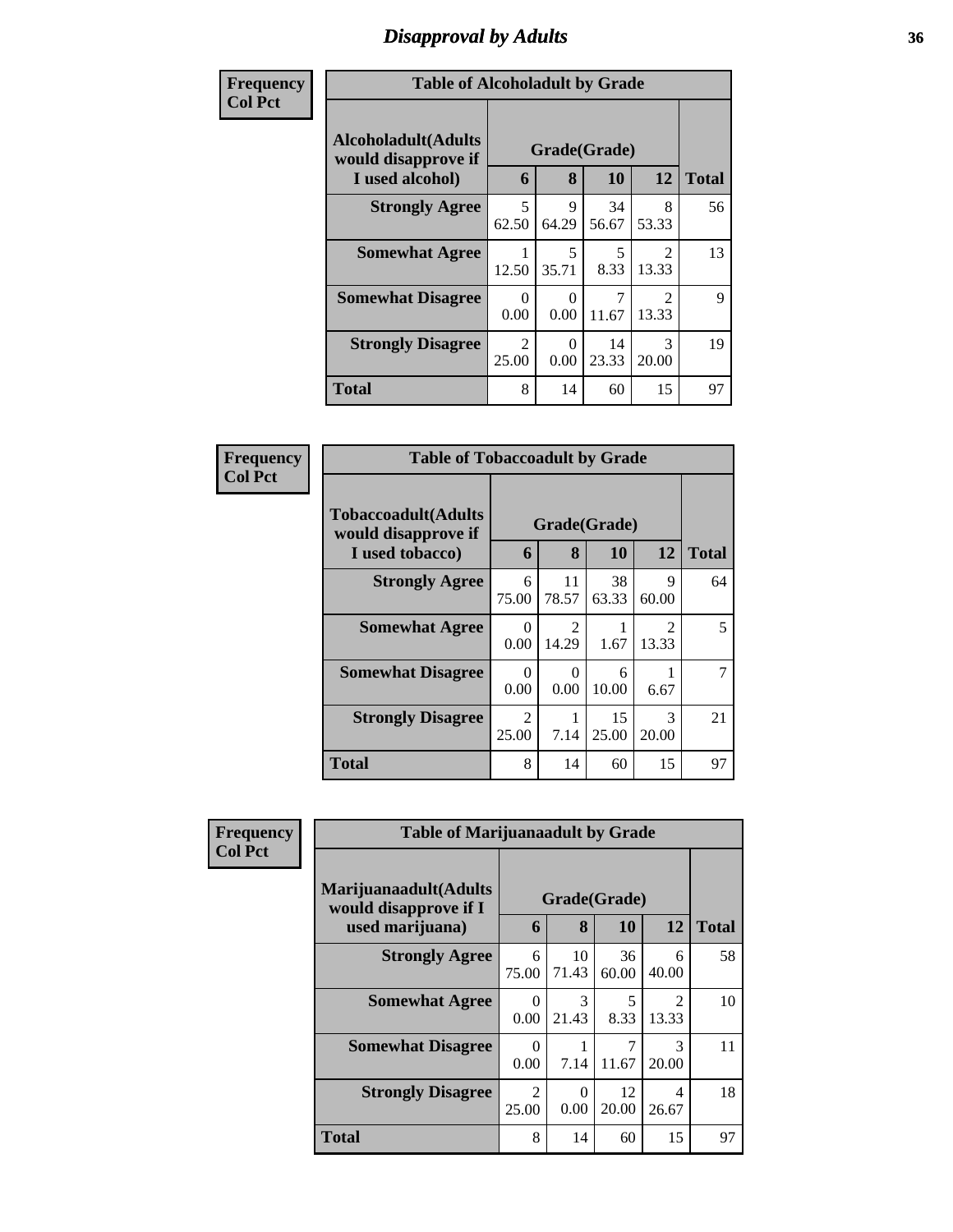## *Disapproval by Adults* **37**

| <b>Frequency</b> | <b>Table of Otherdrugadult by Grade</b>                                     |                         |                         |                       |             |              |
|------------------|-----------------------------------------------------------------------------|-------------------------|-------------------------|-----------------------|-------------|--------------|
| <b>Col Pct</b>   | <b>Otherdrugadult</b> (Adults<br>would disapprove if I<br>used other drugs) | 6                       | Grade(Grade)<br>8       | 10                    | 12          | <b>Total</b> |
|                  |                                                                             |                         |                         |                       |             |              |
|                  | <b>Strongly Agree</b>                                                       | 6<br>75.00              | 12<br>85.71             | 44<br>73.33           | 13<br>86.67 | 75           |
|                  | <b>Somewhat Agree</b>                                                       | $\Omega$<br>0.00        | $\Omega$<br>0.00        | 2<br>3.33             | 6.67        | 3            |
|                  | <b>Somewhat Disagree</b>                                                    | 0<br>0.00               | 0<br>0.00               | $\mathcal{R}$<br>5.00 | 0<br>0.00   | 3            |
|                  | <b>Strongly Disagree</b>                                                    | $\mathfrak{D}$<br>25.00 | $\mathfrak{D}$<br>14.29 | 11<br>18.33           | 6.67        | 16           |
|                  | <b>Total</b>                                                                | 8                       | 14                      | 60                    | 15          | 97           |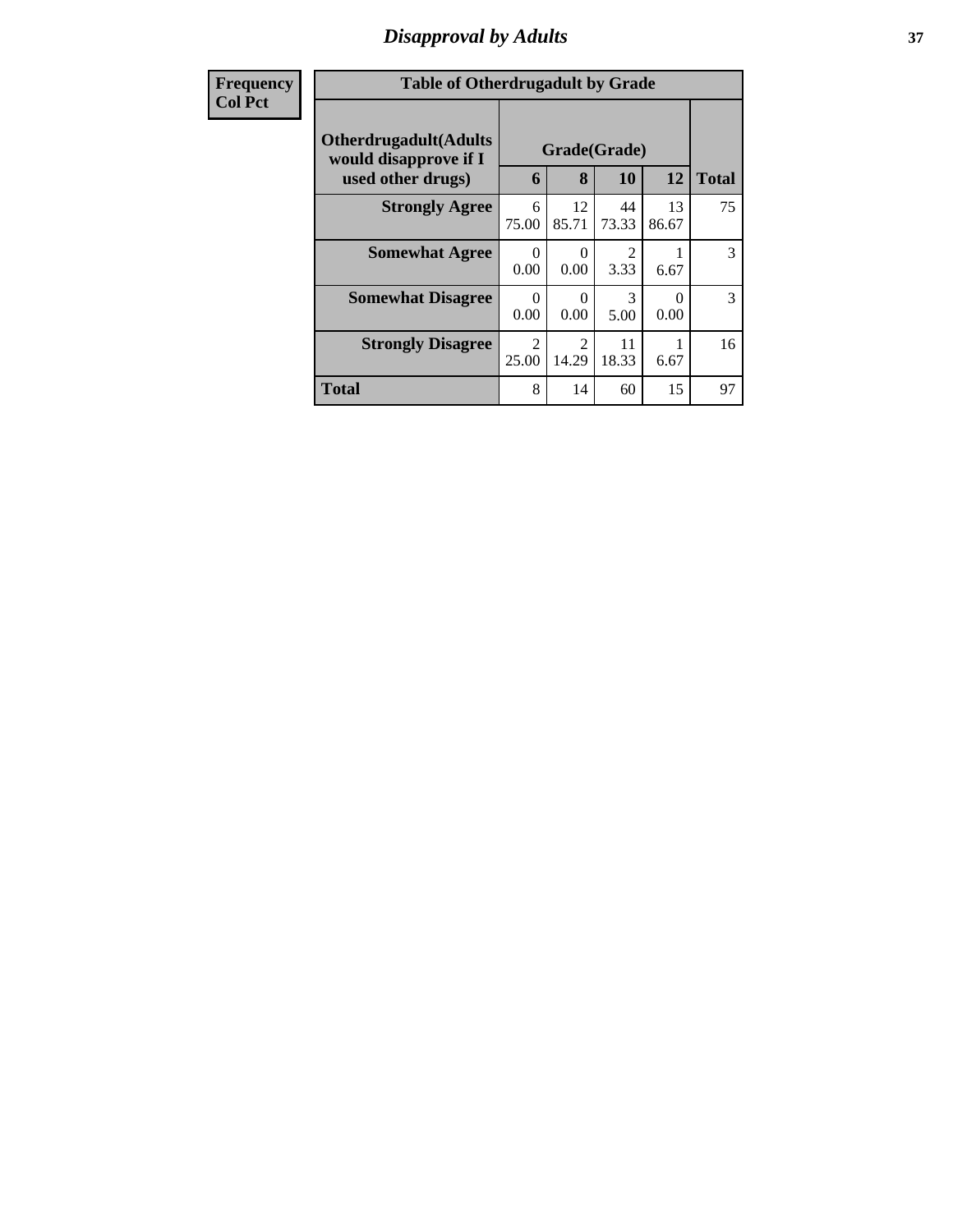## *Disapproval by Peers* **38**

| Frequency      | <b>Table of Alcoholpeer by Grade</b>                    |                        |                         |             |                        |              |
|----------------|---------------------------------------------------------|------------------------|-------------------------|-------------|------------------------|--------------|
| <b>Col Pct</b> | Alcoholpeer(My<br>friends would<br>disapprove if I used |                        | Grade(Grade)            |             |                        |              |
|                | alcohol)                                                | 6                      | 8                       | 10          | 12                     | <b>Total</b> |
|                | <b>Strongly Agree</b>                                   | 4<br>50.00             | 4<br>28.57              | 20<br>33.33 | 4<br>26.67             | 32           |
|                | <b>Somewhat Agree</b>                                   | 12.50                  | 3<br>21.43              | 7<br>11.67  | 2<br>13.33             | 13           |
|                | <b>Somewhat Disagree</b>                                | 0<br>0.00              | $\overline{2}$<br>14.29 | 9<br>15.00  | $\mathcal{R}$<br>20.00 | 14           |
|                | <b>Strongly Disagree</b>                                | $\mathcal{R}$<br>37.50 | 5<br>35.71              | 24<br>40.00 | 6<br>40.00             | 38           |
|                | Total                                                   | 8                      | 14                      | 60          | 15                     | 97           |

| Frequency      | <b>Table of Tobaccopeer by Grade</b>                    |                         |                         |             |                                   |              |
|----------------|---------------------------------------------------------|-------------------------|-------------------------|-------------|-----------------------------------|--------------|
| <b>Col Pct</b> | Tobaccopeer(My<br>friends would<br>disapprove if I used |                         | Grade(Grade)            |             |                                   |              |
|                | tobacco)                                                | 6                       | 8                       | 10          | 12                                | <b>Total</b> |
|                | <b>Strongly Agree</b>                                   | $\overline{4}$<br>50.00 | 6<br>42.86              | 26<br>43.33 | 7<br>46.67                        | 43           |
|                | <b>Somewhat Agree</b>                                   | 12.50                   | $\mathfrak{D}$<br>14.29 | 3<br>5.00   | 6.67                              | 7            |
|                | <b>Somewhat Disagree</b>                                | $\theta$<br>0.00        | 7.14                    | 10<br>16.67 | $\overline{\mathcal{A}}$<br>26.67 | 15           |
|                | <b>Strongly Disagree</b>                                | 3<br>37.50              | 5<br>35.71              | 21<br>35.00 | 3<br>20.00                        | 32           |
|                | Total                                                   | 8                       | 14                      | 60          | 15                                | 97           |

| Frequency      |                                                           | <b>Table of Marijuanapeer by Grade</b> |              |             |            |              |  |  |  |
|----------------|-----------------------------------------------------------|----------------------------------------|--------------|-------------|------------|--------------|--|--|--|
| <b>Col Pct</b> | Marijuanapeer(My<br>friends would<br>disapprove if I used |                                        | Grade(Grade) |             |            |              |  |  |  |
|                | marijuana)                                                | 6                                      | 8            | 10          | 12         | <b>Total</b> |  |  |  |
|                | <b>Strongly Agree</b>                                     | 5<br>62.50                             | 4<br>28.57   | 22<br>36.67 | 33.33      | 36           |  |  |  |
|                | <b>Somewhat Agree</b>                                     | $\Omega$<br>0.00                       | 3<br>21.43   | 6<br>10.00  | 6.67       | 10           |  |  |  |
|                | <b>Somewhat Disagree</b>                                  | $\Omega$<br>0.00                       | 3<br>21.43   | 10<br>16.67 | 4<br>26.67 | 17           |  |  |  |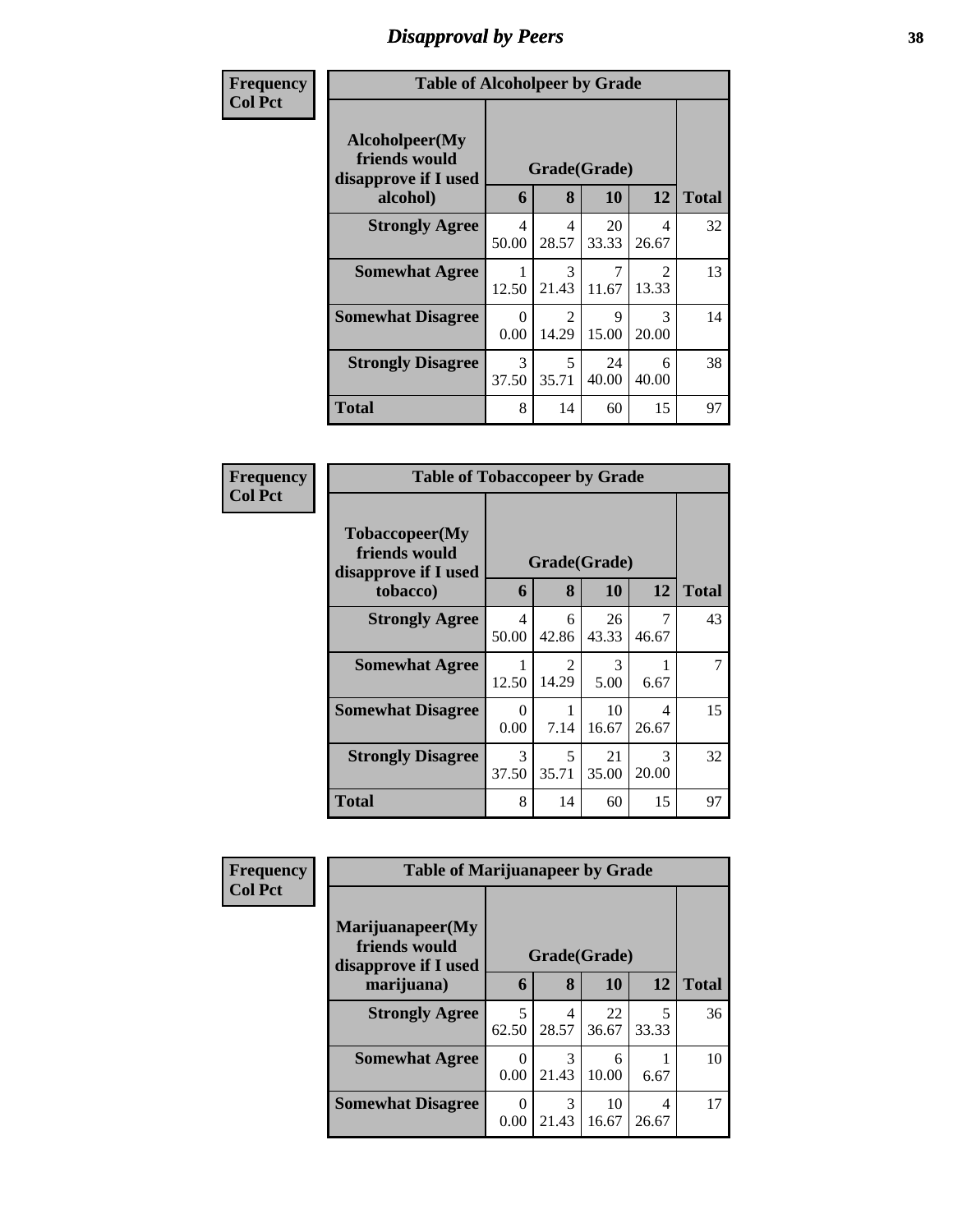# *Disapproval by Peers* **39**

| <b>Frequency</b><br><b>Col Pct</b> | <b>Table of Marijuanapeer by Grade</b> |              |       |             |       |              |
|------------------------------------|----------------------------------------|--------------|-------|-------------|-------|--------------|
|                                    | Marijuanapeer(My                       |              |       |             |       |              |
|                                    | friends would<br>disapprove if I used  | Grade(Grade) |       |             |       |              |
|                                    | marijuana)                             | 6            | 8     | 10          | 12    | <b>Total</b> |
|                                    | <b>Strongly Disagree</b>               | 3<br>37.50   | 28.57 | 22<br>36.67 | 33.33 | 34           |
|                                    |                                        |              |       |             |       |              |
|                                    | <b>Total</b>                           | 8            | 14    | 60          | 15    | 97           |

| Frequency      | <b>Table of Otherdrugpeer by Grade</b>                                    |                         |                                   |                       |                         |              |
|----------------|---------------------------------------------------------------------------|-------------------------|-----------------------------------|-----------------------|-------------------------|--------------|
| <b>Col Pct</b> | Otherdrugpeer(My<br>friends would<br>disapprove if I used<br>other drugs) | 6                       | Grade(Grade)<br>8                 | 10                    | 12                      | <b>Total</b> |
|                | <b>Strongly Agree</b>                                                     | 6<br>75.00              | $\overline{\mathcal{L}}$<br>35.71 | 32<br>53.33           | $\mathbf Q$<br>60.00    | 52           |
|                | <b>Somewhat Agree</b>                                                     | $\Omega$<br>0.00        | 4<br>28.57                        | $\mathcal{F}$<br>5.00 | $\mathcal{D}$<br>13.33  | 9            |
|                | <b>Somewhat Disagree</b>                                                  | 0<br>0.00               | 0<br>0.00                         | 5<br>8.33             | $\mathfrak{D}$<br>13.33 | 7            |
|                | <b>Strongly Disagree</b>                                                  | $\mathfrak{D}$<br>25.00 | 5<br>35.71                        | 20<br>33.33           | $\mathcal{D}$<br>13.33  | 29           |
|                | Total                                                                     | 8                       | 14                                | 60                    | 15                      | 97           |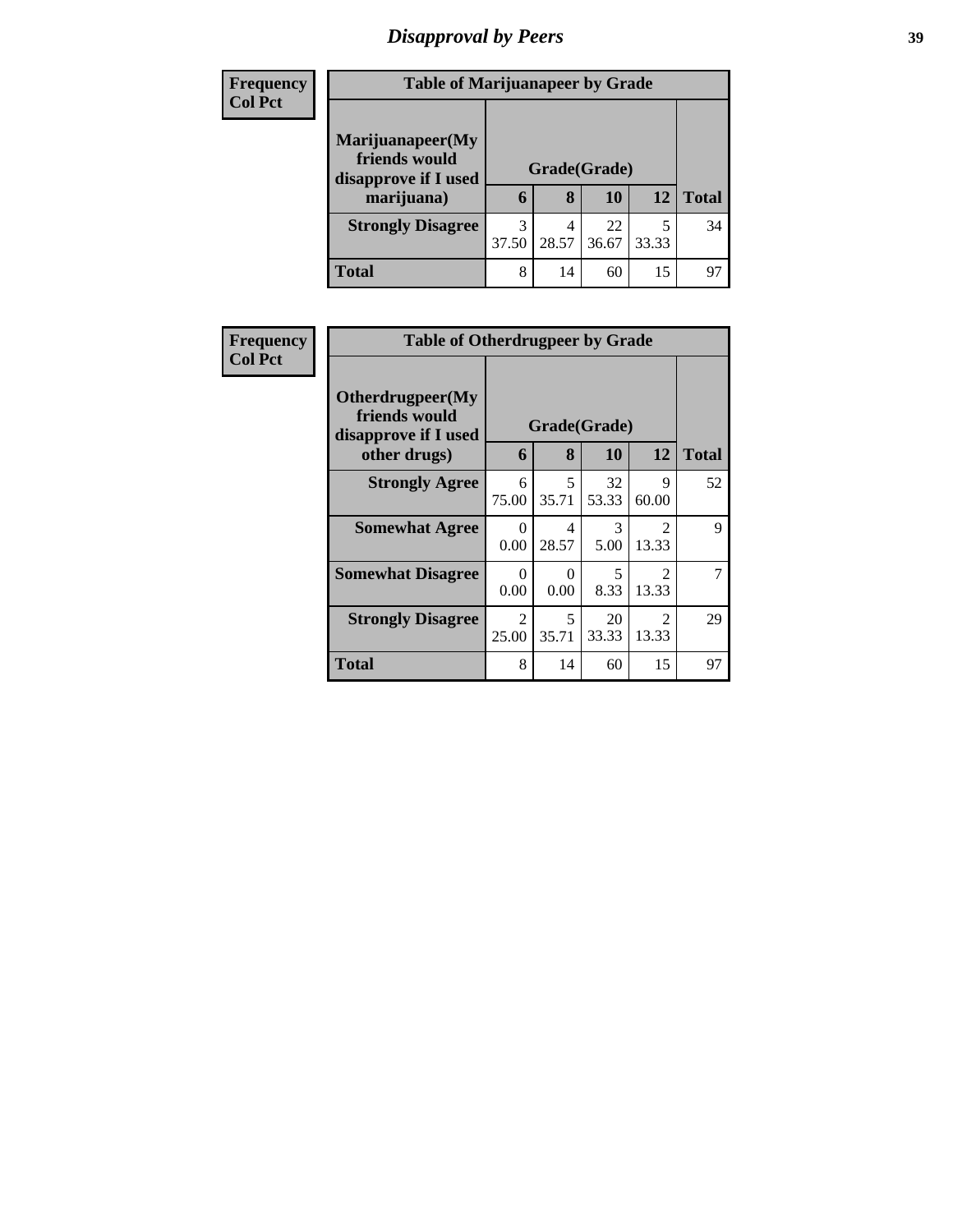| Frequency<br><b>Col Pct</b> | <b>Table of Alcohollocation1 by Grade</b> |              |            |             |             |              |  |  |
|-----------------------------|-------------------------------------------|--------------|------------|-------------|-------------|--------------|--|--|
|                             | <b>Alcohollocation1(Places</b>            | Grade(Grade) |            |             |             |              |  |  |
|                             | <b>Friends Use Alcohol)</b>               | 6            | 8          | <b>10</b>   | <b>12</b>   | <b>Total</b> |  |  |
|                             |                                           | 37.50        | 9<br>64.29 | 29<br>48.33 | 11<br>73.33 | 52           |  |  |
|                             | Do Not Use                                | 5<br>62.50   | 5<br>35.71 | 31<br>51.67 | 4<br>26.67  | 45           |  |  |
|                             | <b>Total</b>                              | 8            | 14         | 60          | 15          | 97           |  |  |

| Frequency      | <b>Table of Alcohollocation2 by Grade</b> |            |              |             |            |              |  |
|----------------|-------------------------------------------|------------|--------------|-------------|------------|--------------|--|
| <b>Col Pct</b> | <b>Alcohollocation2(Places</b>            |            | Grade(Grade) |             |            |              |  |
|                | <b>Friends Use Alcohol)</b>               | 6          | 8            | <b>10</b>   | <b>12</b>  | <b>Total</b> |  |
|                |                                           | 6<br>75.00 | 10<br>71.43  | 41<br>68.33 | 8<br>53.33 | 65           |  |
|                | Home                                      | 25.00      | 4<br>28.57   | 19<br>31.67 | 46.67      | 32           |  |
|                | <b>Total</b>                              | 8          | 14           | 60          | 15         | 97           |  |

| Frequency      | <b>Table of Alcohollocation 3 by Grade</b> |              |             |             |             |              |  |
|----------------|--------------------------------------------|--------------|-------------|-------------|-------------|--------------|--|
| <b>Col Pct</b> | <b>Alcohollocation3(Places</b>             | Grade(Grade) |             |             |             |              |  |
|                | <b>Friends Use Alcohol)</b>                | 6            | 8           | 10          | 12          | <b>Total</b> |  |
|                |                                            | 87.50        | 13<br>92.86 | 55<br>91.67 | 13<br>86.67 | 88           |  |
|                | <b>School</b>                              | 12.50        | 7.14        | 8.33        | 13.33       | 9            |  |
|                | <b>Total</b>                               | 8            | 14          | 60          | 15          | 97           |  |

| Frequency      | <b>Table of Alcohollocation4 by Grade</b> |              |             |             |             |              |  |
|----------------|-------------------------------------------|--------------|-------------|-------------|-------------|--------------|--|
| <b>Col Pct</b> | <b>Alcohollocation4(Places</b>            | Grade(Grade) |             |             |             |              |  |
|                | <b>Friends Use Alcohol)</b>               | 6            | 8           | 10          | 12          | <b>Total</b> |  |
|                | $\bullet$                                 | 87.50        | 13<br>92.86 | 51<br>85.00 | 11<br>73.33 | 82           |  |
|                | Car                                       | 12.50        | 7.14        | 9<br>15.00  | 4<br>26.67  | 15           |  |
|                | <b>Total</b>                              | 8            | 14          | 60          | 15          | 97           |  |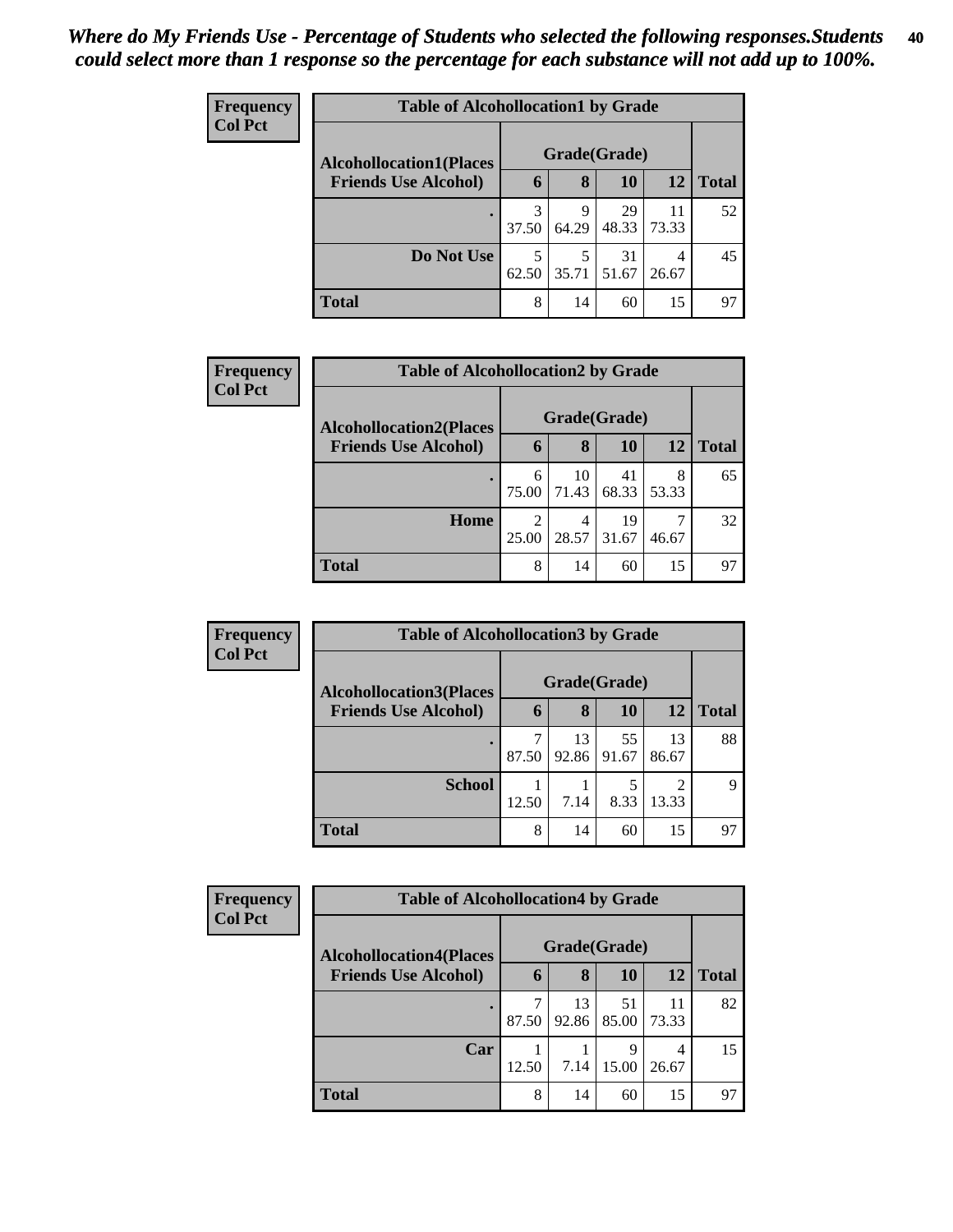| <b>Frequency</b> | <b>Table of Alcohollocation5 by Grade</b> |             |              |             |            |              |  |  |
|------------------|-------------------------------------------|-------------|--------------|-------------|------------|--------------|--|--|
| <b>Col Pct</b>   | <b>Alcohollocation5(Places</b>            |             | Grade(Grade) |             |            |              |  |  |
|                  | <b>Friends Use Alcohol)</b>               | $\mathbf b$ | 8            | 10          | 12         | <b>Total</b> |  |  |
|                  |                                           | 6<br>75.00  | 9<br>64.29   | 41<br>68.33 | 6<br>40.00 | 62           |  |  |
|                  | <b>Friend's House</b>                     | 2<br>25.00  | 5<br>35.71   | 19<br>31.67 | 9<br>60.00 | 35           |  |  |
|                  | <b>Total</b>                              | 8           | 14           | 60          | 15         | 97           |  |  |

| <b>Frequency</b> | <b>Table of Alcohollocation6 by Grade</b> |       |              |             |             |              |  |
|------------------|-------------------------------------------|-------|--------------|-------------|-------------|--------------|--|
| <b>Col Pct</b>   | <b>Alcohollocation6(Places</b>            |       | Grade(Grade) |             |             |              |  |
|                  | <b>Friends Use Alcohol)</b>               | 6     | 8            | <b>10</b>   | 12          | <b>Total</b> |  |
|                  |                                           | 87.50 | 8<br>57.14   | 47<br>78.33 | 12<br>80.00 | 74           |  |
|                  | <b>Other</b>                              | 12.50 | 6<br>42.86   | 13<br>21.67 | 3<br>20.00  | 23           |  |
|                  | <b>Total</b>                              | 8     | 14           | 60          | 15          | 97           |  |

| Frequency      | <b>Table of Tobaccolocation1 by Grade</b> |              |            |             |            |              |
|----------------|-------------------------------------------|--------------|------------|-------------|------------|--------------|
| <b>Col Pct</b> | <b>Tobaccolocation1(Places</b>            | Grade(Grade) |            |             |            |              |
|                | <b>Friends Use Tobacco)</b>               | 6            | 8          | 10          | 12         | <b>Total</b> |
|                |                                           | 37.50        | 5<br>35.71 | 25<br>41.67 | 8<br>53.33 | 41           |
|                | Do Not Use                                | 62.50        | 9<br>64.29 | 35<br>58.33 | 46.67      | 56           |
|                | <b>Total</b>                              | 8            | 14         | 60          | 15         | 97           |

| <b>Frequency</b> |                                | <b>Table of Tobaccolocation2 by Grade</b> |             |             |            |              |  |  |  |
|------------------|--------------------------------|-------------------------------------------|-------------|-------------|------------|--------------|--|--|--|
| <b>Col Pct</b>   | <b>Tobaccolocation2(Places</b> | Grade(Grade)                              |             |             |            |              |  |  |  |
|                  | <b>Friends Use Tobacco)</b>    | 6                                         | 8           | 10          | 12         | <b>Total</b> |  |  |  |
|                  |                                | 6<br>75.00                                | 12<br>85.71 | 41<br>68.33 | 8<br>53.33 | 67           |  |  |  |
|                  | Home                           | 2<br>25.00                                | 2<br>14.29  | 19<br>31.67 | 46.67      | 30           |  |  |  |
|                  | <b>Total</b>                   | 8                                         | 14          | 60          | 15         | 97           |  |  |  |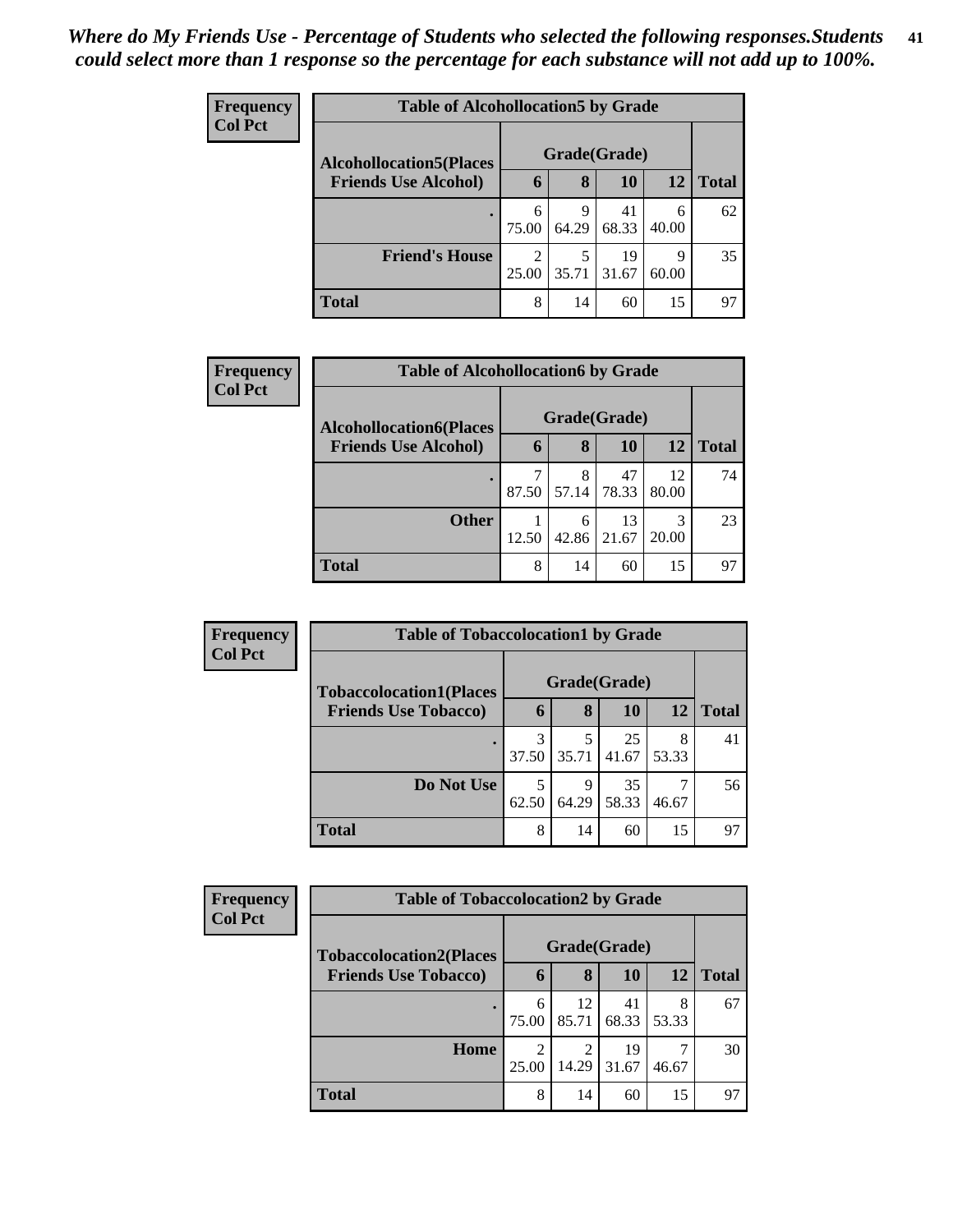| <b>Frequency</b> | <b>Table of Tobaccolocation3 by Grade</b> |       |              |             |                         |              |  |  |  |
|------------------|-------------------------------------------|-------|--------------|-------------|-------------------------|--------------|--|--|--|
| <b>Col Pct</b>   | <b>Tobaccolocation3(Places</b>            |       | Grade(Grade) |             |                         |              |  |  |  |
|                  | <b>Friends Use Tobacco)</b>               | 6     | 8            | 10          | 12                      | <b>Total</b> |  |  |  |
|                  |                                           | 87.50 | 14<br>100.00 | 50<br>83.33 | 13<br>86.67             | 84           |  |  |  |
|                  | <b>School</b>                             | 12.50 | 0.00         | 10<br>16.67 | $\overline{c}$<br>13.33 | 13           |  |  |  |
|                  | <b>Total</b>                              | 8     | 14           | 60          | 15                      | 97           |  |  |  |

| <b>Frequency</b> | <b>Table of Tobaccolocation4 by Grade</b> |       |              |           |       |              |  |  |
|------------------|-------------------------------------------|-------|--------------|-----------|-------|--------------|--|--|
| <b>Col Pct</b>   | <b>Tobaccolocation4(Places</b>            |       | Grade(Grade) |           |       |              |  |  |
|                  | <b>Friends Use Tobacco)</b>               | h     | 8            | <b>10</b> | 12    | <b>Total</b> |  |  |
|                  |                                           |       | 14           | 47        | 12    | 80           |  |  |
|                  |                                           | 87.50 | 100.00       | 78.33     | 80.00 |              |  |  |
|                  | Car                                       |       | $\theta$     | 13        | 3     | 17           |  |  |
|                  |                                           | 12.50 | 0.00         | 21.67     | 20.00 |              |  |  |
|                  | <b>Total</b>                              | 8     | 14           | 60        | 15    | 97           |  |  |

| <b>Frequency</b> | <b>Table of Tobaccolocation5 by Grade</b> |                         |              |             |             |              |  |  |  |
|------------------|-------------------------------------------|-------------------------|--------------|-------------|-------------|--------------|--|--|--|
| <b>Col Pct</b>   | <b>Tobaccolocation5(Places</b>            |                         | Grade(Grade) |             |             |              |  |  |  |
|                  | <b>Friends Use Tobacco)</b>               | 6                       | 8            | 10          | 12          | <b>Total</b> |  |  |  |
|                  | $\bullet$                                 | 6<br>75.00              | 12<br>85.71  | 44<br>73.33 | 12<br>80.00 | 74           |  |  |  |
|                  | <b>Friend's House</b>                     | $\overline{c}$<br>25.00 | 14.29        | 16<br>26.67 | 3<br>20.00  | 23           |  |  |  |
|                  | <b>Total</b>                              | 8                       | 14           | 60          | 15          | 97           |  |  |  |

| <b>Frequency</b> |                                | <b>Table of Tobaccolocation6 by Grade</b> |             |             |             |              |  |  |  |
|------------------|--------------------------------|-------------------------------------------|-------------|-------------|-------------|--------------|--|--|--|
| <b>Col Pct</b>   | <b>Tobaccolocation6(Places</b> | Grade(Grade)                              |             |             |             |              |  |  |  |
|                  | <b>Friends Use Tobacco)</b>    | 6                                         | 8           | 10          | 12          | <b>Total</b> |  |  |  |
|                  |                                | 87.50                                     | 10<br>71.43 | 46<br>76.67 | 12<br>80.00 | 75           |  |  |  |
|                  | <b>Other</b>                   | 12.50                                     | 4<br>28.57  | 14<br>23.33 | 3<br>20.00  | 22           |  |  |  |
|                  | <b>Total</b>                   | 8                                         | 14          | 60          | 15          | 97           |  |  |  |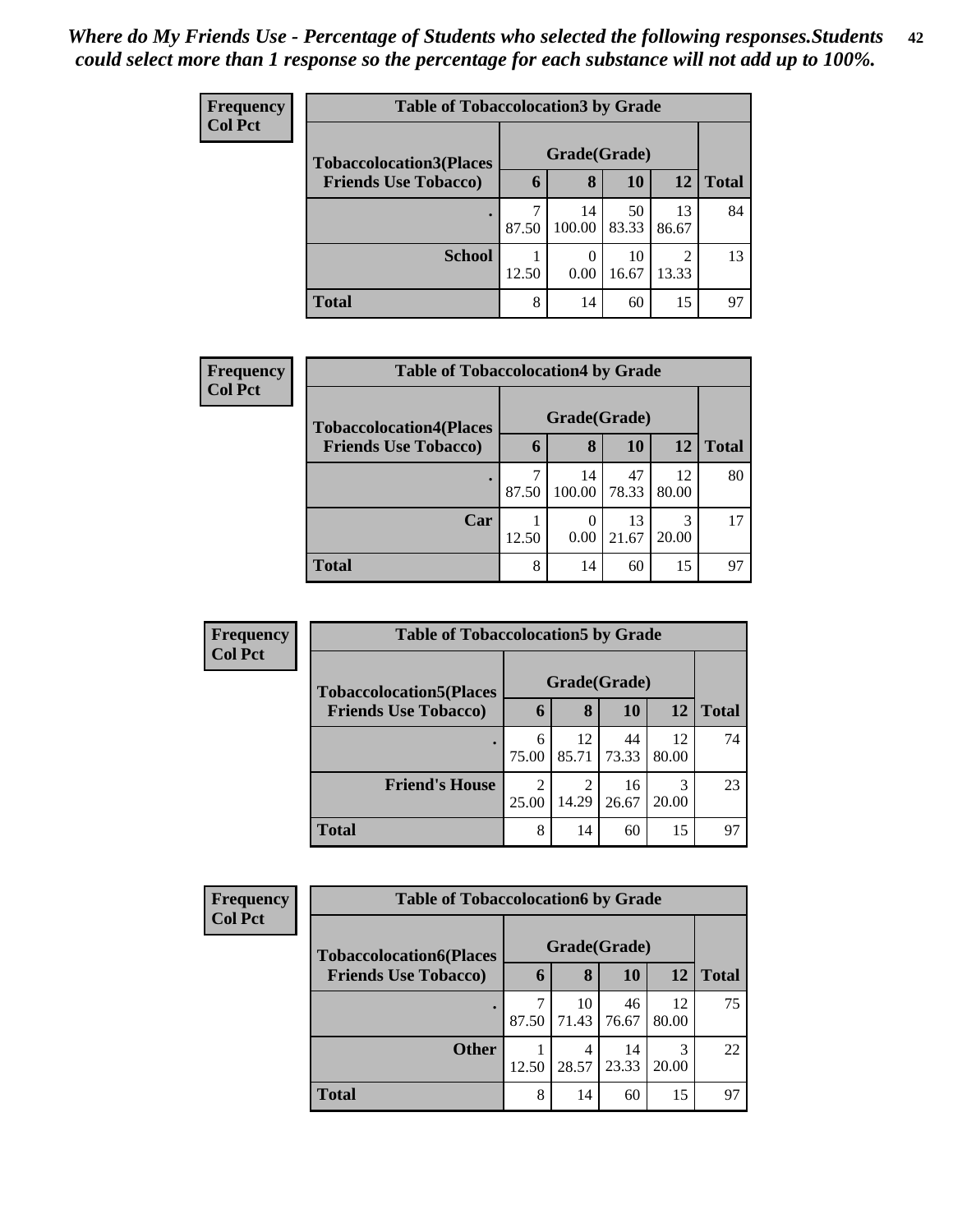| <b>Frequency</b> | <b>Table of Marijuanalocation1 by Grade</b> |              |            |             |             |              |  |  |  |
|------------------|---------------------------------------------|--------------|------------|-------------|-------------|--------------|--|--|--|
| <b>Col Pct</b>   | <b>Marijuanalocation1(Places</b>            | Grade(Grade) |            |             |             |              |  |  |  |
|                  | <b>Friends Use Marijuana</b> )              | 6            | 8          | 10          | 12          | <b>Total</b> |  |  |  |
|                  |                                             | 3<br>37.50   | 9<br>64.29 | 35<br>58.33 | 12<br>80.00 | 59           |  |  |  |
|                  | Do Not Use                                  | 5<br>62.50   | 5<br>35.71 | 25<br>41.67 | 3<br>20.00  | 38           |  |  |  |
|                  | <b>Total</b>                                | 8            | 14         | 60          | 15          | 97           |  |  |  |

| Frequency      | <b>Table of Marijuanalocation2 by Grade</b>                        |            |                   |             |             |              |
|----------------|--------------------------------------------------------------------|------------|-------------------|-------------|-------------|--------------|
| <b>Col Pct</b> | <b>Marijuanalocation2(Places</b><br><b>Friends Use Marijuana</b> ) | 6          | Grade(Grade)<br>8 | 10          | 12          | <b>Total</b> |
|                |                                                                    |            |                   |             |             |              |
|                | ٠                                                                  | 6<br>75.00 | 10<br>71.43       | 35<br>58.33 | 4<br>26.67  | 55           |
|                | Home                                                               | 2<br>25.00 | 4<br>28.57        | 25<br>41.67 | 11<br>73.33 | 42           |
|                | <b>Total</b>                                                       | 8          | 14                | 60          | 15          | 97           |

| <b>Frequency</b> | <b>Table of Marijuanalocation3 by Grade</b> |              |             |             |             |              |  |  |  |
|------------------|---------------------------------------------|--------------|-------------|-------------|-------------|--------------|--|--|--|
| <b>Col Pct</b>   | <b>Marijuanalocation3</b> (Places           | Grade(Grade) |             |             |             |              |  |  |  |
|                  | <b>Friends Use Marijuana</b> )              | h            | 8           | 10          | 12          | <b>Total</b> |  |  |  |
|                  | ٠                                           | 87.50        | 13<br>92.86 | 42<br>70.00 | 10<br>66.67 | 72           |  |  |  |
|                  | <b>School</b>                               | 12.50        | 7.14        | 18<br>30.00 | 5<br>33.33  | 25           |  |  |  |
|                  | <b>Total</b>                                | 8            | 14          | 60          | 15          | 97           |  |  |  |

| Frequency      | <b>Table of Marijuanalocation4 by Grade</b> |              |             |             |            |              |  |  |  |
|----------------|---------------------------------------------|--------------|-------------|-------------|------------|--------------|--|--|--|
| <b>Col Pct</b> | <b>Marijuanalocation4(Places)</b>           | Grade(Grade) |             |             |            |              |  |  |  |
|                | <b>Friends Use Marijuana</b> )              | 6            | 8           | <b>10</b>   | 12         | <b>Total</b> |  |  |  |
|                | $\bullet$                                   | 87.50        | 12<br>85.71 | 41<br>68.33 | 9<br>60.00 | 69           |  |  |  |
|                | Car                                         | 12.50        | 14.29       | 19<br>31.67 | 6<br>40.00 | 28           |  |  |  |
|                | <b>Total</b>                                | 8            | 14          | 60          | 15         | 97           |  |  |  |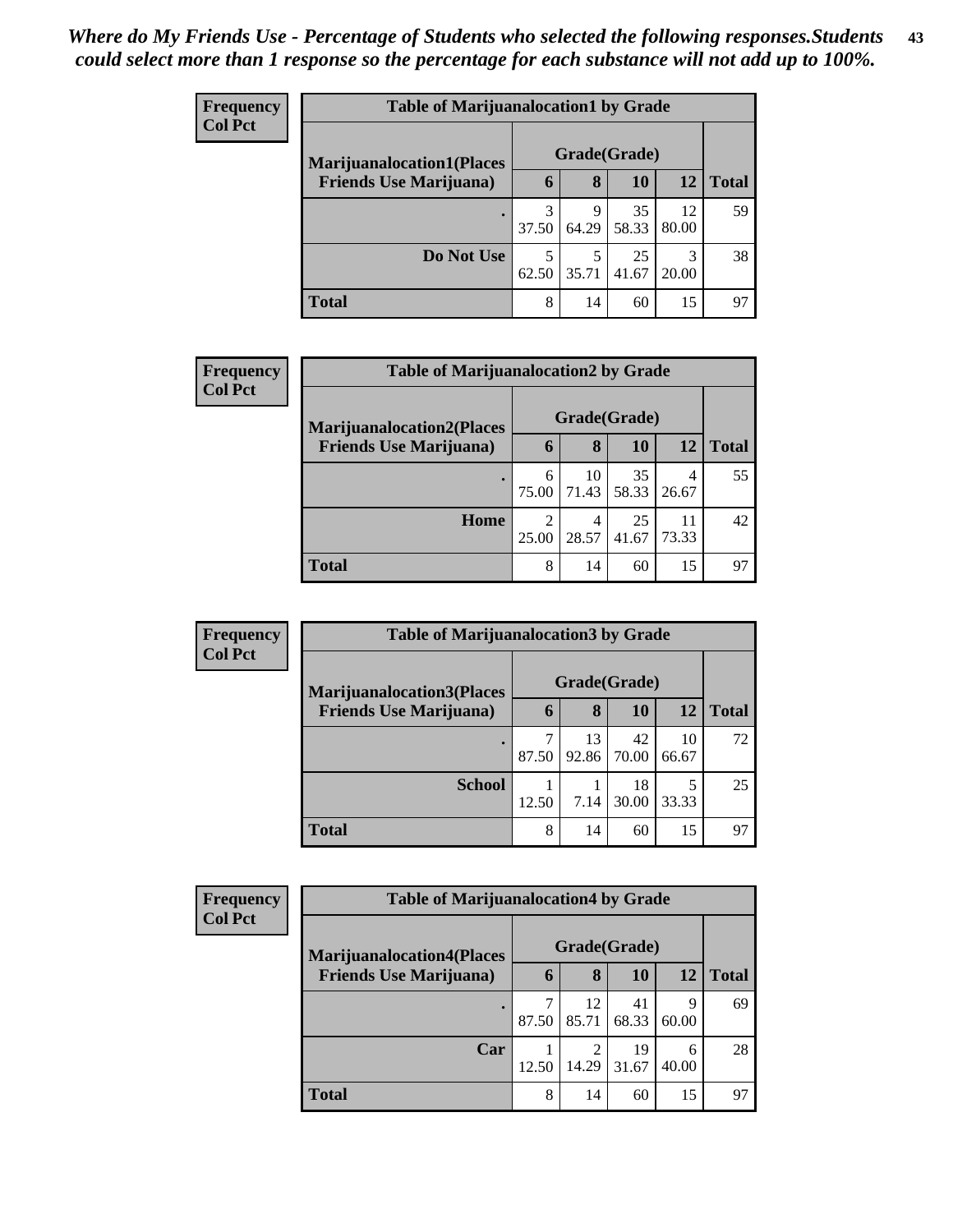| <b>Frequency</b> | <b>Table of Marijuanalocation5 by Grade</b> |                         |             |             |            |              |
|------------------|---------------------------------------------|-------------------------|-------------|-------------|------------|--------------|
| <b>Col Pct</b>   | <b>Marijuanalocation5</b> (Places           | Grade(Grade)            |             |             |            |              |
|                  | <b>Friends Use Marijuana</b> )              | 6                       | 8           | 10          | 12         | <b>Total</b> |
|                  |                                             | 6<br>75.00              | 10<br>71.43 | 35<br>58.33 | 8<br>53.33 | 59           |
|                  | <b>Friend's House</b>                       | $\mathfrak{D}$<br>25.00 | 4<br>28.57  | 25<br>41.67 | 7<br>46.67 | 38           |
|                  | <b>Total</b>                                | 8                       | 14          | 60          | 15         | 97           |

| Frequency      | <b>Table of Marijuanalocation6 by Grade</b> |       |              |             |             |              |
|----------------|---------------------------------------------|-------|--------------|-------------|-------------|--------------|
| <b>Col Pct</b> | <b>Marijuanalocation6(Places</b>            |       | Grade(Grade) |             |             |              |
|                | <b>Friends Use Marijuana</b> )              | 6     | 8            | <b>10</b>   | <b>12</b>   | <b>Total</b> |
|                |                                             | 87.50 | 8<br>57.14   | 40<br>66.67 | 11<br>73.33 | 66           |
|                | <b>Other</b>                                | 12.50 | 6<br>42.86   | 20<br>33.33 | 4<br>26.67  | 31           |
|                | <b>Total</b>                                | 8     | 14           | 60          | 15          | 97           |

| Frequency      |                                                                      | <b>Table of Otherdruglocation1 by Grade</b> |             |             |             |              |  |
|----------------|----------------------------------------------------------------------|---------------------------------------------|-------------|-------------|-------------|--------------|--|
| <b>Col Pct</b> | <b>Otherdruglocation1(Places</b><br><b>Friends Use Other Illegal</b> | Grade(Grade)                                |             |             |             |              |  |
|                | Drugs)                                                               | 6                                           | 8           | <b>10</b>   | 12          | <b>Total</b> |  |
|                |                                                                      | 3<br>37.50                                  | 4<br>28.57  | 13<br>21.67 | 3<br>20.00  | 23           |  |
|                | Do Not Use                                                           | 5<br>62.50                                  | 10<br>71.43 | 47<br>78.33 | 12<br>80.00 | 74           |  |
|                | <b>Total</b>                                                         | 8                                           | 14          | 60          | 15          | 97           |  |

| <b>Frequency</b> |                                                                       | <b>Table of Otherdruglocation2 by Grade</b> |              |             |                                                                                                                                                                          |              |  |
|------------------|-----------------------------------------------------------------------|---------------------------------------------|--------------|-------------|--------------------------------------------------------------------------------------------------------------------------------------------------------------------------|--------------|--|
| <b>Col Pct</b>   | <b>Otherdruglocation2(Places)</b><br><b>Friends Use Other Illegal</b> |                                             | Grade(Grade) |             |                                                                                                                                                                          |              |  |
|                  | Drugs)                                                                | 6                                           | 8            | <b>10</b>   | 12                                                                                                                                                                       | <b>Total</b> |  |
|                  | ٠                                                                     | ┑<br>87.50                                  | 13<br>92.86  | 53<br>88.33 | 13<br>86.67                                                                                                                                                              | 86           |  |
|                  | Home                                                                  | 12.50                                       | 7.14         | 11.67       | $\mathcal{D}_{\mathcal{A}}^{\mathcal{A}}(\mathcal{A})=\mathcal{D}_{\mathcal{A}}^{\mathcal{A}}(\mathcal{A})\mathcal{D}_{\mathcal{A}}^{\mathcal{A}}(\mathcal{A})$<br>13.33 | 11           |  |
|                  | <b>Total</b>                                                          | 8                                           | 14           | 60          | 15                                                                                                                                                                       | 97           |  |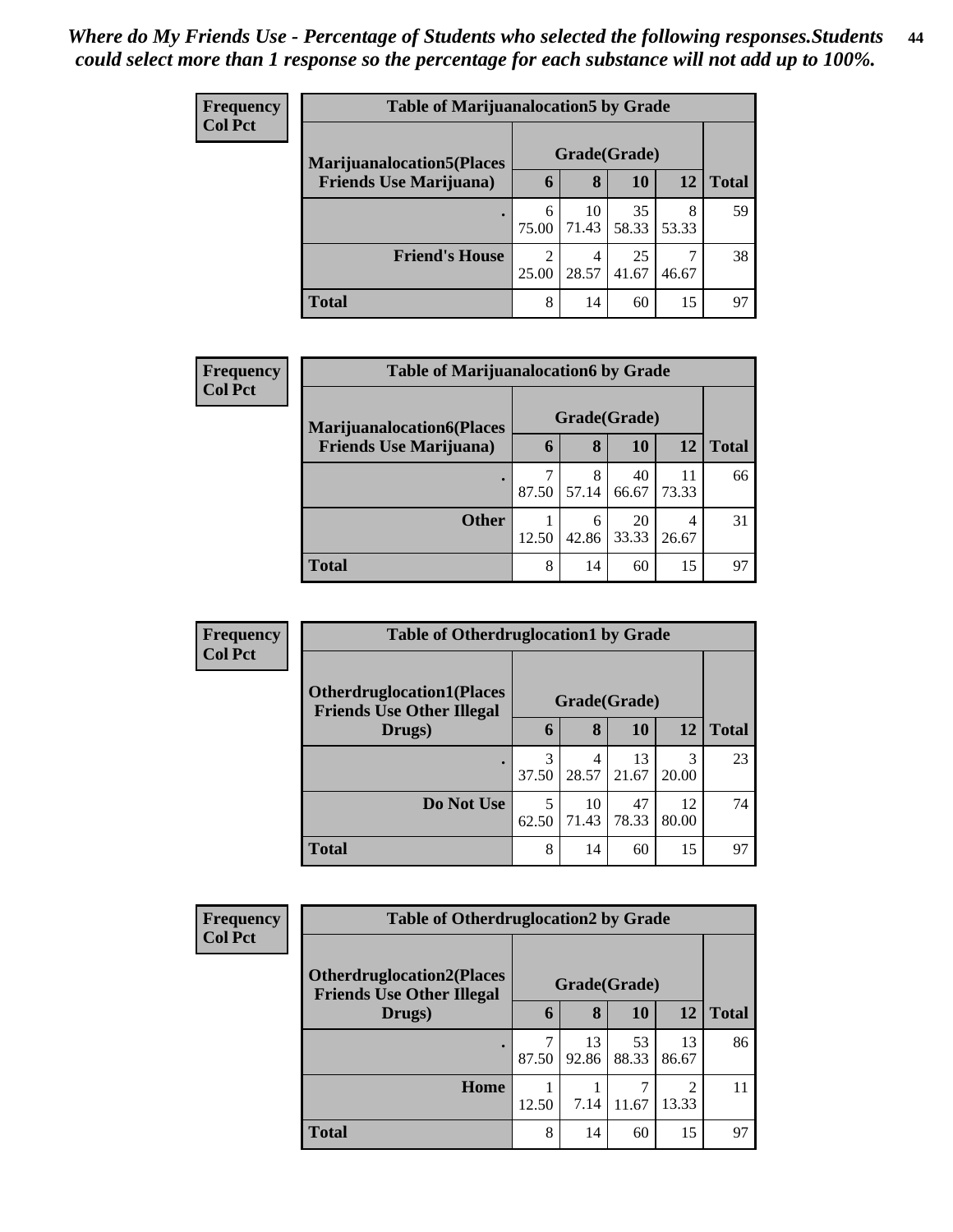| <b>Frequency</b> | <b>Table of Otherdruglocation 3 by Grade</b>                         |              |                  |             |              |              |  |  |  |
|------------------|----------------------------------------------------------------------|--------------|------------------|-------------|--------------|--------------|--|--|--|
| <b>Col Pct</b>   | <b>Otherdruglocation3(Places</b><br><b>Friends Use Other Illegal</b> | Grade(Grade) |                  |             |              |              |  |  |  |
|                  | Drugs)                                                               | 6            | 8                | 10          | <b>12</b>    | <b>Total</b> |  |  |  |
|                  |                                                                      | 8<br>100.00  | 14<br>100.00     | 57<br>95.00 | 15<br>100.00 | 94           |  |  |  |
|                  | <b>School</b>                                                        | 0.00         | $\Omega$<br>0.00 | 3<br>5.00   | 0.00         | 3            |  |  |  |
|                  | <b>Total</b>                                                         | 8            | 14               | 60          | 15           | 97           |  |  |  |

| Frequency      | <b>Table of Otherdruglocation4 by Grade</b>                          |              |              |             |              |              |
|----------------|----------------------------------------------------------------------|--------------|--------------|-------------|--------------|--------------|
| <b>Col Pct</b> | <b>Otherdruglocation4(Places</b><br><b>Friends Use Other Illegal</b> | Grade(Grade) |              |             |              |              |
|                | Drugs)                                                               | 0            | 8            | <b>10</b>   | 12           | <b>Total</b> |
|                |                                                                      | 8<br>100.00  | 14<br>100.00 | 57<br>95.00 | 15<br>100.00 | 94           |
|                | Car                                                                  | 0.00         | 0.00         | 3<br>5.00   | 0<br>0.00    | 3            |
|                | <b>Total</b>                                                         | 8            | 14           | 60          | 15           | 97           |

| Frequency<br><b>Col Pct</b> | <b>Table of Otherdruglocation5 by Grade</b>                           |                         |                         |             |             |              |  |
|-----------------------------|-----------------------------------------------------------------------|-------------------------|-------------------------|-------------|-------------|--------------|--|
|                             | <b>Otherdruglocation5(Places)</b><br><b>Friends Use Other Illegal</b> |                         | Grade(Grade)            |             |             |              |  |
|                             | Drugs)                                                                | 6                       | 8                       | <b>10</b>   | 12          | <b>Total</b> |  |
|                             |                                                                       | 6<br>75.00              | 12<br>85.71             | 52<br>86.67 | 14<br>93.33 | 84           |  |
|                             | <b>Friend's House</b>                                                 | $\mathfrak{D}$<br>25.00 | $\overline{c}$<br>14.29 | 8<br>13.33  | 6.67        | 13           |  |
|                             | <b>Total</b>                                                          | 8                       | 14                      | 60          | 15          | 97           |  |

| Frequency      | <b>Table of Otherdruglocation6 by Grade</b>                          |              |             |             |             |              |  |
|----------------|----------------------------------------------------------------------|--------------|-------------|-------------|-------------|--------------|--|
| <b>Col Pct</b> | <b>Otherdruglocation6(Places</b><br><b>Friends Use Other Illegal</b> | Grade(Grade) |             |             |             |              |  |
|                | Drugs)                                                               | 6            | 8           | 10          | 12          | <b>Total</b> |  |
|                |                                                                      | ℸ<br>87.50   | 10<br>71.43 | 55<br>91.67 | 14<br>93.33 | 86           |  |
|                | <b>Other</b>                                                         | 12.50        | 4<br>28.57  | 8.33        | 6.67        | 11           |  |
|                | <b>Total</b>                                                         | 8            | 14          | 60          | 15          | 97           |  |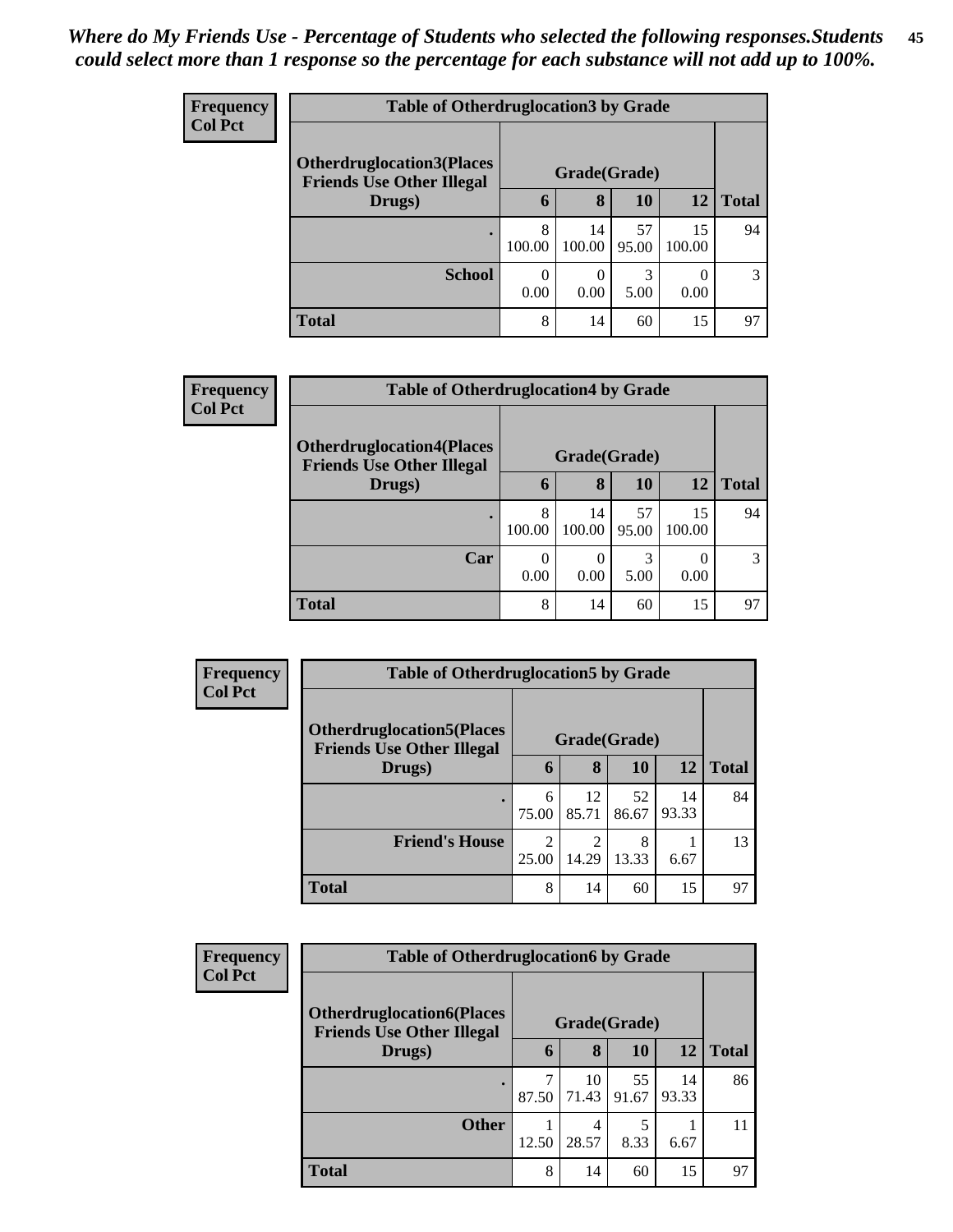| <b>Frequency</b> | <b>Table of Alcoholtime1 by Grade</b>           |                         |       |             |             |              |  |  |
|------------------|-------------------------------------------------|-------------------------|-------|-------------|-------------|--------------|--|--|
| <b>Col Pct</b>   | <b>Alcoholtime1(Times</b><br><b>Friends Use</b> | Grade(Grade)            |       |             |             |              |  |  |
|                  | Alcohol)                                        | 6                       | 8     | 10          | 12          | <b>Total</b> |  |  |
|                  |                                                 | $\mathfrak{D}$<br>25.00 | 50.00 | 27<br>45.00 | 10<br>66.67 | 46           |  |  |
|                  | Do Not Use                                      | 6<br>75.00              | 50.00 | 33<br>55.00 | 33.33       | 51           |  |  |
|                  | Total                                           | 8                       | 14    | 60          | 15          | 97           |  |  |

| Frequency      | <b>Table of Alcoholtime2 by Grade</b>           |              |             |             |            |              |  |  |
|----------------|-------------------------------------------------|--------------|-------------|-------------|------------|--------------|--|--|
| <b>Col Pct</b> | <b>Alcoholtime2(Times</b><br><b>Friends Use</b> | Grade(Grade) |             |             |            |              |  |  |
|                | Alcohol)                                        | 6            | 8           | <b>10</b>   | 12         | <b>Total</b> |  |  |
|                |                                                 | 6<br>75.00   | 11<br>78.57 | 53<br>88.33 | 8<br>53.33 | 78           |  |  |
|                | <b>On Way to School</b>                         | 2<br>25.00   | 3<br>21.43  | 11.67       | 46.67      | 19           |  |  |
|                | <b>Total</b>                                    | 8            | 14          | 60          | 15         | 97           |  |  |

| Frequency<br><b>Col Pct</b> | <b>Table of Alcoholtime3 by Grade</b>           |              |             |             |                         |              |  |  |
|-----------------------------|-------------------------------------------------|--------------|-------------|-------------|-------------------------|--------------|--|--|
|                             | <b>Alcoholtime3(Times</b><br><b>Friends Use</b> | Grade(Grade) |             |             |                         |              |  |  |
|                             | Alcohol)                                        | 6            | 8           | 10          | 12                      | <b>Total</b> |  |  |
|                             | $\bullet$                                       | 8<br>100.00  | 13<br>92.86 | 57<br>95.00 | 13<br>86.67             | 91           |  |  |
|                             | <b>During School</b>                            | 0.00         | 7.14        | 3<br>5.00   | $\mathfrak{D}$<br>13.33 | 6            |  |  |
|                             | <b>Total</b>                                    | 8            | 14          | 60          | 15                      | 97           |  |  |

| <b>Frequency</b><br><b>Col Pct</b> | <b>Table of Alcoholtime4 by Grade</b>                    |                         |             |             |             |              |  |
|------------------------------------|----------------------------------------------------------|-------------------------|-------------|-------------|-------------|--------------|--|
|                                    | <b>Alcoholtime4(Times</b><br><b>Friends Use Alcohol)</b> | Grade(Grade)            |             |             |             |              |  |
|                                    |                                                          | h                       | 8           | 10          | 12          | <b>Total</b> |  |
|                                    |                                                          | 6<br>75.00              | 12<br>85.71 | 52<br>86.67 | 10<br>66.67 | 80           |  |
|                                    | <b>On Way Home From School</b>                           | $\mathfrak{D}$<br>25.00 | ◠<br>14.29  | 8<br>13.33  | 33.33       | 17           |  |
|                                    | <b>Total</b>                                             | 8                       | 14          | 60          | 15          | 97           |  |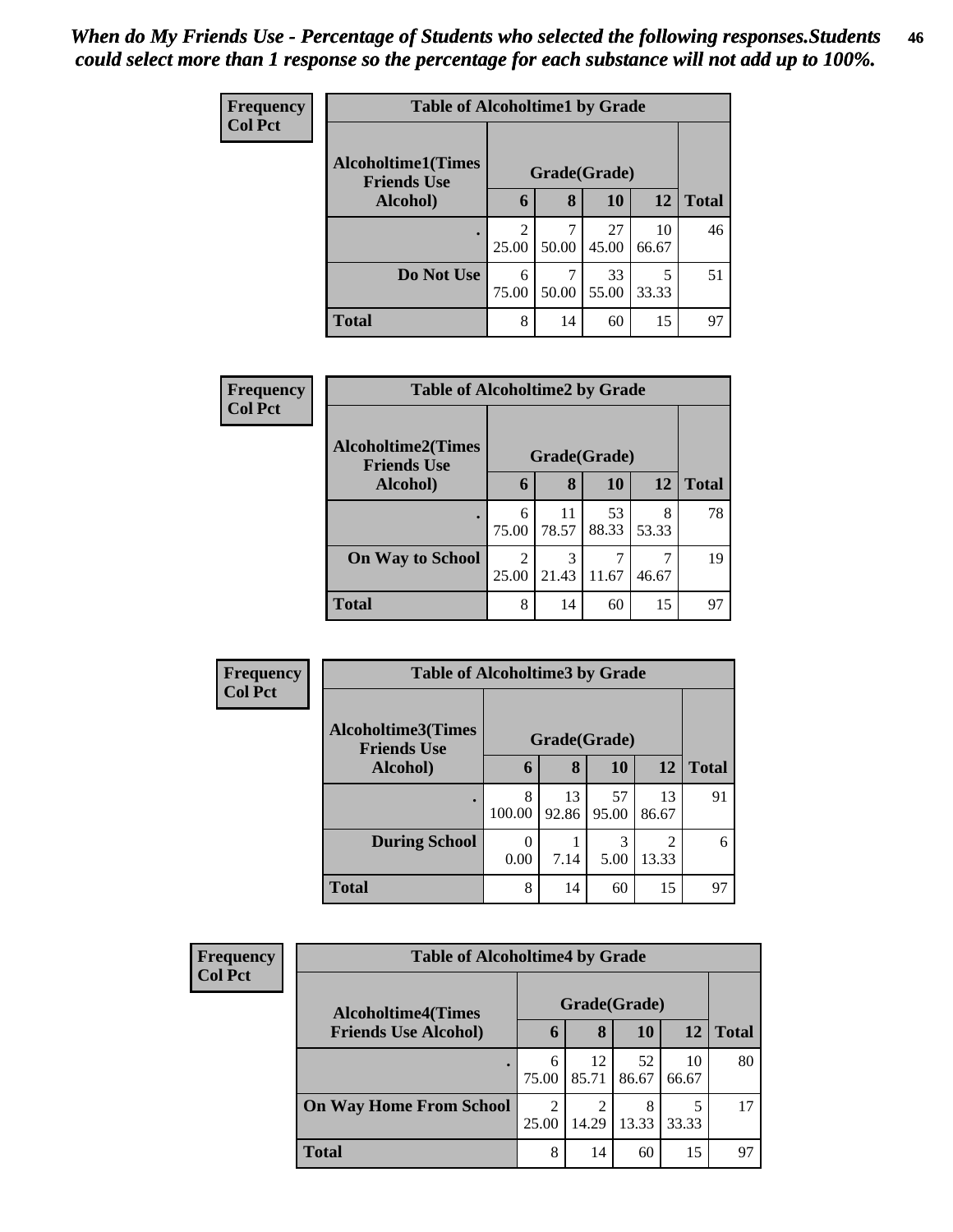| Frequency      | <b>Table of Alcoholtime5 by Grade</b>           |              |             |             |             |              |  |  |
|----------------|-------------------------------------------------|--------------|-------------|-------------|-------------|--------------|--|--|
| <b>Col Pct</b> | <b>Alcoholtime5(Times</b><br><b>Friends Use</b> | Grade(Grade) |             |             |             |              |  |  |
|                | Alcohol)                                        | 6            | 8           | <b>10</b>   | 12          | <b>Total</b> |  |  |
|                |                                                 | 6<br>75.00   | 11<br>78.57 | 41<br>68.33 | 10<br>66.67 | 68           |  |  |
|                | Weeknights                                      | 25.00        | 3<br>21.43  | 19<br>31.67 | 33.33       | 29           |  |  |
|                | <b>Total</b>                                    | 8            | 14          | 60          | 15          | 97           |  |  |

| <b>Frequency</b> | <b>Table of Alcoholtime6 by Grade</b>           |              |            |             |            |              |  |  |
|------------------|-------------------------------------------------|--------------|------------|-------------|------------|--------------|--|--|
| <b>Col Pct</b>   | <b>Alcoholtime6(Times</b><br><b>Friends Use</b> | Grade(Grade) |            |             |            |              |  |  |
|                  | Alcohol)                                        | 6            | 8          | 10          | 12         | <b>Total</b> |  |  |
|                  |                                                 | 6<br>75.00   | 9<br>64.29 | 37<br>61.67 | 46.67      | 59           |  |  |
|                  | Weekends                                        | 2<br>25.00   | 5<br>35.71 | 23<br>38.33 | 8<br>53.33 | 38           |  |  |
|                  | <b>Total</b>                                    | 8            | 14         | 60          | 15         | 97           |  |  |

| Frequency      | <b>Table of Tobaccotime1 by Grade</b>           |                         |             |             |            |              |  |  |
|----------------|-------------------------------------------------|-------------------------|-------------|-------------|------------|--------------|--|--|
| <b>Col Pct</b> | <b>Tobaccotime1(Times</b><br><b>Friends Use</b> | Grade(Grade)            |             |             |            |              |  |  |
|                | Tobacco)                                        | 6                       | 8           | <b>10</b>   | <b>12</b>  | <b>Total</b> |  |  |
|                |                                                 | $\mathfrak{D}$<br>25.00 | 28.57       | 24<br>40.00 | 46.67      | 37           |  |  |
|                | Do Not Use                                      | 6<br>75.00              | 10<br>71.43 | 36<br>60.00 | 8<br>53.33 | 60           |  |  |
|                | <b>Total</b>                                    | 8                       | 14          | 60          | 15         | 97           |  |  |

| Frequency      | <b>Table of Tobaccotime2 by Grade</b>  |              |             |             |            |              |  |  |
|----------------|----------------------------------------|--------------|-------------|-------------|------------|--------------|--|--|
| <b>Col Pct</b> | <b>Tobaccotime2(Times</b>              | Grade(Grade) |             |             |            |              |  |  |
|                | <b>Friends Use</b><br><b>Tobacco</b> ) | 6            | 8           | 10          | 12         | <b>Total</b> |  |  |
|                |                                        | 6<br>75.00   | 11<br>78.57 | 46<br>76.67 | q<br>60.00 | 72           |  |  |
|                | <b>On Way to School</b>                | 2<br>25.00   | 3<br>21.43  | 14<br>23.33 | 6<br>40.00 | 25           |  |  |
|                | <b>Total</b>                           | 8            | 14          | 60          | 15         | 97           |  |  |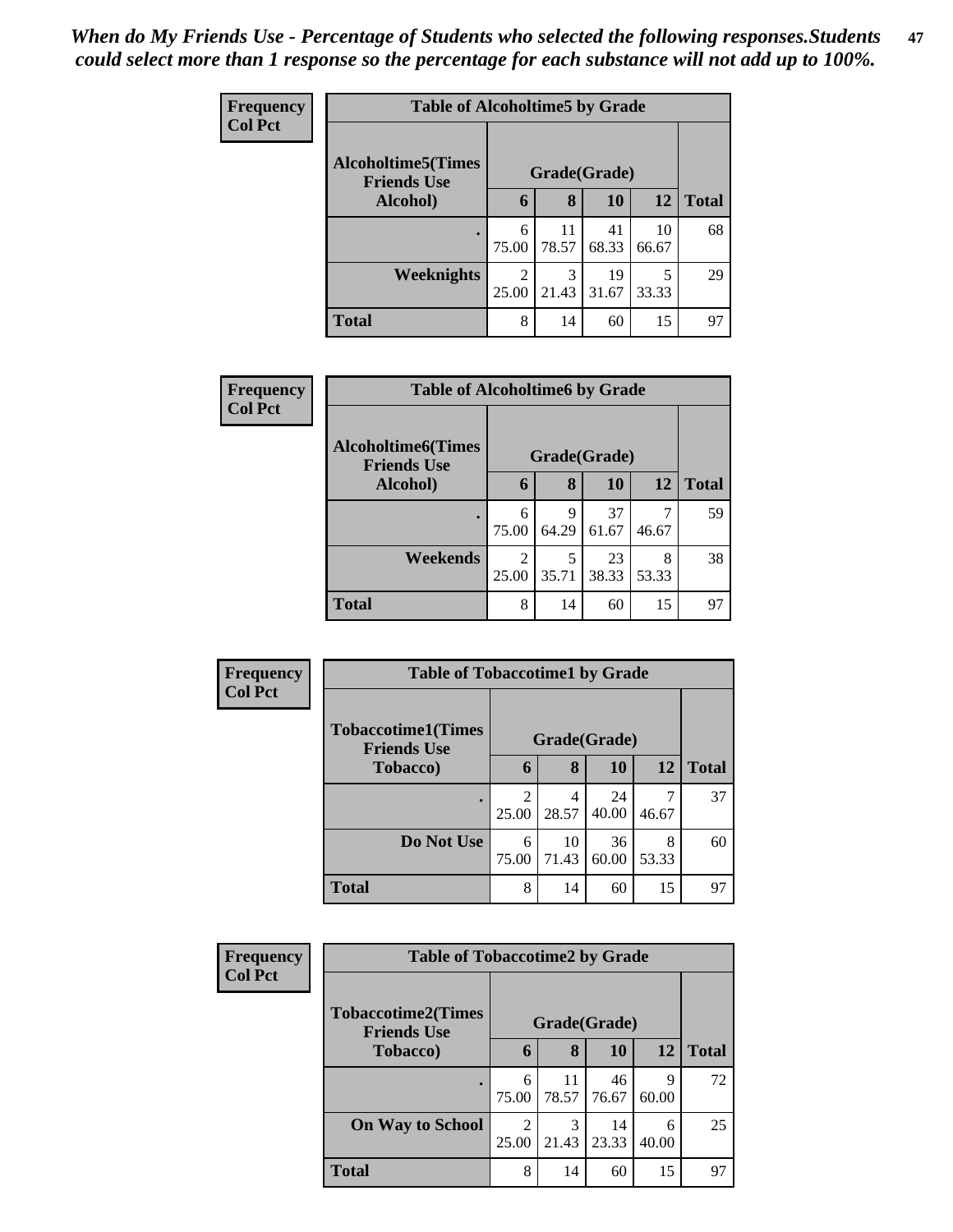| <b>Frequency</b> | <b>Table of Tobaccotime3 by Grade</b>           |              |                          |             |             |              |  |  |
|------------------|-------------------------------------------------|--------------|--------------------------|-------------|-------------|--------------|--|--|
| Col Pct          | <b>Tobaccotime3(Times</b><br><b>Friends Use</b> | Grade(Grade) |                          |             |             |              |  |  |
|                  | <b>Tobacco</b> )                                | 6            | 8                        | 10          | 12          | <b>Total</b> |  |  |
|                  |                                                 | 8<br>100.00  | 14<br>100.00             | 54<br>90.00 | 11<br>73.33 | 87           |  |  |
|                  | <b>During School</b>                            | 0.00         | $\left( \right)$<br>0.00 | 6<br>10.00  | 4<br>26.67  | 10           |  |  |
|                  | <b>Total</b>                                    | 8            | 14                       | 60          | 15          | 97           |  |  |

| Frequency<br><b>Col Pct</b> | <b>Table of Tobaccotime4 by Grade</b> |              |             |             |             |              |  |
|-----------------------------|---------------------------------------|--------------|-------------|-------------|-------------|--------------|--|
|                             | <b>Tobaccotime4(Times</b>             | Grade(Grade) |             |             |             |              |  |
|                             | <b>Friends Use Tobacco)</b>           | h            | 8           | 10          | <b>12</b>   | <b>Total</b> |  |
|                             |                                       | 6<br>75.00   | 12<br>85.71 | 52<br>86.67 | 10<br>66.67 | 80           |  |
|                             | <b>On Way Home From School</b>        | 2<br>25.00   | 14.29       | 8<br>13.33  | 33.33       | 17           |  |
|                             | <b>Total</b>                          | 8            | 14          | 60          | 15          | 97           |  |

| Frequency      |                                                  | <b>Table of Tobaccotime5 by Grade</b> |              |             |            |              |  |  |  |
|----------------|--------------------------------------------------|---------------------------------------|--------------|-------------|------------|--------------|--|--|--|
| <b>Col Pct</b> | <b>Tobaccotime5</b> (Times<br><b>Friends Use</b> | Grade(Grade)                          |              |             |            |              |  |  |  |
|                | <b>Tobacco</b> )                                 | 6                                     | 8            | <b>10</b>   | <b>12</b>  | <b>Total</b> |  |  |  |
|                |                                                  | 6<br>75.00                            | 14<br>100.00 | 40<br>66.67 | Q<br>60.00 | 69           |  |  |  |
|                | <b>Weeknights</b>                                | ↑<br>25.00                            | 0<br>0.00    | 20<br>33.33 | 6<br>40.00 | 28           |  |  |  |
|                | <b>Total</b>                                     | 8                                     | 14           | 60          | 15         | 97           |  |  |  |

| <b>Frequency</b> | <b>Table of Tobaccotime6 by Grade</b>           |              |                         |             |             |              |  |  |
|------------------|-------------------------------------------------|--------------|-------------------------|-------------|-------------|--------------|--|--|
| <b>Col Pct</b>   | <b>Tobaccotime6(Times</b><br><b>Friends Use</b> | Grade(Grade) |                         |             |             |              |  |  |
|                  | Tobacco)                                        | 6            | 8                       | 10          | 12          | <b>Total</b> |  |  |
|                  |                                                 | 6<br>75.00   | 12<br>85.71             | 41<br>68.33 | 11<br>73.33 | 70           |  |  |
|                  | Weekends                                        | 2<br>25.00   | $\mathfrak{D}$<br>14.29 | 19<br>31.67 | 4<br>26.67  | 27           |  |  |
|                  | <b>Total</b>                                    | 8            | 14                      | 60          | 15          | 97           |  |  |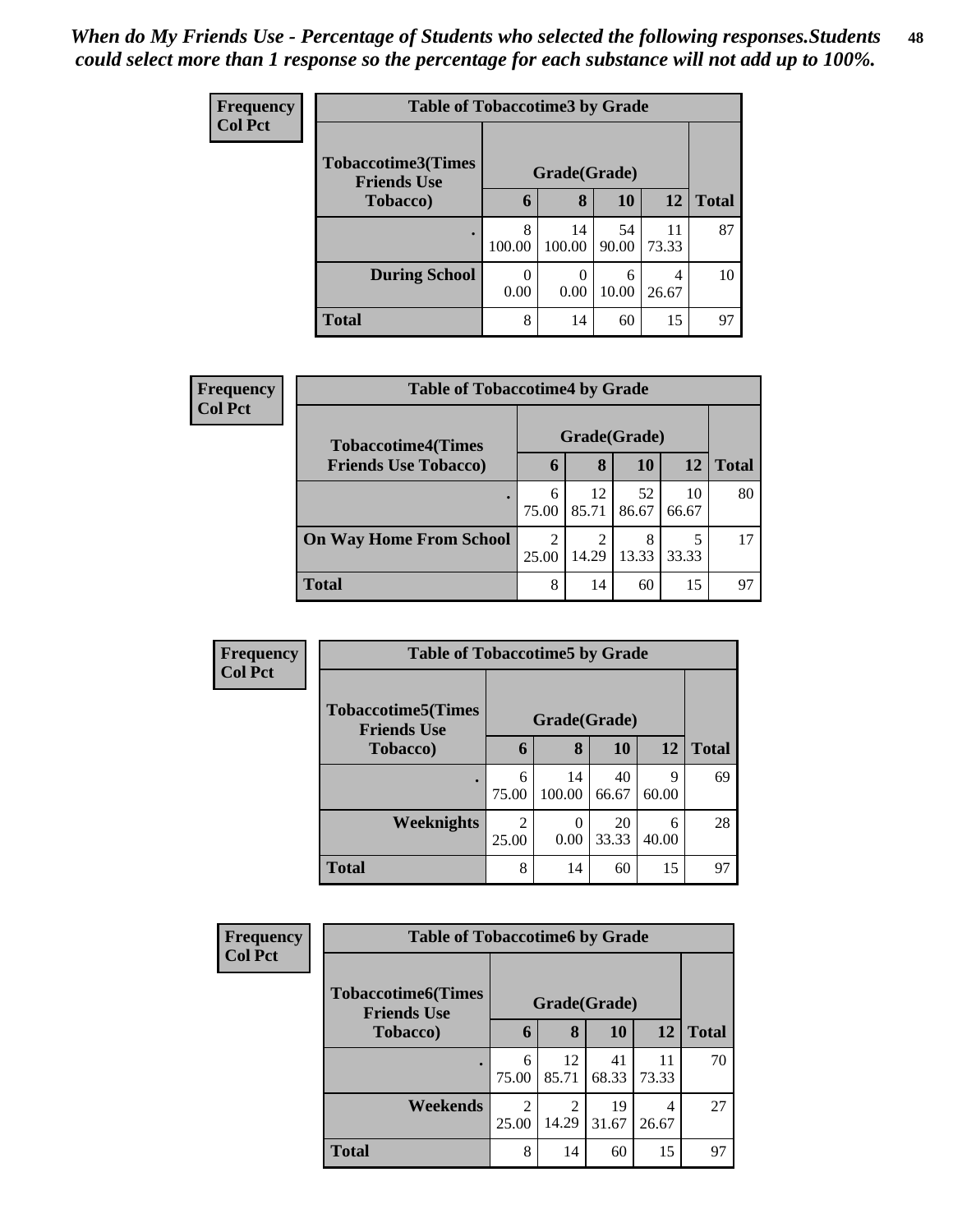| <b>Frequency</b> | <b>Table of Marijuanatime1 by Grade</b>            |              |            |             |             |              |  |
|------------------|----------------------------------------------------|--------------|------------|-------------|-------------|--------------|--|
| <b>Col Pct</b>   | <b>Marijuanatime1</b> (Times<br><b>Friends Use</b> | Grade(Grade) |            |             |             |              |  |
|                  | Marijuana)                                         | 6            | 8          | <b>10</b>   | <b>12</b>   | <b>Total</b> |  |
|                  |                                                    | 25.00        | 7<br>50.00 | 37<br>61.67 | 11<br>73.33 | 57           |  |
|                  | Do Not Use                                         | 6<br>75.00   | 7<br>50.00 | 23<br>38.33 | 4<br>26.67  | 40           |  |
|                  | <b>Total</b>                                       | 8            | 14         | 60          | 15          | 97           |  |

| Frequency | <b>Table of Marijuanatime2 by Grade</b>           |                         |             |             |             |              |  |
|-----------|---------------------------------------------------|-------------------------|-------------|-------------|-------------|--------------|--|
| Col Pct   | <b>Marijuanatime2(Times</b><br><b>Friends Use</b> | Grade(Grade)            |             |             |             |              |  |
|           | Marijuana)                                        | 6                       | 8           | 10          | 12          | <b>Total</b> |  |
|           |                                                   | 6<br>75.00              | 10<br>71.43 | 42<br>70.00 | 5<br>33.33  | 63           |  |
|           | <b>On Way to School</b>                           | $\mathfrak{D}$<br>25.00 | 4<br>28.57  | 18<br>30.00 | 10<br>66.67 | 34           |  |
|           | <b>Total</b>                                      | 8                       | 14          | 60          | 15          | 97           |  |

| <b>Frequency</b> | <b>Table of Marijuanatime3 by Grade</b>    |              |             |             |            |              |  |  |
|------------------|--------------------------------------------|--------------|-------------|-------------|------------|--------------|--|--|
| <b>Col Pct</b>   | Marijuanatime3(Times<br><b>Friends Use</b> | Grade(Grade) |             |             |            |              |  |  |
|                  | Marijuana)                                 | 6            | 8           | 10          | 12         | <b>Total</b> |  |  |
|                  | ٠                                          | 87.50        | 13<br>92.86 | 46<br>76.67 | 9<br>60.00 | 75           |  |  |
|                  | <b>During School</b>                       | 12.50        | 7.14        | 14<br>23.33 | 6<br>40.00 | 22           |  |  |
|                  | <b>Total</b>                               | 8            | 14          | 60          | 15         | 97           |  |  |

| <b>Frequency</b> | <b>Table of Marijuanatime4 by Grade</b>                       |              |             |             |            |              |  |
|------------------|---------------------------------------------------------------|--------------|-------------|-------------|------------|--------------|--|
| <b>Col Pct</b>   | <b>Marijuanatime4(Times</b><br><b>Friends Use Marijuana</b> ) | Grade(Grade) |             |             |            |              |  |
|                  |                                                               | 6            | 8           | 10          | 12         | <b>Total</b> |  |
|                  |                                                               | 6<br>75.00   | 11<br>78.57 | 39<br>65.00 | 7<br>46.67 | 63           |  |
|                  | <b>On Way Home From School</b>                                | ာ<br>25.00   | 3<br>21.43  | 21<br>35.00 | 8<br>53.33 | 34           |  |
|                  | <b>Total</b>                                                  | 8            | 14          | 60          | 15         | 97           |  |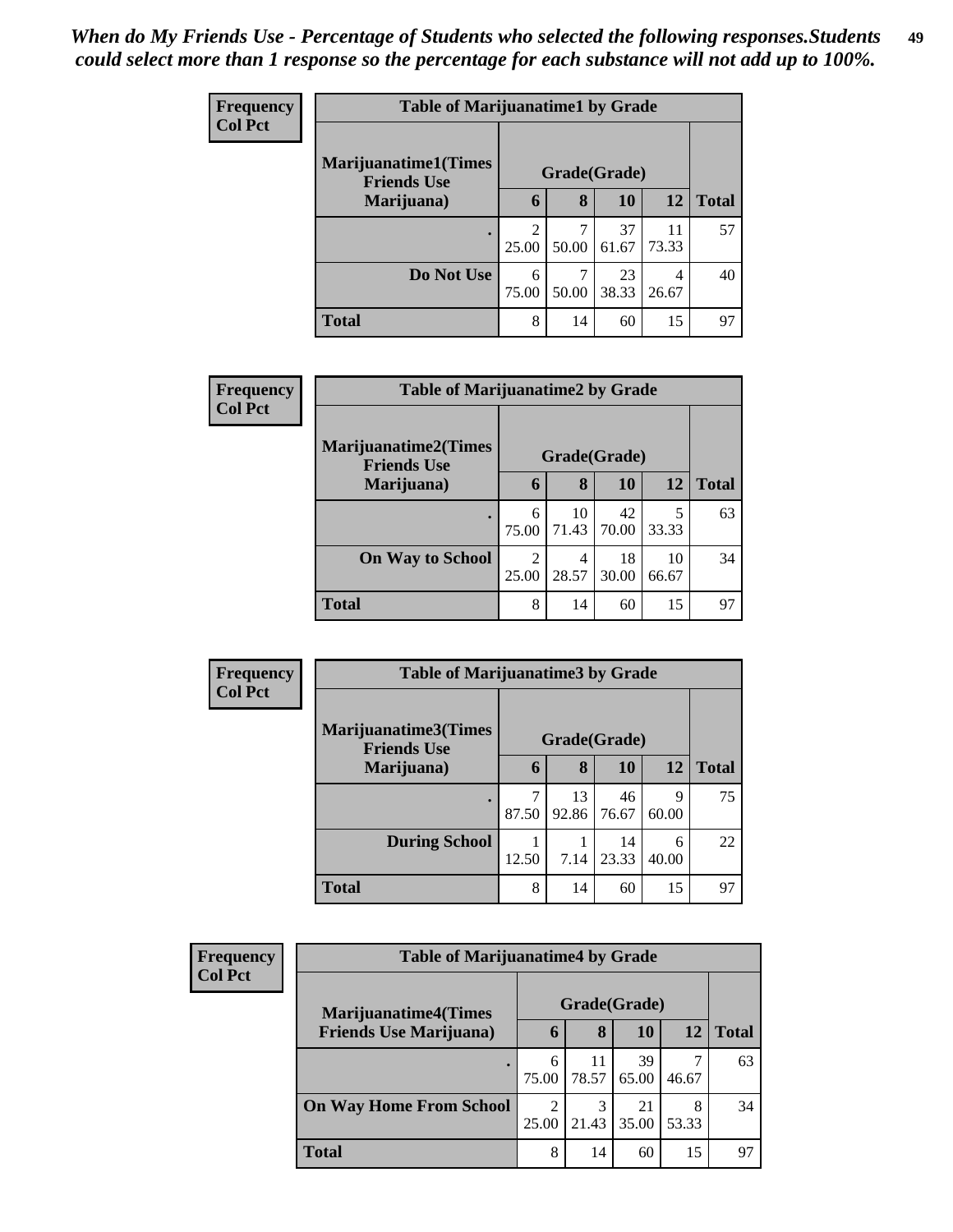| <b>Frequency</b> | <b>Table of Marijuanatime5 by Grade</b>            |              |            |             |            |              |  |
|------------------|----------------------------------------------------|--------------|------------|-------------|------------|--------------|--|
| <b>Col Pct</b>   | <b>Marijuanatime5</b> (Times<br><b>Friends Use</b> | Grade(Grade) |            |             |            |              |  |
|                  | Marijuana)                                         | 6            | 8          | 10          | 12         | <b>Total</b> |  |
|                  |                                                    | 6<br>75.00   | 9<br>64.29 | 29<br>48.33 | 46.67      | 51           |  |
|                  | <b>Weeknights</b>                                  | റ<br>25.00   | 5<br>35.71 | 31<br>51.67 | 8<br>53.33 | 46           |  |
|                  | <b>Total</b>                                       | 8            | 14         | 60          | 15         | 97           |  |

| Frequency      | <b>Table of Marijuanatime6 by Grade</b>           |              |            |             |            |              |  |
|----------------|---------------------------------------------------|--------------|------------|-------------|------------|--------------|--|
| <b>Col Pct</b> | <b>Marijuanatime6(Times</b><br><b>Friends Use</b> | Grade(Grade) |            |             |            |              |  |
|                | Marijuana)                                        | 6            | 8          | <b>10</b>   | 12         | <b>Total</b> |  |
|                |                                                   | 6<br>75.00   | 7<br>50.00 | 27<br>45.00 | 6<br>40.00 | 46           |  |
|                | Weekends                                          | ∍<br>25.00   | 7<br>50.00 | 33<br>55.00 | 9<br>60.00 | 51           |  |
|                | <b>Total</b>                                      | 8            | 14         | 60          | 15         | 97           |  |

| Frequency<br><b>Col Pct</b> | <b>Table of Otherdrugtime1 by Grade</b>                  |              |             |             |             |              |  |  |
|-----------------------------|----------------------------------------------------------|--------------|-------------|-------------|-------------|--------------|--|--|
|                             | <b>Otherdrugtime1</b> (Times<br><b>Friends Use Other</b> | Grade(Grade) |             |             |             |              |  |  |
|                             | <b>Illegal Drugs</b> )                                   | 6            | 8           | 10          | 12          | <b>Total</b> |  |  |
|                             | $\bullet$                                                | 12.50        | 3<br>21.43  | 10<br>16.67 | 6.67        | 15           |  |  |
|                             | Do Not Use                                               | 7<br>87.50   | 11<br>78.57 | 50<br>83.33 | 14<br>93.33 | 82           |  |  |
|                             | <b>Total</b>                                             | 8            | 14          | 60          | 15          | 97           |  |  |

| Frequency      | <b>Table of Otherdrugtime2 by Grade</b>                 |              |                         |             |             |              |  |
|----------------|---------------------------------------------------------|--------------|-------------------------|-------------|-------------|--------------|--|
| <b>Col Pct</b> | <b>Otherdrugtime2(Times</b><br><b>Friends Use Other</b> | Grade(Grade) |                         |             |             |              |  |
|                | <b>Illegal Drugs</b> )                                  | 6            | 8                       | 10          | 12          | <b>Total</b> |  |
|                | ٠                                                       | 87.50        | 12<br>85.71             | 56<br>93.33 | 14<br>93.33 | 89           |  |
|                | <b>On Way to School</b>                                 | 12.50        | $\mathfrak{D}$<br>14.29 | 4<br>6.67   | 6.67        | 8            |  |
|                | <b>Total</b>                                            | 8            | 14                      | 60          | 15          | 97           |  |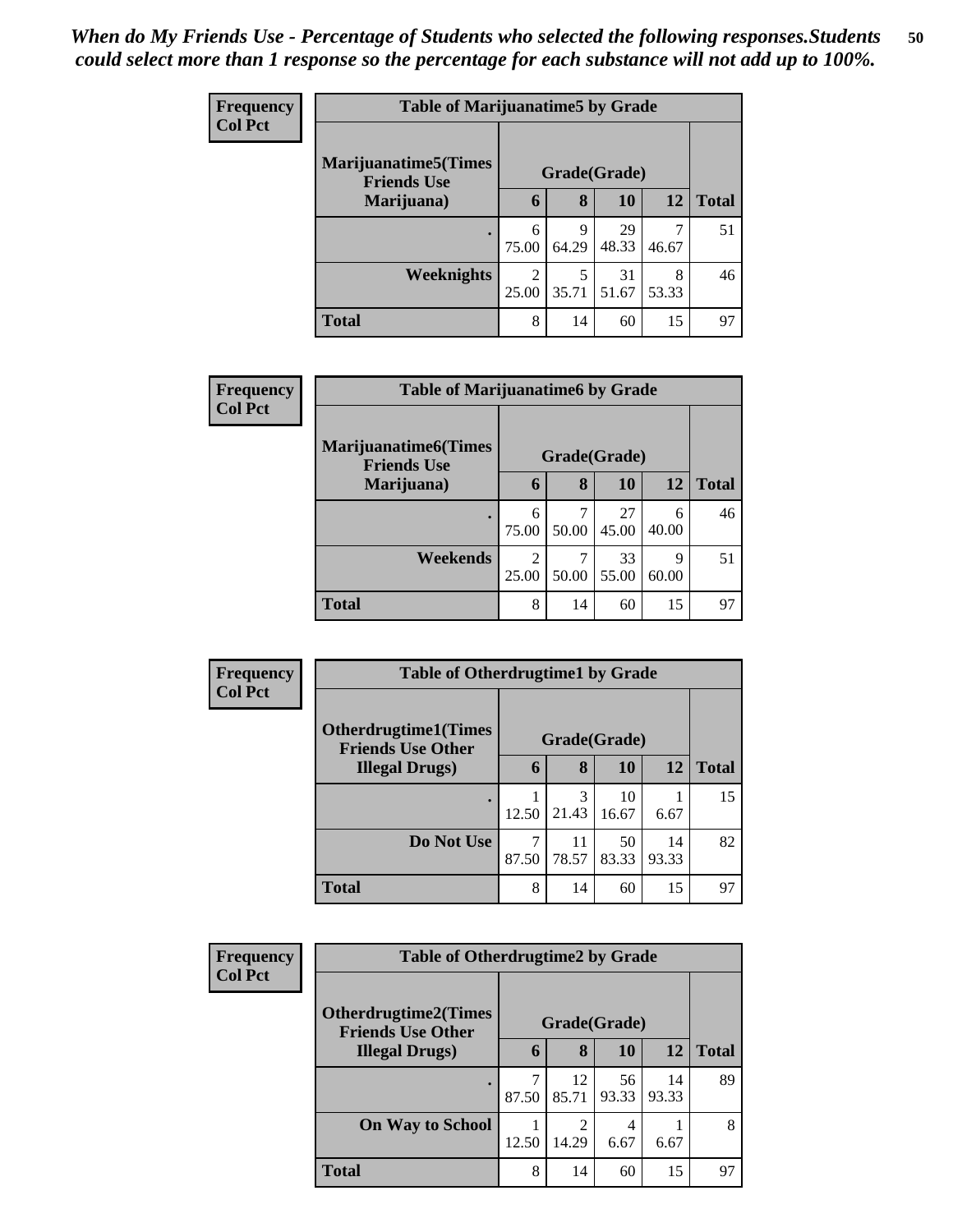*When do My Friends Use - Percentage of Students who selected the following responses.Students could select more than 1 response so the percentage for each substance will not add up to 100%.* **51**

| <b>Frequency</b> | <b>Table of Otherdrugtime3 by Grade</b>          |              |             |             |              |              |  |
|------------------|--------------------------------------------------|--------------|-------------|-------------|--------------|--------------|--|
| <b>Col Pct</b>   | Otherdrugtime3(Times<br><b>Friends Use Other</b> | Grade(Grade) |             |             |              |              |  |
|                  | <b>Illegal Drugs</b> )                           | 6            | 8           | <b>10</b>   | 12           | <b>Total</b> |  |
|                  |                                                  | 8<br>100.00  | 13<br>92.86 | 57<br>95.00 | 15<br>100.00 | 93           |  |
|                  | <b>During School</b>                             | 0<br>0.00    | 7.14        | 3<br>5.00   | 0<br>0.00    | 4            |  |
|                  | <b>Total</b>                                     | 8            | 14          | 60          | 15           | 97           |  |

| Frequency      | <b>Table of Otherdrugtime4 by Grade</b>                         |              |             |             |              |              |  |
|----------------|-----------------------------------------------------------------|--------------|-------------|-------------|--------------|--------------|--|
| <b>Col Pct</b> | <b>Otherdrugtime4(Times</b><br><b>Friends Use Other Illegal</b> | Grade(Grade) |             |             |              |              |  |
|                | Drugs)                                                          | 6            | 8           | <b>10</b>   | 12           | <b>Total</b> |  |
|                |                                                                 | 7<br>87.50   | 12<br>85.71 | 56<br>93.33 | 15<br>100.00 | 90           |  |
|                | <b>On Way Home From School</b>                                  | 12.50        | 2<br>14.29  | 4<br>6.67   | 0<br>0.00    |              |  |
|                | <b>Total</b>                                                    | 8            | 14          | 60          | 15           | 97           |  |

| <b>Frequency</b> | <b>Table of Otherdrugtime5 by Grade</b>                  |              |             |             |              |              |  |  |
|------------------|----------------------------------------------------------|--------------|-------------|-------------|--------------|--------------|--|--|
| <b>Col Pct</b>   | <b>Otherdrugtime5</b> (Times<br><b>Friends Use Other</b> | Grade(Grade) |             |             |              |              |  |  |
|                  | <b>Illegal Drugs</b> )                                   | 6            | 8           | 10          | 12           | <b>Total</b> |  |  |
|                  |                                                          | 87.50        | 12<br>85.71 | 52<br>86.67 | 15<br>100.00 | 86           |  |  |
|                  | Weeknights                                               | 12.50        | 2<br>14.29  | 8<br>13.33  | 0.00         | 11           |  |  |
|                  | <b>Total</b>                                             | 8            | 14          | 60          | 15           | 97           |  |  |

| <b>Frequency</b> | <b>Table of Otherdrugtime6 by Grade</b>                  |              |             |             |              |              |  |  |
|------------------|----------------------------------------------------------|--------------|-------------|-------------|--------------|--------------|--|--|
| <b>Col Pct</b>   | <b>Otherdrugtime6</b> (Times<br><b>Friends Use Other</b> | Grade(Grade) |             |             |              |              |  |  |
|                  | <b>Illegal Drugs</b> )                                   | 6            | 8           | 10          | 12           | <b>Total</b> |  |  |
|                  |                                                          | 7<br>87.50   | 11<br>78.57 | 54<br>90.00 | 15<br>100.00 | 87           |  |  |
|                  | Weekends                                                 | 12.50        | 3<br>21.43  | 6<br>10.00  | 0.00         | 10           |  |  |
|                  | <b>Total</b>                                             | 8            | 14          | 60          | 15           | 97           |  |  |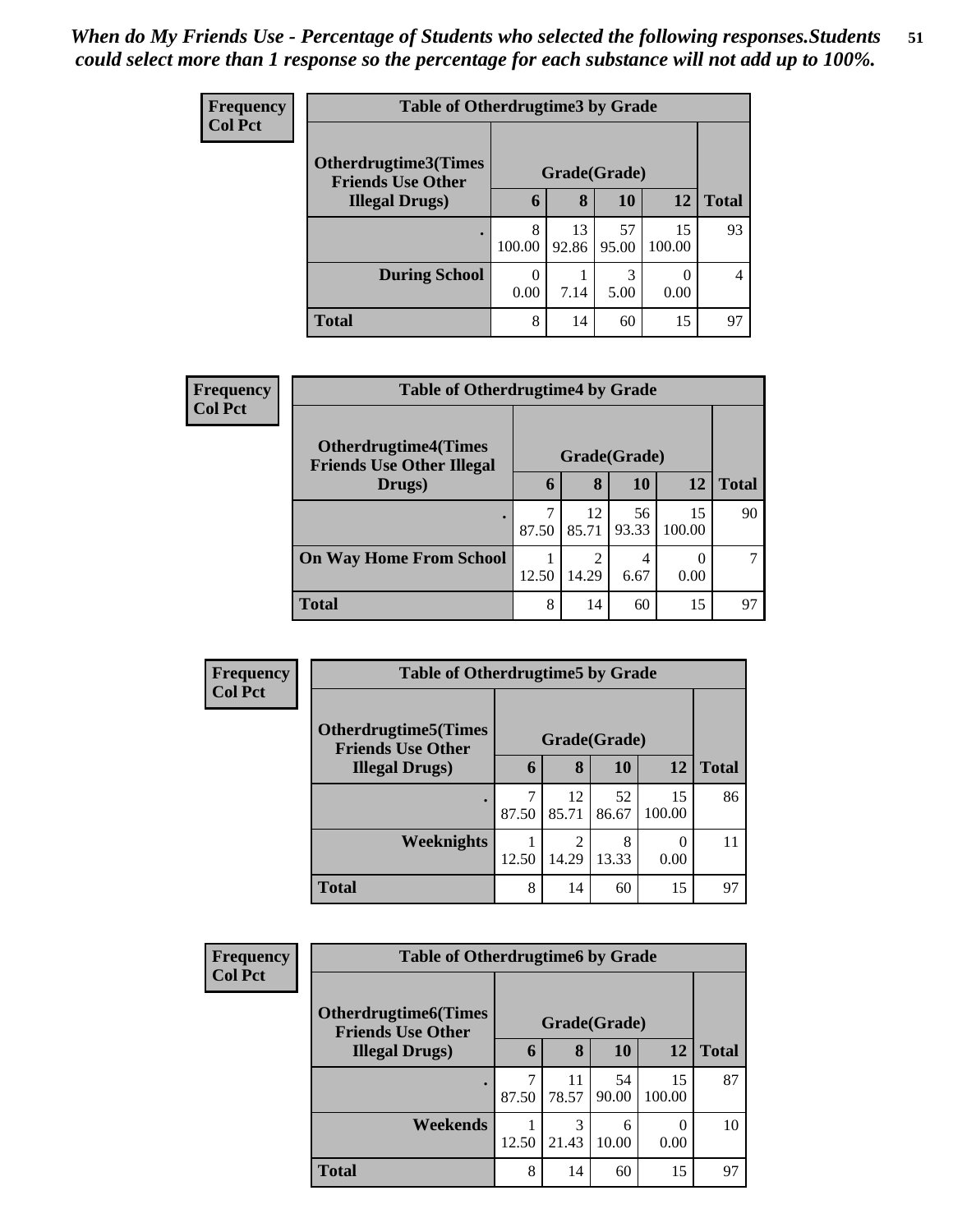| <b>Frequency</b> | <b>Table of Educationalcohol by Grade</b>                                                                                     |                         |                   |             |             |              |
|------------------|-------------------------------------------------------------------------------------------------------------------------------|-------------------------|-------------------|-------------|-------------|--------------|
| <b>Col Pct</b>   | Educationalcohol(I<br>have been taught<br>about alcohol,<br>tobacco,<br>and other drugs<br>within the last<br>year at school) | 6                       | Grade(Grade)<br>8 | 10          | 12          | <b>Total</b> |
|                  | <b>Yes</b>                                                                                                                    | $\overline{4}$<br>50.00 | 8<br>57.14        | 45<br>75.00 | 12<br>80.00 | 69           |
|                  | N <sub>0</sub>                                                                                                                | $\overline{4}$<br>50.00 | 6<br>42.86        | 15<br>25.00 | 3<br>20.00  | 28           |
|                  | <b>Total</b>                                                                                                                  | 8                       | 14                | 60          | 15          | 97           |

| Frequency      |                | <b>Table of Eversmoked by Grade</b> |            |             |            |              |  |  |  |
|----------------|----------------|-------------------------------------|------------|-------------|------------|--------------|--|--|--|
| <b>Col Pct</b> | Eversmoked(I   | Grade(Grade)<br>have smoked         |            |             |            |              |  |  |  |
|                | a cigarette)   | 6                                   | 8          | 10          | 12         | <b>Total</b> |  |  |  |
|                | Yes            | 12.50                               | 8<br>57.14 | 26<br>43.33 | 6<br>40.00 | 41           |  |  |  |
|                | N <sub>0</sub> | 87.50                               | 6<br>42.86 | 34<br>56.67 | 9<br>60.00 | 56           |  |  |  |
|                | <b>Total</b>   | 8                                   | 14         | 60          | 15         | 97           |  |  |  |

| Frequency      | <b>Table of Drovedrinking by Grade</b>                                                         |          |          |              |             |              |  |
|----------------|------------------------------------------------------------------------------------------------|----------|----------|--------------|-------------|--------------|--|
| <b>Col Pct</b> | Drovedrinking(In<br>the past 30 days I<br>have driven a car<br>or other vehicle<br>while I was |          |          | Grade(Grade) |             |              |  |
|                | drinking alcohol)                                                                              | 6        | 8        | 10           | 12          | <b>Total</b> |  |
|                | Yes                                                                                            | $\Omega$ | $\Omega$ | 6            | 3           | 9            |  |
|                |                                                                                                |          |          | 10.00        | 20.00       |              |  |
|                | N <sub>0</sub>                                                                                 | $\Omega$ | $\Omega$ | 54<br>90.00  | 12<br>80.00 | 66           |  |
|                |                                                                                                |          |          |              |             |              |  |
|                | <b>Total</b>                                                                                   | 0        | $\Omega$ | 60           | 15          | 75           |  |
|                | <b>Frequency Missing = 22</b>                                                                  |          |          |              |             |              |  |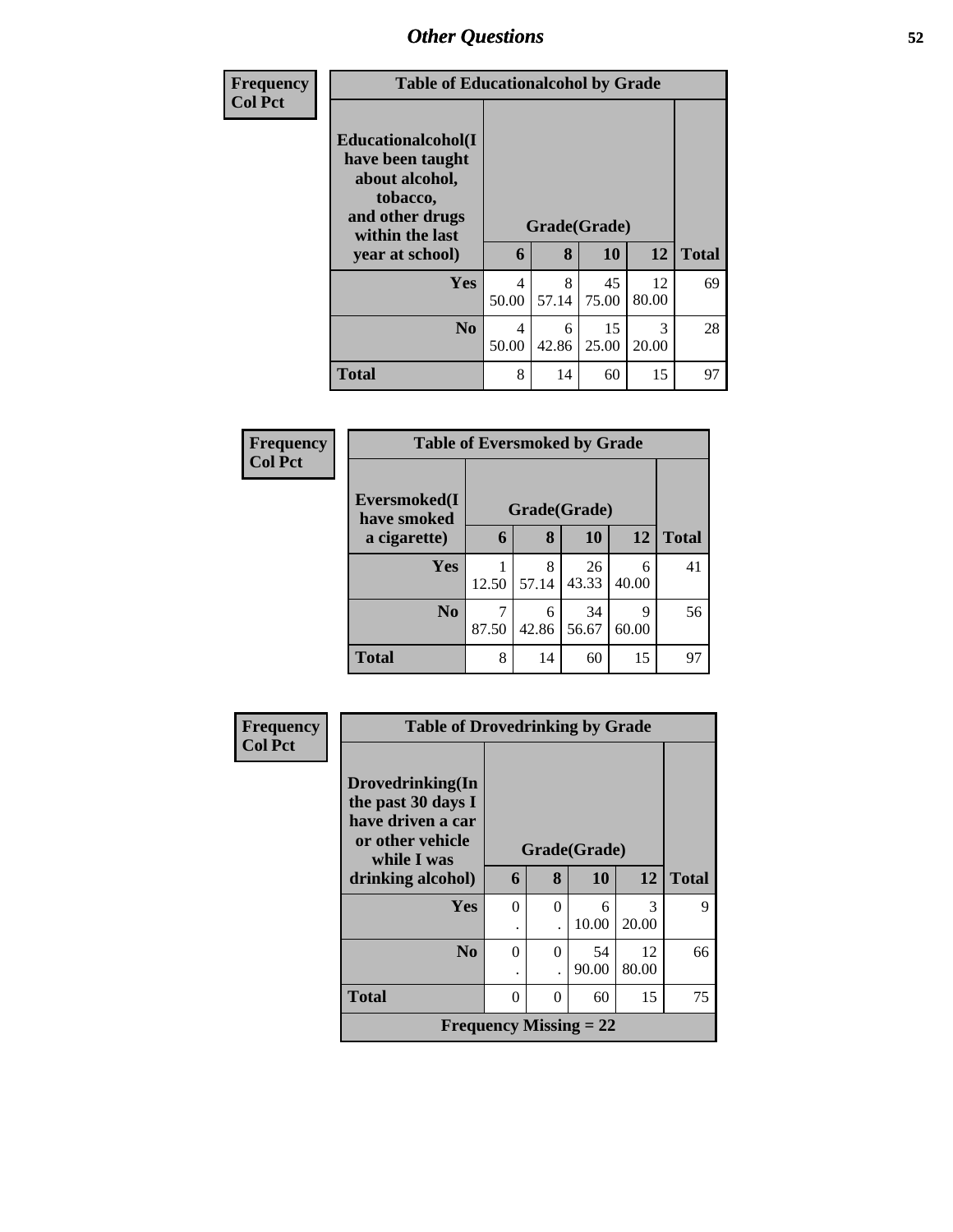| <b>Frequency</b> | <b>Table of Rodedrinking by Grade</b>                                                                                  |                         |             |                           |                      |              |
|------------------|------------------------------------------------------------------------------------------------------------------------|-------------------------|-------------|---------------------------|----------------------|--------------|
| <b>Col Pct</b>   | Rodedrinking(In<br>the past 30 days<br>I have ridden in<br>a car with a<br>driver who had<br>been drinking<br>alcohol) | 6                       | 8           | Grade(Grade)<br><b>10</b> | 12                   | <b>Total</b> |
|                  | <b>Yes</b>                                                                                                             | 1<br>12.50              | 2<br>14.29  | 8<br>13.33                | 6<br>40.00           | 17           |
|                  | N <sub>0</sub>                                                                                                         | $\overline{7}$<br>87.50 | 12<br>85.71 | 52<br>86.67               | $\mathbf Q$<br>60.00 | 80           |
|                  | <b>Total</b>                                                                                                           | 8                       | 14          | 60                        | 15                   | 97           |

| <b>Frequency</b> | <b>Table of Drugsschool by Grade</b>                                                                                                   |                         |             |                           |             |              |
|------------------|----------------------------------------------------------------------------------------------------------------------------------------|-------------------------|-------------|---------------------------|-------------|--------------|
| <b>Col Pct</b>   | <b>Drugsschool</b> (During<br>the past 12 months,<br>I have been offered,<br>sold,<br>or given illegal<br>drugs on school<br>property) | 6                       | 8           | Grade(Grade)<br><b>10</b> | 12          | <b>Total</b> |
|                  | Yes                                                                                                                                    | $\overline{2}$<br>25.00 | 4<br>28.57  | 16<br>26.67               | 3<br>20.00  | 25           |
|                  | N <sub>0</sub>                                                                                                                         | 6<br>75.00              | 10<br>71.43 | 44<br>73.33               | 12<br>80.00 | 72           |
|                  | <b>Total</b>                                                                                                                           | 8                       | 14          | 60                        | 15          | 97           |

| <b>Frequency</b> | <b>Table of Helpbullied by Grade</b>                             |                         |                         |             |                                   |              |
|------------------|------------------------------------------------------------------|-------------------------|-------------------------|-------------|-----------------------------------|--------------|
| <b>Col Pct</b>   | Helpbullied(I<br>would help<br>someone who was<br>being bullied) | 6                       | Grade(Grade)<br>8       | 10          | 12                                | <b>Total</b> |
|                  | <b>Strongly Agree</b>                                            | $\overline{4}$<br>50.00 | 7<br>50.00              | 23<br>38.33 | 6<br>40.00                        | 40           |
|                  | <b>Somewhat Agree</b>                                            | $\mathfrak{D}$<br>25.00 | 4<br>28.57              | 21<br>35.00 | $\overline{\phantom{0}}$<br>33.33 | 32           |
|                  | <b>Somewhat Disagree</b>                                         | $\Omega$<br>0.00        | 7.14                    | 4<br>6.67   | $\mathcal{R}$<br>20.00            | 8            |
|                  | <b>Strongly Disagree</b>                                         | $\mathfrak{D}$<br>25.00 | $\mathfrak{D}$<br>14.29 | 12<br>20.00 | 6.67                              | 17           |
|                  | <b>Total</b>                                                     | 8                       | 14                      | 60          | 15                                | 97           |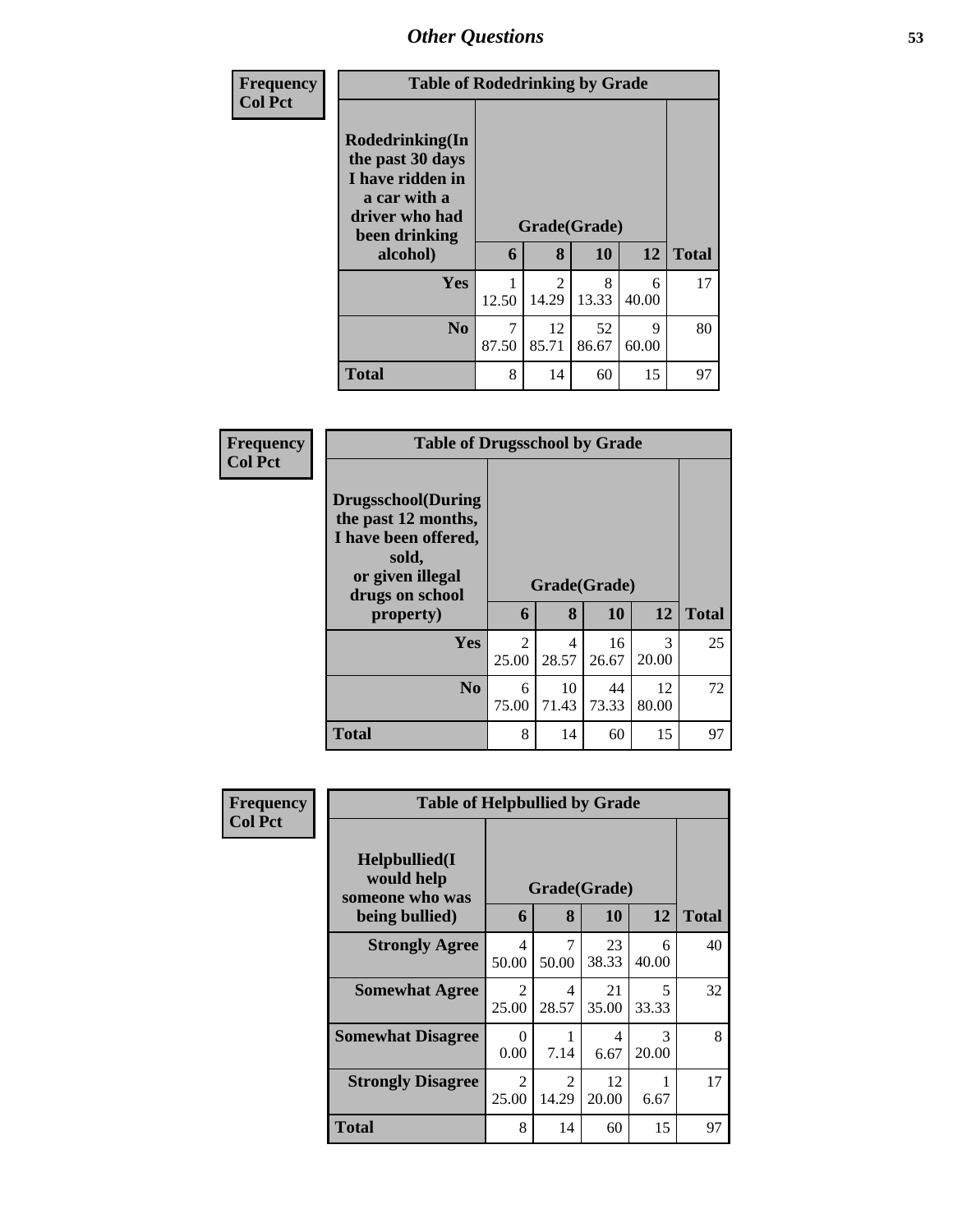*Other Questions* **54**

| Frequency      |                                                                                                                   | <b>Table of Grade by Bingedrinking</b> |                                |                                   |                        |                   |       |
|----------------|-------------------------------------------------------------------------------------------------------------------|----------------------------------------|--------------------------------|-----------------------------------|------------------------|-------------------|-------|
| <b>Row Pct</b> | <b>Bingedrinking(I have drunk</b><br>five or more drinks of alcohol<br>at one sitting during the last 30<br>days) |                                        |                                |                                   |                        |                   |       |
|                | Grade(Grade)                                                                                                      | $\bf{0}$<br><b>Days</b>                | 1 or<br>$\overline{2}$<br>days | 3 to<br>5<br>days                 | 10<br>to<br>19<br>days | All<br>30<br>days | Total |
|                | 6                                                                                                                 | 6<br>75.00                             | $\Omega$<br>0.00               | 1<br>12.50                        | $\Omega$<br>0.00       | 1<br>12.50        | 8     |
|                | 8                                                                                                                 | 14<br>100.00                           | $\Omega$<br>0.00               | $\Omega$<br>0.00                  | $\Omega$<br>0.00       | $\Omega$<br>0.00  | 14    |
|                | 10                                                                                                                | 51<br>85.00                            | 5<br>8.33                      | 1<br>1.67                         | 3<br>5.00              | $\Omega$<br>0.00  | 60    |
|                | 12                                                                                                                | 10<br>66.67                            | 1<br>6.67                      | $\overline{\mathcal{A}}$<br>26.67 | $\Omega$<br>0.00       | $\Omega$<br>0.00  | 15    |
|                | <b>Total</b>                                                                                                      | 81                                     | 6                              | 6                                 | 3                      | 1                 | 97    |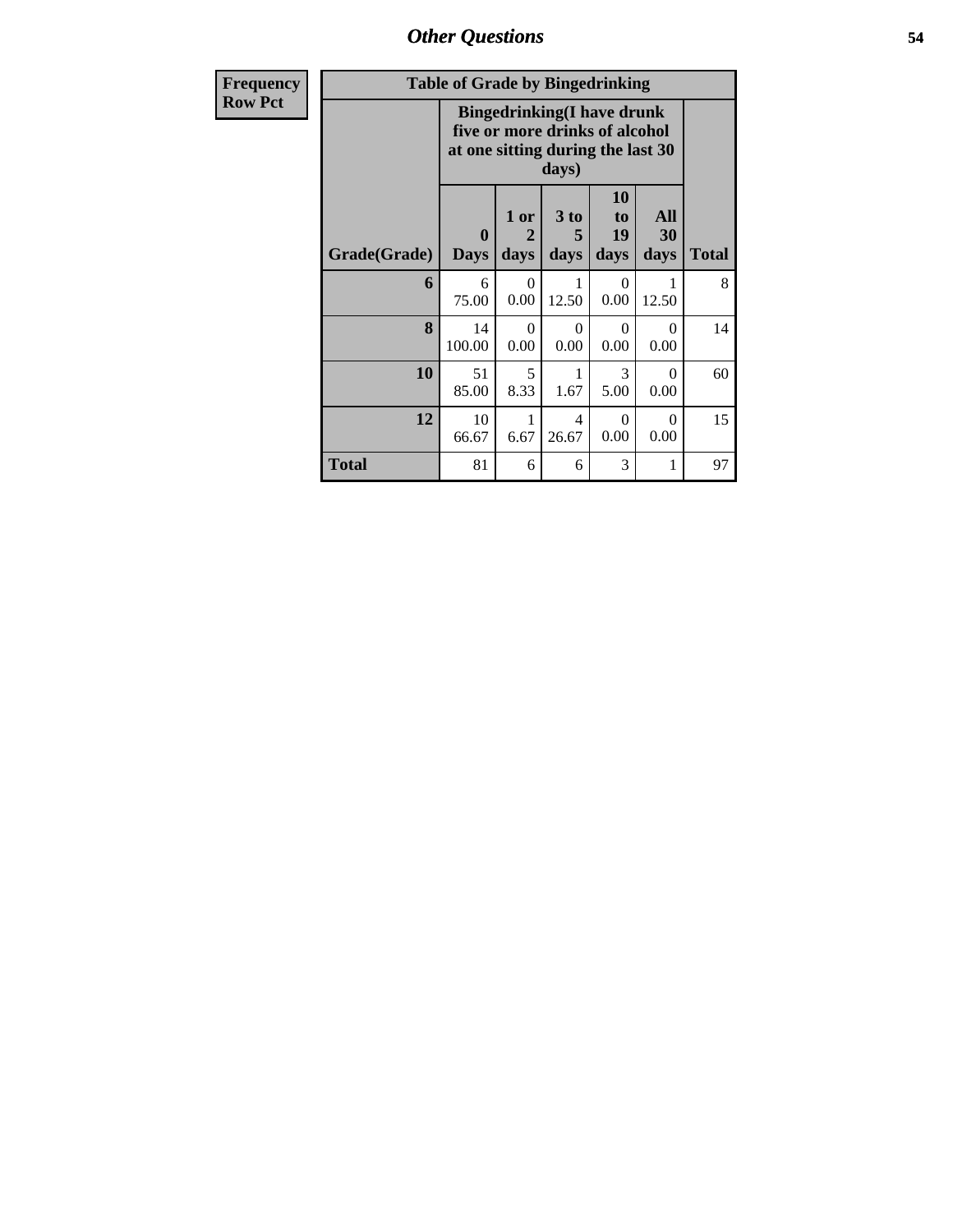**Frequency Row Pct**

| <b>Table of Grade by Dairy</b> |                          |                                                                 |                                    |                                      |              |  |  |
|--------------------------------|--------------------------|-----------------------------------------------------------------|------------------------------------|--------------------------------------|--------------|--|--|
|                                |                          | Dairy (I eat at least 3 servings of dairy<br>products each day) |                                    |                                      |              |  |  |
| Grade(Grade)                   | <b>Strongly</b><br>Agree | Somewhat  <br>Agree                                             | <b>Somewhat</b><br><b>Disagree</b> | <b>Strongly</b><br><b>Disagree</b>   | <b>Total</b> |  |  |
| 6                              | 87.50                    | $\mathbf{\Omega}$<br>0.00                                       | 12.50                              | $\theta$<br>0.00                     | 8            |  |  |
| 8                              | 8<br>57.14               | 5<br>35.71                                                      | 0<br>0.00                          | 7.14                                 | 14           |  |  |
| 10                             | 29<br>48.33              | 12<br>20.00                                                     | 4<br>6.67                          | 15<br>25.00                          | 60           |  |  |
| 12                             | 5<br>33.33               | $\overline{4}$<br>26.67                                         | 4<br>26.67                         | $\mathcal{D}_{\mathcal{L}}$<br>13.33 | 15           |  |  |
| <b>Total</b>                   | 49                       | 21                                                              | 9                                  | 18                                   | 97           |  |  |

**Frequency Row Pct**

г

| <b>Table of Grade by Fruitveg</b> |                          |                                                                          |                         |                                      |              |  |  |  |
|-----------------------------------|--------------------------|--------------------------------------------------------------------------|-------------------------|--------------------------------------|--------------|--|--|--|
|                                   |                          | Fruitveg(I eat at least 5 servings of fruits<br>and vegetables each day) |                         |                                      |              |  |  |  |
| Grade(Grade)                      | <b>Strongly</b><br>Agree | Somewhat  <br>Agree                                                      | Somewhat<br>Disagree    | <b>Strongly</b><br><b>Disagree</b>   | <b>Total</b> |  |  |  |
| 6                                 | 5<br>62.50               | 12.50                                                                    | $\mathfrak{D}$<br>25.00 | $\mathbf{0}$<br>0.00                 | 8            |  |  |  |
| 8                                 | 6<br>42.86               | 3<br>21.43                                                               | 3<br>21.43              | $\mathcal{D}_{\mathcal{A}}$<br>14.29 | 14           |  |  |  |
| 10                                | 21<br>35.00              | 15<br>25.00                                                              | 7<br>11.67              | 17<br>28.33                          | 60           |  |  |  |
| 12                                | 4<br>26.67               | 5<br>33.33                                                               | 3<br>20.00              | $\mathcal{R}$<br>20.00               | 15           |  |  |  |
| <b>Total</b>                      | 36                       | 24                                                                       | 15                      | 22                                   | 97           |  |  |  |

**Frequency Row Pct**

| <b>Table of Grade by Cafeteriahealthy</b> |                          |                                                                       |                                    |                                    |              |  |  |  |
|-------------------------------------------|--------------------------|-----------------------------------------------------------------------|------------------------------------|------------------------------------|--------------|--|--|--|
|                                           |                          | Cafeteriahealthy (School meals in my<br>school cafeteria are healthy) |                                    |                                    |              |  |  |  |
| Grade(Grade)                              | <b>Strongly</b><br>Agree | Somewhat  <br>Agree                                                   | <b>Somewhat</b><br><b>Disagree</b> | <b>Strongly</b><br><b>Disagree</b> | <b>Total</b> |  |  |  |
| 6                                         | 4<br>50.00               | 3<br>37.50                                                            | 12.50                              | 0<br>0.00                          | 8            |  |  |  |
| 8                                         | 6<br>42.86               | 4<br>28.57                                                            | 3<br>21.43                         | 7.14                               | 14           |  |  |  |
| 10                                        | 11<br>18.33              | 13<br>21.67                                                           | 13<br>21.67                        | 23<br>38.33                        | 60           |  |  |  |
| 12                                        | 3<br>20.00               | 4<br>26.67                                                            | 6<br>40.00                         | 2<br>13.33                         | 15           |  |  |  |
| <b>Total</b>                              | 24                       | 24                                                                    | 23                                 | 26                                 | 97           |  |  |  |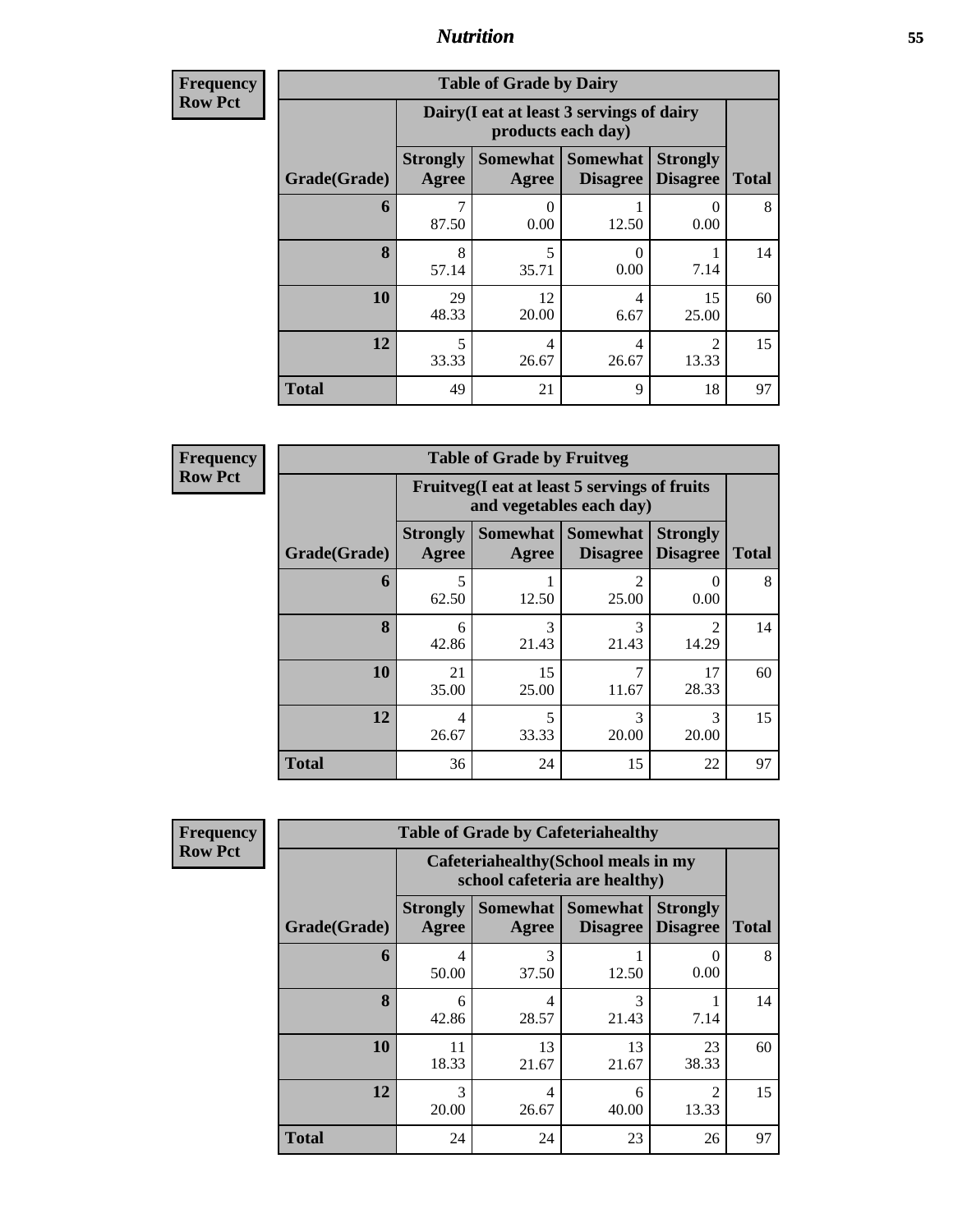| <b>Frequency</b> | <b>Table of Grade by Cafeterianutrition</b> |                          |                                                                                           |                                    |                                    |              |  |  |  |  |
|------------------|---------------------------------------------|--------------------------|-------------------------------------------------------------------------------------------|------------------------------------|------------------------------------|--------------|--|--|--|--|
| <b>Row Pct</b>   |                                             |                          | <b>Cafeterianutrition</b> (Facts about nutrition<br>are available in my school cafeteria) |                                    |                                    |              |  |  |  |  |
|                  | Grade(Grade)                                | <b>Strongly</b><br>Agree | Somewhat  <br>Agree                                                                       | <b>Somewhat</b><br><b>Disagree</b> | <b>Strongly</b><br><b>Disagree</b> | <b>Total</b> |  |  |  |  |
|                  | 6                                           | 5<br>62.50               | $\mathfrak{D}$<br>25.00                                                                   | 12.50                              | 0<br>0.00                          | 8            |  |  |  |  |
|                  | 8                                           | 6<br>42.86               | 6<br>42.86                                                                                | 7.14                               | 7.14                               | 14           |  |  |  |  |
|                  | 10                                          | 23<br>38.33              | 16<br>26.67                                                                               | 11.67                              | 14<br>23.33                        | 60           |  |  |  |  |
|                  | 12                                          | 8<br>53.33               | $\overline{c}$<br>13.33                                                                   | $\overline{4}$<br>26.67            | 6.67                               | 15           |  |  |  |  |
|                  | <b>Total</b>                                | 42                       | 26                                                                                        | 13                                 | 16                                 | 97           |  |  |  |  |

**Frequency Row Pct**

| <b>Table of Grade by Schoollunch</b> |                                 |                                                                 |                      |                                    |              |  |  |  |
|--------------------------------------|---------------------------------|-----------------------------------------------------------------|----------------------|------------------------------------|--------------|--|--|--|
|                                      |                                 | Schoollunch(I eat school lunch three or<br>more times per week) |                      |                                    |              |  |  |  |
| Grade(Grade)                         | <b>Strongly</b><br><b>Agree</b> | Somewhat  <br>Agree                                             | Somewhat<br>Disagree | <b>Strongly</b><br><b>Disagree</b> | <b>Total</b> |  |  |  |
| 6                                    | 6<br>75.00                      | 2<br>25.00                                                      | 0.00                 | $\Omega$<br>0.00                   | 8            |  |  |  |
| 8                                    | $\mathbf Q$<br>64.29            | 2<br>14.29                                                      | 7.14                 | っ<br>14.29                         | 14           |  |  |  |
| 10                                   | 21<br>35.00                     | 11<br>18.33                                                     | 3<br>5.00            | 25<br>41.67                        | 60           |  |  |  |
| 12                                   | 7<br>46.67                      | 4<br>26.67                                                      | 6.67                 | 3<br>20.00                         | 15           |  |  |  |
| <b>Total</b>                         | 43                              | 19                                                              | 5                    | 30                                 | 97           |  |  |  |

**Frequency Row Pct**

| <b>Table of Grade by Foodchoices</b> |                          |                                                                            |                                    |                                    |              |  |  |
|--------------------------------------|--------------------------|----------------------------------------------------------------------------|------------------------------------|------------------------------------|--------------|--|--|
|                                      |                          | <b>Foodchoices</b> (I make healthy food choices in<br>my school cafeteria) |                                    |                                    |              |  |  |
| Grade(Grade)                         | <b>Strongly</b><br>Agree | Somewhat<br>Agree                                                          | <b>Somewhat</b><br><b>Disagree</b> | <b>Strongly</b><br><b>Disagree</b> | <b>Total</b> |  |  |
| 6                                    | 6<br>75.00               | $\mathfrak{D}$<br>25.00                                                    | 0.00                               | 0.00                               | 8            |  |  |
| 8                                    | 5<br>35.71               | 5<br>35.71                                                                 | 0<br>0.00                          | 4<br>28.57                         | 14           |  |  |
| 10                                   | 18<br>30.00              | 9<br>15.00                                                                 | 11<br>18.33                        | 22<br>36.67                        | 60           |  |  |
| 12                                   | 4<br>26.67               | 5<br>33.33                                                                 | 5<br>33.33                         | 6.67                               | 15           |  |  |
| <b>Total</b>                         | 33                       | 21                                                                         | 16                                 | 27                                 | 97           |  |  |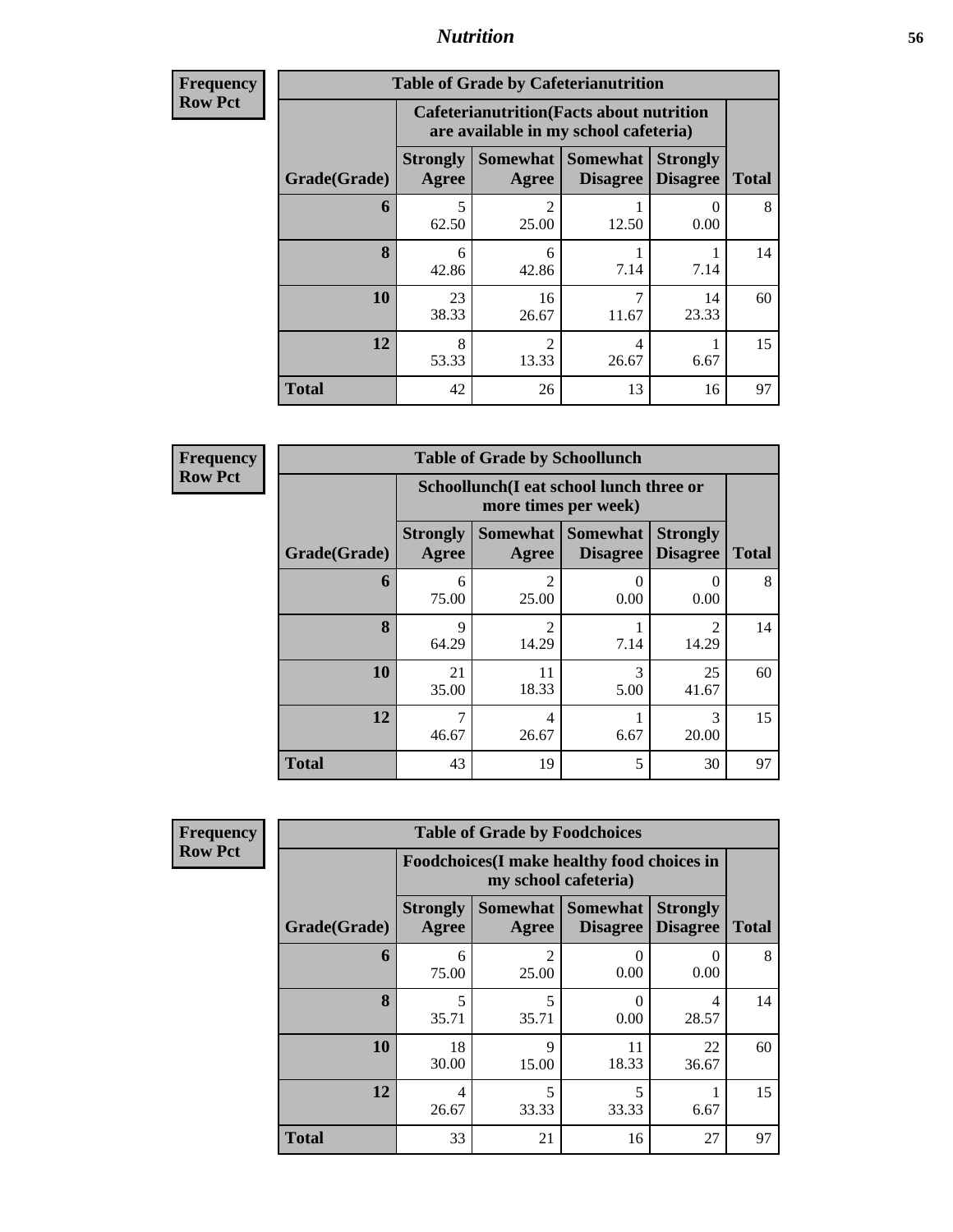| <b>Frequency</b><br>Row Pct |
|-----------------------------|
|                             |

| <b>Table of Grade by Wholewheat</b> |                                                                                                             |              |                                      |                                    |              |  |  |  |
|-------------------------------------|-------------------------------------------------------------------------------------------------------------|--------------|--------------------------------------|------------------------------------|--------------|--|--|--|
|                                     | Wholewheat (There are whole wheat and<br>multigrain breads and cereals available in<br>my school cafeteria) |              |                                      |                                    |              |  |  |  |
| Grade(Grade)                        | <b>Strongly</b><br>Agree                                                                                    | <b>Agree</b> | Somewhat Somewhat<br><b>Disagree</b> | <b>Strongly</b><br><b>Disagree</b> | <b>Total</b> |  |  |  |
| 6                                   | 6<br>75.00                                                                                                  | 12.50        | 12.50                                | 0<br>0.00                          | 8            |  |  |  |
| 8                                   | 6<br>42.86                                                                                                  | 6<br>42.86   | 7.14                                 | 7.14                               | 14           |  |  |  |
| 10                                  | 22<br>36.67                                                                                                 | 13<br>21.67  | 7<br>11.67                           | 18<br>30.00                        | 60           |  |  |  |
| 12                                  | 5<br>33.33                                                                                                  | 6<br>40.00   | 3<br>20.00                           | 6.67                               | 15           |  |  |  |
| <b>Total</b>                        | 39                                                                                                          | 26           | 12                                   | 20                                 | 97           |  |  |  |

**Frequency Row Pct**

| <b>Table of Grade by Healthyvending</b> |                                                                                                                                               |             |                                        |                                    |              |  |  |  |
|-----------------------------------------|-----------------------------------------------------------------------------------------------------------------------------------------------|-------------|----------------------------------------|------------------------------------|--------------|--|--|--|
|                                         | Healthyvending (If only healthy snacks and<br>beverages were available in the vending<br>machines during the school day,<br>I would buy them) |             |                                        |                                    |              |  |  |  |
| Grade(Grade)                            | <b>Strongly</b><br>Agree                                                                                                                      | Agree       | Somewhat   Somewhat<br><b>Disagree</b> | <b>Strongly</b><br><b>Disagree</b> | <b>Total</b> |  |  |  |
| 6                                       | 87.50                                                                                                                                         | 12.50       | $\Omega$<br>0.00                       | $\mathbf{\Omega}$<br>0.00          | 8            |  |  |  |
| 8                                       | 4<br>28.57                                                                                                                                    | 6<br>42.86  | 7.14                                   | 3<br>21.43                         | 14           |  |  |  |
| 10                                      | 20<br>33.33                                                                                                                                   | 14<br>23.33 | 4<br>6.67                              | 22<br>36.67                        | 60           |  |  |  |
| 12                                      | 9<br>60.00                                                                                                                                    | 6.67        | $\mathfrak{D}$<br>13.33                | 3<br>20.00                         | 15           |  |  |  |
| <b>Total</b>                            | 40                                                                                                                                            | 22          | 7                                      | 28                                 | 97           |  |  |  |

٦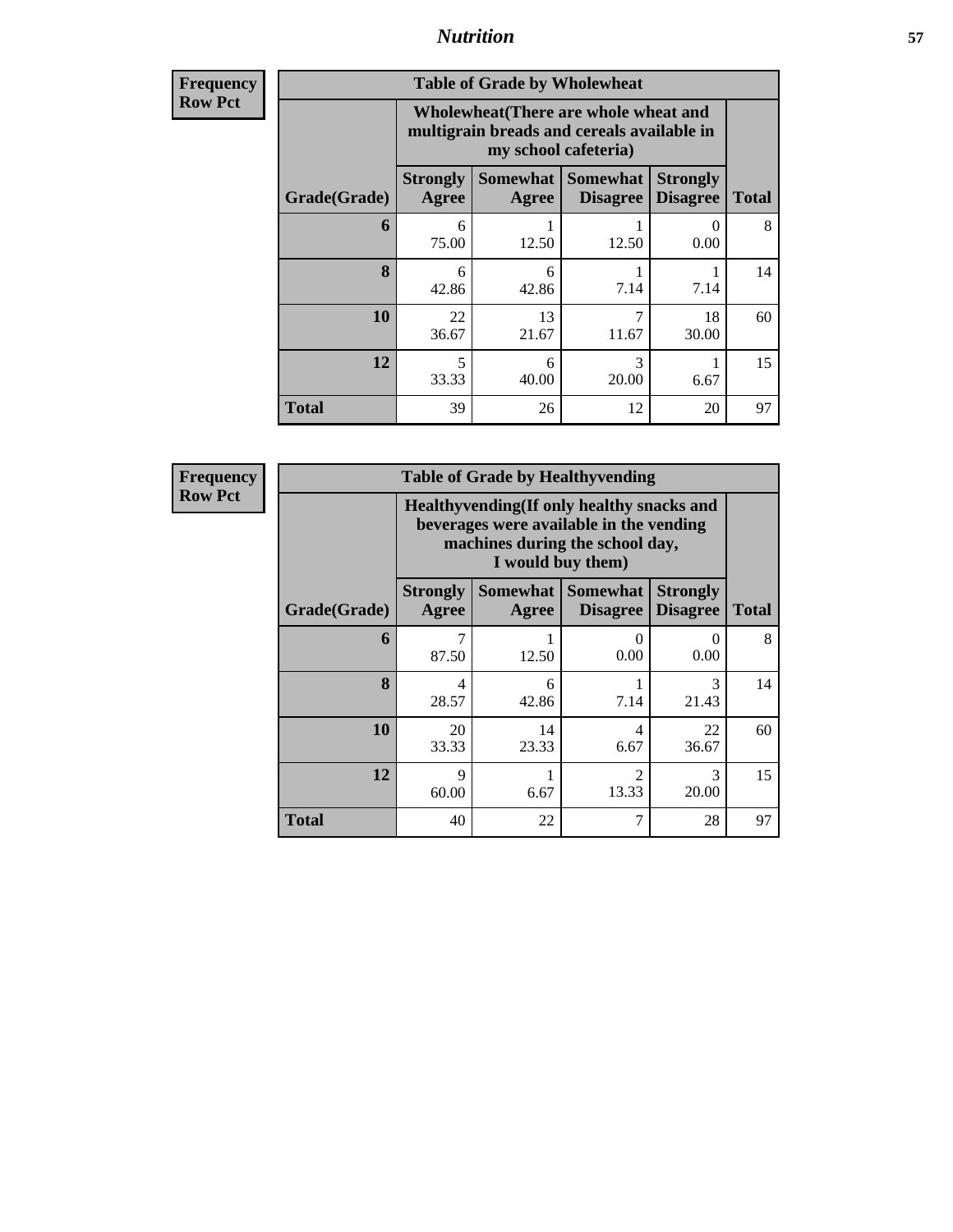**Frequency Row Pct**

| <b>Table of Grade by Schoolbreakfast</b> |                                                                                                                                         |             |                                        |                                    |              |  |  |
|------------------------------------------|-----------------------------------------------------------------------------------------------------------------------------------------|-------------|----------------------------------------|------------------------------------|--------------|--|--|
|                                          | Schoolbreakfast (If breakfast were<br>available at school,<br>but outside the cafeteria,<br>I would eat breakfast at school more often) |             |                                        |                                    |              |  |  |
| Grade(Grade)                             | <b>Strongly</b><br>Agree                                                                                                                | Agree       | Somewhat   Somewhat<br><b>Disagree</b> | <b>Strongly</b><br><b>Disagree</b> | <b>Total</b> |  |  |
| 6                                        | 87.50                                                                                                                                   | 0<br>0.00   | 12.50                                  | 0<br>0.00                          | 8            |  |  |
| 8                                        | 8<br>57.14                                                                                                                              | 4<br>28.57  | $\mathfrak{D}$<br>14.29                | 0<br>0.00                          | 14           |  |  |
| 10                                       | 18<br>30.00                                                                                                                             | 15<br>25.00 | 5<br>8.33                              | 22<br>36.67                        | 60           |  |  |
| 12                                       | 4<br>26.67                                                                                                                              | 5<br>33.33  | $\mathfrak{D}$<br>13.33                | 4<br>26.67                         | 15           |  |  |
| Total                                    | 37                                                                                                                                      | 24          | 10                                     | 26                                 | 97           |  |  |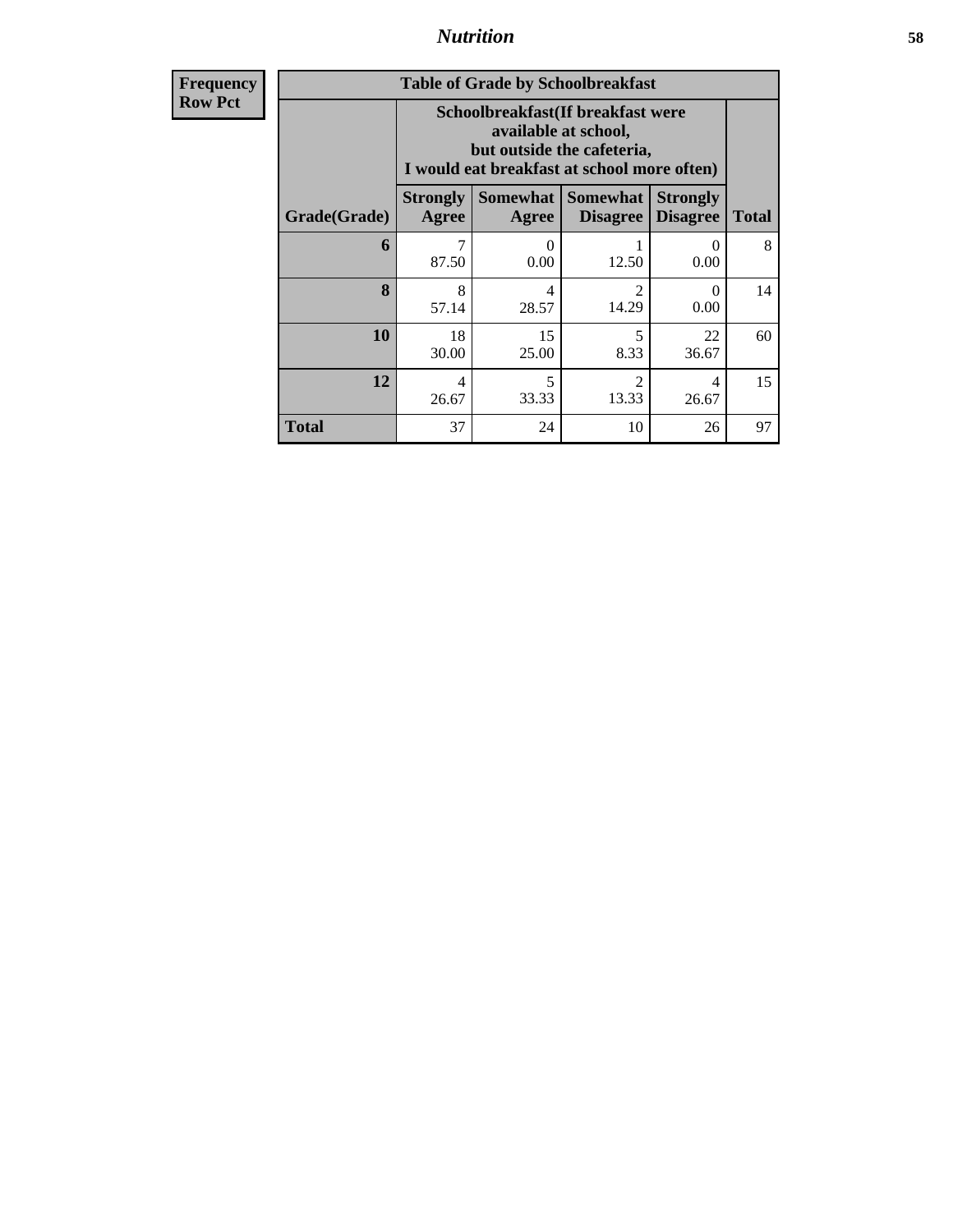| <b>Frequency</b> | <b>Table of Educationaids by Grade</b>                                                      |            |              |             |             |              |  |  |
|------------------|---------------------------------------------------------------------------------------------|------------|--------------|-------------|-------------|--------------|--|--|
| <b>Col Pct</b>   | <b>Educationaids</b> (I<br>have been<br>taught about<br><b>HIV/AIDS</b> at<br>school in the |            | Grade(Grade) |             |             |              |  |  |
|                  | past year)                                                                                  | 6          | 8            | 10          | 12          | <b>Total</b> |  |  |
|                  | Yes                                                                                         | 3<br>37.50 | 9<br>64.29   | 44<br>73.33 | 12<br>80.00 | 68           |  |  |
|                  | N <sub>0</sub>                                                                              | 5<br>62.50 | 5<br>35.71   | 16<br>26.67 | 3<br>20.00  | 29           |  |  |
|                  | <b>Total</b>                                                                                | 8          | 14           | 60          | 15          | 97           |  |  |

| Frequency      | <b>Table of Educationcharacter by Grade</b>                                          |              |            |             |            |              |
|----------------|--------------------------------------------------------------------------------------|--------------|------------|-------------|------------|--------------|
| <b>Col Pct</b> | Educationcharacter(I<br>have been taught<br>about character<br>education in the past | Grade(Grade) |            |             |            |              |
|                | year at school)                                                                      | 6            | 8          | 10          | <b>12</b>  | <b>Total</b> |
|                | <b>Yes</b>                                                                           | 5<br>62.50   | 8<br>57.14 | 42<br>70.00 | 9<br>60.00 | 64           |
|                | N <sub>o</sub>                                                                       | 3<br>37.50   | 6<br>42.86 | 18<br>30.00 | 6<br>40.00 | 33           |
|                | <b>Total</b>                                                                         | 8            | 14         | 60          | 15         | 97           |

| Frequency      |                                                  | <b>Table of Gradcoach1 by Grade</b> |            |             |             |              |  |  |
|----------------|--------------------------------------------------|-------------------------------------|------------|-------------|-------------|--------------|--|--|
| <b>Col Pct</b> | Gradcoach1(I<br>know who my<br><b>Graduation</b> | Grade(Grade)                        |            |             |             |              |  |  |
|                | Coach is)                                        | 6                                   | 8          | <b>10</b>   | 12          | <b>Total</b> |  |  |
|                | Yes                                              | 0.00                                | 5<br>35.71 | 12<br>20.00 | 5<br>33.33  | 22           |  |  |
|                | N <sub>0</sub>                                   | 8<br>100.00                         | 9<br>64.29 | 48<br>80.00 | 10<br>66.67 | 75           |  |  |
|                | <b>Total</b>                                     | 8                                   | 14         | 60          | 15          | 97           |  |  |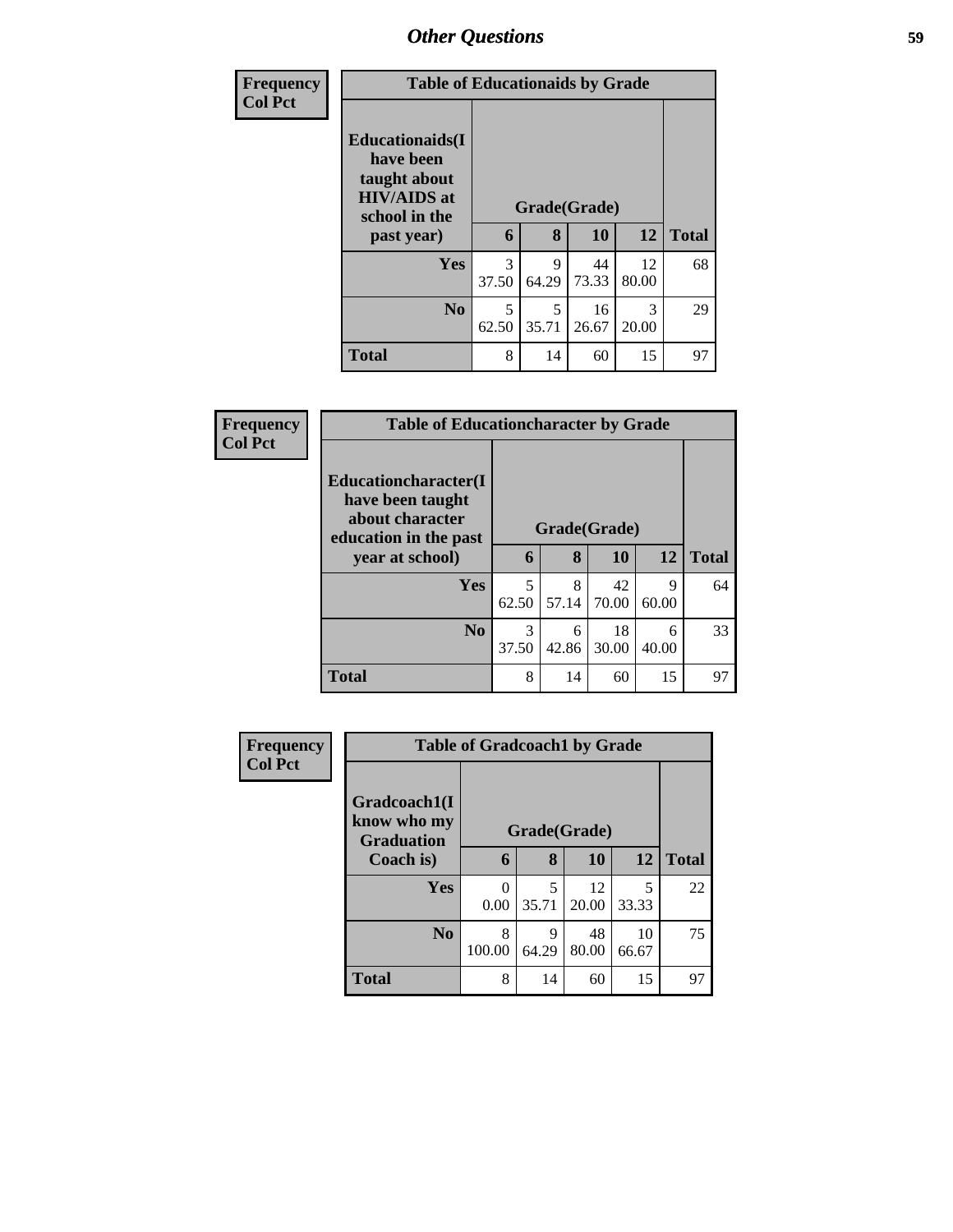| <b>Frequency</b> |                                                           | <b>Table of Gradcoach2 by Grade</b> |             |             |             |              |
|------------------|-----------------------------------------------------------|-------------------------------------|-------------|-------------|-------------|--------------|
| <b>Col Pct</b>   | Gradcoach2(I<br>have<br>contacted my<br><b>Graduation</b> | Grade(Grade)                        |             |             |             |              |
|                  | Coach)                                                    | 6                                   | 8           | <b>10</b>   | 12          | <b>Total</b> |
|                  | Yes                                                       | 0<br>0.00                           | 3<br>21.43  | 12<br>20.00 | 5<br>33.33  | 20           |
|                  | N <sub>0</sub>                                            | 8<br>100.00                         | 11<br>78.57 | 48<br>80.00 | 10<br>66.67 | 77           |
|                  | <b>Total</b>                                              | 8                                   | 14          | 60          | 15          | 97           |

| Frequency<br><b>Col Pct</b> |                                                                             | <b>Table of Gradcoach3 by Grade</b> |              |             |            |              |  |  |
|-----------------------------|-----------------------------------------------------------------------------|-------------------------------------|--------------|-------------|------------|--------------|--|--|
|                             | Gradcoach3(I<br>have received<br>assistance<br>from my<br><b>Graduation</b> |                                     | Grade(Grade) |             |            |              |  |  |
|                             | Coach)                                                                      | 6                                   | 8            | 10          | 12         | <b>Total</b> |  |  |
|                             | Yes                                                                         | $\Omega$<br>0.00                    | 3<br>21.43   | 10<br>16.67 | 4<br>26.67 | 17           |  |  |
|                             | N <sub>0</sub>                                                              | 6<br>75.00                          | 5<br>35.71   | 23<br>38.33 | 4<br>26.67 | 38           |  |  |
|                             | Don't know                                                                  | 2<br>25.00                          | 6<br>42.86   | 27<br>45.00 | 7<br>46.67 | 42           |  |  |
|                             | <b>Total</b>                                                                | 8                                   | 14           | 60          | 15         | 97           |  |  |

| Frequency      | <b>Table of Selfharm by Grade</b>                                                                                               |            |              |             |              |              |
|----------------|---------------------------------------------------------------------------------------------------------------------------------|------------|--------------|-------------|--------------|--------------|
| <b>Col Pct</b> |                                                                                                                                 |            |              |             |              |              |
|                | <b>Selfharm</b> (During<br>the past 12<br>months,<br>I harmed myself<br>on purpose<br><b>Suicideconsider</b><br>During the past |            |              |             |              |              |
|                | 12 months,<br>I seriously<br>considered                                                                                         |            | Grade(Grade) |             |              |              |
|                | suicide)                                                                                                                        | 6          | 8            | 10          | 12           | <b>Total</b> |
|                | <b>Yes</b>                                                                                                                      | 12.50      | 3<br>21.43   | 11<br>18.33 | 0<br>0.00    | 15           |
|                | N <sub>0</sub>                                                                                                                  | 7<br>87.50 | 11<br>78.57  | 49<br>81.67 | 15<br>100.00 | 82           |
|                | <b>Total</b>                                                                                                                    | 8          | 14           | 60          | 15           | 97           |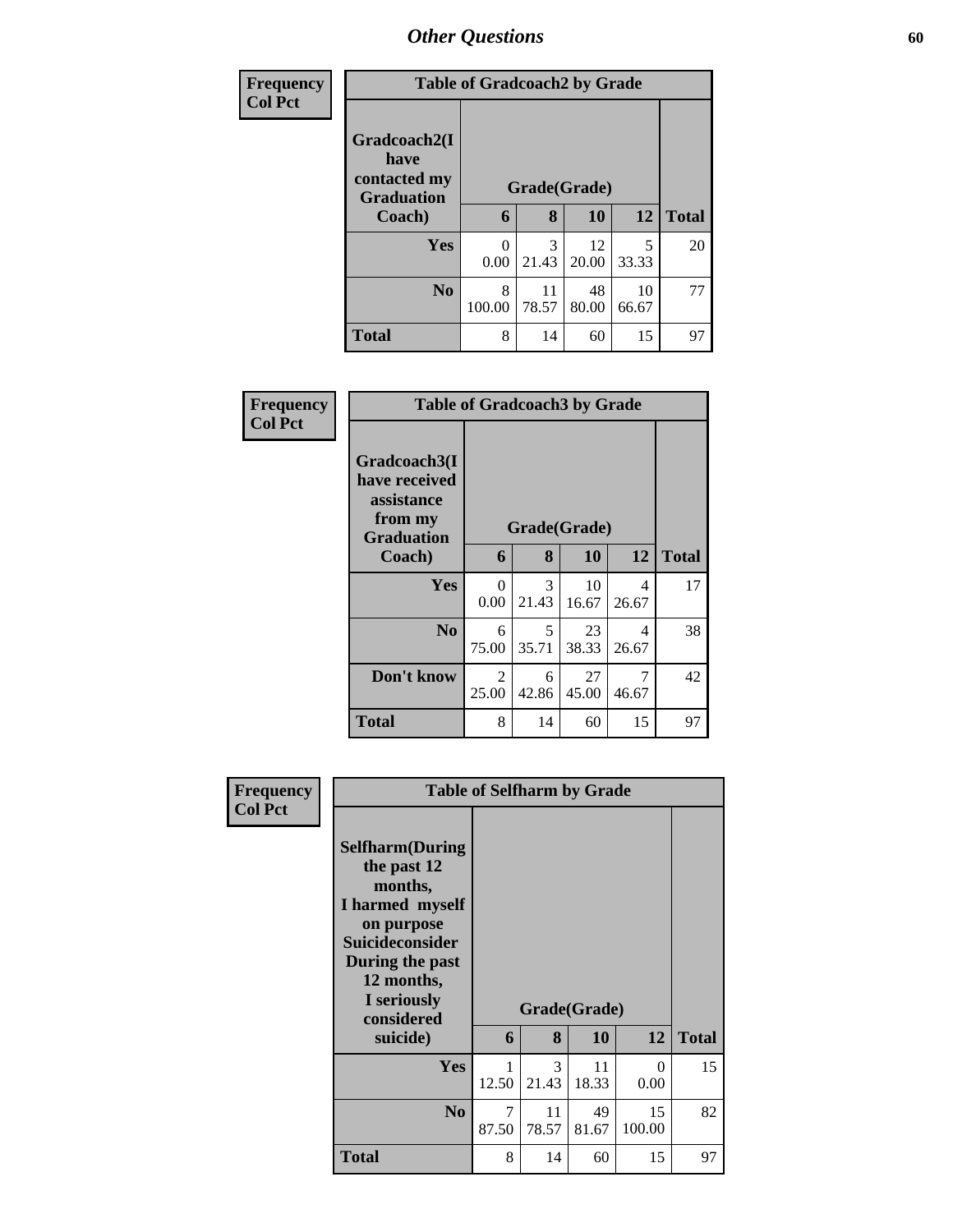| <b>Frequency</b> |                 | <b>Table of Suicideconsider by Grade</b> |             |             |              |              |  |  |
|------------------|-----------------|------------------------------------------|-------------|-------------|--------------|--------------|--|--|
| <b>Col Pct</b>   |                 | Grade(Grade)                             |             |             |              |              |  |  |
|                  | Suicideconsider | 6                                        | 8           | 10          | 12           | <b>Total</b> |  |  |
|                  | <b>Yes</b>      | 25.00                                    | 3<br>21.43  | 11.67       | 0.00         | 12           |  |  |
|                  | N <sub>0</sub>  | 6<br>75.00                               | 11<br>78.57 | 53<br>88.33 | 15<br>100.00 | 85           |  |  |
|                  | <b>Total</b>    | 8                                        | 14          | 60          | 15           | 97           |  |  |

| Frequency      |                                  | <b>Table of Suicideattempt by Grade</b> |             |             |                        |              |  |
|----------------|----------------------------------|-----------------------------------------|-------------|-------------|------------------------|--------------|--|
| <b>Col Pct</b> | Suicideattempt(I                 |                                         |             |             |                        |              |  |
|                | have attempted<br>suicide in the | Grade(Grade)                            |             |             |                        |              |  |
|                | last year)                       | 6                                       | 8           | <b>10</b>   | 12                     | <b>Total</b> |  |
|                | Yes                              | 12.50                                   | 4<br>28.57  | 11.67       | $\mathcal{D}$<br>13.33 | 14           |  |
|                | N <sub>0</sub>                   | 87.50                                   | 10<br>71.43 | 53<br>88.33 | 13<br>86.67            | 83           |  |
|                | <b>Total</b>                     | 8                                       | 14          | 60          | 15                     | 97           |  |

| Frequency<br><b>Col Pct</b> |                                                        | <b>Table of Instantmessaged by Grade</b> |              |             |              |              |  |  |
|-----------------------------|--------------------------------------------------------|------------------------------------------|--------------|-------------|--------------|--------------|--|--|
|                             | Instantmessaged(I<br>have instant<br>messaged people I |                                          | Grade(Grade) |             |              |              |  |  |
|                             | do not even know)                                      | 6                                        | 8            | <b>10</b>   | 12           | <b>Total</b> |  |  |
|                             | Yes                                                    | 12.50                                    | 50.00        | 19<br>31.67 | 0.00         | 27           |  |  |
|                             | N <sub>0</sub>                                         | 7<br>87.50                               | 7<br>50.00   | 41<br>68.33 | 15<br>100.00 | 70           |  |  |
|                             | Total                                                  | 8                                        | 14           | 60          | 15           | 97           |  |  |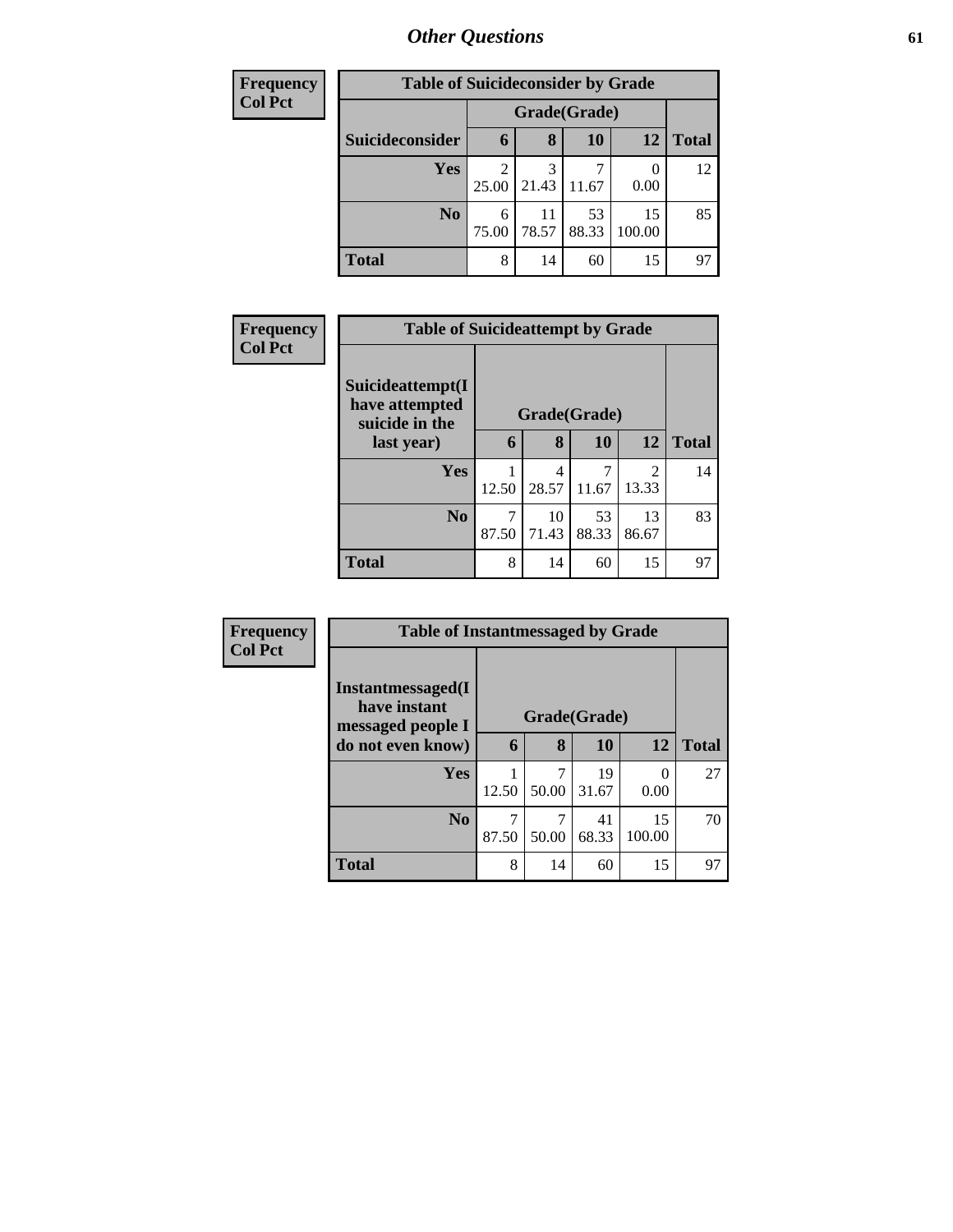| <b>Frequency</b> | <b>Table of Getsalong by Grade</b>                  |                         |                        |             |                                   |              |  |
|------------------|-----------------------------------------------------|-------------------------|------------------------|-------------|-----------------------------------|--------------|--|
| <b>Col Pct</b>   | Getsalong(I get<br>along with other<br>students and | Grade(Grade)            |                        |             |                                   |              |  |
|                  | adults)                                             | 6                       | 8                      | <b>10</b>   | 12                                | <b>Total</b> |  |
|                  | <b>Strongly Agree</b>                               | 4<br>50.00              | $\mathcal{R}$<br>21.43 | 24<br>40.00 | 8<br>53.33                        | 39           |  |
|                  | <b>Somewhat Agree</b>                               | $\mathfrak{D}$<br>25.00 | 3<br>21.43             | 21<br>35.00 | $\overline{\phantom{0}}$<br>33.33 | 31           |  |
|                  | <b>Somewhat Disagree</b>                            | 12.50                   | 5<br>35.71             | 8<br>13.33  | $\mathfrak{D}$<br>13.33           | 16           |  |
|                  | <b>Strongly Disagree</b>                            | 12.50                   | 3<br>21.43             | 11.67       | 0<br>0.00                         | 11           |  |
|                  | <b>Total</b>                                        | 8                       | 14                     | 60          | 15                                | 97           |  |

| Frequency      |                                  | <b>Table of Safehome by Grade</b> |                  |                   |                                      |    |  |  |  |  |
|----------------|----------------------------------|-----------------------------------|------------------|-------------------|--------------------------------------|----|--|--|--|--|
| <b>Col Pct</b> | Safehome(I feel<br>safe at home) | Grade(Grade)<br>6                 | <b>Total</b>     |                   |                                      |    |  |  |  |  |
|                | <b>Strongly Agree</b>            | 6<br>75.00                        | 8<br>8<br>57.14  | 10<br>34<br>56.67 | 12<br>8<br>53.33                     | 56 |  |  |  |  |
|                | <b>Somewhat Agree</b>            | $\mathfrak{D}$<br>25.00           | 6<br>42.86       | 14<br>23.33       | $\mathfrak{D}$<br>13.33              | 24 |  |  |  |  |
|                | <b>Somewhat Disagree</b>         | 0<br>0.00                         | 0<br>0.00        | 5<br>8.33         | $\mathcal{D}_{\mathcal{L}}$<br>13.33 |    |  |  |  |  |
|                | <b>Strongly Disagree</b>         | 0<br>0.00                         | $\Omega$<br>0.00 | 11.67             | 3<br>20.00                           | 10 |  |  |  |  |
|                | <b>Total</b>                     | 8                                 | 14               | 60                | 15                                   | 97 |  |  |  |  |

| Frequency      |                                                                                                     | <b>Table of Adulttalk by Grade</b> |            |                    |            |              |
|----------------|-----------------------------------------------------------------------------------------------------|------------------------------------|------------|--------------------|------------|--------------|
| <b>Col Pct</b> | <b>Adulttalk(I</b><br>know an<br>adult at<br>school that<br>I can talk<br>with if $I$<br>need help) | 6                                  | 8          | Grade(Grade)<br>10 | 12         | <b>Total</b> |
|                | <b>Yes</b>                                                                                          | 7<br>87.50                         | 8<br>57.14 | 34<br>56.67        | 6<br>40.00 | 55           |
|                | N <sub>0</sub>                                                                                      | 1<br>12.50                         | 6<br>42.86 | 26<br>43.33        | 9<br>60.00 | 42           |
|                | <b>Total</b>                                                                                        | 8                                  | 14         | 60                 | 15         | 97           |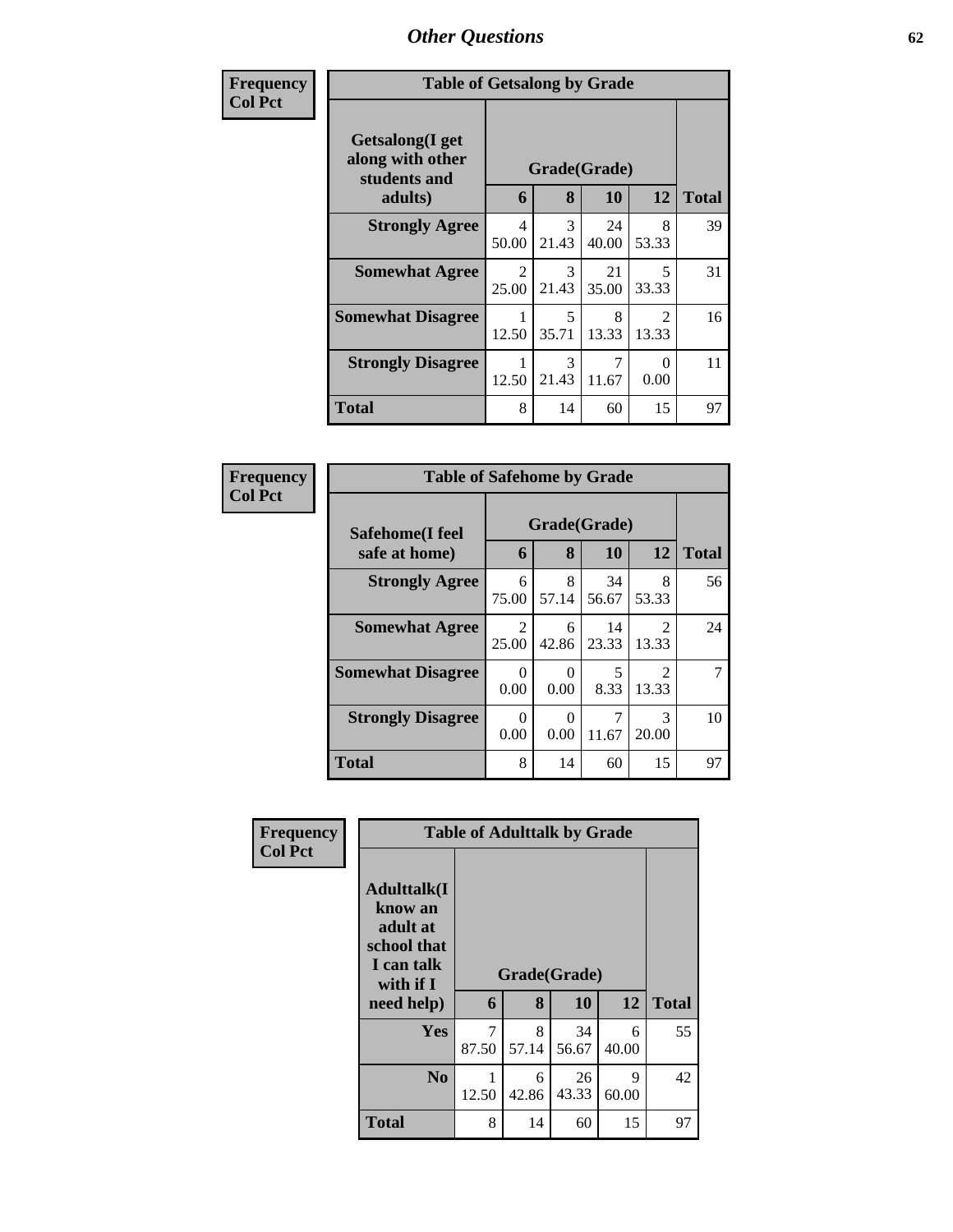**Frequency Row Pct**

| <b>Table of Grade by Tvtime</b> |             |                                                                                        |            |                           |                      |                   |              |  |  |
|---------------------------------|-------------|----------------------------------------------------------------------------------------|------------|---------------------------|----------------------|-------------------|--------------|--|--|
|                                 |             | Tvtime(On an average school day,<br>how much unsupervised time do I spend watching TV) |            |                           |                      |                   |              |  |  |
| Grade(Grade)                    | None        | <b>Less that</b><br>hour/day                                                           | hour/day   | $2 - 3$<br>hours/day      | $4 - 5$<br>hours/day | $6+$<br>hours/day | <b>Total</b> |  |  |
| 6                               | 25.00       | 12.50                                                                                  | 12.50      | $\mathbf{\Omega}$<br>0.00 | 0.00                 | 50.00             | 8            |  |  |
| 8                               | 7.14        | 2<br>14.29                                                                             | 7.14       | 35.71                     | 7.14                 | 4<br>28.57        | 14           |  |  |
| 10                              | 10<br>16.67 | 3<br>5.00                                                                              | ⇁<br>11.67 | 10<br>16.67               | 14<br>23.33          | 16<br>26.67       | 60           |  |  |
| 12                              | 2<br>13.33  | 4<br>26.67                                                                             | っ<br>13.33 | 4<br>26.67                | 13.33                | 6.67              | 15           |  |  |
| <b>Total</b>                    | 15          | 10                                                                                     | 11         | 19                        | 17                   | 25                | 97           |  |  |

**Frequency Row Pct**

| <b>Table of Grade by Computertime</b> |                         |                                                                                                  |                     |                      |                      |                   |              |  |  |
|---------------------------------------|-------------------------|--------------------------------------------------------------------------------------------------|---------------------|----------------------|----------------------|-------------------|--------------|--|--|
|                                       |                         | Computertime(On an average school day,<br>how much unsupervised time do I spend on the computer) |                     |                      |                      |                   |              |  |  |
| Grade(Grade)                          | <b>None</b>             | <b>Less that</b>                                                                                 | hour/day   hour/day | $2 - 3$<br>hours/day | $4 - 5$<br>hours/day | $6+$<br>hours/day | <b>Total</b> |  |  |
| 6                                     | $\mathfrak{D}$<br>25.00 | 3<br>37.50                                                                                       | 12.50               | 0<br>0.00            | 0.00                 | 25.00             | 8            |  |  |
| 8                                     | 3<br>21.43              | 3<br>21.43                                                                                       | っ<br>14.29          | 3<br>21.43           | 0.00                 | 3<br>21.43        | 14           |  |  |
| 10                                    | 19<br>31.67             | 8<br>13.33                                                                                       | 4<br>6.67           | 12<br>20.00          | 8.33                 | 12<br>20.00       | 60           |  |  |
| 12                                    | $\mathcal{D}$<br>13.33  | 3<br>20.00                                                                                       | 4<br>26.67          | 6<br>40.00           | 0.00                 | 0.00              | 15           |  |  |
| <b>Total</b>                          | 26                      | 17                                                                                               | 11                  | 21                   | 5                    | 17                | 97           |  |  |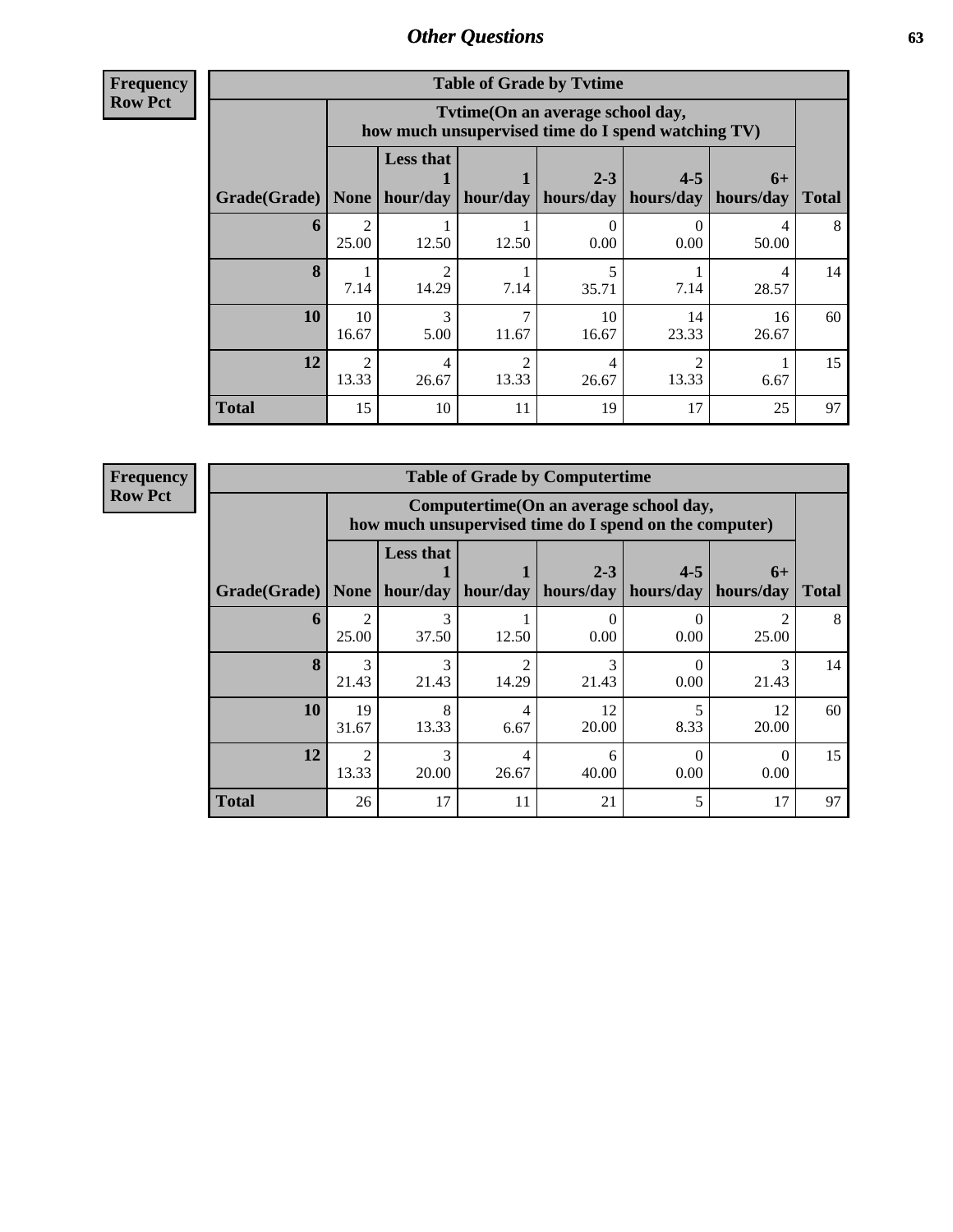### *Questions about Driving Laws* **64** *Driving Questions were asked only of high school students.*

| <b>Frequency</b> |  |
|------------------|--|
| <b>Row Pct</b>   |  |

| <b>Table of Grade by License1</b>        |                                                                                                                                           |                          |                |           |                      |              |  |  |  |
|------------------------------------------|-------------------------------------------------------------------------------------------------------------------------------------------|--------------------------|----------------|-----------|----------------------|--------------|--|--|--|
|                                          | License1(During the first 6 months of driving<br>with a provisional license,<br>the only passengers who can ride with the<br>driver are:) |                          |                |           |                      |              |  |  |  |
| Grade(Grade)                             | <b>Parent or</b><br>Guardian                                                                                                              | Family<br><b>Members</b> | <b>Friends</b> | Anyone    | Don't<br><b>Know</b> | <b>Total</b> |  |  |  |
| 6                                        | $\Omega$                                                                                                                                  | $\Omega$                 | $\Omega$       | $\Omega$  | 0                    | 0            |  |  |  |
| 8                                        | 0                                                                                                                                         | $\Omega$                 | $\theta$       | 0         | 0                    | 0            |  |  |  |
| 10                                       | 27<br>45.00                                                                                                                               | 8<br>13.33               | 6<br>10.00     | 4<br>6.67 | 15<br>25.00          | 60           |  |  |  |
| 12                                       | $\mathfrak{D}$<br>1<br>$\overline{\mathcal{A}}$<br>4<br>4<br>13.33<br>26.67<br>26.67<br>6.67<br>26.67                                     |                          |                |           |                      |              |  |  |  |
| <b>Total</b><br>8<br>5<br>31<br>12<br>19 |                                                                                                                                           |                          |                |           |                      |              |  |  |  |
|                                          | <b>Frequency Missing = 22</b>                                                                                                             |                          |                |           |                      |              |  |  |  |

| <b>Frequency</b> |              | <b>Table of Grade by License2</b> |                                                                                                          |                         |                                                    |               |              |  |  |
|------------------|--------------|-----------------------------------|----------------------------------------------------------------------------------------------------------|-------------------------|----------------------------------------------------|---------------|--------------|--|--|
| <b>Row Pct</b>   |              |                                   | License2(17 yr old drivers with a<br>provisional driver's license cannot<br>drive between the hours of:) |                         |                                                    |               |              |  |  |
|                  | Grade(Grade) | <b>Midnight</b><br>to 6am         | 1am<br>to<br>5am                                                                                         | 1am<br>to<br><b>6am</b> | N <sub>0</sub><br>curfew<br>for 17<br>year<br>olds | Don't<br>Know | <b>Total</b> |  |  |
|                  | 6            | $\Omega$                          | $\theta$                                                                                                 | $\Omega$                | $\Omega$                                           | $\Omega$      | $\Omega$     |  |  |
|                  | 8            | $\Omega$                          | $\Omega$                                                                                                 | $\Omega$                | $\Omega$                                           | $\Omega$      | $\Omega$     |  |  |
|                  | 10           | 19<br>31.67                       | 5<br>8.33                                                                                                | 6<br>10.00              | 8<br>13.33                                         | 22<br>36.67   | 60           |  |  |
|                  | 12           | 3<br>20.00                        | 5<br>33.33                                                                                               | $\mathfrak{D}$<br>13.33 | 1<br>6.67                                          | 4<br>26.67    | 15           |  |  |
|                  | <b>Total</b> | 22                                | 10                                                                                                       | 8                       | 9                                                  | 26            | 75           |  |  |
|                  |              | <b>Frequency Missing = 22</b>     |                                                                                                          |                         |                                                    |               |              |  |  |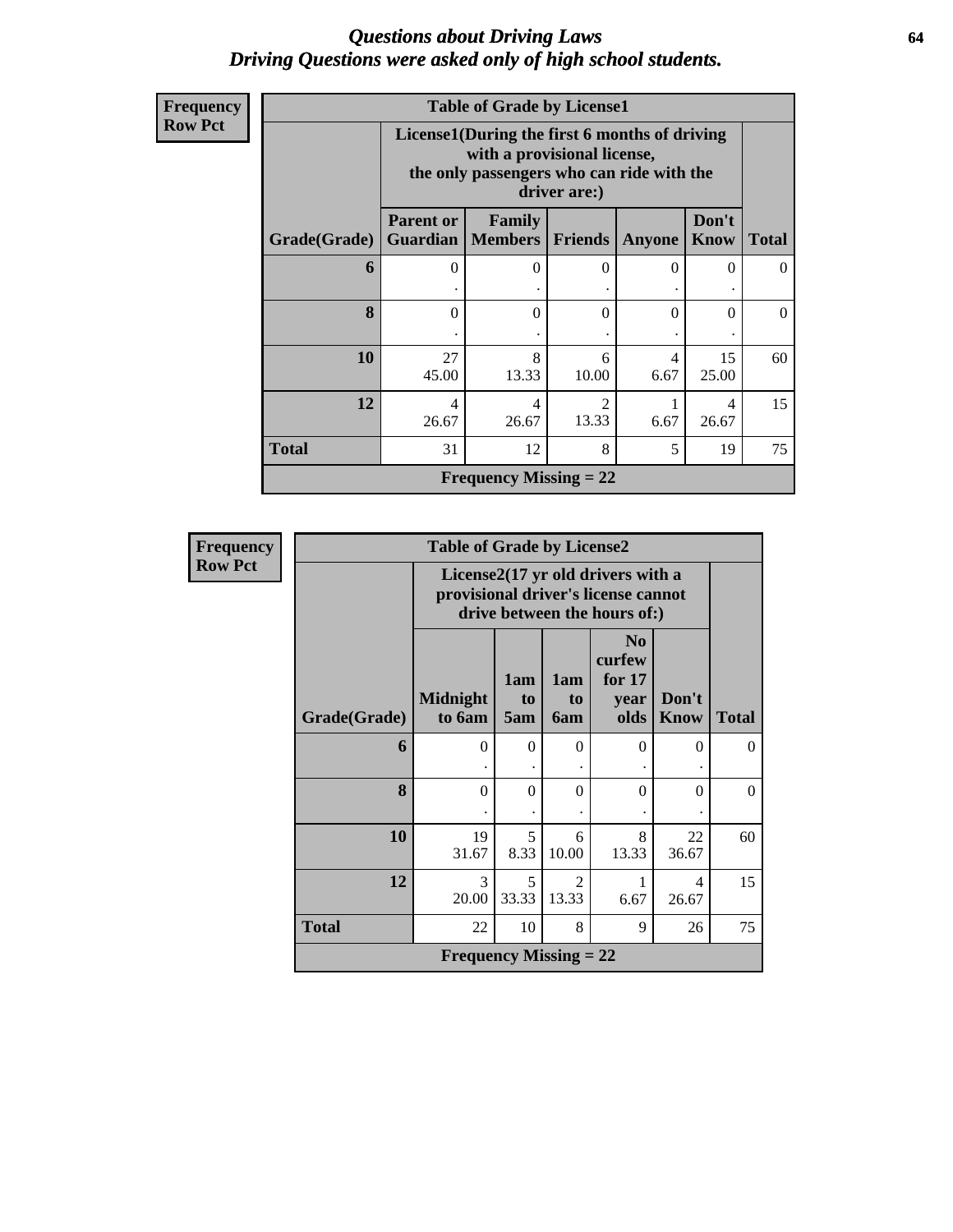### *Questions about Driving Laws* **65** *Driving Questions were asked only of high school students.*

| Frequency      |              | <b>Table of Grade by License3</b> |                                                                                        |                               |           |                        |               |                |
|----------------|--------------|-----------------------------------|----------------------------------------------------------------------------------------|-------------------------------|-----------|------------------------|---------------|----------------|
| <b>Row Pct</b> |              |                                   | License3(For drivers under the age of 21,<br>what level of alcohol is considered DUI?) |                               |           |                        |               |                |
|                | Grade(Grade) | Any<br><b>Amount</b>              | 0.02                                                                                   | 0.04                          | 0.06      | 0.08                   | Don't<br>know | <b>Total</b>   |
|                | 6            | $\theta$                          | $\Omega$                                                                               | $\theta$                      | $\Omega$  | $\Omega$               | 0             | $\theta$       |
|                | 8            | $\theta$                          | $\theta$                                                                               | $\theta$                      | $\theta$  | $\Omega$               | $\theta$      | $\overline{0}$ |
|                | 10           | 11<br>18.33                       | 6<br>10.00                                                                             | 1.67                          | 3<br>5.00 | 9<br>15.00             | 30<br>50.00   | 60             |
|                | 12           | $\mathfrak{D}$<br>13.33           | 6.67                                                                                   | 6<br>40.00                    | 0<br>0.00 | $\mathcal{D}$<br>13.33 | 4<br>26.67    | 15             |
|                | <b>Total</b> | 13                                | 7                                                                                      | 7                             | 3         | 11                     | 34            | 75             |
|                |              |                                   |                                                                                        | <b>Frequency Missing = 22</b> |           |                        |               |                |

**Frequency Row Pct**

| <b>Table of Grade by License4</b> |                         |                                                                                                                                               |                         |                        |                  |             |          |  |  |
|-----------------------------------|-------------------------|-----------------------------------------------------------------------------------------------------------------------------------------------|-------------------------|------------------------|------------------|-------------|----------|--|--|
|                                   |                         | License4(A driver under 21 automatically<br>loses his/her license if caught exceeding the<br>posted speet limit by:)                          |                         |                        |                  |             |          |  |  |
| Grade(Grade)                      | $15+$<br>mph            | Can't<br>lose<br><b>Depends</b><br>license<br>$35+$<br>$25+$<br>Don't<br>for<br><b>on</b><br>speeding<br>judge<br>Total<br>mph<br>mph<br>know |                         |                        |                  |             |          |  |  |
| 6                                 | 0                       | $\Omega$                                                                                                                                      | $\theta$                | 0                      | 0                | 0           | $\theta$ |  |  |
| 8                                 | $\theta$                | $\Omega$                                                                                                                                      | $\Omega$                | $\Omega$               | $\Omega$         | $\Omega$    | $\Omega$ |  |  |
| 10                                | $\overline{7}$<br>11.67 | 6<br>10.00                                                                                                                                    | $\overline{7}$<br>11.67 | 6<br>10.00             | 7<br>11.67       | 27<br>45.00 | 60       |  |  |
| 12                                | 3<br>20.00              | 3<br>20.00                                                                                                                                    | $\mathfrak{D}$<br>13.33 | $\mathcal{D}$<br>13.33 | $\Omega$<br>0.00 | 5<br>33.33  | 15       |  |  |
| <b>Total</b>                      | 10                      | 9                                                                                                                                             | 9                       | 8                      | 7                | 32          | 75       |  |  |
| <b>Frequency Missing = 22</b>     |                         |                                                                                                                                               |                         |                        |                  |             |          |  |  |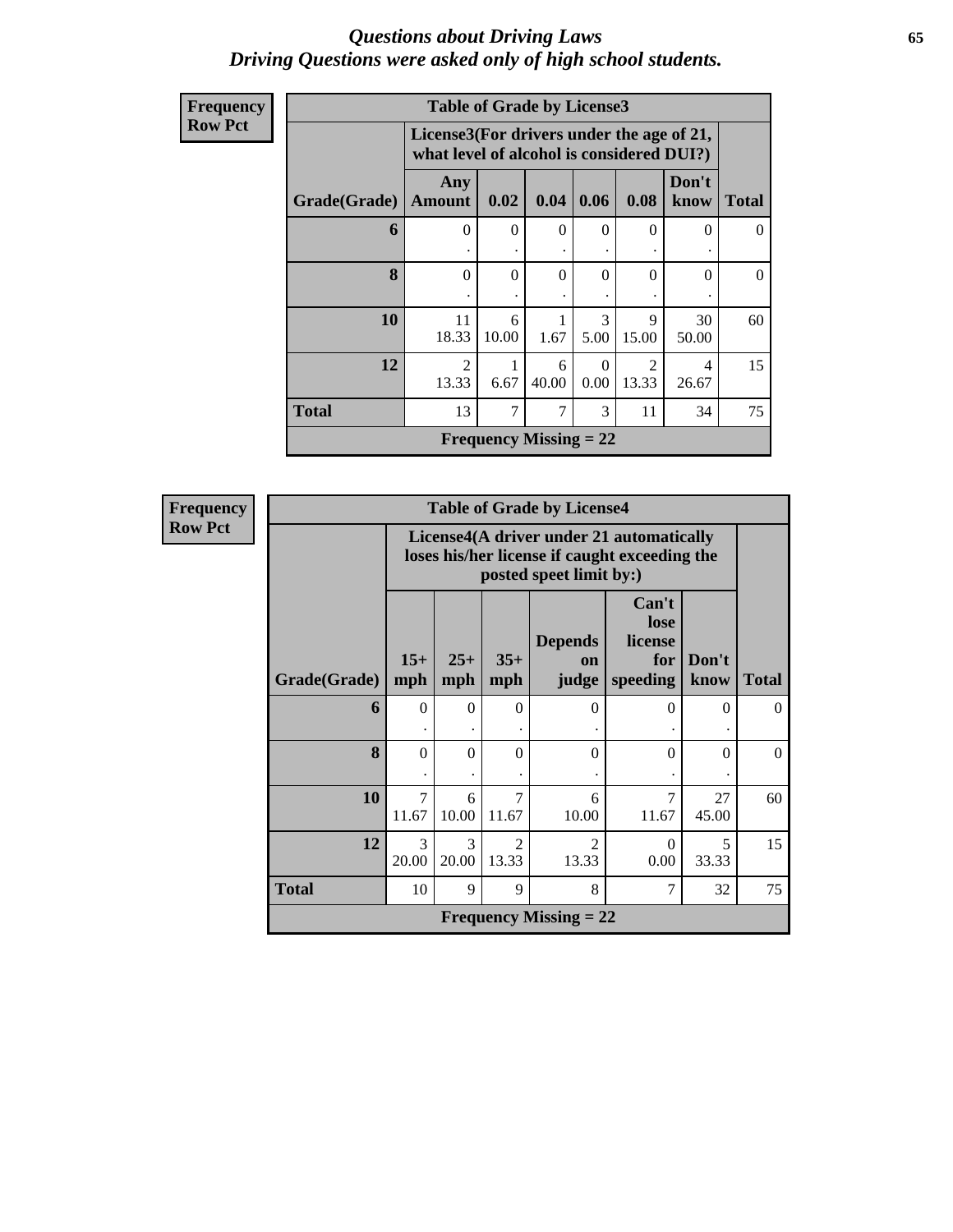### *Questions about Driving Laws* **66** *Driving Questions were asked only of high school students.*

| Frequency      | <b>Table of Grade by License5</b> |                               |                                                                                                                                                            |               |              |  |
|----------------|-----------------------------------|-------------------------------|------------------------------------------------------------------------------------------------------------------------------------------------------------|---------------|--------------|--|
| <b>Row Pct</b> |                                   |                               | License5(A<br>Georgia teenager<br>with family<br>connections or a<br>good lawyer can<br>break a teen<br>driving law and<br>keep their driver's<br>license) |               |              |  |
|                | Grade(Grade)                      | Yes                           | N <sub>0</sub>                                                                                                                                             | Don't<br>know | <b>Total</b> |  |
|                | 6                                 | $\theta$                      | $\theta$                                                                                                                                                   | 0             | $\theta$     |  |
|                | 8                                 | $\overline{0}$                | $\theta$                                                                                                                                                   | 0             | $\theta$     |  |
|                | 10                                | 12<br>20.00                   | 21<br>35.00                                                                                                                                                | 27<br>45.00   | 60           |  |
|                | 12                                | $\overline{2}$<br>13.33       | 6<br>40.00                                                                                                                                                 | 7<br>46.67    | 15           |  |
|                | <b>Total</b>                      | 14                            | 27                                                                                                                                                         | 34            | 75           |  |
|                |                                   | <b>Frequency Missing = 22</b> |                                                                                                                                                            |               |              |  |

| <b>Frequency</b> | <b>Table of Grade by License6</b> |                               |                                                                                                                                    |               |              |
|------------------|-----------------------------------|-------------------------------|------------------------------------------------------------------------------------------------------------------------------------|---------------|--------------|
| <b>Row Pct</b>   |                                   |                               | License6(I know a<br>friend or<br>classmate that<br>broke a teen<br>driving law,<br>but was allowed to<br>keep his/her<br>license) |               |              |
|                  | Grade(Grade)                      | Yes                           | N <sub>0</sub>                                                                                                                     | Don't<br>know | <b>Total</b> |
|                  | 6                                 | $\theta$                      | $\theta$                                                                                                                           | 0             | 0            |
|                  | 8                                 | $\Omega$                      | $\Omega$                                                                                                                           | 0             | $\theta$     |
|                  | 10                                | 13<br>21.67                   | 19<br>31.67                                                                                                                        | 28<br>46.67   | 60           |
|                  | 12                                | 3<br>20.00                    | $\overline{\phantom{0}}$<br>33.33                                                                                                  | 7<br>46.67    | 15           |
|                  | <b>Total</b>                      | 16                            | 24                                                                                                                                 | 35            | 75           |
|                  |                                   | <b>Frequency Missing = 22</b> |                                                                                                                                    |               |              |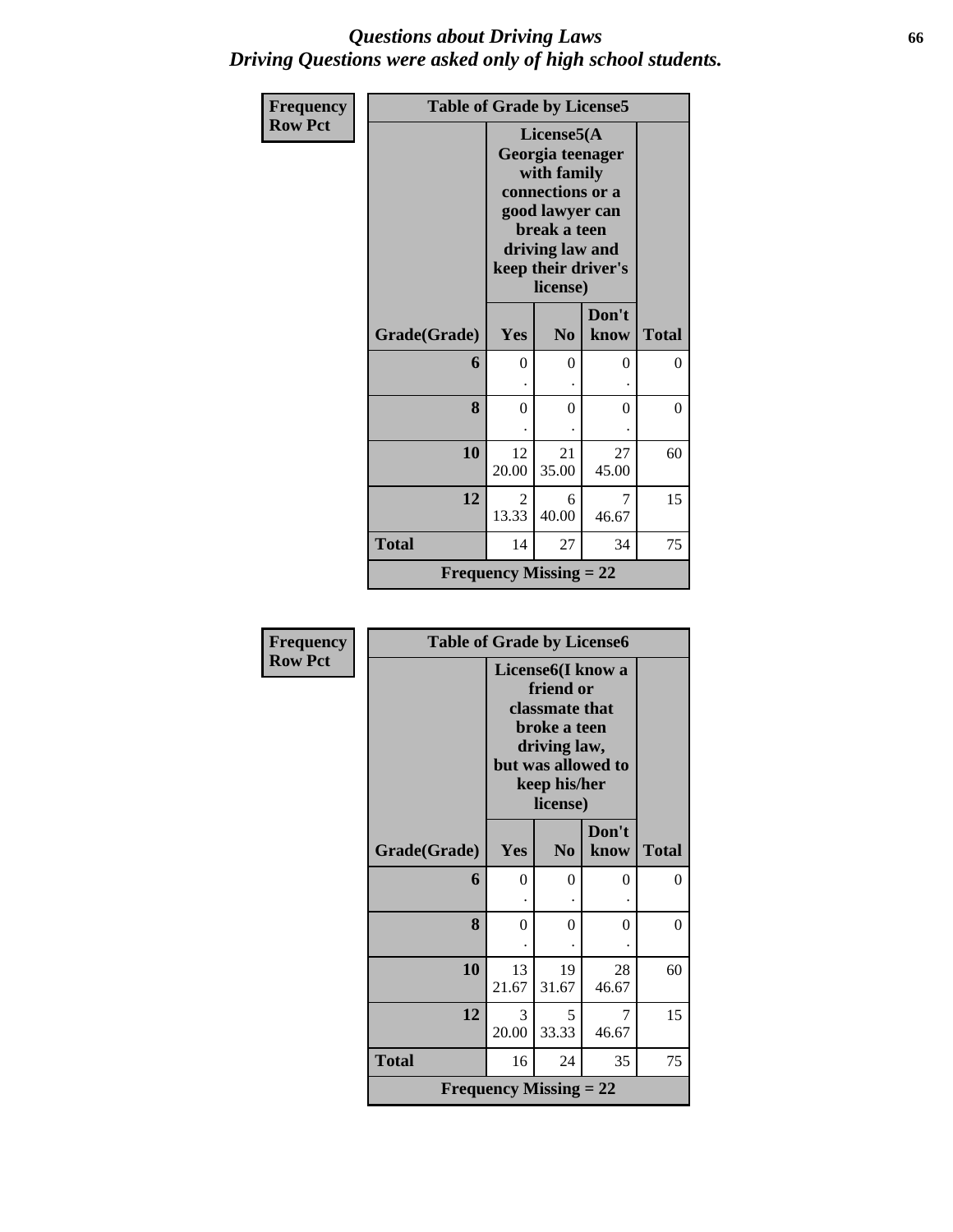### *Questions about Driving Laws* **67** *Driving Questions were asked only of high school students.*

| <b>Frequency</b> |              |                                                                             | <b>Table of Grade by License7</b> |                                                                                               |                        |                |
|------------------|--------------|-----------------------------------------------------------------------------|-----------------------------------|-----------------------------------------------------------------------------------------------|------------------------|----------------|
| <b>Row Pct</b>   |              |                                                                             |                                   | License7(A student under the age of 18 cam loser<br>his/her driving privileges if he or she:) |                        |                |
|                  | Grade(Grade) | <b>Have</b><br>more than<br>10<br>unexcused<br>absences<br>per school<br>yr | Drop out<br>without<br>graduating | <b>Bring</b><br>alcohol/drugs/weapon<br>to school                                             | All of<br>the<br>above | <b>Total</b>   |
|                  |              |                                                                             |                                   |                                                                                               |                        |                |
|                  | 6            | $\overline{0}$                                                              | $\Omega$                          | $\Omega$                                                                                      | $\Omega$               | $\overline{0}$ |
|                  | 8            | $\Omega$                                                                    | $\Omega$                          | $\Omega$                                                                                      | $\Omega$               | $\theta$       |
|                  | 10           | 13<br>21.67                                                                 | 6<br>10.00                        | 9<br>15.00                                                                                    | 32<br>53.33            | 60             |
|                  | 12           | 5<br>33.33                                                                  | 6.67                              | $\overline{2}$<br>13.33                                                                       | 46.67                  | 15             |
|                  | <b>Total</b> | 18                                                                          | 7                                 | 11                                                                                            | 39                     | 75             |
|                  |              |                                                                             | <b>Frequency Missing = 22</b>     |                                                                                               |                        |                |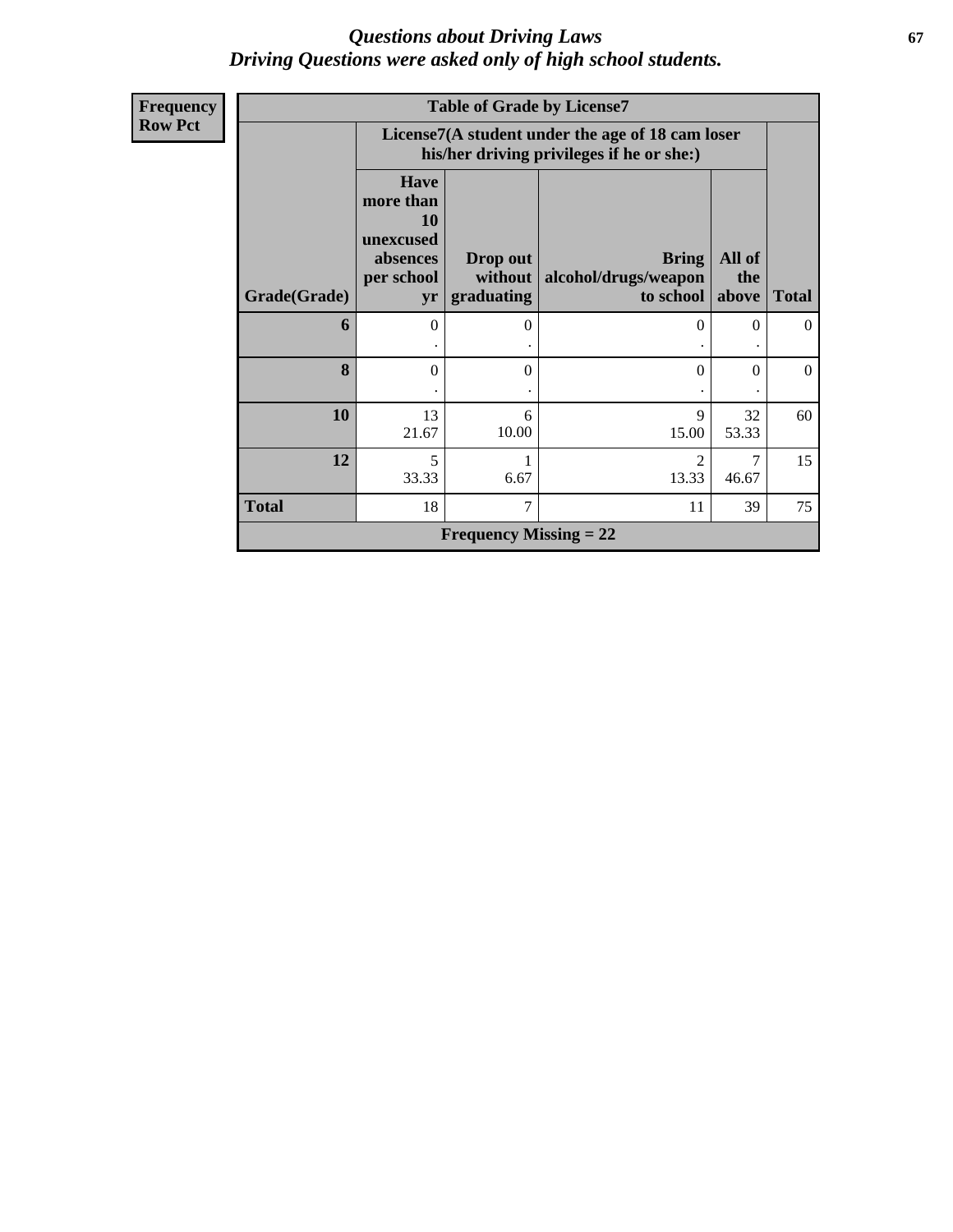# *Select Results by Gender* **68**

| Frequency      | <b>Table of SchoolClimate2 by Gender</b>          |                                 |                                     |                |  |  |  |
|----------------|---------------------------------------------------|---------------------------------|-------------------------------------|----------------|--|--|--|
| <b>Col Pct</b> | SchoolClimate2(I<br>feel successful at<br>school) | Gender(Gender)<br><b>Female</b> | <b>Male</b>                         | <b>Total</b>   |  |  |  |
|                | <b>Strongly Agree</b>                             | 15<br>46.88                     | 30<br>46.15                         | 45             |  |  |  |
|                | <b>Somewhat Agree</b>                             | 14<br>43.75                     | 27<br>41.54                         | 41             |  |  |  |
|                | <b>Somewhat Disagree</b>                          | $\Omega$<br>0.00                | $\mathcal{D}_{\mathcal{L}}$<br>3.08 | $\overline{2}$ |  |  |  |
|                | <b>Strongly Disagree</b>                          | 3<br>9.38                       | 6<br>9.23                           | 9              |  |  |  |
|                | <b>Total</b>                                      | 32                              | 65                                  | 97             |  |  |  |

| Frequency      | <b>Table of SchoolClimate6 by Gender</b>                 |                        |                               |              |  |  |  |
|----------------|----------------------------------------------------------|------------------------|-------------------------------|--------------|--|--|--|
| <b>Col Pct</b> | <b>SchoolClimate6(Teachers</b><br>treat me with respect) | <b>Female</b>          | Gender(Gender)<br><b>Male</b> | <b>Total</b> |  |  |  |
|                | <b>Strongly Agree</b>                                    | 15<br>46.88            | 27<br>41.54                   | 42           |  |  |  |
|                | <b>Somewhat Agree</b>                                    | 11<br>34.38            | 23<br>35.38                   | 34           |  |  |  |
|                | <b>Somewhat Disagree</b>                                 | $\mathfrak{D}$<br>6.25 | 10.77                         | 9            |  |  |  |
|                | <b>Strongly Disagree</b>                                 | 4<br>12.50             | 8<br>12.31                    | 12           |  |  |  |
|                | <b>Total</b>                                             | 32                     | 65                            | 97           |  |  |  |

| <b>Frequency</b> | <b>Table of SchoolClimate8 by Gender</b>                                             |               |                               |              |
|------------------|--------------------------------------------------------------------------------------|---------------|-------------------------------|--------------|
| <b>Col Pct</b>   | <b>SchoolClimate8(Students</b><br>are frequently<br>recognized for good<br>behavior) | <b>Female</b> | Gender(Gender)<br><b>Male</b> | <b>Total</b> |
|                  | <b>Strongly Agree</b>                                                                | 9<br>28.13    | 21<br>32.31                   | 30           |
|                  | <b>Somewhat Agree</b>                                                                | 11<br>34.38   | 23<br>35.38                   | 34           |
|                  | <b>Somewhat Disagree</b>                                                             | 5<br>15.63    | 9<br>13.85                    | 14           |
|                  | <b>Strongly Disagree</b>                                                             | 7<br>21.88    | 12<br>18.46                   | 19           |
|                  | Total                                                                                | 32            | 65                            | 97           |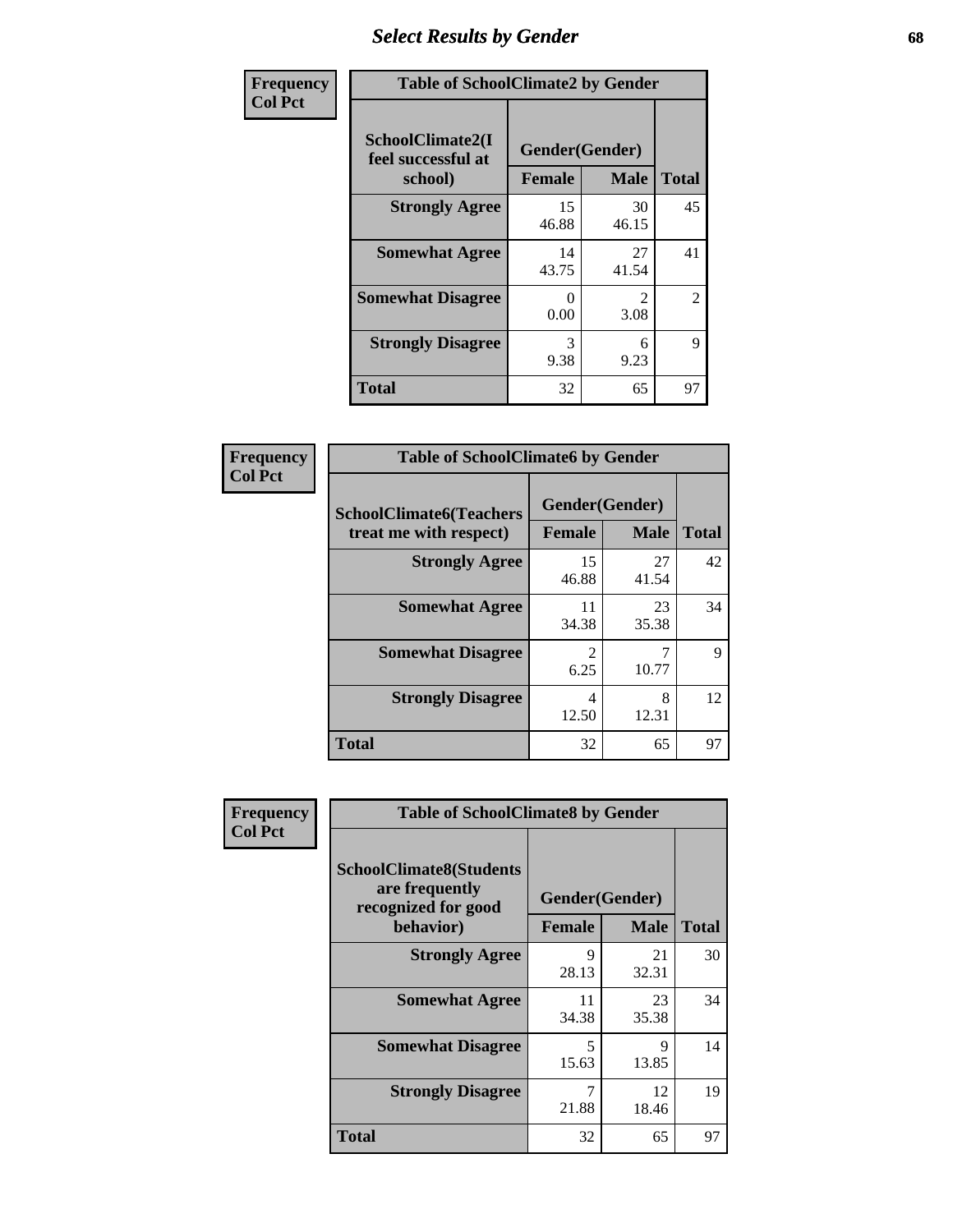## *Select Results by Gender* **69**

| Frequency      | <b>Table of Gender by Dropout</b> |                                                                        |                |              |
|----------------|-----------------------------------|------------------------------------------------------------------------|----------------|--------------|
| <b>Row Pct</b> |                                   | Dropout(I<br>have<br>thought<br>about<br>dropping<br>out of<br>school) |                |              |
|                | Gender(Gender)                    | Yes                                                                    | N <sub>0</sub> | <b>Total</b> |
|                | <b>Female</b>                     | 20<br>62.50                                                            | 12<br>37.50    | 32           |
|                | <b>Male</b>                       | 23<br>35.38                                                            | 42<br>64.62    | 65           |
|                | <b>Total</b>                      | 43                                                                     | 54             | 97           |

| <b>Frequency</b> | <b>Table of Gender by Dropoutreason</b> |                                                                     |              |                                 |                                |              |              |
|------------------|-----------------------------------------|---------------------------------------------------------------------|--------------|---------------------------------|--------------------------------|--------------|--------------|
| <b>Row Pct</b>   |                                         | Dropoutreason (If I dropped out the<br>reason would most likely be) |              |                                 |                                |              |              |
|                  | Gender(Gender)                          | Won't<br><b>Drop</b><br>out                                         | <b>Bored</b> | <b>Family</b><br><b>Reasons</b> | <b>Being</b><br><b>Bullied</b> | <b>Other</b> | <b>Total</b> |
|                  | <b>Female</b>                           | 11<br>34.38                                                         | 5<br>15.63   | 15.63                           | $\Omega$<br>0.00               | 11<br>34.38  | 32           |
|                  | <b>Male</b>                             | 35<br>53.85                                                         | 10<br>15.38  | 7.69                            | 3.08                           | 13<br>20.00  | 65           |
|                  | <b>Total</b>                            | 46                                                                  | 15           | 10                              | $\overline{c}$                 | 24           | 97           |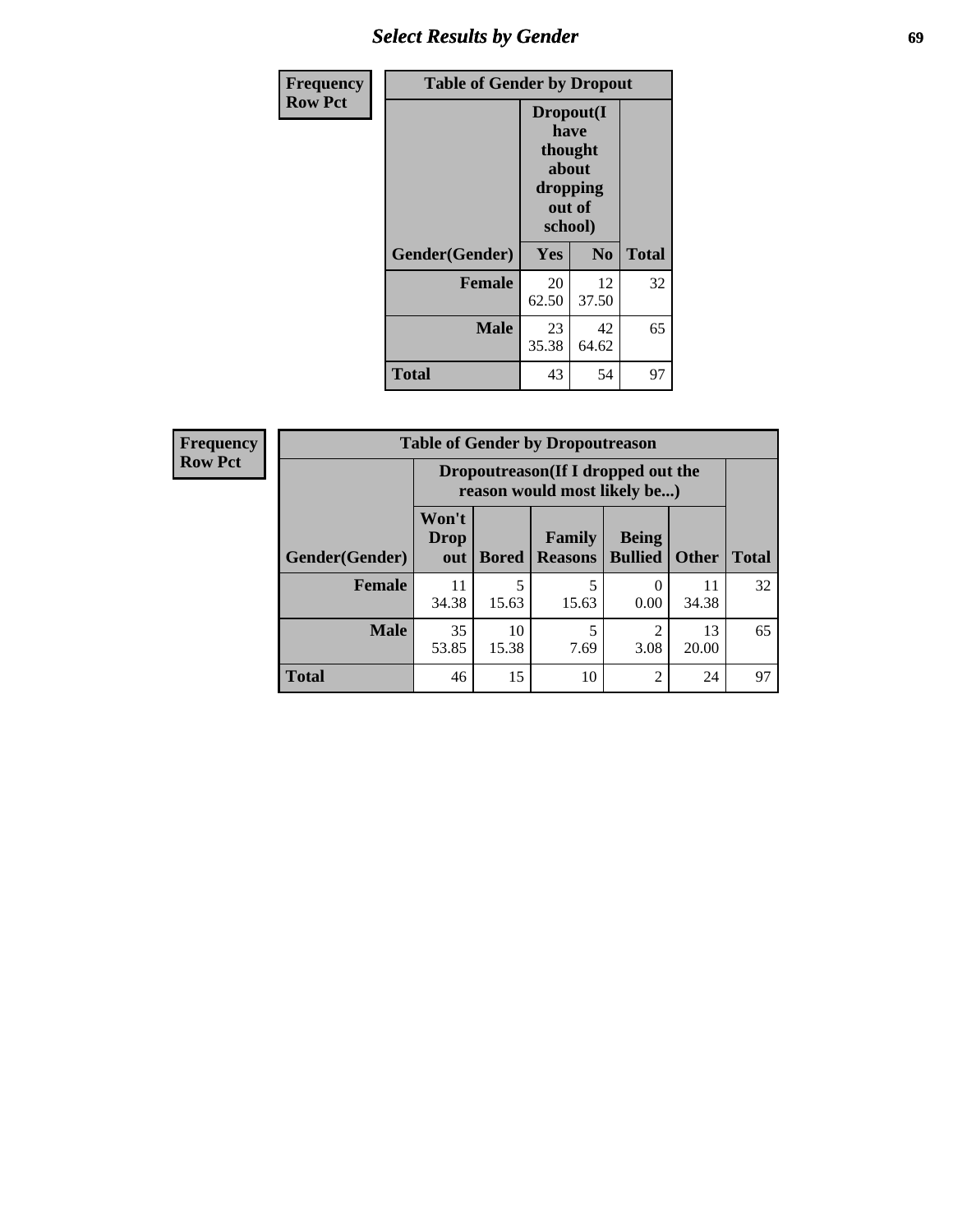*School Safety* **70**

| Frequency      | <b>Table of Gender by Bullied2</b> |                 |                |              |
|----------------|------------------------------------|-----------------|----------------|--------------|
| <b>Row Pct</b> |                                    | <b>Bullied2</b> |                |              |
|                | Gender(Gender)                     | Yes             | N <sub>0</sub> | <b>Total</b> |
|                | <b>Female</b>                      | 4<br>12.50      | 28<br>87.50    | 32           |
|                | <b>Male</b>                        | 13<br>20.00     | 52<br>80.00    | 65           |
|                | Total                              | 17              | 80             | 97           |

| <b>Frequency</b> | <b>Table of Gender by Bulliedothers2</b> |                       |             |              |
|------------------|------------------------------------------|-----------------------|-------------|--------------|
| <b>Row Pct</b>   |                                          | <b>Bulliedothers2</b> |             |              |
|                  | Gender(Gender)                           | <b>Yes</b>            | $\bf N_0$   | <b>Total</b> |
|                  | <b>Female</b>                            | 6<br>18.75            | 26<br>81.25 | 32           |
|                  | <b>Male</b>                              | Q<br>13.85            | 56<br>86.15 | 65           |
|                  | <b>Total</b>                             | 15                    | 82          | 97           |

| Frequency      | <b>Table of Gender by Weaponschool2</b> |                      |                |              |
|----------------|-----------------------------------------|----------------------|----------------|--------------|
| <b>Row Pct</b> |                                         | <b>Weaponschool2</b> |                |              |
|                | Gender(Gender)                          | Yes                  | N <sub>0</sub> | <b>Total</b> |
|                | <b>Female</b>                           | 6.25                 | 30<br>93.75    | 32           |
|                | <b>Male</b>                             | 14<br>21.54          | 51<br>78.46    | 65           |
|                | <b>Total</b>                            | 16                   | 81             | 97           |

| Frequency      | <b>Table of Gender by Absentunsafe2</b> |               |                |              |  |
|----------------|-----------------------------------------|---------------|----------------|--------------|--|
| <b>Row Pct</b> |                                         | Absentunsafe2 |                |              |  |
|                | Gender(Gender)                          | Yes           | N <sub>0</sub> | <b>Total</b> |  |
|                | <b>Female</b>                           | 12.50         | 28<br>87.50    | 32           |  |
|                | <b>Male</b>                             | 6.15          | 61<br>93.85    | 65           |  |
|                | <b>Total</b>                            | 8             | 89             | 97           |  |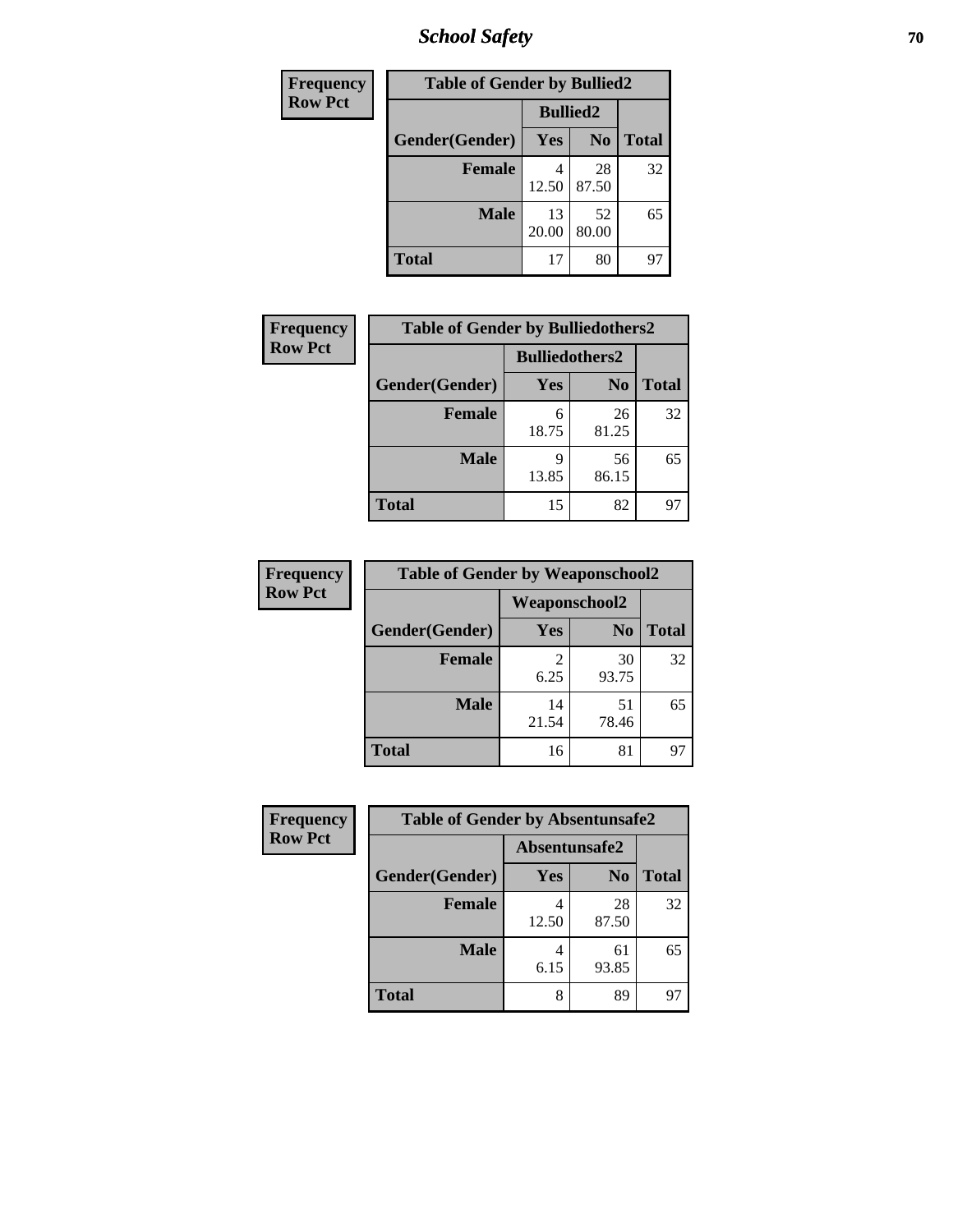*School Safety* **71**

| Frequency      |                | <b>Table of Gender by Gangself</b>                                                             |                |              |  |
|----------------|----------------|------------------------------------------------------------------------------------------------|----------------|--------------|--|
| <b>Row Pct</b> |                | Gangself(I<br>have<br>participated<br>in illegal gang<br>activities in<br>the past 30<br>days) |                |              |  |
|                | Gender(Gender) | Yes                                                                                            | N <sub>0</sub> | <b>Total</b> |  |
|                | <b>Female</b>  | 3<br>9.38                                                                                      | 29<br>90.63    | 32           |  |
|                | <b>Male</b>    | 18<br>27.69                                                                                    | 47<br>72.31    | 65           |  |
|                | <b>Total</b>   | 21                                                                                             | 76             | 97           |  |

| Frequency | <b>Table of Gender by Gangpeers</b> |             |                                                                                                                             |              |
|-----------|-------------------------------------|-------------|-----------------------------------------------------------------------------------------------------------------------------|--------------|
|           | <b>Row Pct</b>                      |             | <b>Gangpeers</b> (I<br>have friends<br>who have<br>participated<br>in illegal gang<br>activities in<br>the past 30<br>days) |              |
|           | Gender(Gender)                      | <b>Yes</b>  | N <sub>0</sub>                                                                                                              | <b>Total</b> |
|           | <b>Female</b>                       | 15<br>46.88 | 17<br>53.13                                                                                                                 | 32           |
|           | <b>Male</b>                         | 30<br>46.15 | 35<br>53.85                                                                                                                 | 65           |
|           | Total                               | 45          | 52                                                                                                                          | 97           |

| Frequency      | <b>Table of Gender by Pickedon2</b> |             |                |              |
|----------------|-------------------------------------|-------------|----------------|--------------|
| <b>Row Pct</b> |                                     | Pickedon2   |                |              |
|                | Gender(Gender)                      | <b>Yes</b>  | N <sub>o</sub> | <b>Total</b> |
|                | <b>Female</b>                       | 21.88       | 25<br>78.13    | 32           |
|                | <b>Male</b>                         | 20<br>30.77 | 45<br>69.23    | 65           |
|                | <b>Total</b>                        | 27          | 70             | 97           |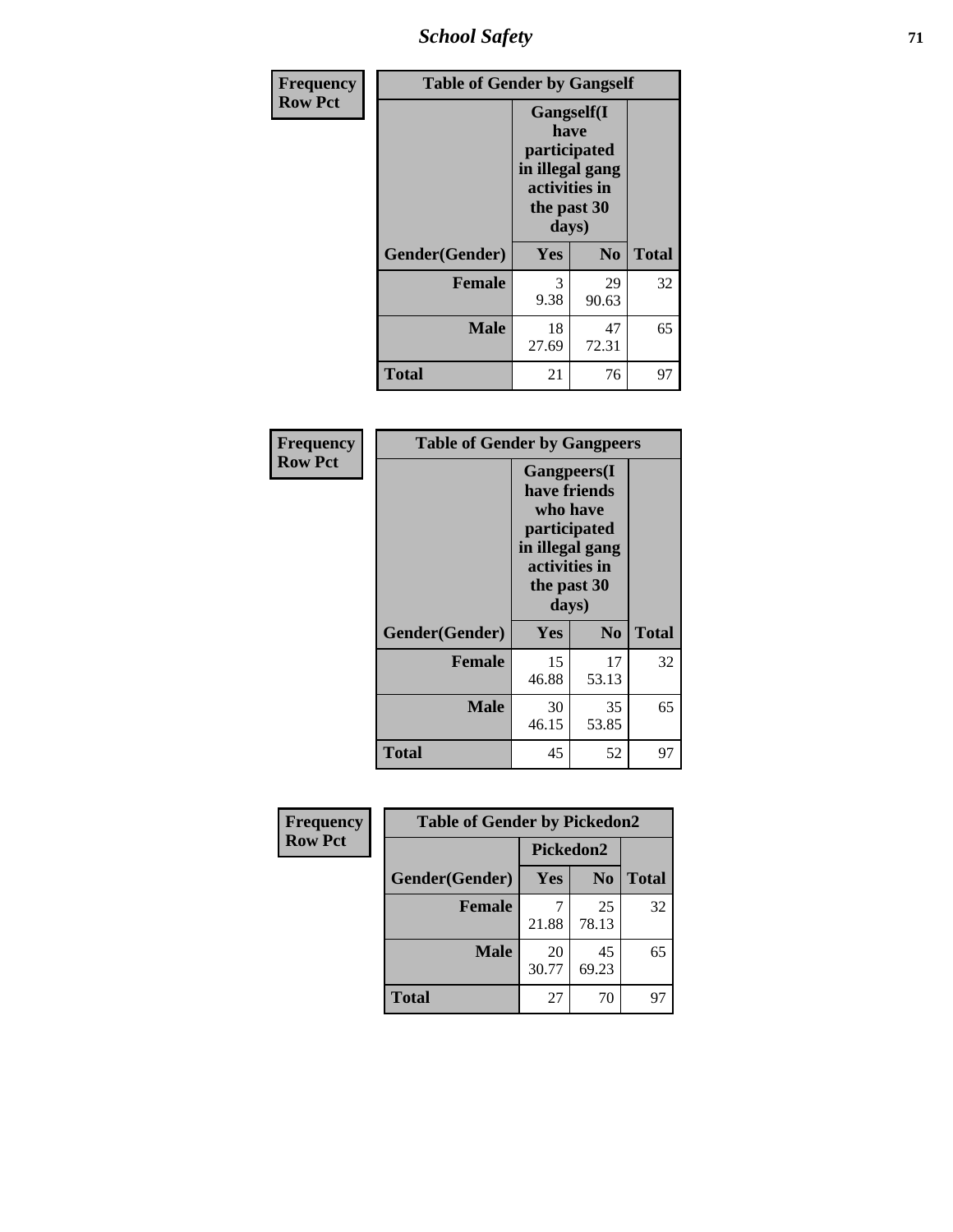*School Safety* **72**

| <b>Frequency</b> | <b>Table of Gender by Safeschool2</b> |             |                |              |  |
|------------------|---------------------------------------|-------------|----------------|--------------|--|
| <b>Row Pct</b>   |                                       | Safeschool2 |                |              |  |
|                  | Gender(Gender)                        | Yes         | N <sub>0</sub> | <b>Total</b> |  |
|                  | <b>Female</b>                         | 18<br>56.25 | 14<br>43.75    | 32           |  |
|                  | <b>Male</b>                           | 37<br>56.92 | 28<br>43.08    | 65           |  |
|                  | <b>Total</b>                          | 55          | 42             | 97           |  |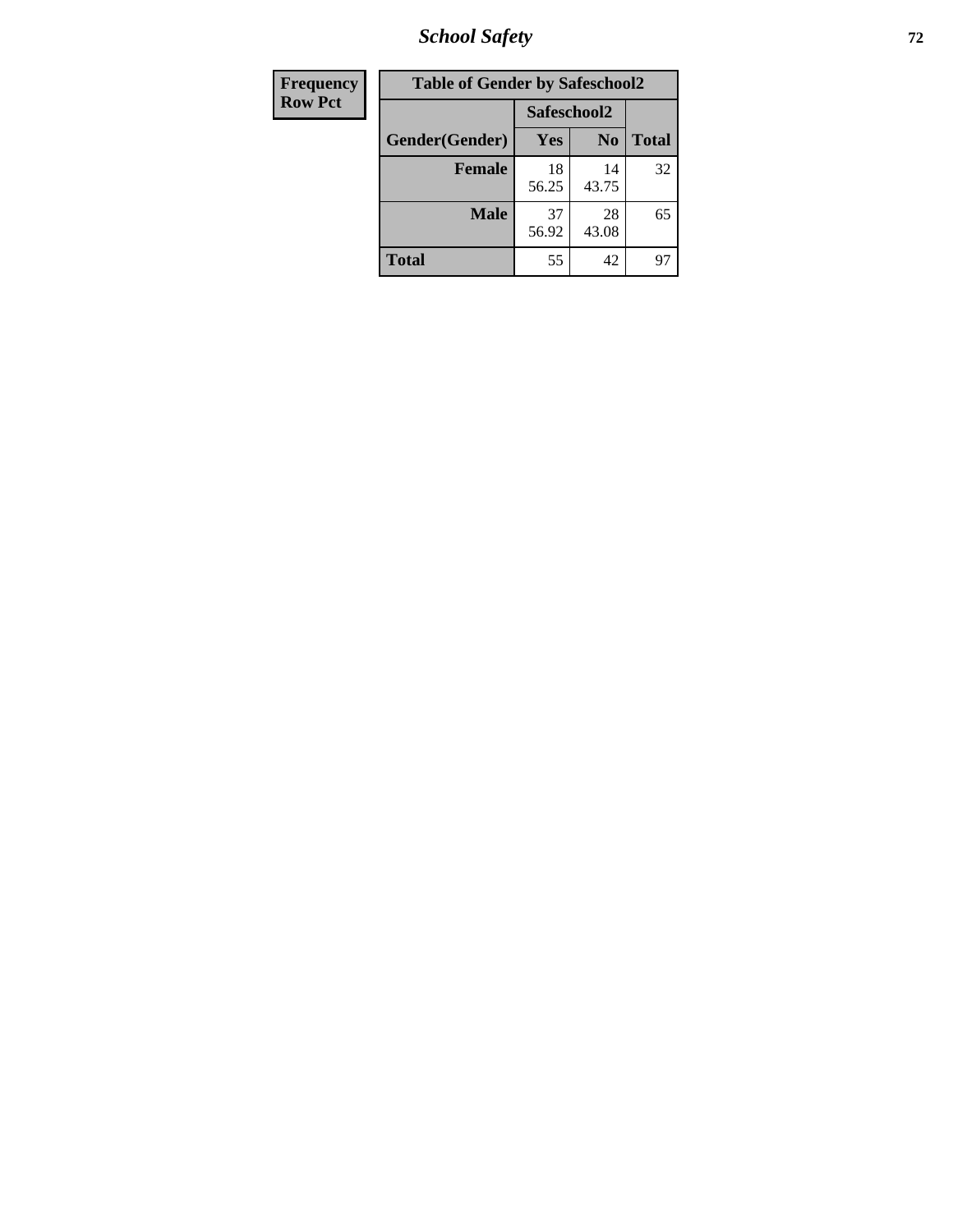# *Incidence of Drug Use* 73

| <b>Frequency</b> | <b>Table of Gender by AlcoholAlt</b> |                                          |                |              |  |
|------------------|--------------------------------------|------------------------------------------|----------------|--------------|--|
| <b>Row Pct</b>   |                                      | AlcoholAlt(Alcohol<br>use, past 30 days) |                |              |  |
|                  | Gender(Gender)                       | <b>Yes</b>                               | N <sub>0</sub> | <b>Total</b> |  |
|                  | <b>Female</b>                        | 11<br>34.38                              | 21<br>65.63    | 32           |  |
|                  | <b>Male</b>                          | 16<br>24.62                              | 49<br>75.38    | 65           |  |
|                  | <b>Total</b>                         | 27                                       | 70             | 97           |  |

| Frequency      | <b>Table of Gender by TobaccoAny</b> |                    |                    |              |  |
|----------------|--------------------------------------|--------------------|--------------------|--------------|--|
| <b>Row Pct</b> |                                      | use, past 30 days) | TobaccoAny(Tobacco |              |  |
|                | Gender(Gender)                       | Yes                | N <sub>0</sub>     | <b>Total</b> |  |
|                | <b>Female</b>                        | 10<br>31.25        | 22<br>68.75        | 32           |  |
|                | <b>Male</b>                          | 22<br>33.85        | 43<br>66.15        | 65           |  |
|                | <b>Total</b>                         | 32                 | 65                 | 97           |  |

| <b>Frequency</b> | <b>Table of Gender by MarijuanaAlt</b> |                                              |                |              |
|------------------|----------------------------------------|----------------------------------------------|----------------|--------------|
| <b>Row Pct</b>   |                                        | MarijuanaAlt(Marijuana<br>use, past 30 days) |                |              |
|                  | Gender(Gender)                         | <b>Yes</b>                                   | N <sub>0</sub> | <b>Total</b> |
|                  | <b>Female</b>                          | 12<br>37.50                                  | 20<br>62.50    | 32           |
|                  | <b>Male</b>                            | 22<br>33.85                                  | 43<br>66.15    | 65           |
|                  | <b>Total</b>                           | 34                                           | 63             | 97           |

| <b>Frequency</b> | <b>Table of Gender by OtherDrugAny</b> |                         |                           |              |
|------------------|----------------------------------------|-------------------------|---------------------------|--------------|
| <b>Row Pct</b>   |                                        | drug use, past 30 days) | <b>OtherDrugAny(Other</b> |              |
|                  | Gender(Gender)                         | <b>Yes</b>              | N <sub>0</sub>            | <b>Total</b> |
|                  | <b>Female</b>                          | 2<br>6.25               | 30<br>93.75               | 32           |
|                  | <b>Male</b>                            | 10<br>15.38             | 55<br>84.62               | 65           |
|                  | <b>Total</b>                           | 12                      | 85                        | 97           |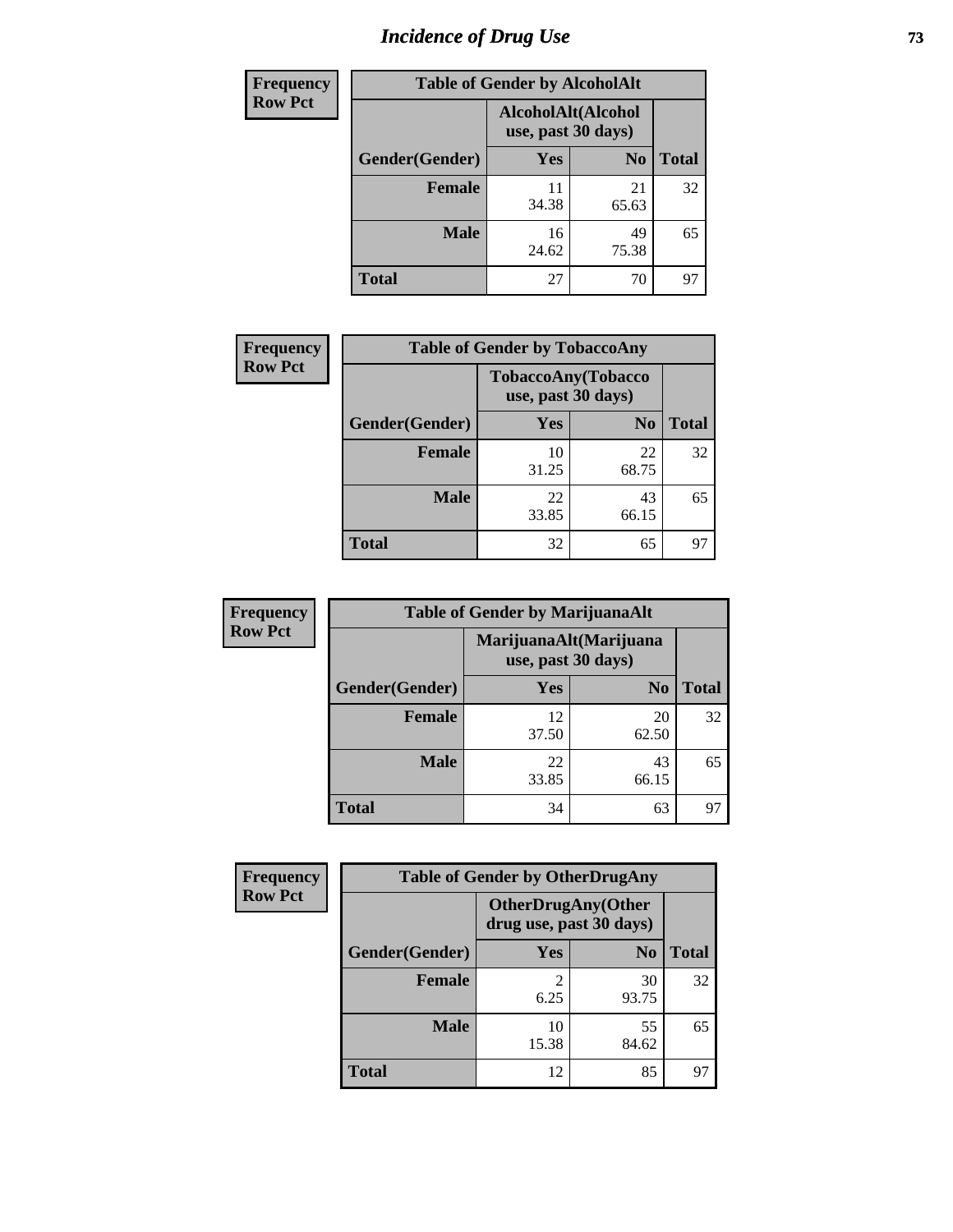## *Average Age at Onset of Use* **74** *Results for "Average Age at Onset of Use" questions exclude students who said they did not use that substance*

## **Gender=Female**

| <i><b>Variable</b></i> | <b>Label</b>                                                       | <b>Mean</b> |
|------------------------|--------------------------------------------------------------------|-------------|
| Alcoholinit2           | I started using alcohol when I was                                 | 13.36       |
| Cigarettesinit2        | I started smoking tobacco when I was                               | 14.20       |
| Smokelessinit2         | I started chewing tobacco when I was                               | 13.50       |
| Marijuanainit2         | I started using marijuana when I was                               | 12.89       |
| Cocaineinit2           | I started using cocaine when I was                                 | 12.50       |
| Inhalantsinit2         | I started using inhalants when I was                               | 14.00       |
| Steroidsinit2          | I started using steroids when I was                                | 17.00       |
| Ecstasyinit2           | I started using ecstasy when I was                                 | 11.00       |
| Methinit2              | I started using methamphetamines when I was                        | 13.00       |
| Hallucinogensinit2     | I started using hallucinogens when I was                           | 10.00       |
| Prescription in t2     | I started using prescription drugs not prescribed to me when I was | 13.00       |

### **Gender=Male**

| <b>Variable</b>                 | Label                                                              | <b>Mean</b> |
|---------------------------------|--------------------------------------------------------------------|-------------|
| Alcoholinit2                    | I started using alcohol when I was                                 | 10.90       |
| Cigarettesinit2                 | I started smoking tobacco when I was                               | 12.81       |
| Smokelessinit2                  | I started chewing tobacco when I was                               | 9.00        |
| Marijuanainit2                  | I started using marijuana when I was                               | 12.20       |
| Cocaineinit2                    | I started using cocaine when I was                                 | 11.50       |
| Inhalantsinit2                  | I started using inhalants when I was                               | 10.67       |
| Steroidsinit2                   | I started using steroids when I was                                |             |
| Ecstasyinit2                    | I started using ecstasy when I was                                 | 13.60       |
| Methinit2                       | I started using methamphetamines when I was                        | 8.00        |
| Hallucinogensinit2              | I started using hallucinogens when I was                           | 8.00        |
| Prescription in it <sub>2</sub> | I started using prescription drugs not prescribed to me when I was | 12.00       |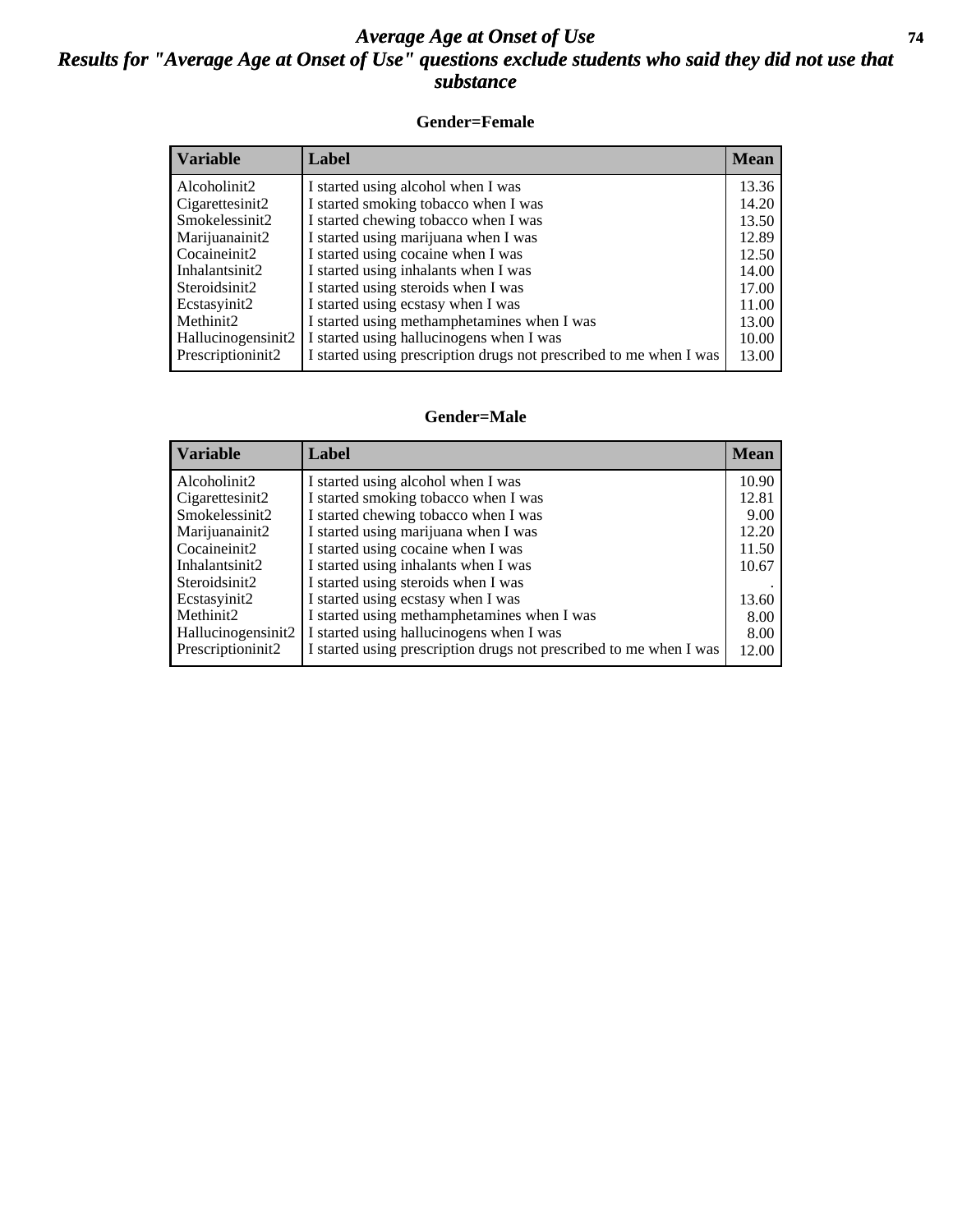# *I Think These Drugs are Harmful* **75**

| <b>Frequency</b> | <b>Table of Gender by Alcoholharmdich</b> |                                                   |                |              |
|------------------|-------------------------------------------|---------------------------------------------------|----------------|--------------|
| <b>Row Pct</b>   |                                           | Alcoholharmdich(I<br>think alcohol is<br>harmful) |                |              |
|                  | Gender(Gender)                            | <b>Yes</b>                                        | N <sub>0</sub> | <b>Total</b> |
|                  | <b>Female</b>                             | 25<br>78.13                                       | 21.88          | 32           |
|                  | <b>Male</b>                               | 50<br>76.92                                       | 15<br>23.08    | 65           |
|                  | <b>Total</b>                              | 75                                                | 22             | 97           |

| Frequency      | <b>Table of Gender by Tobaccoharmdich</b> |                  |                               |              |
|----------------|-------------------------------------------|------------------|-------------------------------|--------------|
| <b>Row Pct</b> |                                           | think tobacco is | Tobaccoharmdich(I<br>harmful) |              |
|                | Gender(Gender)                            | <b>Yes</b>       | N <sub>0</sub>                | <b>Total</b> |
|                | <b>Female</b>                             | 26<br>81.25      | 6<br>18.75                    | 32           |
|                | <b>Male</b>                               | 56<br>86.15      | 9<br>13.85                    | 65           |
|                | <b>Total</b>                              | 82               | 15                            | 97           |

| Frequency      | <b>Table of Gender by Marijuanaharmdich</b> |                                |                     |              |  |
|----------------|---------------------------------------------|--------------------------------|---------------------|--------------|--|
| <b>Row Pct</b> |                                             | think marijuana is<br>harmful) | Marijuanaharmdich(I |              |  |
|                | Gender(Gender)                              | <b>Yes</b>                     | N <sub>0</sub>      | <b>Total</b> |  |
|                | <b>Female</b>                               | 19<br>59.38                    | 13<br>40.63         | 32           |  |
|                | <b>Male</b>                                 | 42<br>64.62                    | 23<br>35.38         | 65           |  |
|                | <b>Total</b>                                | 61                             | 36                  | 97           |  |

| Frequency      | <b>Table of Gender by Otherdrugharmdich</b> |                                                          |                |              |
|----------------|---------------------------------------------|----------------------------------------------------------|----------------|--------------|
| <b>Row Pct</b> |                                             | Otherdrugharmdich(I<br>think other drugs are<br>harmful) |                |              |
|                | Gender(Gender)                              | <b>Yes</b>                                               | N <sub>0</sub> | <b>Total</b> |
|                | <b>Female</b>                               | 25<br>78.13                                              | 21.88          | 32           |
|                | <b>Male</b>                                 | 54<br>83.08                                              | 11<br>16.92    | 65           |
|                | <b>Total</b>                                | 79                                                       | 18             | 97           |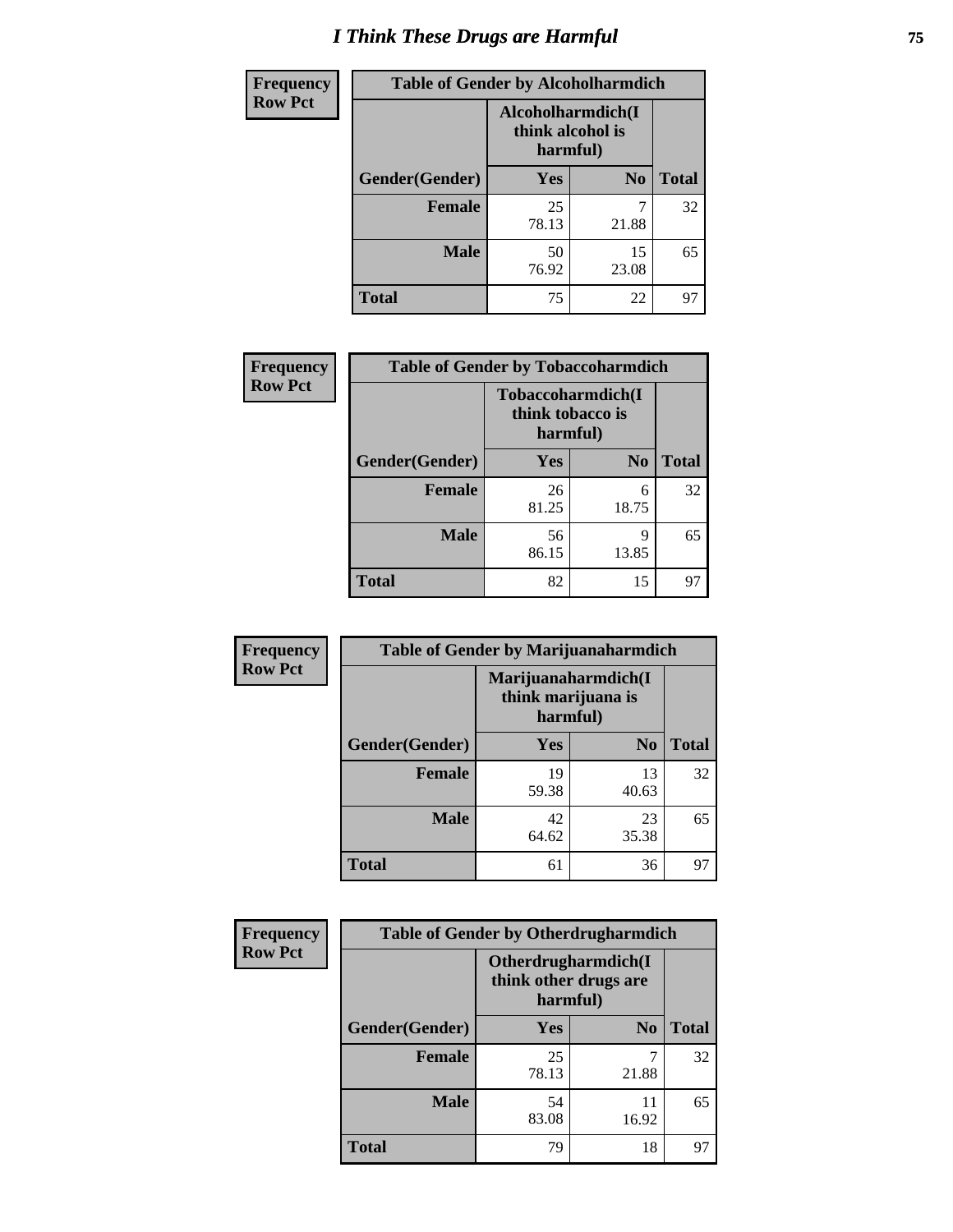| <b>Frequency</b> | <b>Table of Gender by Alcohollocation1</b> |                                                               |             |              |
|------------------|--------------------------------------------|---------------------------------------------------------------|-------------|--------------|
| <b>Row Pct</b>   |                                            | <b>Alcohollocation1(Places</b><br><b>Friends Use Alcohol)</b> |             |              |
|                  | Gender(Gender)                             |                                                               | Do Not Use  | <b>Total</b> |
|                  | <b>Female</b>                              | 19<br>59.38                                                   | 13<br>40.63 | 32           |
|                  | <b>Male</b>                                | 33<br>50.77                                                   | 32<br>49.23 | 65           |
|                  | <b>Total</b>                               | 52                                                            | 45          | 97           |

| <b>Frequency</b> | <b>Table of Gender by Alcohollocation2</b> |                                                               |             |              |
|------------------|--------------------------------------------|---------------------------------------------------------------|-------------|--------------|
| <b>Row Pct</b>   |                                            | <b>Alcohollocation2(Places</b><br><b>Friends Use Alcohol)</b> |             |              |
|                  | Gender(Gender)                             |                                                               | Home        | <b>Total</b> |
|                  | <b>Female</b>                              | 18<br>56.25                                                   | 14<br>43.75 | 32           |
|                  | <b>Male</b>                                | 47<br>72.31                                                   | 18<br>27.69 | 65           |
|                  | <b>Total</b>                               | 65                                                            | 32          | 97           |

| Frequency      | <b>Table of Gender by Alcohollocation3</b> |                                                               |               |              |
|----------------|--------------------------------------------|---------------------------------------------------------------|---------------|--------------|
| <b>Row Pct</b> |                                            | <b>Alcohollocation3(Places</b><br><b>Friends Use Alcohol)</b> |               |              |
|                | Gender(Gender)                             |                                                               | <b>School</b> | <b>Total</b> |
|                | <b>Female</b>                              | 31<br>96.88                                                   | 3.13          | 32           |
|                | <b>Male</b>                                | 57<br>87.69                                                   | 8<br>12.31    | 65           |
|                | <b>Total</b>                               | 88                                                            | 9             | 97           |

| <b>Frequency</b> | <b>Table of Gender by Alcohollocation4</b> |                             |                                |              |
|------------------|--------------------------------------------|-----------------------------|--------------------------------|--------------|
| <b>Row Pct</b>   |                                            | <b>Friends Use Alcohol)</b> | <b>Alcohollocation4(Places</b> |              |
|                  | Gender(Gender)                             |                             | Car                            | <b>Total</b> |
|                  | <b>Female</b>                              | 25<br>78.13                 | 21.88                          | 32           |
|                  | <b>Male</b>                                | 57<br>87.69                 | 8<br>12.31                     | 65           |
|                  | <b>Total</b>                               | 82                          | 15                             | 97           |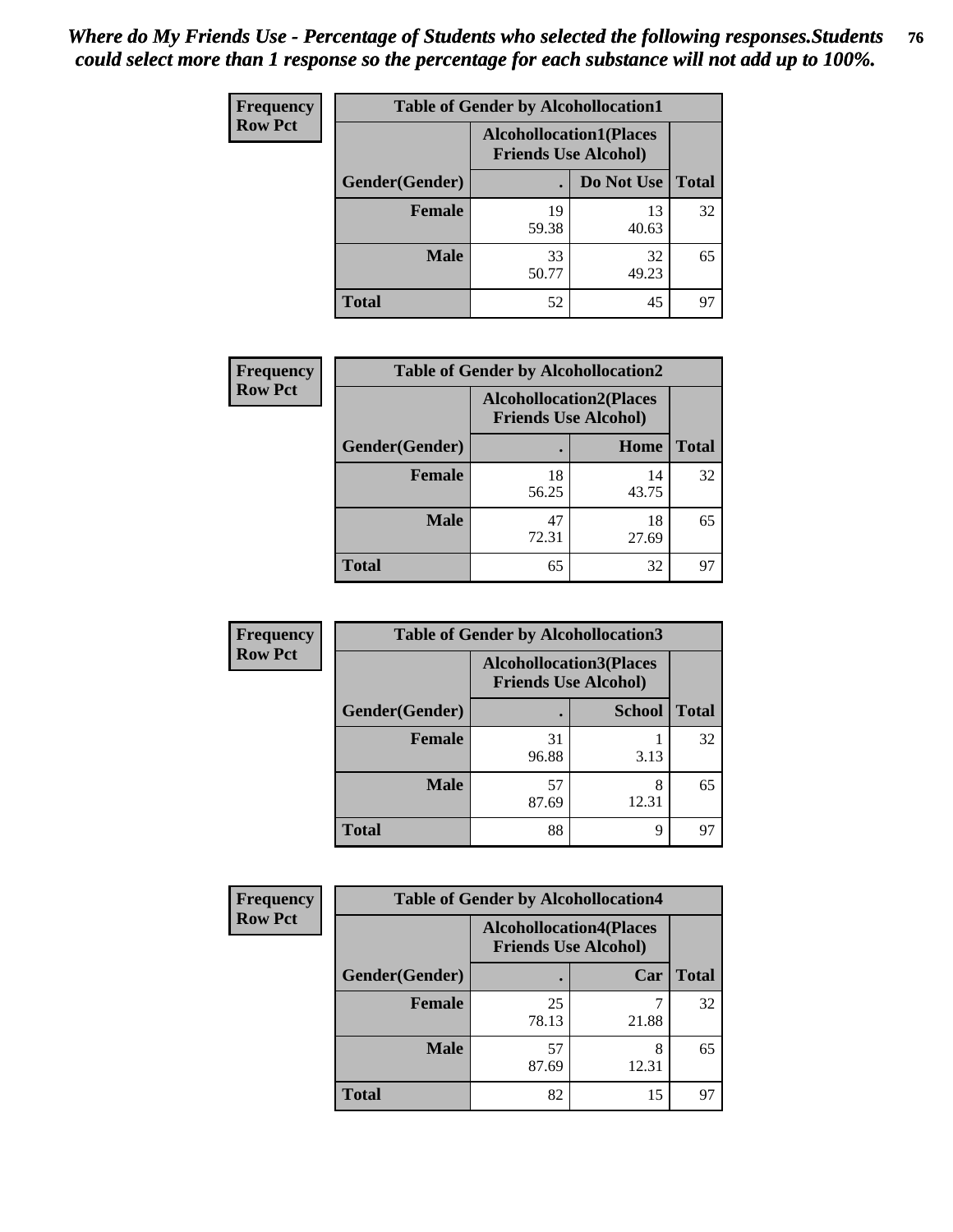| <b>Frequency</b> |                | <b>Table of Gender by Alcohollocation5</b>                     |                          |              |
|------------------|----------------|----------------------------------------------------------------|--------------------------|--------------|
| <b>Row Pct</b>   |                | <b>Alcohollocation5</b> (Places<br><b>Friends Use Alcohol)</b> |                          |              |
|                  | Gender(Gender) | $\bullet$                                                      | <b>Friend's</b><br>House | <b>Total</b> |
|                  | <b>Female</b>  | 21<br>65.63                                                    | 11<br>34.38              | 32           |
|                  | <b>Male</b>    | 41<br>63.08                                                    | 24<br>36.92              | 65           |
|                  | <b>Total</b>   | 62                                                             | 35                       | 97           |

| Frequency      | <b>Table of Gender by Alcohollocation6</b> |                                                               |              |              |
|----------------|--------------------------------------------|---------------------------------------------------------------|--------------|--------------|
| <b>Row Pct</b> |                                            | <b>Alcohollocation6(Places</b><br><b>Friends Use Alcohol)</b> |              |              |
|                | <b>Gender</b> (Gender)                     |                                                               | <b>Other</b> | <b>Total</b> |
|                | <b>Female</b>                              | 28<br>87.50                                                   | 4<br>12.50   | 32           |
|                | <b>Male</b>                                | 46<br>70.77                                                   | 19<br>29.23  | 65           |
|                | <b>Total</b>                               | 74                                                            | 23           | 97           |

| Frequency      |                | <b>Table of Gender by Tobaccolocation1</b>                    |             |              |
|----------------|----------------|---------------------------------------------------------------|-------------|--------------|
| <b>Row Pct</b> |                | <b>Tobaccolocation1(Places</b><br><b>Friends Use Tobacco)</b> |             |              |
|                | Gender(Gender) |                                                               | Do Not Use  | <b>Total</b> |
|                | Female         | 12<br>37.50                                                   | 20<br>62.50 | 32           |
|                | <b>Male</b>    | 29<br>44.62                                                   | 36<br>55.38 | 65           |
|                | <b>Total</b>   | 41                                                            | 56          | 97           |

| <b>Frequency</b> | <b>Table of Gender by Tobaccolocation2</b> |                             |                                |              |
|------------------|--------------------------------------------|-----------------------------|--------------------------------|--------------|
| <b>Row Pct</b>   |                                            | <b>Friends Use Tobacco)</b> | <b>Tobaccolocation2(Places</b> |              |
|                  | Gender(Gender)                             |                             | Home                           | <b>Total</b> |
|                  | Female                                     | 21<br>65.63                 | 11<br>34.38                    | 32           |
|                  | <b>Male</b>                                | 46<br>70.77                 | 19<br>29.23                    | 65           |
|                  | <b>Total</b>                               | 67                          | 30                             | 97           |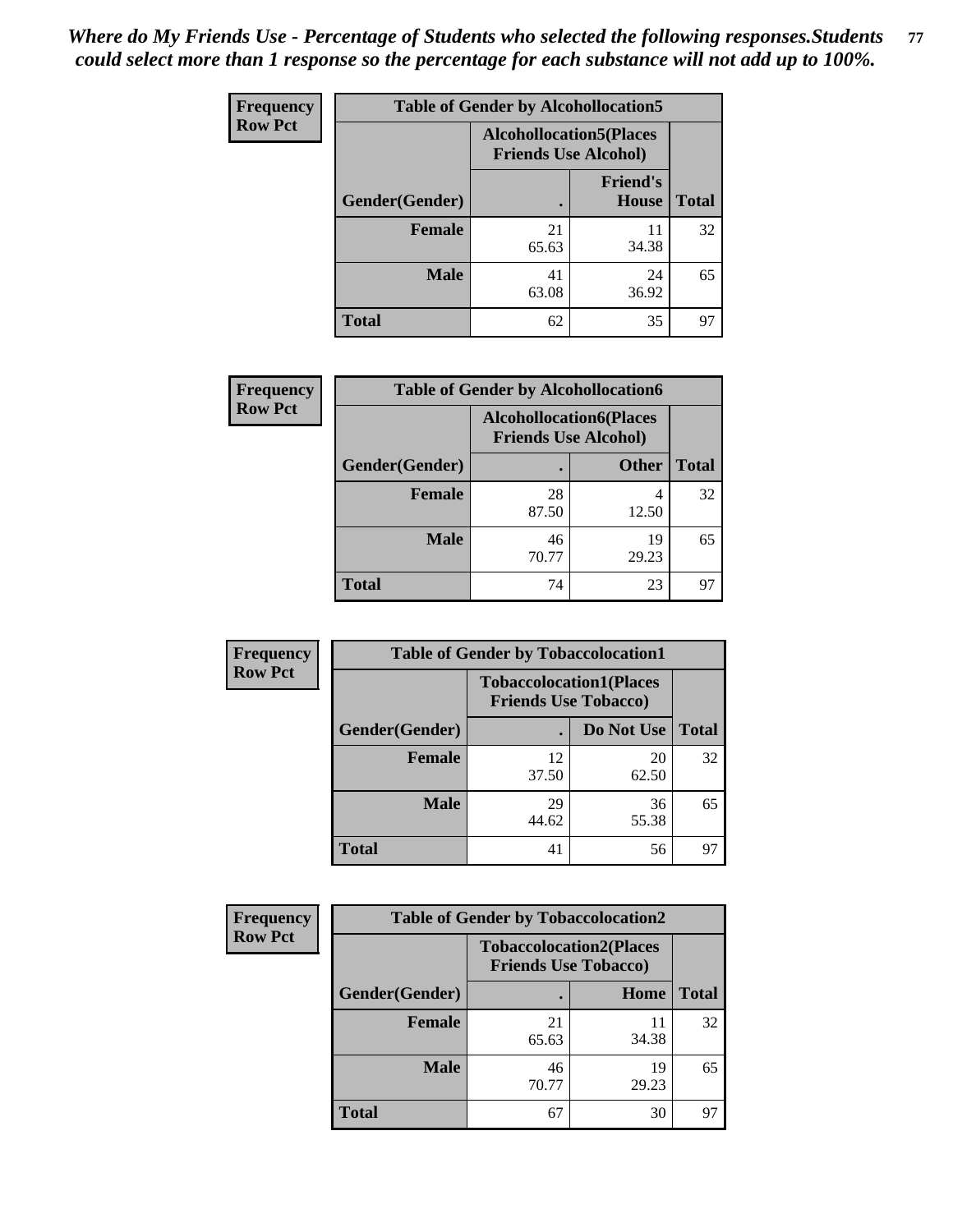| <b>Frequency</b> | <b>Table of Gender by Tobaccolocation3</b>                    |             |               |              |
|------------------|---------------------------------------------------------------|-------------|---------------|--------------|
| <b>Row Pct</b>   | <b>Tobaccolocation3(Places</b><br><b>Friends Use Tobacco)</b> |             |               |              |
|                  | Gender(Gender)                                                |             | <b>School</b> | <b>Total</b> |
|                  | <b>Female</b>                                                 | 28<br>87.50 | 12.50         | 32           |
|                  | <b>Male</b>                                                   | 56<br>86.15 | q<br>13.85    | 65           |
|                  | <b>Total</b>                                                  | 84          | 13            | 97           |

| <b>Frequency</b> | <b>Table of Gender by Tobaccolocation4</b> |                                                               |             |              |
|------------------|--------------------------------------------|---------------------------------------------------------------|-------------|--------------|
| <b>Row Pct</b>   |                                            | <b>Tobaccolocation4(Places</b><br><b>Friends Use Tobacco)</b> |             |              |
|                  | Gender(Gender)                             |                                                               | Car         | <b>Total</b> |
|                  | <b>Female</b>                              | 27<br>84.38                                                   | 15.63       | 32           |
|                  | <b>Male</b>                                | 53<br>81.54                                                   | 12<br>18.46 | 65           |
|                  | <b>Total</b>                               | 80                                                            | 17          | 97           |

| <b>Frequency</b> | <b>Table of Gender by Tobaccolocation5</b> |                                                               |                          |              |
|------------------|--------------------------------------------|---------------------------------------------------------------|--------------------------|--------------|
| <b>Row Pct</b>   |                                            | <b>Tobaccolocation5(Places</b><br><b>Friends Use Tobacco)</b> |                          |              |
|                  | Gender(Gender)                             |                                                               | <b>Friend's</b><br>House | <b>Total</b> |
|                  | Female                                     | 26<br>81.25                                                   | 6<br>18.75               | 32           |
|                  | <b>Male</b>                                | 48<br>73.85                                                   | 17<br>26.15              | 65           |
|                  | <b>Total</b>                               | 74                                                            | 23                       | 97           |

| <b>Frequency</b> |                | <b>Table of Gender by Tobaccolocation6</b> |                                |              |  |  |
|------------------|----------------|--------------------------------------------|--------------------------------|--------------|--|--|
| <b>Row Pct</b>   |                | <b>Friends Use Tobacco)</b>                | <b>Tobaccolocation6(Places</b> |              |  |  |
|                  | Gender(Gender) |                                            | <b>Other</b>                   | <b>Total</b> |  |  |
|                  | Female         | 29<br>90.63                                | 9.38                           | 32           |  |  |
|                  | <b>Male</b>    | 46<br>70.77                                | 19<br>29.23                    | 65           |  |  |
|                  | <b>Total</b>   | 75                                         | 22                             | 97           |  |  |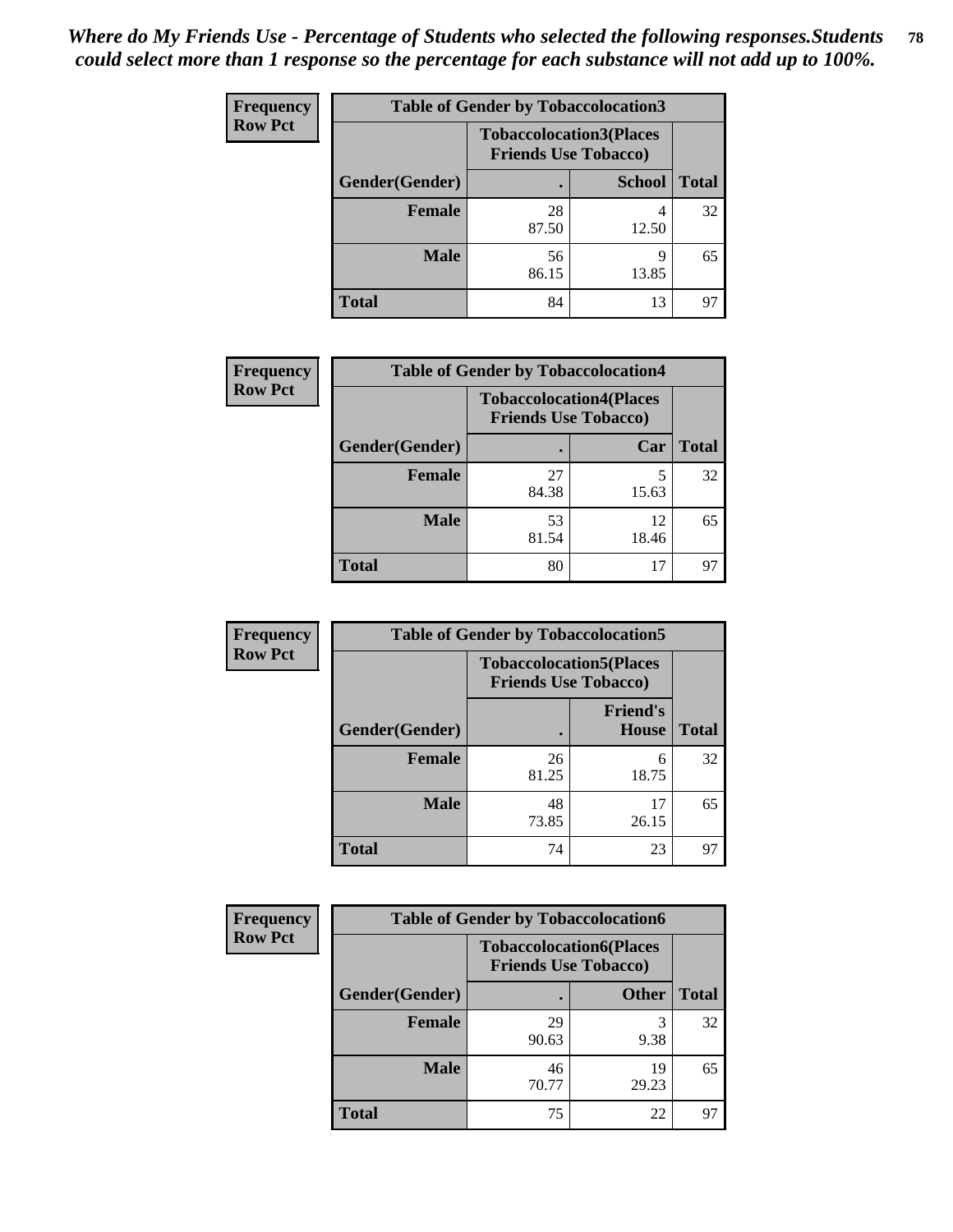| <b>Frequency</b> | <b>Table of Gender by Marijuanalocation1</b> |                                                                    |             |              |  |
|------------------|----------------------------------------------|--------------------------------------------------------------------|-------------|--------------|--|
| <b>Row Pct</b>   |                                              | <b>Marijuanalocation1(Places</b><br><b>Friends Use Marijuana</b> ) |             |              |  |
|                  | Gender(Gender)                               |                                                                    | Do Not Use  | <b>Total</b> |  |
|                  | <b>Female</b>                                | 19<br>59.38                                                        | 13<br>40.63 | 32           |  |
|                  | <b>Male</b>                                  | 40<br>61.54                                                        | 25<br>38.46 | 65           |  |
|                  | <b>Total</b>                                 | 59                                                                 | 38          | 97           |  |

| <b>Frequency</b> | <b>Table of Gender by Marijuanalocation2</b> |             |                                                                    |              |
|------------------|----------------------------------------------|-------------|--------------------------------------------------------------------|--------------|
| <b>Row Pct</b>   |                                              |             | <b>Marijuanalocation2(Places</b><br><b>Friends Use Marijuana</b> ) |              |
|                  | Gender(Gender)                               |             | Home                                                               | <b>Total</b> |
|                  | Female                                       | 16<br>50.00 | 16<br>50.00                                                        | 32           |
|                  | <b>Male</b>                                  | 39<br>60.00 | 26<br>40.00                                                        | 65           |
|                  | <b>Total</b>                                 | 55          | 42                                                                 | 97           |

| Frequency      |                | <b>Table of Gender by Marijuanalocation3</b> |                                  |              |
|----------------|----------------|----------------------------------------------|----------------------------------|--------------|
| <b>Row Pct</b> |                | <b>Friends Use Marijuana</b> )               | <b>Marijuanalocation3(Places</b> |              |
|                | Gender(Gender) |                                              | <b>School</b>                    | <b>Total</b> |
|                | Female         | 23<br>71.88                                  | 9<br>28.13                       | 32           |
|                | <b>Male</b>    | 49<br>75.38                                  | 16<br>24.62                      | 65           |
|                | <b>Total</b>   | 72                                           | 25                               | 97           |

| <b>Frequency</b> | <b>Table of Gender by Marijuanalocation4</b> |                                |                                  |              |
|------------------|----------------------------------------------|--------------------------------|----------------------------------|--------------|
| <b>Row Pct</b>   |                                              | <b>Friends Use Marijuana</b> ) | <b>Marijuanalocation4(Places</b> |              |
|                  | Gender(Gender)                               |                                | Car                              | <b>Total</b> |
|                  | <b>Female</b>                                | 21<br>65.63                    | 11<br>34.38                      | 32           |
|                  | <b>Male</b>                                  | 48<br>73.85                    | 17<br>26.15                      | 65           |
|                  | <b>Total</b>                                 | 69                             | 28                               | 97           |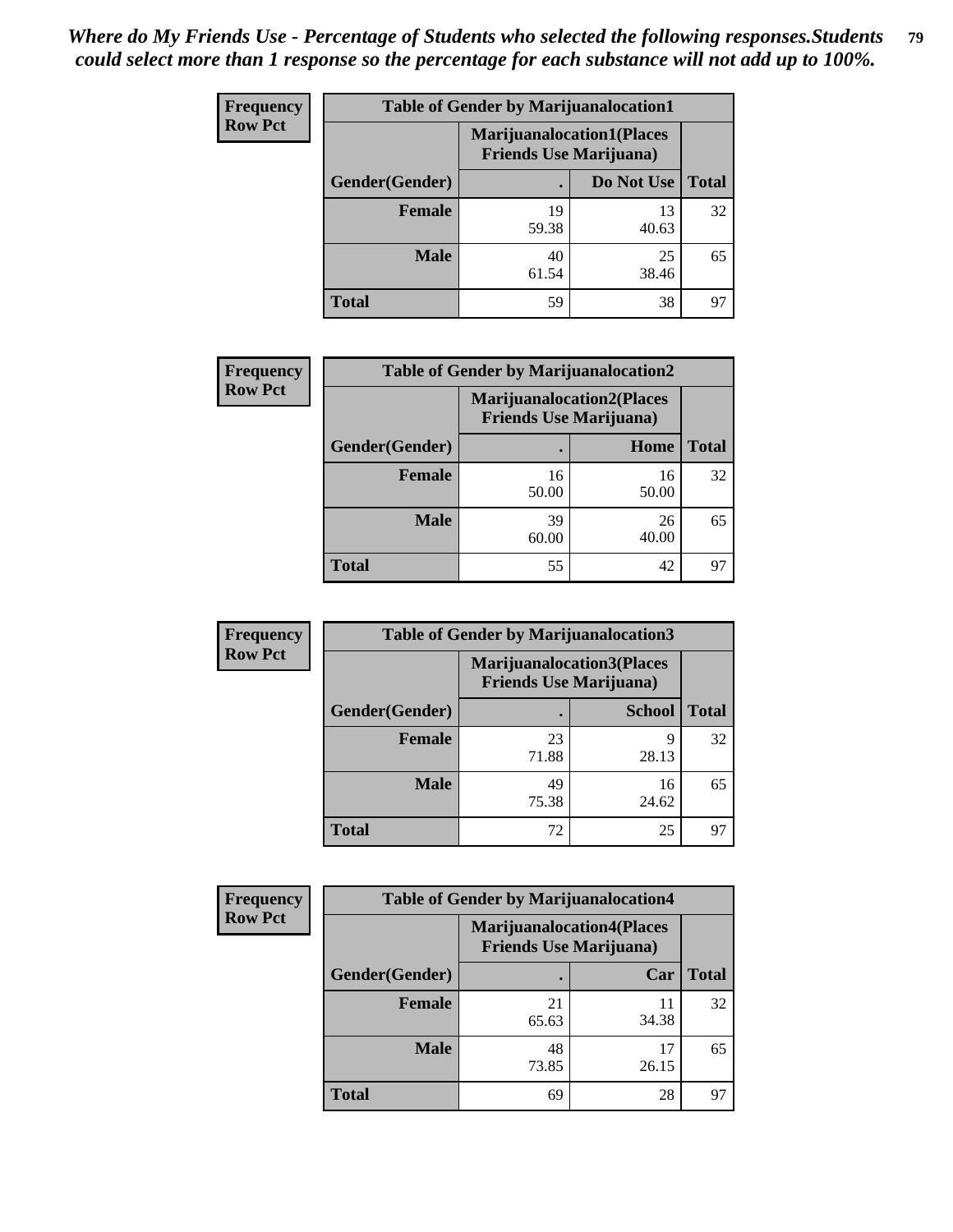| <b>Frequency</b> | <b>Table of Gender by Marijuanalocation5</b> |                                                                    |                                 |              |
|------------------|----------------------------------------------|--------------------------------------------------------------------|---------------------------------|--------------|
| <b>Row Pct</b>   |                                              | <b>Marijuanalocation5(Places</b><br><b>Friends Use Marijuana</b> ) |                                 |              |
|                  | Gender(Gender)                               |                                                                    | <b>Friend's</b><br><b>House</b> | <b>Total</b> |
|                  | <b>Female</b>                                | 19<br>59.38                                                        | 13<br>40.63                     | 32           |
|                  | <b>Male</b>                                  | 40<br>61.54                                                        | 25<br>38.46                     | 65           |
|                  | <b>Total</b>                                 | 59                                                                 | 38                              | 97           |

| <b>Frequency</b> | <b>Table of Gender by Marijuanalocation6</b> |                                |                                  |              |
|------------------|----------------------------------------------|--------------------------------|----------------------------------|--------------|
| <b>Row Pct</b>   |                                              | <b>Friends Use Marijuana</b> ) | <b>Marijuanalocation6(Places</b> |              |
|                  | <b>Gender</b> (Gender)                       |                                | <b>Other</b>                     | <b>Total</b> |
|                  | <b>Female</b>                                | 23<br>71.88                    | 9<br>28.13                       | 32           |
|                  | <b>Male</b>                                  | 43<br>66.15                    | 22<br>33.85                      | 65           |
|                  | <b>Total</b>                                 | 66                             | 31                               |              |

| Frequency      | <b>Table of Gender by Otherdruglocation1</b> |                                                                                |             |              |
|----------------|----------------------------------------------|--------------------------------------------------------------------------------|-------------|--------------|
| <b>Row Pct</b> |                                              | <b>Otherdruglocation1(Places</b><br><b>Friends Use Other Illegal</b><br>Drugs) |             |              |
|                | Gender(Gender)                               |                                                                                | Do Not Use  | <b>Total</b> |
|                | <b>Female</b>                                | 6<br>18.75                                                                     | 26<br>81.25 | 32           |
|                | <b>Male</b>                                  | 17<br>26.15                                                                    | 48<br>73.85 | 65           |
|                | <b>Total</b>                                 | 23                                                                             | 74          | 97           |

| Frequency      | <b>Table of Gender by Otherdruglocation2</b> |                                                                                |            |              |  |
|----------------|----------------------------------------------|--------------------------------------------------------------------------------|------------|--------------|--|
| <b>Row Pct</b> |                                              | <b>Otherdruglocation2(Places</b><br><b>Friends Use Other Illegal</b><br>Drugs) |            |              |  |
|                | Gender(Gender)                               |                                                                                | Home       | <b>Total</b> |  |
|                | <b>Female</b>                                | 28<br>87.50                                                                    | 4<br>12.50 | 32           |  |
|                | <b>Male</b>                                  | 58<br>89.23                                                                    | 10.77      | 65           |  |
|                | <b>Total</b>                                 | 86                                                                             | 11         | 97           |  |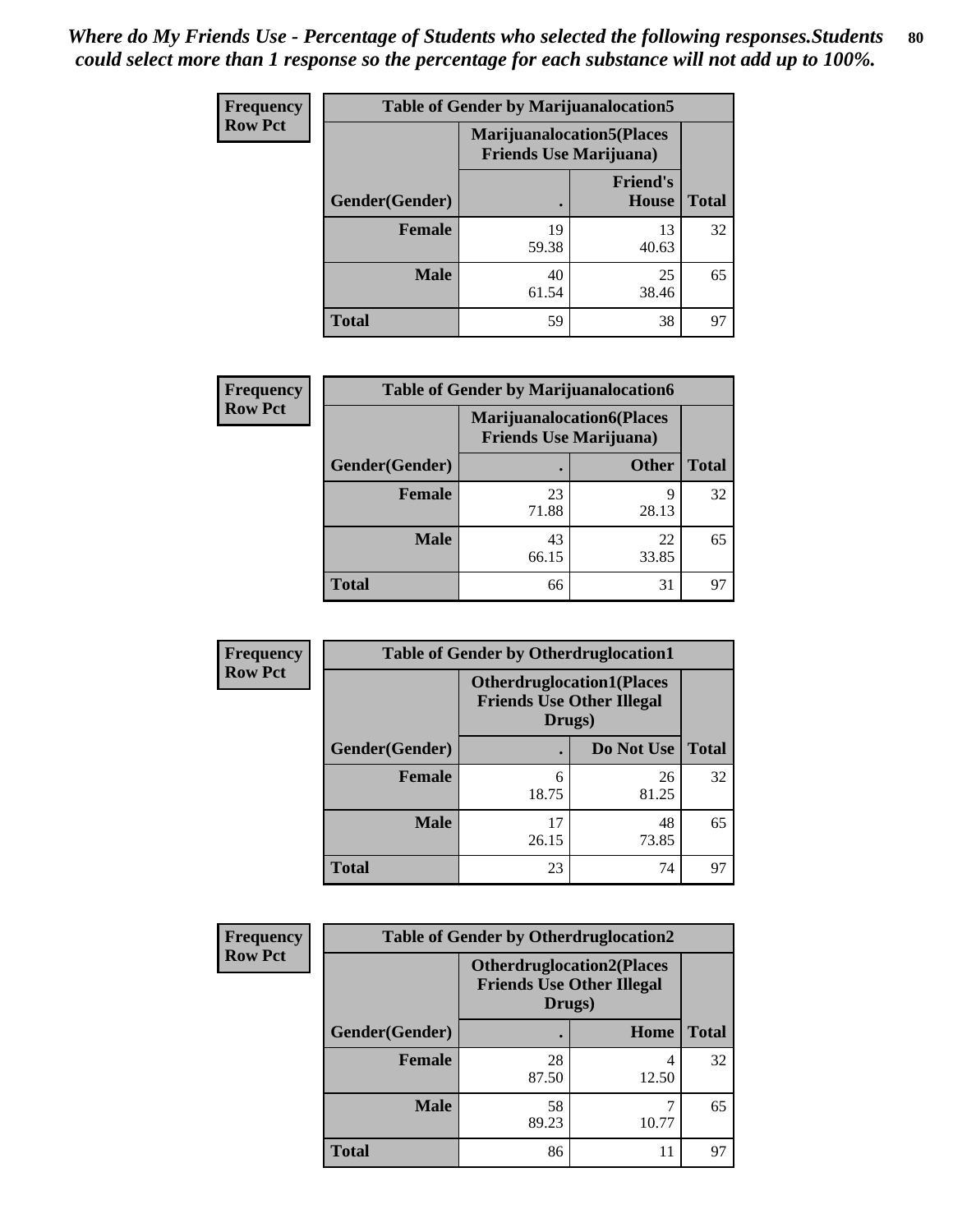| Frequency      | <b>Table of Gender by Otherdruglocation3</b> |             |                                                                      |              |
|----------------|----------------------------------------------|-------------|----------------------------------------------------------------------|--------------|
| <b>Row Pct</b> |                                              | Drugs)      | <b>Otherdruglocation3(Places</b><br><b>Friends Use Other Illegal</b> |              |
|                | Gender(Gender)                               |             | <b>School</b>                                                        | <b>Total</b> |
|                | <b>Female</b>                                | 31<br>96.88 | 3.13                                                                 | 32           |
|                | <b>Male</b>                                  | 63<br>96.92 | ∍<br>3.08                                                            | 65           |
|                | <b>Total</b>                                 | 94          | 3                                                                    | 97           |

| Frequency      | <b>Table of Gender by Otherdruglocation4</b> |             |                                                                                |              |
|----------------|----------------------------------------------|-------------|--------------------------------------------------------------------------------|--------------|
| <b>Row Pct</b> |                                              |             | <b>Otherdruglocation4(Places</b><br><b>Friends Use Other Illegal</b><br>Drugs) |              |
|                | Gender(Gender)                               |             | Car                                                                            | <b>Total</b> |
|                | <b>Female</b>                                | 31<br>96.88 | 3.13                                                                           | 32           |
|                | <b>Male</b>                                  | 63<br>96.92 | $\mathfrak{D}$<br>3.08                                                         | 65           |
|                | <b>Total</b>                                 | 94          | 3                                                                              | 97           |

| Frequency      | <b>Table of Gender by Otherdruglocation5</b>                                   |             |                                 |              |
|----------------|--------------------------------------------------------------------------------|-------------|---------------------------------|--------------|
| <b>Row Pct</b> | <b>Otherdruglocation5(Places</b><br><b>Friends Use Other Illegal</b><br>Drugs) |             |                                 |              |
|                | Gender(Gender)                                                                 |             | <b>Friend's</b><br><b>House</b> | <b>Total</b> |
|                | <b>Female</b>                                                                  | 30<br>93.75 | $\mathfrak{D}$<br>6.25          | 32           |
|                | <b>Male</b>                                                                    | 54<br>83.08 | 11<br>16.92                     | 65           |
|                | <b>Total</b>                                                                   | 84          | 13                              | 97           |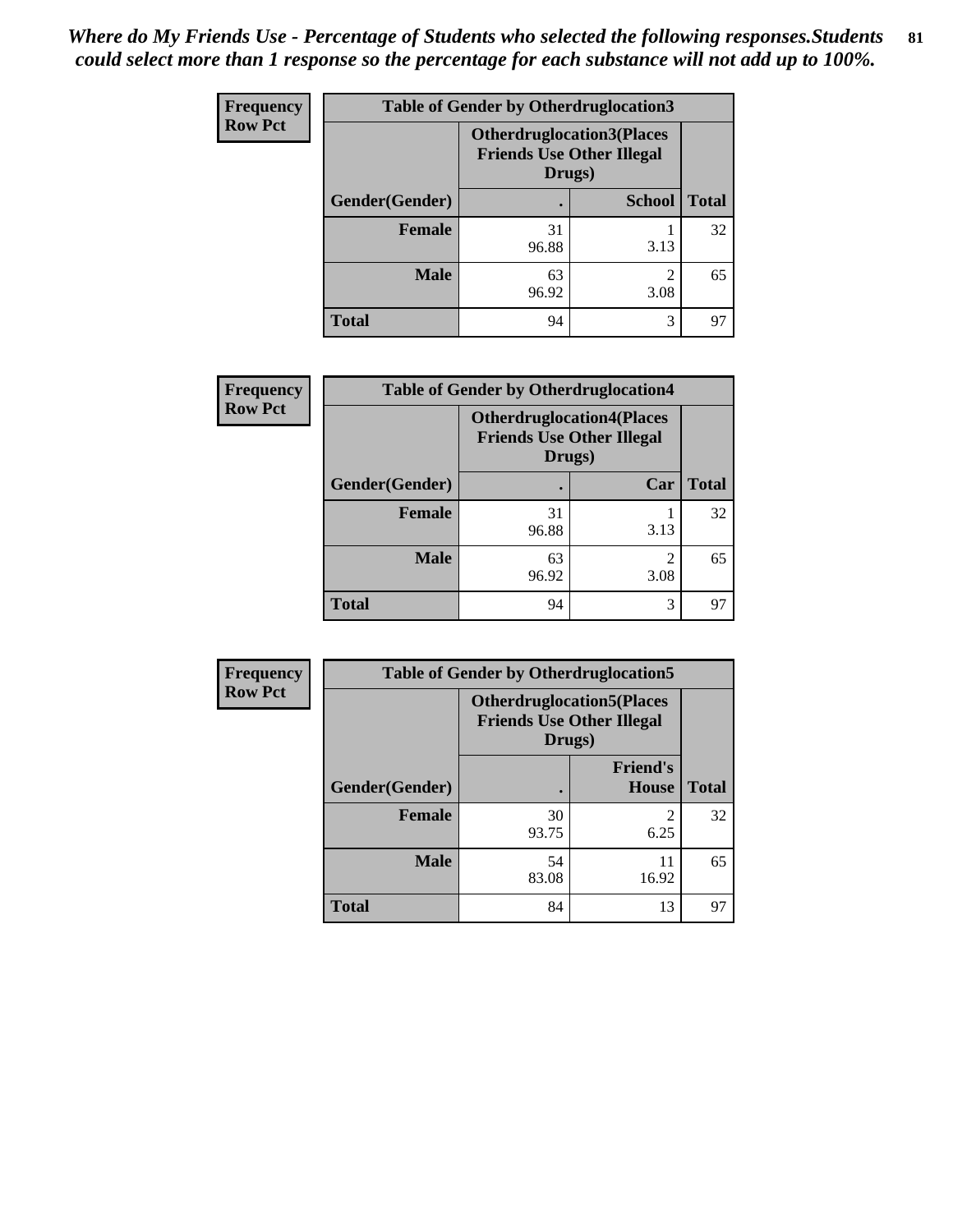| Frequency      | <b>Table of Gender by Otherdruglocation6</b> |             |                                                                      |              |
|----------------|----------------------------------------------|-------------|----------------------------------------------------------------------|--------------|
| <b>Row Pct</b> |                                              | Drugs)      | <b>Otherdruglocation6(Places</b><br><b>Friends Use Other Illegal</b> |              |
|                | Gender(Gender)                               |             | <b>Other</b>                                                         | <b>Total</b> |
|                | <b>Female</b>                                | 31<br>96.88 | 3.13                                                                 | 32           |
|                | <b>Male</b>                                  | 55<br>84.62 | 10<br>15.38                                                          | 65           |
|                | <b>Total</b>                                 | 86          | 11                                                                   | 97           |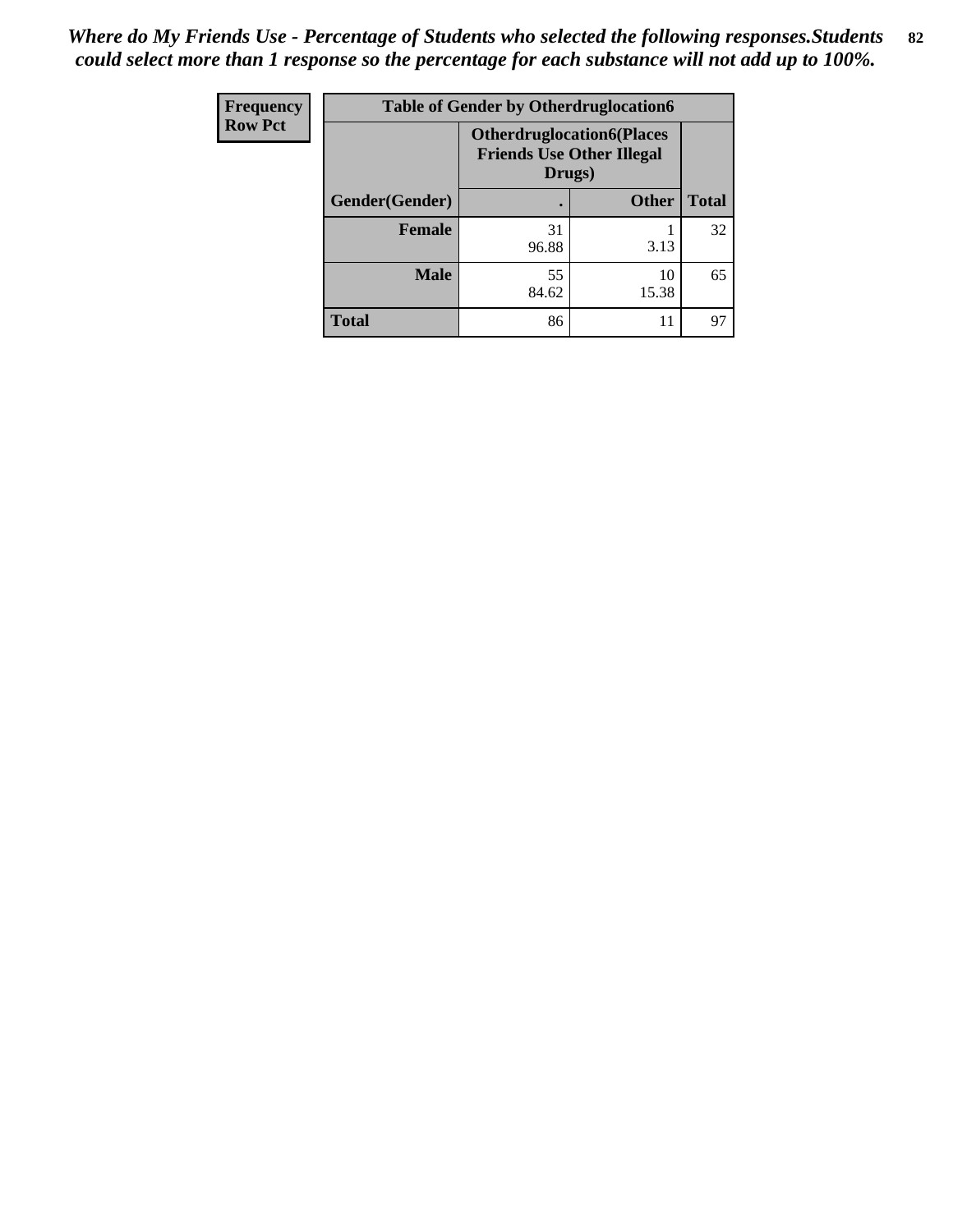| Frequency      | <b>Table of Gender by Alcoholtime1</b> |                                                          |                      |              |
|----------------|----------------------------------------|----------------------------------------------------------|----------------------|--------------|
| <b>Row Pct</b> |                                        | <b>Alcoholtime1(Times</b><br><b>Friends Use Alcohol)</b> |                      |              |
|                | Gender(Gender)                         | $\bullet$                                                | Do Not<br><b>Use</b> | <b>Total</b> |
|                | <b>Female</b>                          | 16<br>50.00                                              | 16<br>50.00          | 32           |
|                | <b>Male</b>                            | 30<br>46.15                                              | 35<br>53.85          | 65           |
|                | <b>Total</b>                           | 46                                                       | 51                   | 97           |

| Frequency      | <b>Table of Gender by Alcoholtime2</b> |                                                          |                            |              |
|----------------|----------------------------------------|----------------------------------------------------------|----------------------------|--------------|
| <b>Row Pct</b> |                                        | <b>Alcoholtime2(Times</b><br><b>Friends Use Alcohol)</b> |                            |              |
|                | Gender(Gender)                         |                                                          | <b>On Way</b><br>to School | <b>Total</b> |
|                | <b>Female</b>                          | 26<br>81.25                                              | 6<br>18.75                 | 32           |
|                | <b>Male</b>                            | 52<br>80.00                                              | 13<br>20.00                | 65           |
|                | <b>Total</b>                           | 78                                                       | 19                         | 97           |

| Frequency      | <b>Table of Gender by Alcoholtime3</b> |                                                          |                                |              |
|----------------|----------------------------------------|----------------------------------------------------------|--------------------------------|--------------|
| <b>Row Pct</b> |                                        | <b>Alcoholtime3(Times</b><br><b>Friends Use Alcohol)</b> |                                |              |
|                | Gender(Gender)                         |                                                          | <b>During</b><br><b>School</b> | <b>Total</b> |
|                | Female                                 | 29<br>90.63                                              | 3<br>9.38                      | 32           |
|                | <b>Male</b>                            | 62<br>95.38                                              | 3<br>4.62                      | 65           |
|                | <b>Total</b>                           | 91                                                       | 6                              | 97           |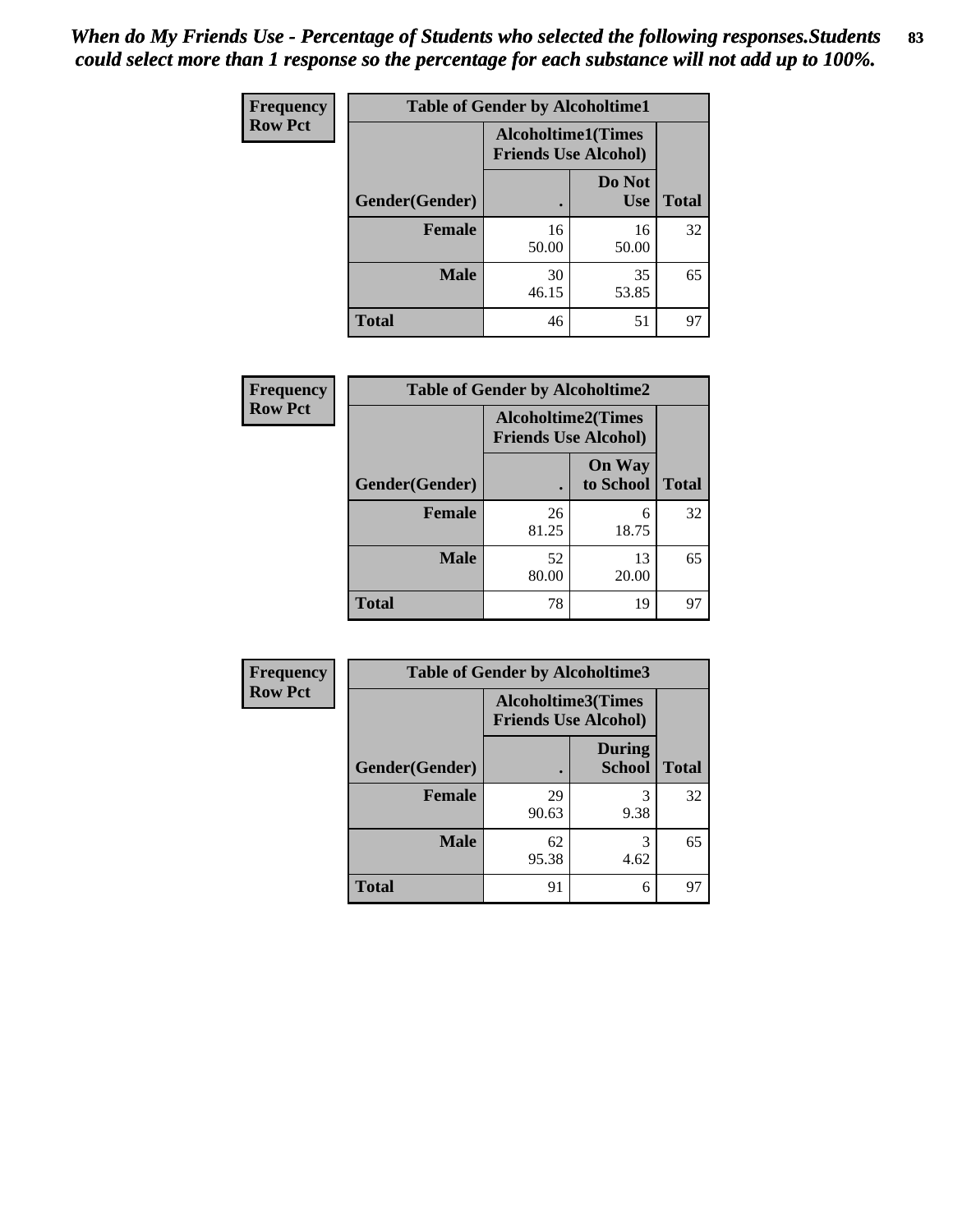*When do My Friends Use - Percentage of Students who selected the following responses.Students could select more than 1 response so the percentage for each substance will not add up to 100%.* **84**

| Frequency      | <b>Table of Gender by Alcoholtime4</b> |                                                          |                                                |              |
|----------------|----------------------------------------|----------------------------------------------------------|------------------------------------------------|--------------|
| <b>Row Pct</b> |                                        | <b>Alcoholtime4(Times</b><br><b>Friends Use Alcohol)</b> |                                                |              |
|                | Gender(Gender)                         | $\bullet$                                                | <b>On Way</b><br>Home<br>From<br><b>School</b> | <b>Total</b> |
|                | <b>Female</b>                          | 28<br>87.50                                              | 4<br>12.50                                     | 32           |
|                | <b>Male</b>                            | 52<br>80.00                                              | 13<br>20.00                                    | 65           |
|                | <b>Total</b>                           | 80                                                       | 17                                             | 97           |

| <b>Frequency</b> | <b>Table of Gender by Alcoholtime5</b> |                                                   |                   |              |
|------------------|----------------------------------------|---------------------------------------------------|-------------------|--------------|
| <b>Row Pct</b>   |                                        | Alcoholtime5(Times<br><b>Friends Use Alcohol)</b> |                   |              |
|                  | Gender(Gender)                         |                                                   | <b>Weeknights</b> | <b>Total</b> |
|                  | <b>Female</b>                          | 21<br>65.63                                       | 11<br>34.38       | 32           |
|                  | <b>Male</b>                            | 47<br>72.31                                       | 18<br>27.69       | 65           |
|                  | <b>Total</b>                           | 68                                                | 29                | 97           |

| <b>Frequency</b> | <b>Table of Gender by Alcoholtime6</b> |             |                                                          |              |
|------------------|----------------------------------------|-------------|----------------------------------------------------------|--------------|
| <b>Row Pct</b>   |                                        |             | <b>Alcoholtime6(Times</b><br><b>Friends Use Alcohol)</b> |              |
|                  | Gender(Gender)                         |             | Weekends                                                 | <b>Total</b> |
|                  | Female                                 | 20<br>62.50 | 12<br>37.50                                              | 32           |
|                  | <b>Male</b>                            | 39<br>60.00 | 26<br>40.00                                              | 65           |
|                  | <b>Total</b>                           | 59          | 38                                                       | 97           |

| Frequency      | <b>Table of Gender by Tobaccotime1</b> |                                                          |                      |              |
|----------------|----------------------------------------|----------------------------------------------------------|----------------------|--------------|
| <b>Row Pct</b> |                                        | <b>Tobaccotime1(Times</b><br><b>Friends Use Tobacco)</b> |                      |              |
|                | Gender(Gender)                         |                                                          | Do Not<br><b>Use</b> | <b>Total</b> |
|                | Female                                 | Q<br>28.13                                               | 23<br>71.88          | 32           |
|                | <b>Male</b>                            | 28<br>43.08                                              | 37<br>56.92          | 65           |
|                | <b>Total</b>                           | 37                                                       | 60                   | 97           |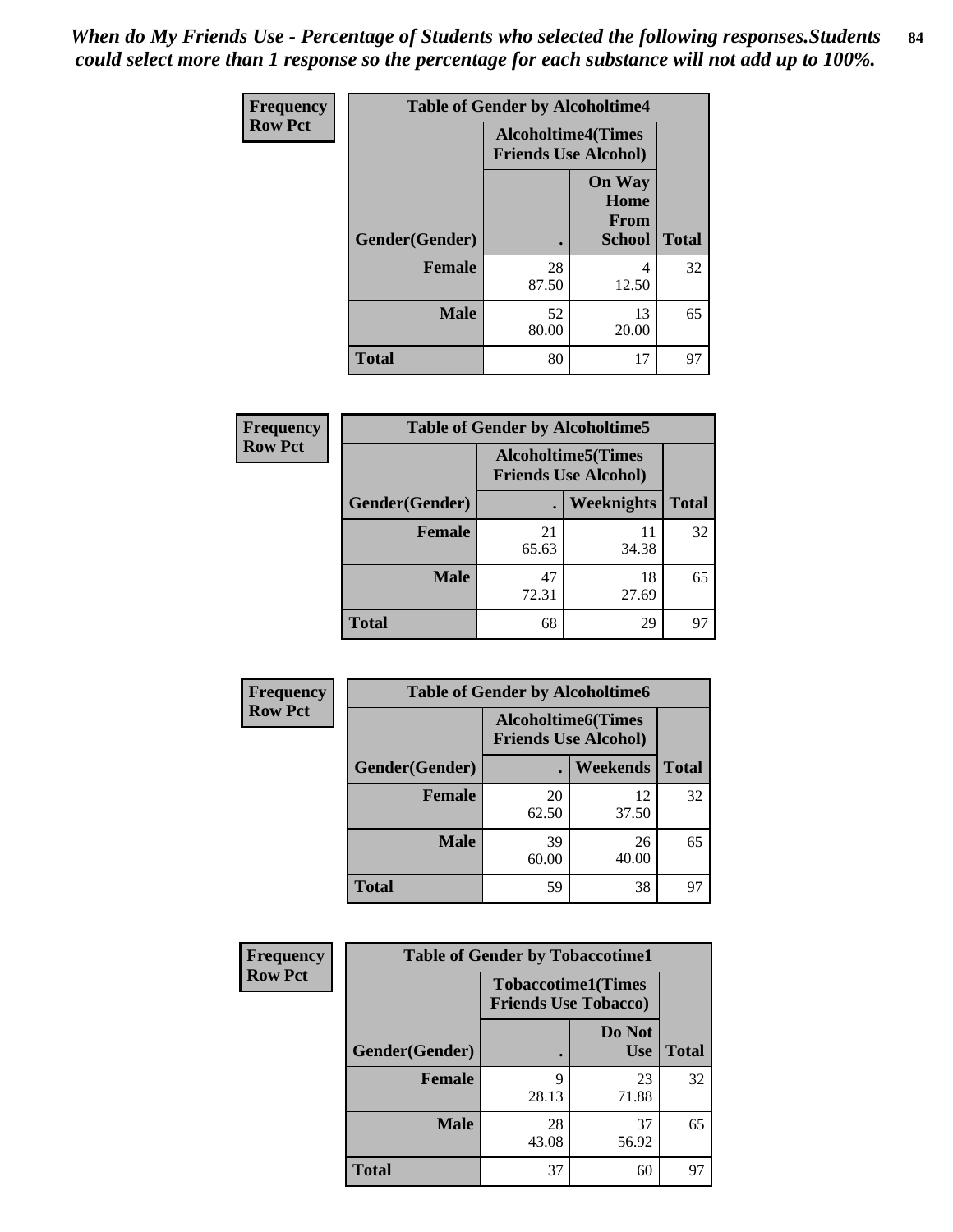| Frequency      | <b>Table of Gender by Tobaccotime2</b> |                                                          |                            |              |
|----------------|----------------------------------------|----------------------------------------------------------|----------------------------|--------------|
| <b>Row Pct</b> |                                        | <b>Tobaccotime2(Times</b><br><b>Friends Use Tobacco)</b> |                            |              |
|                | Gender(Gender)                         | $\bullet$                                                | <b>On Way</b><br>to School | <b>Total</b> |
|                | Female                                 | 26<br>81.25                                              | 6<br>18.75                 | 32           |
|                | <b>Male</b>                            | 46<br>70.77                                              | 19<br>29.23                | 65           |
|                | <b>Total</b>                           | 72                                                       | 25                         | 97           |

| Frequency      | <b>Table of Gender by Tobaccotime3</b> |                                                          |                                |              |
|----------------|----------------------------------------|----------------------------------------------------------|--------------------------------|--------------|
| <b>Row Pct</b> |                                        | <b>Tobaccotime3(Times</b><br><b>Friends Use Tobacco)</b> |                                |              |
|                | Gender(Gender)                         |                                                          | <b>During</b><br><b>School</b> | <b>Total</b> |
|                | Female                                 | 28<br>87.50                                              | 12.50                          | 32           |
|                | <b>Male</b>                            | 59<br>90.77                                              | 6<br>9.23                      | 65           |
|                | <b>Total</b>                           | 87                                                       | 10                             | 97           |

| Frequency      | <b>Table of Gender by Tobaccotime4</b> |                                                          |                                                       |              |
|----------------|----------------------------------------|----------------------------------------------------------|-------------------------------------------------------|--------------|
| <b>Row Pct</b> |                                        | <b>Tobaccotime4(Times</b><br><b>Friends Use Tobacco)</b> |                                                       |              |
|                | Gender(Gender)                         |                                                          | <b>On Way</b><br>Home<br><b>From</b><br><b>School</b> | <b>Total</b> |
|                | <b>Female</b>                          | 28<br>87.50                                              | 4<br>12.50                                            | 32           |
|                | <b>Male</b>                            | 52<br>80.00                                              | 13<br>20.00                                           | 65           |
|                | <b>Total</b>                           | 80                                                       | 17                                                    | 97           |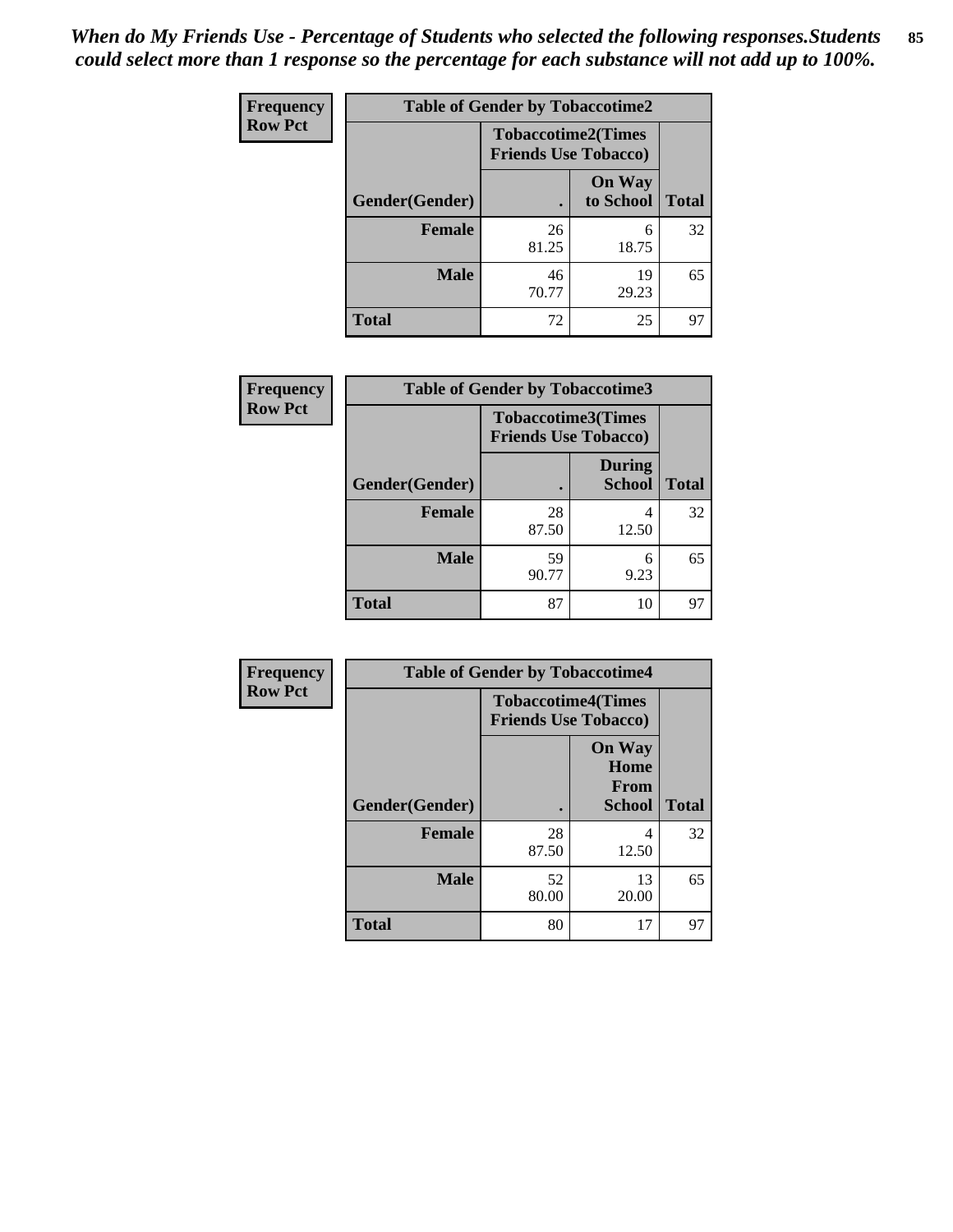| <b>Frequency</b> |                |             | <b>Table of Gender by Tobaccotime5</b>                    |              |
|------------------|----------------|-------------|-----------------------------------------------------------|--------------|
| <b>Row Pct</b>   |                |             | <b>Tobaccotime5</b> (Times<br><b>Friends Use Tobacco)</b> |              |
|                  | Gender(Gender) |             | <b>Weeknights</b>                                         | <b>Total</b> |
|                  | Female         | 24<br>75.00 | 8<br>25.00                                                | 32           |
|                  | <b>Male</b>    | 45<br>69.23 | 20<br>30.77                                               | 65           |
|                  | Total          | 69          | 28                                                        | 97           |

| <b>Frequency</b> | <b>Table of Gender by Tobaccotime6</b> |                                                          |             |              |
|------------------|----------------------------------------|----------------------------------------------------------|-------------|--------------|
| <b>Row Pct</b>   |                                        | <b>Tobaccotime6(Times</b><br><b>Friends Use Tobacco)</b> |             |              |
|                  | Gender(Gender)                         |                                                          | Weekends    | <b>Total</b> |
|                  | Female                                 | 25<br>78.13                                              | 21.88       | 32           |
|                  | <b>Male</b>                            | 45<br>69.23                                              | 20<br>30.77 | 65           |
|                  | <b>Total</b>                           | 70                                                       | 27          | 97           |

| Frequency      | <b>Table of Gender by Marijuanatime1</b> |                                |                             |              |
|----------------|------------------------------------------|--------------------------------|-----------------------------|--------------|
| <b>Row Pct</b> |                                          | <b>Friends Use Marijuana</b> ) | <b>Marijuanatime1(Times</b> |              |
|                | Gender(Gender)                           |                                | Do Not Use                  | <b>Total</b> |
|                | <b>Female</b>                            | 20<br>62.50                    | 12<br>37.50                 | 32           |
|                | <b>Male</b>                              | 37<br>56.92                    | 28<br>43.08                 | 65           |
|                | <b>Total</b>                             | 57                             | 40                          | 97           |

| <b>Frequency</b> | <b>Table of Gender by Marijuanatime2</b> |                                                               |                            |              |
|------------------|------------------------------------------|---------------------------------------------------------------|----------------------------|--------------|
| <b>Row Pct</b>   |                                          | <b>Marijuanatime2(Times</b><br><b>Friends Use Marijuana</b> ) |                            |              |
|                  | Gender(Gender)                           |                                                               | On Way to<br><b>School</b> | <b>Total</b> |
|                  | Female                                   | 17<br>53.13                                                   | 15<br>46.88                | 32           |
|                  | <b>Male</b>                              | 46<br>70.77                                                   | 19<br>29.23                | 65           |
|                  | <b>Total</b>                             | 63                                                            | 34                         | 97           |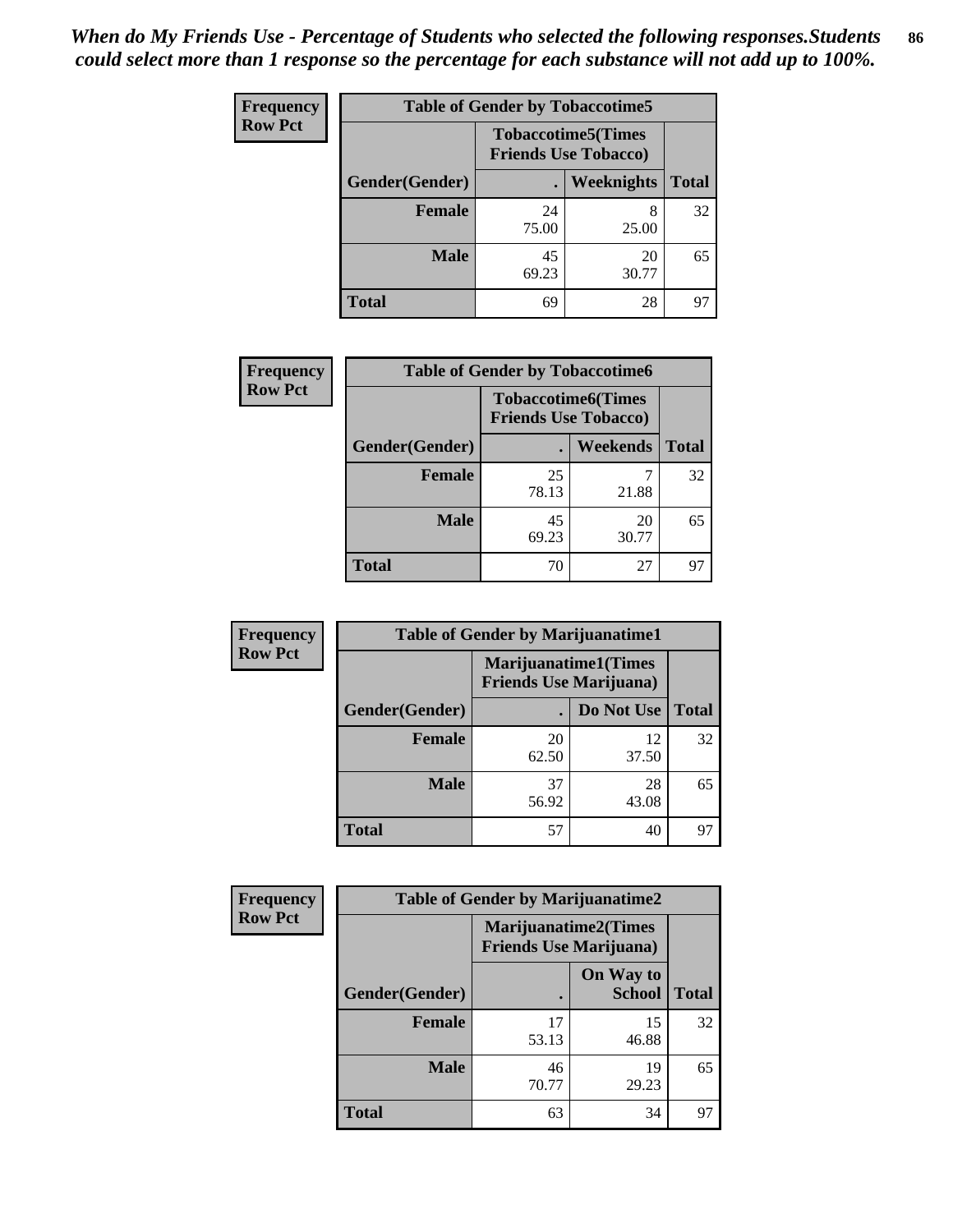| Frequency      | Table of Gender by Marijuanatime3 |                                |                                |              |
|----------------|-----------------------------------|--------------------------------|--------------------------------|--------------|
| <b>Row Pct</b> |                                   | <b>Friends Use Marijuana</b> ) | Marijuanatime3(Times           |              |
|                | Gender(Gender)                    |                                | <b>During</b><br><b>School</b> | <b>Total</b> |
|                | <b>Female</b>                     | 24<br>75.00                    | 8<br>25.00                     | 32           |
|                | <b>Male</b>                       | 51<br>78.46                    | 14<br>21.54                    | 65           |
|                | <b>Total</b>                      | 75                             | 22                             | 97           |

| Frequency      | <b>Table of Gender by Marijuanatime4</b> |                                                               |                                                       |              |
|----------------|------------------------------------------|---------------------------------------------------------------|-------------------------------------------------------|--------------|
| <b>Row Pct</b> |                                          | <b>Marijuanatime4(Times</b><br><b>Friends Use Marijuana</b> ) |                                                       |              |
|                | Gender(Gender)                           |                                                               | <b>On Way</b><br>Home<br><b>From</b><br><b>School</b> | <b>Total</b> |
|                | <b>Female</b>                            | 18<br>56.25                                                   | 14<br>43.75                                           | 32           |
|                | <b>Male</b>                              | 45<br>69.23                                                   | 20<br>30.77                                           | 65           |
|                | <b>Total</b>                             | 63                                                            | 34                                                    | 97           |

| Frequency      | <b>Table of Gender by Marijuanatime5</b> |             |                                                                |              |  |
|----------------|------------------------------------------|-------------|----------------------------------------------------------------|--------------|--|
| <b>Row Pct</b> |                                          |             | <b>Marijuanatime5</b> (Times<br><b>Friends Use Marijuana</b> ) |              |  |
|                | Gender(Gender)                           |             | Weeknights                                                     | <b>Total</b> |  |
|                | <b>Female</b>                            | 14<br>43.75 | 18<br>56.25                                                    | 32           |  |
|                | <b>Male</b>                              | 37<br>56.92 | 28<br>43.08                                                    | 65           |  |
|                | <b>Total</b>                             | 51          | 46                                                             | 97           |  |

| <b>Frequency</b> | <b>Table of Gender by Marijuanatime6</b> |                                                               |                 |              |  |
|------------------|------------------------------------------|---------------------------------------------------------------|-----------------|--------------|--|
| <b>Row Pct</b>   |                                          | <b>Marijuanatime6(Times</b><br><b>Friends Use Marijuana</b> ) |                 |              |  |
|                  | Gender(Gender)                           |                                                               | <b>Weekends</b> | <b>Total</b> |  |
|                  | <b>Female</b>                            | 15<br>46.88                                                   | 17<br>53.13     | 32           |  |
|                  | <b>Male</b>                              | 31<br>47.69                                                   | 34<br>52.31     | 65           |  |
|                  | <b>Total</b>                             | 46                                                            | 51              | 97           |  |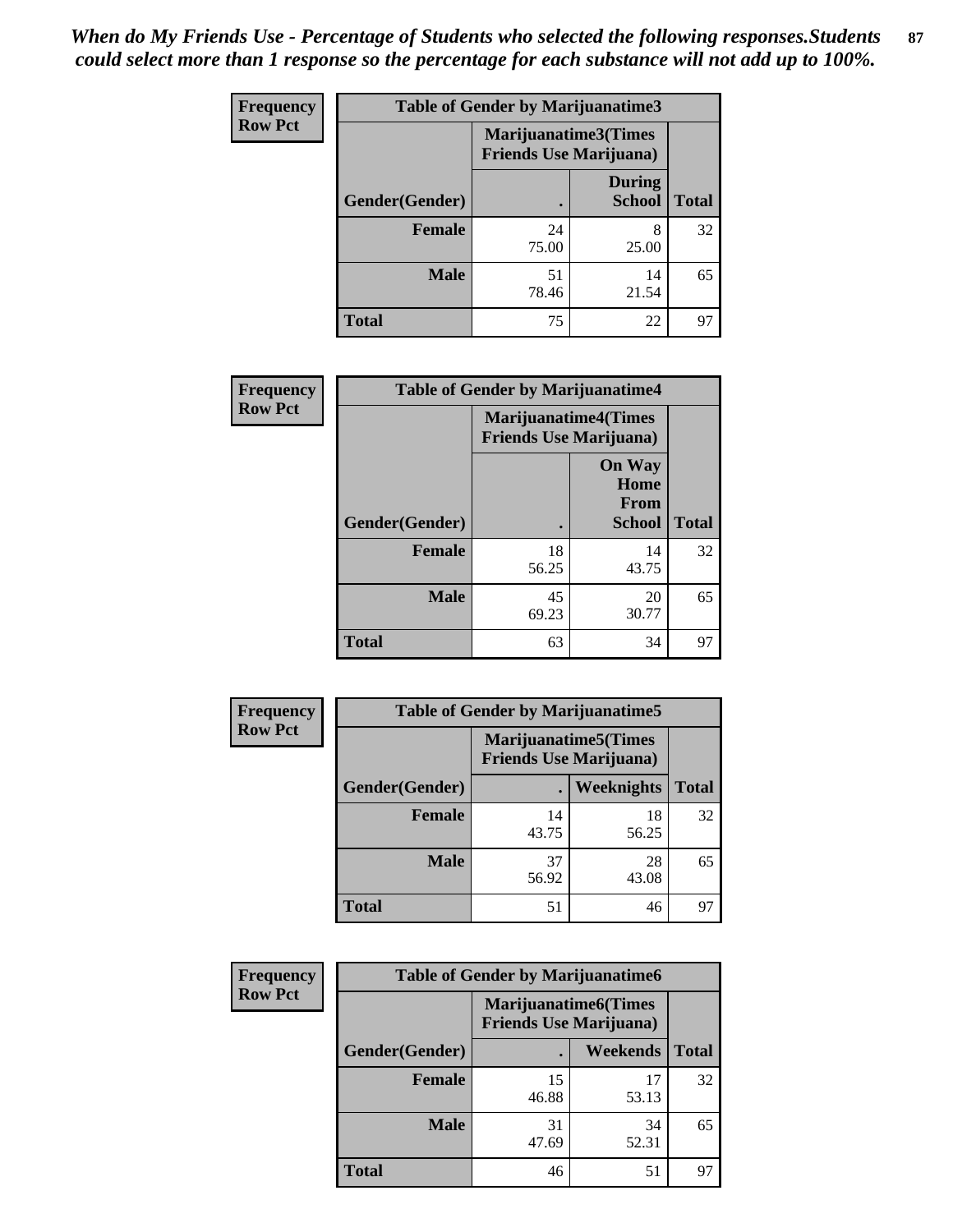| <b>Frequency</b> | <b>Table of Gender by Otherdrugtime1</b> |                                                    |                              |    |
|------------------|------------------------------------------|----------------------------------------------------|------------------------------|----|
| <b>Row Pct</b>   |                                          | <b>Friends Use Other</b><br><b>Illegal Drugs</b> ) | <b>Otherdrugtime1</b> (Times |    |
|                  | Gender(Gender)                           |                                                    | Do Not Use   Total           |    |
|                  | <b>Female</b>                            | 4<br>12.50                                         | 28<br>87.50                  | 32 |
|                  | <b>Male</b>                              | 11<br>16.92                                        | 54<br>83.08                  | 65 |
|                  | <b>Total</b>                             | 15                                                 | 82                           | 97 |

| Frequency      | <b>Table of Gender by Otherdrugtime2</b> |                                                                                   |                            |              |
|----------------|------------------------------------------|-----------------------------------------------------------------------------------|----------------------------|--------------|
| <b>Row Pct</b> |                                          | <b>Otherdrugtime2(Times</b><br><b>Friends Use Other</b><br><b>Illegal Drugs</b> ) |                            |              |
|                | Gender(Gender)                           |                                                                                   | On Way to<br><b>School</b> | <b>Total</b> |
|                | <b>Female</b>                            | 29<br>90.63                                                                       | 3<br>9.38                  | 32           |
|                | <b>Male</b>                              | 60<br>92.31                                                                       | 5<br>7.69                  | 65           |
|                | <b>Total</b>                             | 89                                                                                | 8                          | 97           |

| Frequency      |                | <b>Table of Gender by Otherdrugtime3</b> |                                                  |              |
|----------------|----------------|------------------------------------------|--------------------------------------------------|--------------|
| <b>Row Pct</b> |                | <b>Illegal Drugs</b> )                   | Otherdrugtime3(Times<br><b>Friends Use Other</b> |              |
|                | Gender(Gender) |                                          | <b>During</b><br><b>School</b>                   | <b>Total</b> |
|                | <b>Female</b>  | 30<br>93.75                              | $\overline{c}$<br>6.25                           | 32           |
|                | <b>Male</b>    | 63<br>96.92                              | 2<br>3.08                                        | 65           |
|                | <b>Total</b>   | 93                                       | 4                                                | 97           |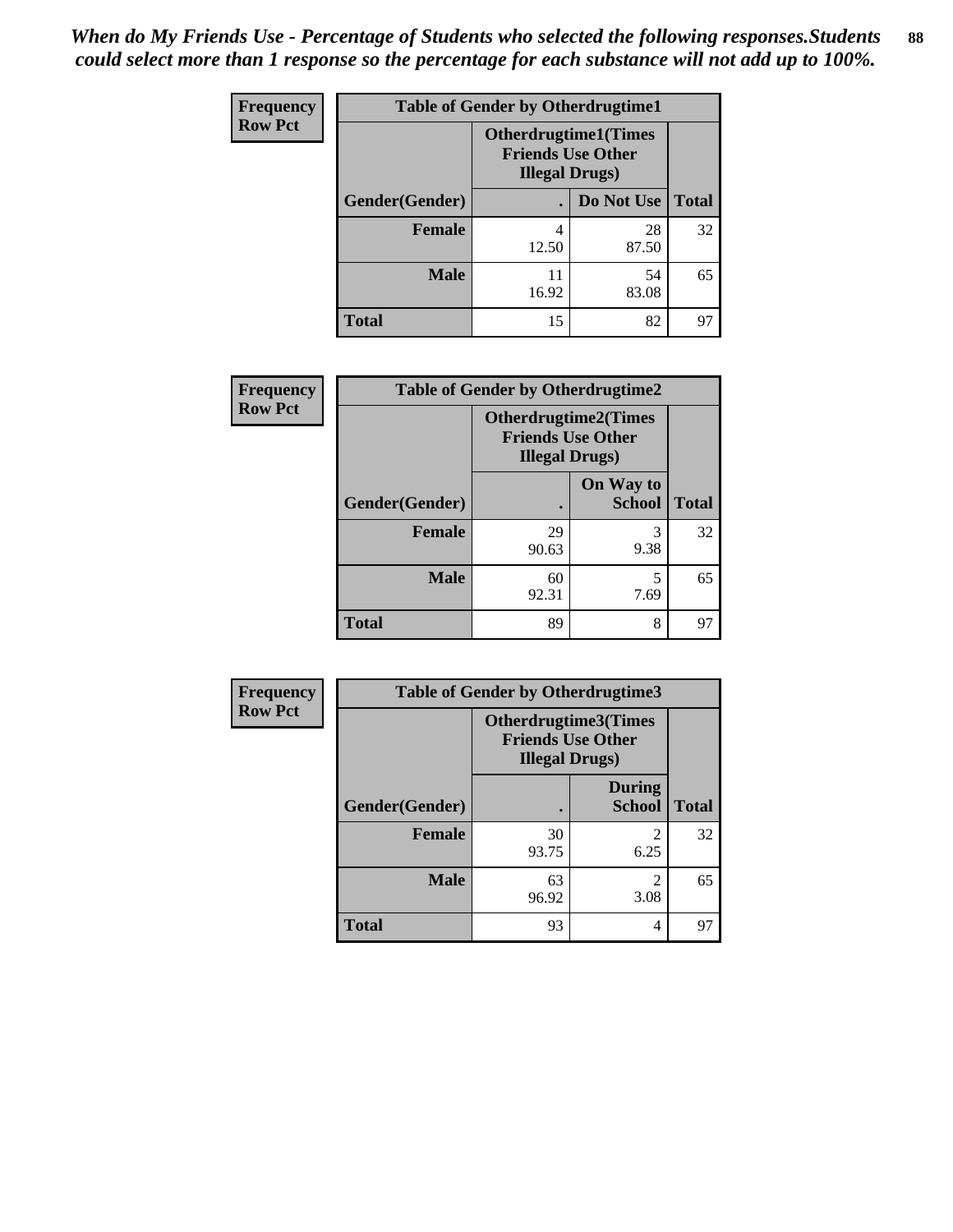*When do My Friends Use - Percentage of Students who selected the following responses.Students could select more than 1 response so the percentage for each substance will not add up to 100%.* **89**

| Frequency      | <b>Table of Gender by Otherdrugtime4</b> |                        |                                                         |              |
|----------------|------------------------------------------|------------------------|---------------------------------------------------------|--------------|
| <b>Row Pct</b> |                                          | <b>Illegal Drugs</b> ) | <b>Otherdrugtime4(Times</b><br><b>Friends Use Other</b> |              |
|                | Gender(Gender)                           |                        | <b>On Way</b><br>Home<br>From<br><b>School</b>          | <b>Total</b> |
|                | <b>Female</b>                            | 30<br>93.75            | $\mathfrak{D}$<br>6.25                                  | 32           |
|                | <b>Male</b>                              | 60<br>92.31            | 5<br>7.69                                               | 65           |
|                | <b>Total</b>                             | 90                     |                                                         | 97           |

| <b>Frequency</b> | <b>Table of Gender by Otherdrugtime5</b> |             |                                                                                    |              |
|------------------|------------------------------------------|-------------|------------------------------------------------------------------------------------|--------------|
| <b>Row Pct</b>   |                                          |             | <b>Otherdrugtime5</b> (Times<br><b>Friends Use Other</b><br><b>Illegal Drugs</b> ) |              |
|                  | Gender(Gender)                           |             | Weeknights                                                                         | <b>Total</b> |
|                  | <b>Female</b>                            | 29<br>90.63 | 9.38                                                                               | 32           |
|                  | <b>Male</b>                              | 57<br>87.69 | 8<br>12.31                                                                         | 65           |
|                  | <b>Total</b>                             | 86          | 11                                                                                 | 97           |

| <b>Frequency</b> | <b>Table of Gender by Otherdrugtime6</b> |                                                                                   |            |              |
|------------------|------------------------------------------|-----------------------------------------------------------------------------------|------------|--------------|
| <b>Row Pct</b>   |                                          | <b>Otherdrugtime6(Times</b><br><b>Friends Use Other</b><br><b>Illegal Drugs</b> ) |            |              |
|                  | Gender(Gender)                           |                                                                                   | Weekends   | <b>Total</b> |
|                  | <b>Female</b>                            | 31<br>96.88                                                                       | 3.13       | 32           |
|                  | <b>Male</b>                              | 56<br>86.15                                                                       | Q<br>13.85 | 65           |
|                  | <b>Total</b>                             | 87                                                                                | 10         | 97           |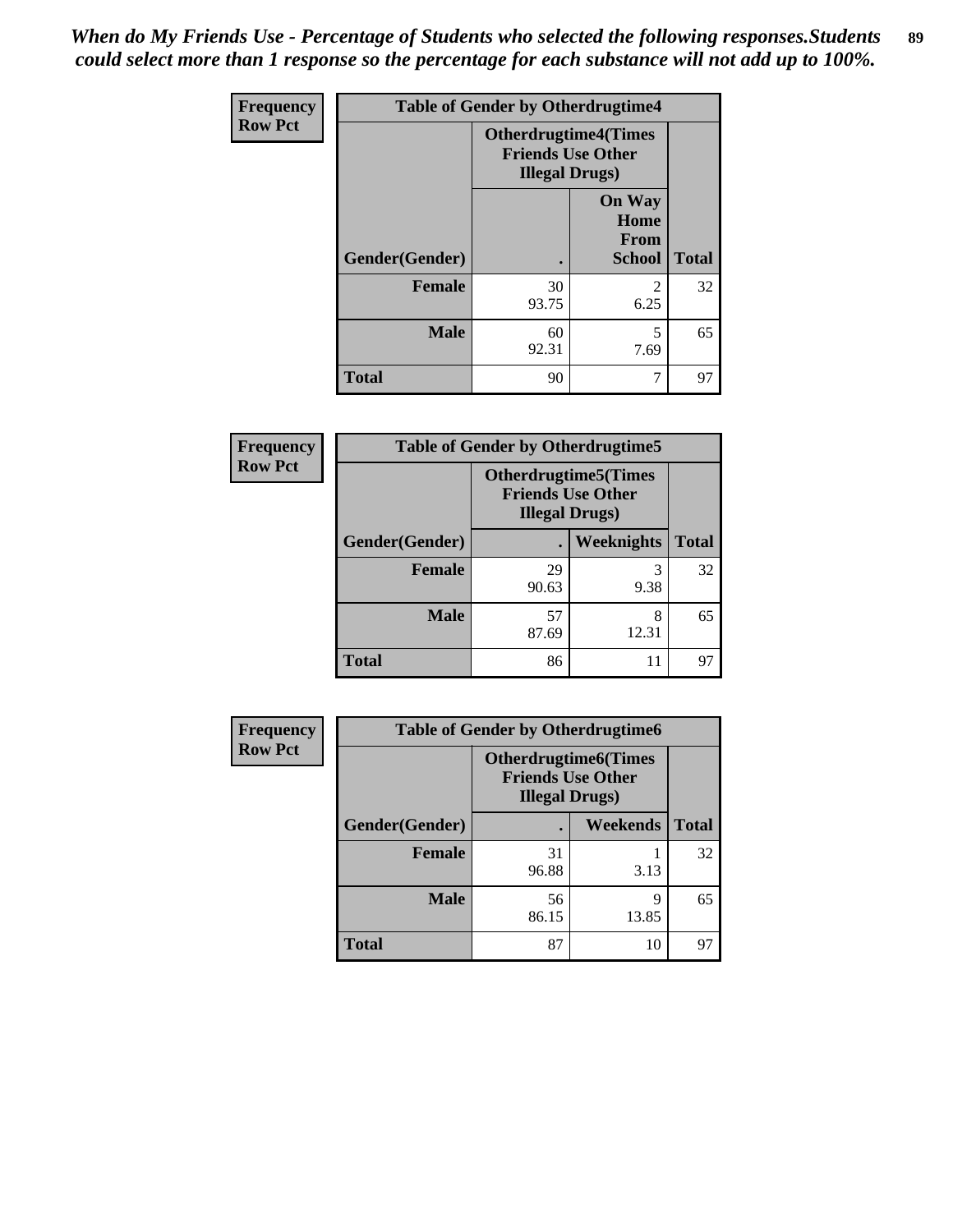# *Other Questions* **90**

| <b>Frequency</b> | <b>Table of Gender by Educationalcohol</b> |                                                                                                                                       |                |              |
|------------------|--------------------------------------------|---------------------------------------------------------------------------------------------------------------------------------------|----------------|--------------|
| <b>Row Pct</b>   |                                            | <b>Educationalcohol</b> (I<br>have been taught<br>about alcohol,<br>tobacco,<br>and other drugs<br>within the last year<br>at school) |                |              |
|                  | Gender(Gender)                             | <b>Yes</b>                                                                                                                            | N <sub>0</sub> | <b>Total</b> |
|                  | <b>Female</b>                              | 25<br>78.13                                                                                                                           | 7<br>21.88     | 32           |
|                  | <b>Male</b>                                | 44<br>67.69                                                                                                                           | 21<br>32.31    | 65           |
|                  | <b>Total</b>                               | 69                                                                                                                                    | 28             | 97           |

| Frequency<br><b>Row Pct</b> | <b>Table of Gender by Rodedrinking</b> |                                                                                                                     |                |              |
|-----------------------------|----------------------------------------|---------------------------------------------------------------------------------------------------------------------|----------------|--------------|
|                             |                                        | Rodedrinking(In<br>the past 30 days I<br>have ridden in a<br>car with a driver<br>who had been<br>drinking alcohol) |                |              |
|                             | Gender(Gender)                         | Yes                                                                                                                 | N <sub>0</sub> | <b>Total</b> |
|                             | <b>Female</b>                          | 5<br>15.63                                                                                                          | 27<br>84.38    | 32           |
|                             | <b>Male</b>                            | 12<br>18.46                                                                                                         | 53<br>81.54    | 65           |
|                             | <b>Total</b>                           | 17                                                                                                                  | 80             | 97           |

| Frequency      | <b>Table of Gender by Drugsschool</b> |                                                                                                                                     |                |              |  |
|----------------|---------------------------------------|-------------------------------------------------------------------------------------------------------------------------------------|----------------|--------------|--|
| <b>Row Pct</b> |                                       | <b>Drugsschool</b> (During<br>the past 12 months,<br>I have been offered,<br>sold,<br>or given illegal drugs<br>on school property) |                |              |  |
|                | Gender(Gender)                        | Yes                                                                                                                                 | N <sub>0</sub> | <b>Total</b> |  |
|                | <b>Female</b>                         | 5<br>15.63                                                                                                                          | 27<br>84.38    | 32           |  |
|                | <b>Male</b>                           | 20<br>30.77                                                                                                                         | 45<br>69.23    | 65           |  |
|                | <b>Total</b>                          | 25                                                                                                                                  | 72             | 97           |  |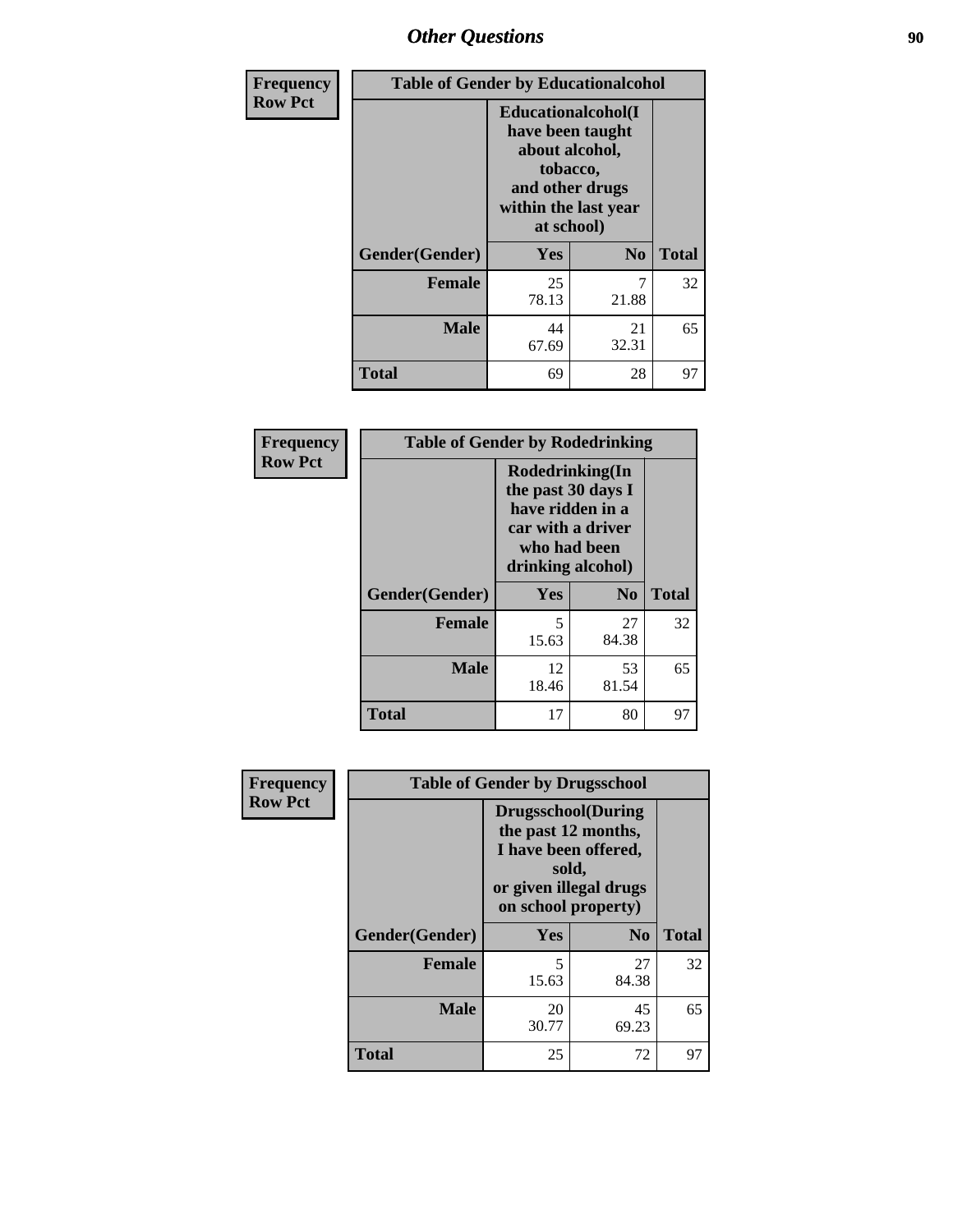*Other Questions* **91** 

| Frequency      | <b>Table of Gender by Bingedrinking</b> |                                                                                                                            |              |                        |                        |                           |              |
|----------------|-----------------------------------------|----------------------------------------------------------------------------------------------------------------------------|--------------|------------------------|------------------------|---------------------------|--------------|
| <b>Row Pct</b> |                                         | <b>Bingedrinking(I have drunk</b><br>five or more drinks of alcohol<br>at one sitting during the last<br>$30 \text{ days}$ |              |                        |                        |                           |              |
|                | Gender(Gender)                          | $\mathbf{0}$<br><b>Days</b>                                                                                                | 1 or<br>days | 3 to<br>5<br>days      | 10<br>to<br>19<br>days | All<br>30<br>days         | <b>Total</b> |
|                | Female                                  | 27<br>84.38                                                                                                                | 3.13         | 2<br>6.25              | 2<br>6.25              | $\mathbf{\Omega}$<br>0.00 | 32           |
|                | <b>Male</b>                             | 54<br>83.08                                                                                                                | 5<br>7.69    | $\overline{4}$<br>6.15 | 1.54                   | 1.54                      | 65           |
|                | <b>Total</b>                            | 81                                                                                                                         | 6            | 6                      | 3                      |                           | 97           |

| Frequency      | <b>Table of Gender by Educationaids</b> |                                                                                                 |             |              |  |
|----------------|-----------------------------------------|-------------------------------------------------------------------------------------------------|-------------|--------------|--|
| <b>Row Pct</b> |                                         | <b>Educationaids</b> (I<br>have been taught<br>about HIV/AIDS<br>at school in the<br>past year) |             |              |  |
|                | Gender(Gender)                          | Yes                                                                                             | $\bf N_0$   | <b>Total</b> |  |
|                | <b>Female</b>                           | 21<br>65.63                                                                                     | 11<br>34.38 | 32           |  |
|                | <b>Male</b>                             | 47<br>72.31                                                                                     | 18<br>27.69 | 65           |  |
|                | <b>Total</b>                            | 68                                                                                              | 29          | 97           |  |

| Frequency      | <b>Table of Gender by Suicideconsider</b> |                 |                |              |
|----------------|-------------------------------------------|-----------------|----------------|--------------|
| <b>Row Pct</b> |                                           | Suicideconsider |                |              |
|                | Gender(Gender)                            | Yes             | N <sub>0</sub> | <b>Total</b> |
|                | <b>Female</b>                             | 15.63           | 27<br>84.38    | 32           |
|                | <b>Male</b>                               | 10.77           | 58<br>89.23    | 65           |
|                | <b>Total</b>                              | 12              | 85             | 97           |